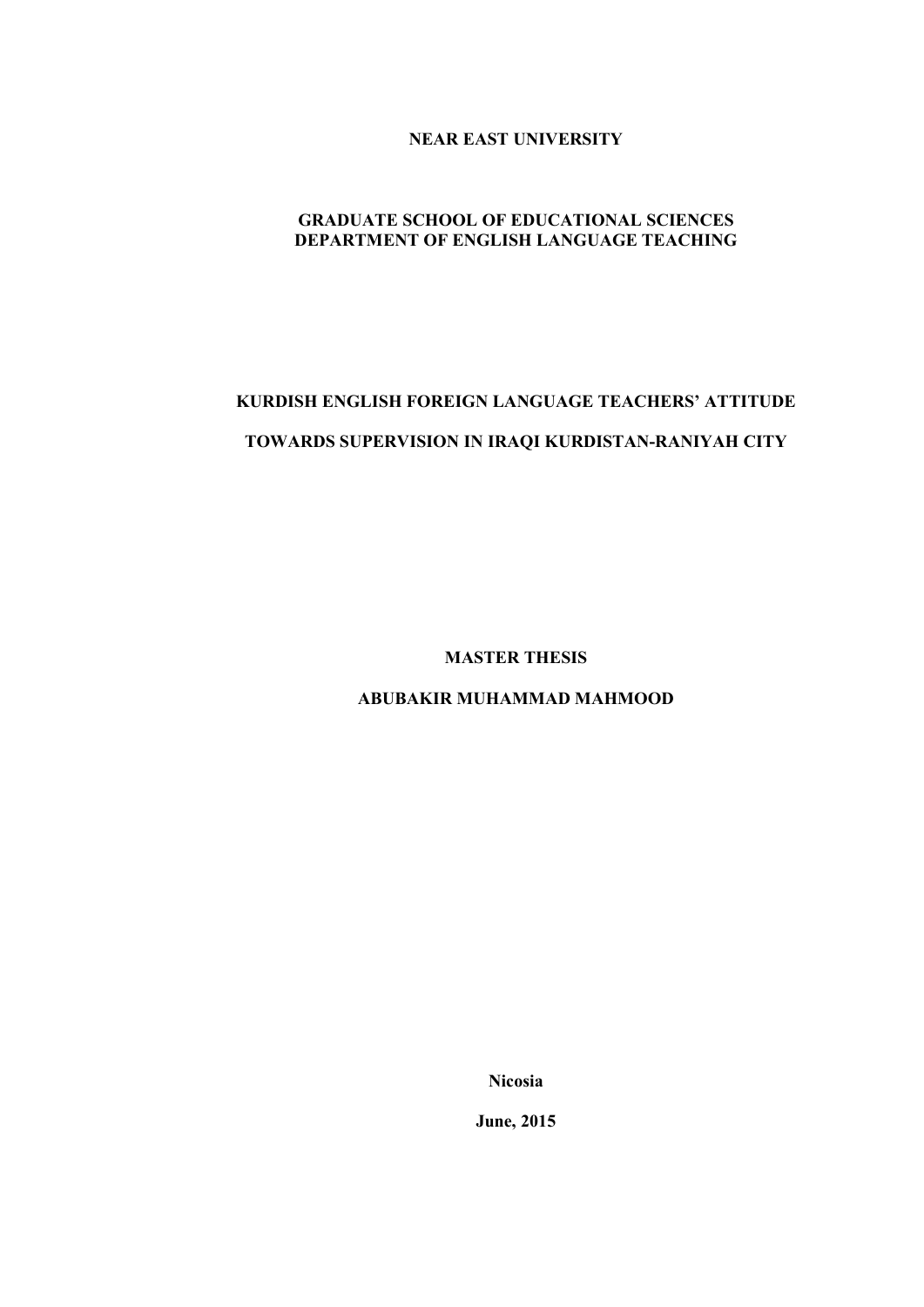# **NEAR EAST UNIVERSITY**

**Graduate School of Educational Sciences Department Of English Language Teaching**

# **KURDISH ENGLISH FOREIGN LANGUAGE TEACHERS' ATTITUDE TOWARDS SUPERVISION IN IRAQI KURDISTAN-RANIYAH CITY**

**Master thesis**

**Abubakir Muhammad Mahmood**

**Supervised by:**

**Assoc. Prof. Dr. Mustafa Kurt**

**Nicosia**

**June, 2015**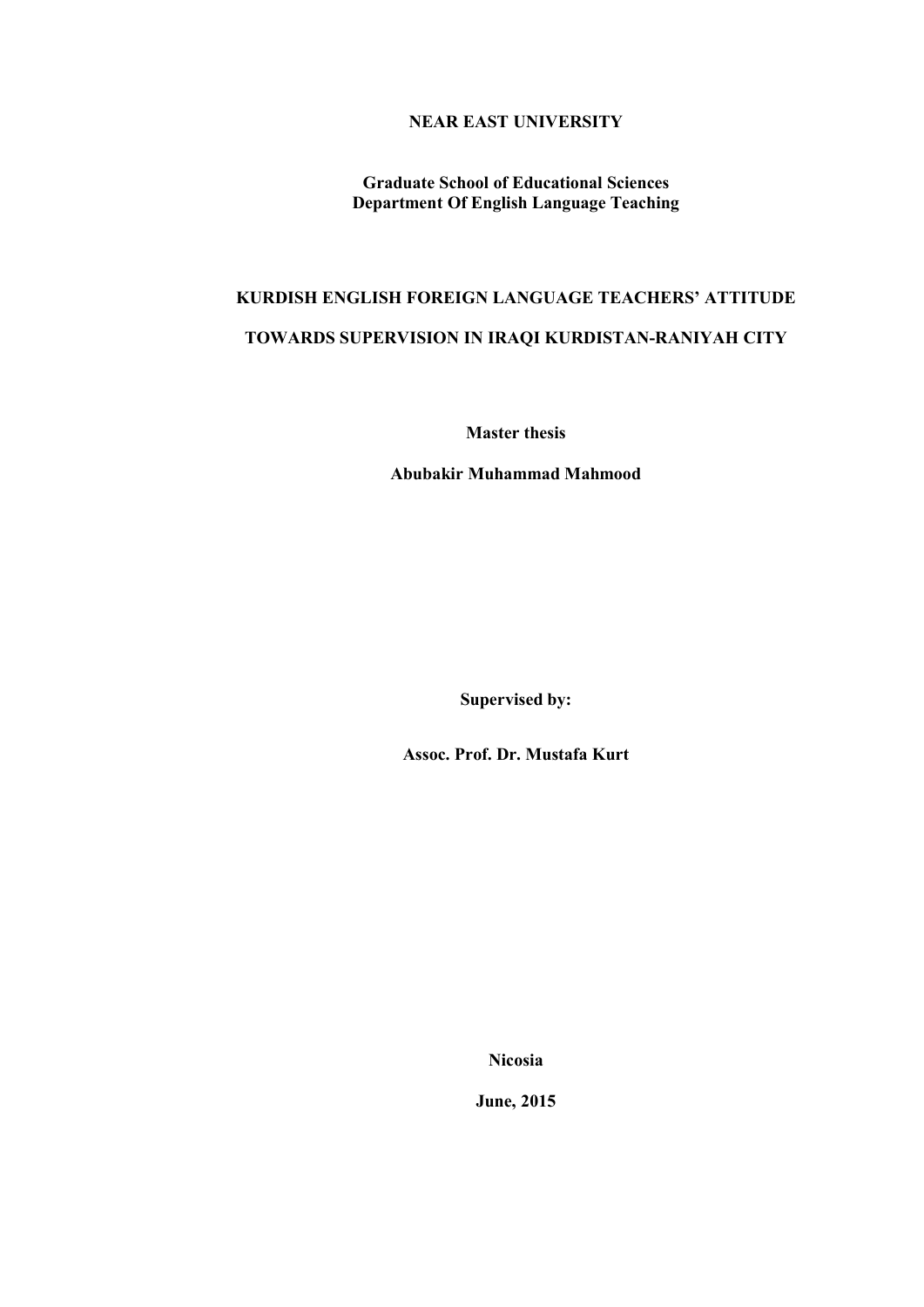Approval of the Graduate School of Educational Sciences

 Prof. Dr. Orhan Çiftçi Director

I certify that this thesis satisfies all the requirements as a thesis for the degree of Master of Arts.

> Assoc. Prof. Dr. Mustafa Kurt Head of Department

This is to certify that we have read this thesis submitted by Abubakir Muhammad Mahmood, titled 'Kurdish English Foreign Language Teachers' Attitude towards Supervision in Iraqi Kurdistan-Raniyah City', and that in our opinion it is fully adequate, in scope and quality, as a thesis for the degree of Master of Arts.

Assoc. Prof. Dr. Mustafa Kurt Supervisor

# **Examining Committee Members**

Assoc. Prof. Dr. Mustafa Kurt.

Asst. Prof. Dr. Hanife Bensen \_\_\_\_\_\_\_\_\_\_\_\_\_\_\_\_\_\_\_\_

Asst. Prof. Dr. Doina Popescu.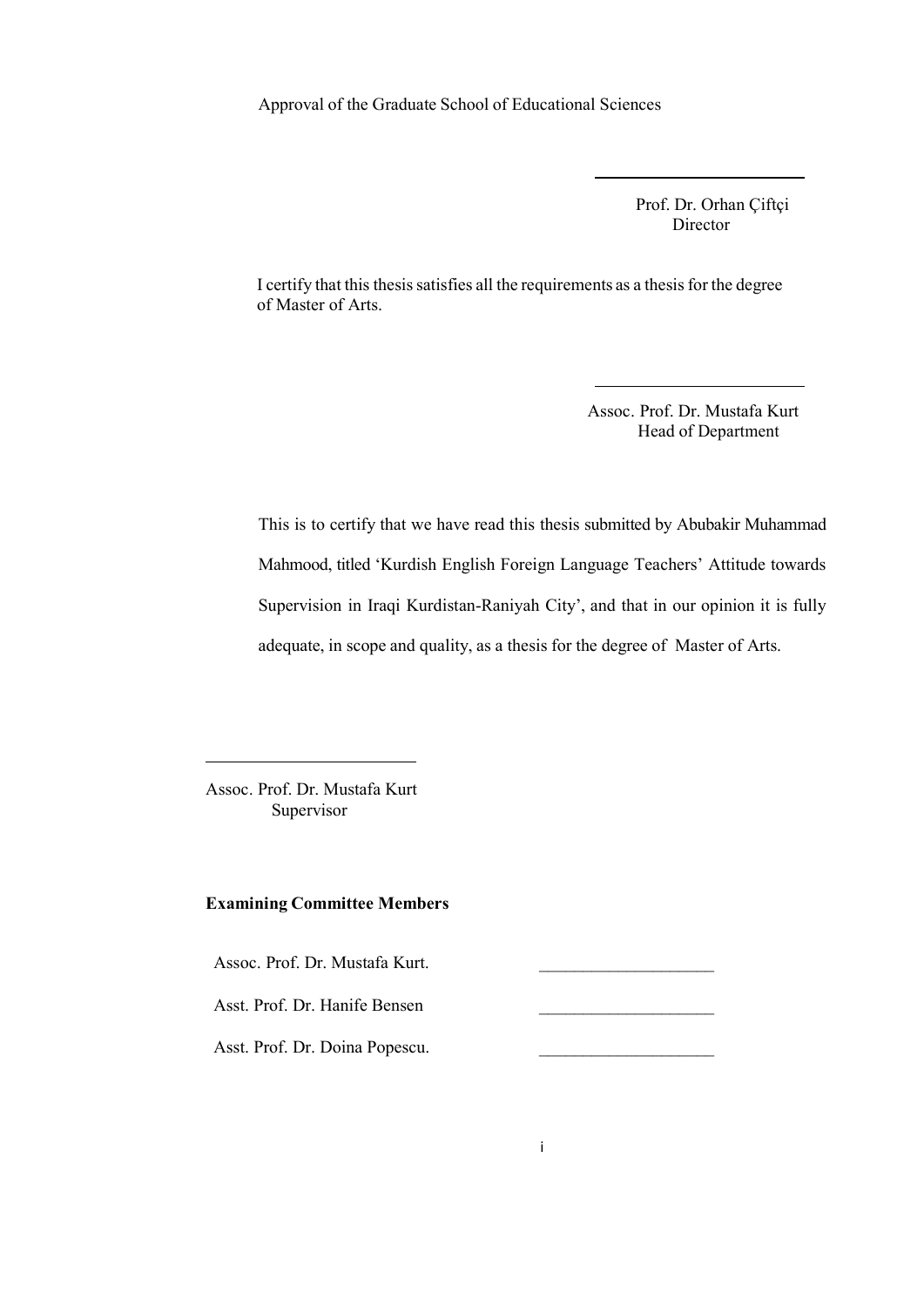# **DECLARATION**

I hereby declare that all the information in this document thesis has been obtained and presented in accordance with academic rules and ethical conduct. I also declare that, as required by these rules and conduct, I have fully cited and referenced all materials and results that are not original to the study.

**Name, Middle name and Last name: Abubakir Muhammad Mahmood**

**Signature:** ……………………………………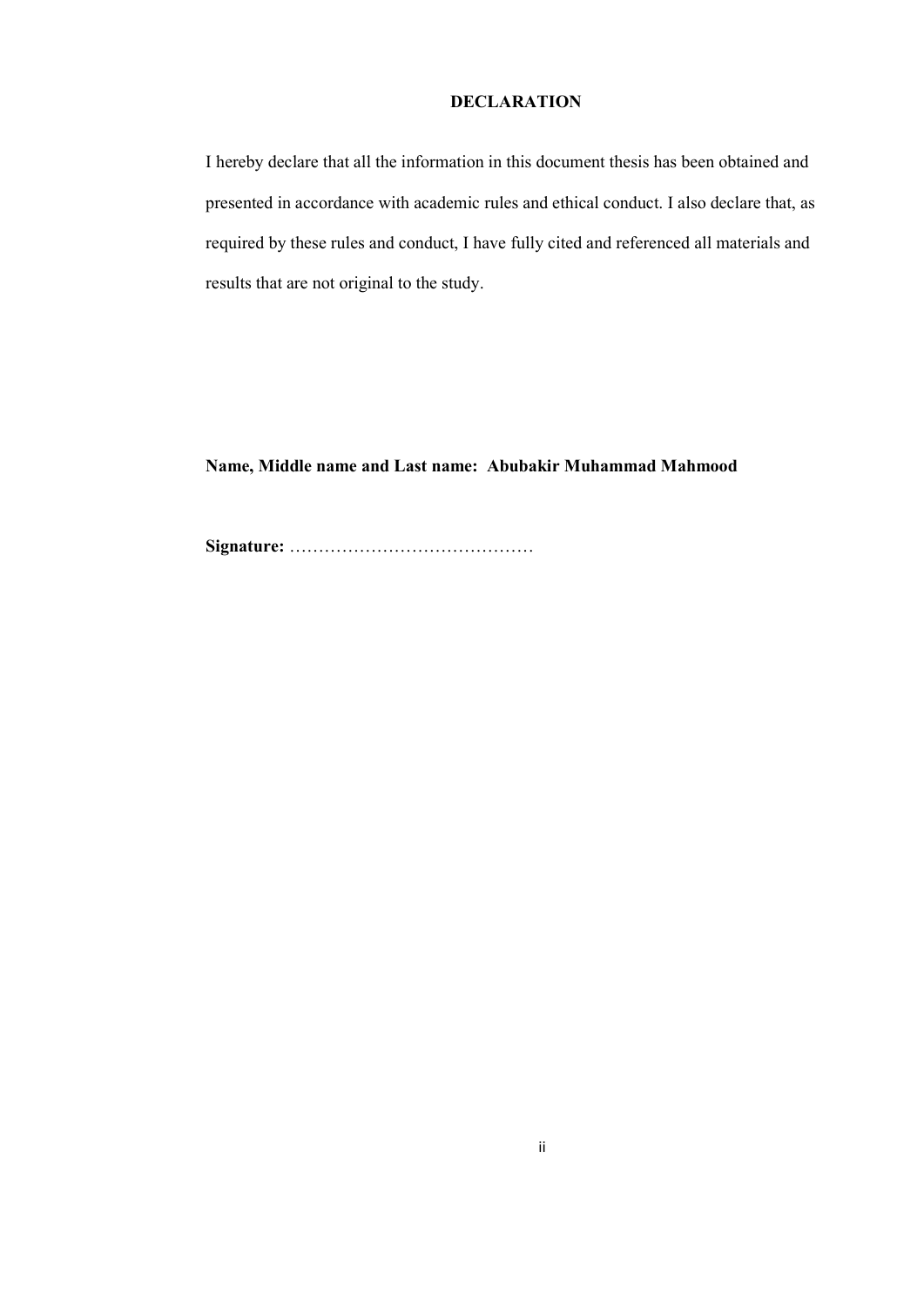# **DEDICATION**

**I would like to dedicate this study to**

- **The pure soul of my father**
- **- My beloved mother, wife, brothers and sisters**
- **My beloved children Ara and Aga**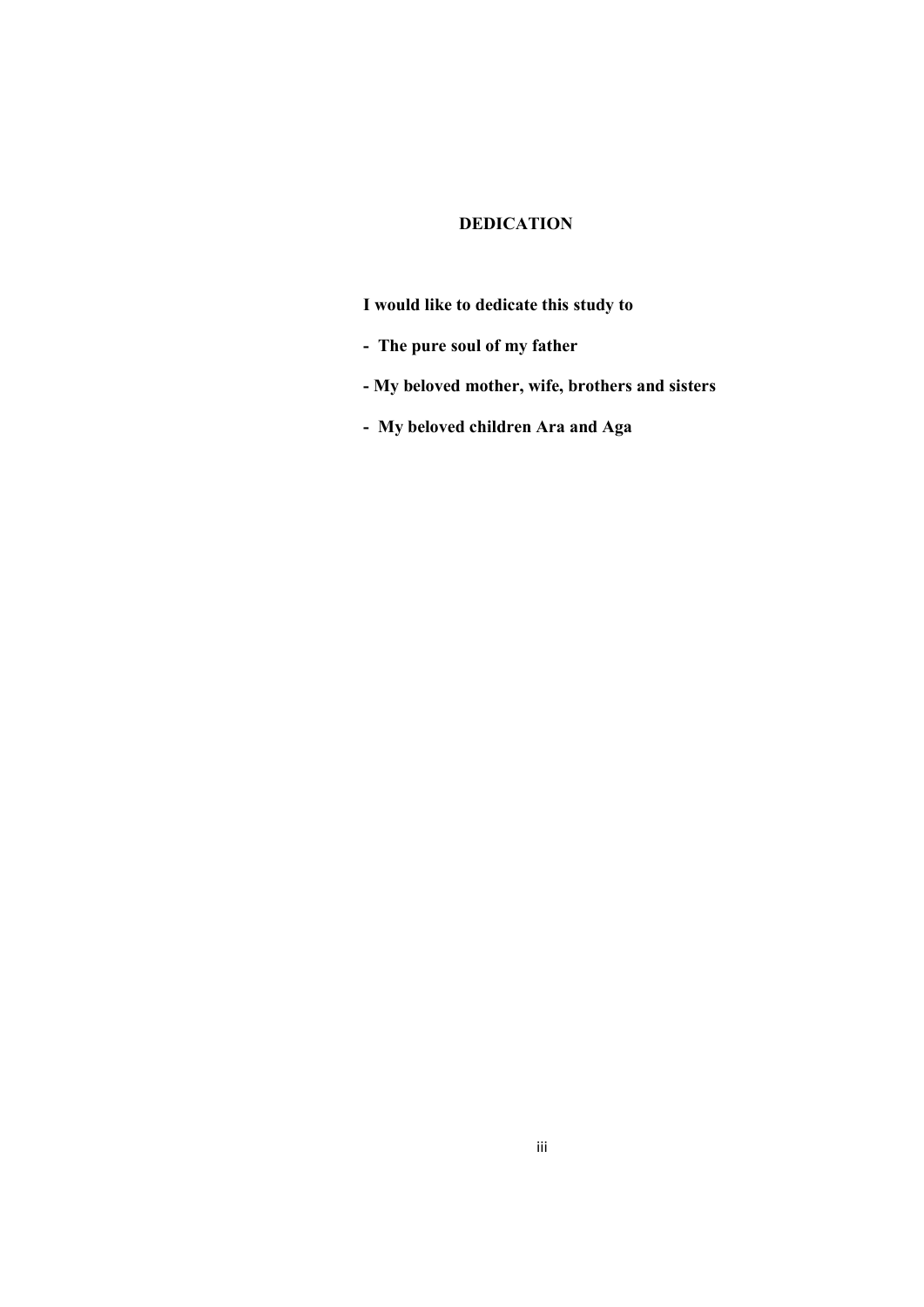## **ACKNOWLEDGMENTS**

**I would like to express my deep gratitude and sincere thanks to my very respectable supervisor Assoc. Prof. Dr. Mustafa Kurt, for his help and valuable remarks, for the interest and encouragement he has shown at all the times, and for his patience and sacrifice throughout writing this study. Without his feedback and insistent help, this study would not have been possible.** 

**With similar qualifications, my sincere thanks also go to Asst. Prof. Dr. Cise Cavusoglu, Prof. Dr. Mohammad Hossein Keshavarz, Prof. Dr. Sabri Koç and Asst. Prof. Dr. Oytun Sӧzüdogru who patiently taught me the magic world of ELT and offered me useful information from the beginning to the end of the study.** 

**I am also greatly indebted to my sincere spouse (Narmeen), my wife, best friend, and the love of my life, for her infinite support, passionate invocations and encouragements to me in completing this study. To Ara and Aga, my treasured and talented children.**

**I thank all my dear and close friends who have supported me financially and those who participated in this study for collecting the data.**

**Finally, I would like to extend my special appreciation to my family and inlaws, for their love, encouragement and financial support.**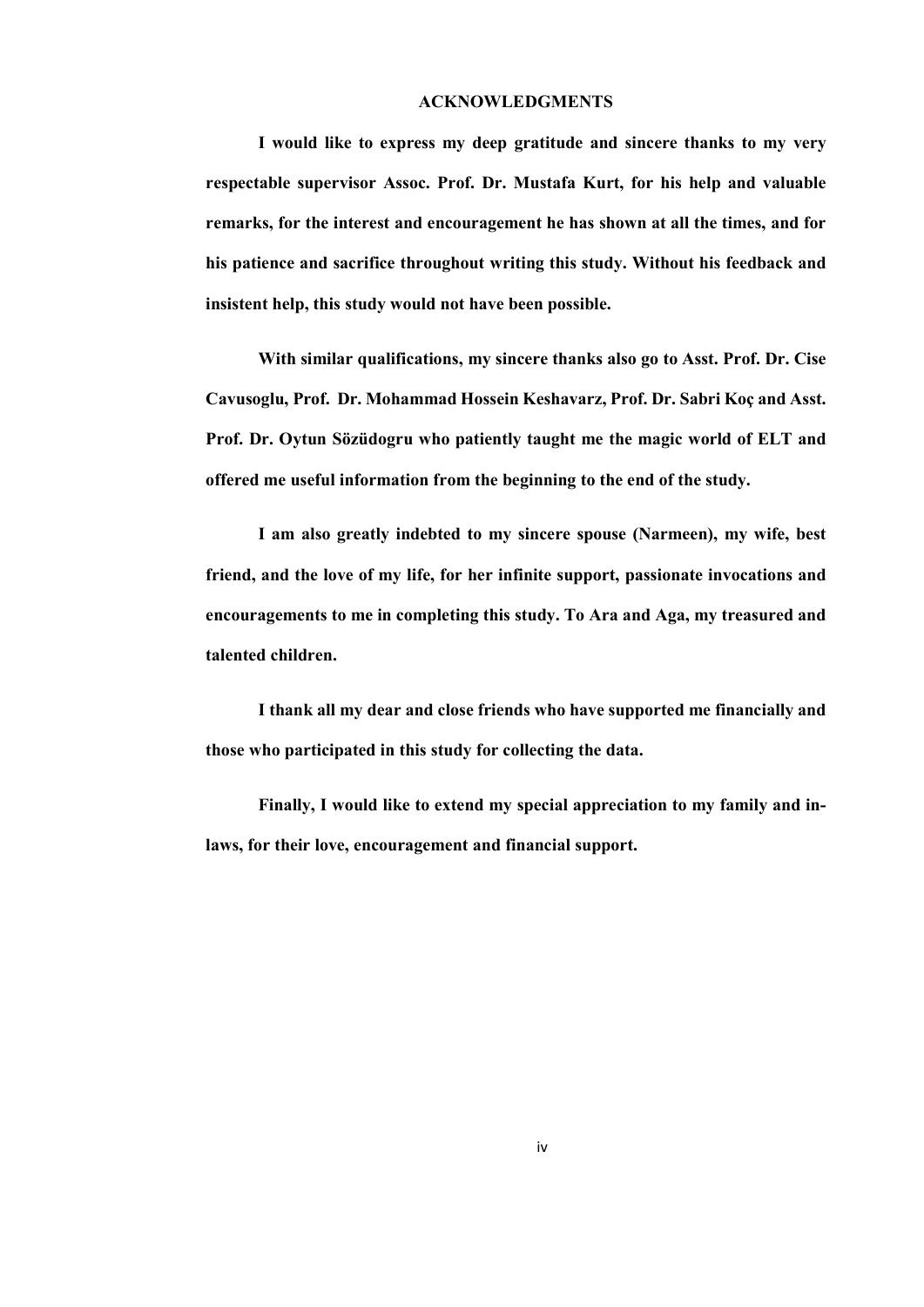# **ABSTRACT**

# **KURDISH ENGLISH FOREIGN LANGUAGE TEACHERS' ATTITUDE TOWARDS SUPERVISION IN IRAQI KURDISTAN-RANIYAH CITY**

# **Abubakir Muhmmad Mahmood**

# **MA Programme in English Language Teaching**

# **Supervisor: Assoc. Prof. Dr. Mustafa Kurt**

# **June 2015, 105 pages**

The study aimed to examine the Kurdish English Foreign Language (EFL) Teachers' attitude towards supervision in Iraqi Kurdistan-Raniyah city. It undertakes to figure out whether Kurdish EFL teachers have positive or negative attitude towards the supervision in the region. Furthermore, the research was organized to investigate whether Kurdish EFL teachers' attitude regarding the supervision vary according to their gender, qualifications and years of teaching experience. In order to achieve this goal, a questionnaire consisting of 48 items, was adapted and used. The questionnaire was divided into two parts: The first part was to collect demographic information about the participants including schools, gender, qualification, and years of teaching experience. The second part was to find out EFL teachers' attitude towards supervision. Two different Likert scales were used. For items 1 to 28 always, often, sometimes, seldom and never responses and for items 29 to 48 strongly agree, agree, neutral, disagree and strongly disagree options were used. In different basic and preparatory schools in Raniyah-city, 320 male and female Kurdish EFL teachers participated in the study. The data were analysed using SPSS program version 20.

The results of the study indicated that Kurdish EFL teachers were positive towards supervision in terms of '*Professional growth and development'* with their role to enhance teachers' instructional improvement. Furthermore, EFL teachers exhibited neutral opinions about supervisors regarding the '*Notion of supervision*'. However, the teacher participants had negative attitudes with supervisors in terms of '*Curriculum: Teaching and learning, Relationship with teachers*, *Supervision practice: Pre – during – post* and *Evaluation and Feedback*'. Additionally, the results of the T-test showed that Kurdish EFL teachers varied according to their gender and had significantly different attitudes in eight statements: 1, 2, 14, 18, 20, 25, 27, and 34. In addition, the results of one- way ANOVA indicated that there were significant differences in teachers' qualifications. Similarly, the results of one-way ANOVA to examine the significant differences between the participant teachers' *teaching experience* and their attitudes towards supervision showed that there were significant differences between the groups.

*Key Words*: Educational Supervision, inspection, Supervisors, Attitudes, instructional Development, Teachers' Observation and evaluation.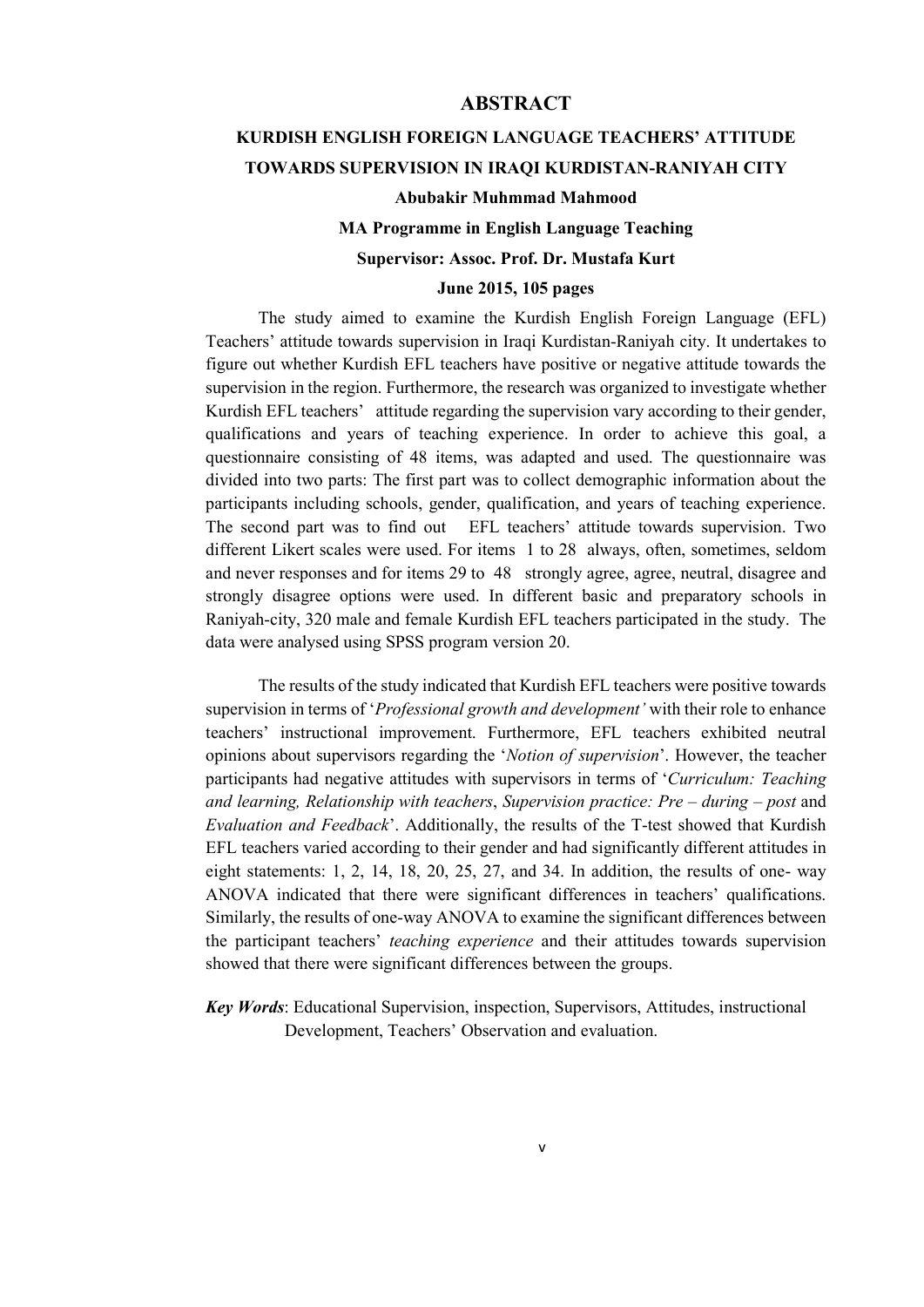# **IRAK KÜRDISTAN'I RANIYAH ŞEHRINDE KÜRT INGILIZCE ÖĞRETMENLERININ DENETMENLIĞE KARŞI TUTUMLARI**

# **Abubakir Muhmmad Mahmood İngilizce Öğretmenliği Yüksek Lisans Programı Danışman: Doç. Dr. Mustafa Kurt Haziran 2015, 105 sayfa**

Bu araştırmanın amacı Irak Kürdistan'ı Raniyah şehrinde Kürt İngilizce (EFL) öğretmenlerinin denetmenliğe dair tutumları incelemektir. Bölgedeki Kürt İngilizce (EFL) öğretmenlerinin denetmenliğe karşı tutumlarının olumlu ya da olumsuz mu olduğunu ortaya çıkarmak amaçlanmıştır. Araştırma, aynı zamanda,

Kürt İngilizce öğretmenlerinin denetmenliğe karşı tutumlarının cinsiyet, kalifikasyon ya da tecrübeye göre değişip değişmediğini ortaya koyacak şekilde düzenlenmiştir. Bu amaca ulaşmak için 48 sorudan oluşan bir anket formu hazırlanmış ve kullanılmştır. Anket formu iki kısımdan oluşmaktadır: Birinci kısımda katılımcılar hakkında okul, cinsiyet, kalifikasyon ve tecrübeden oluşan demografik bilgiler toplanmıştır. İkinci kısımda EFL öğretmenlerinin denetmenliğe karşı tutumları saptanmaya çalışılmıştır. İki farklı Likert ölçeği kullanılmıştır. 1'den 28'e kadar olan sorularda sıklıkla, bazan, nadiren ve hiçbir zaman şeklinde cevaplar, 29'dan 48'e kadar olan sorularda kesinlikle katılıyorum, katılıyorum, bilmiyorum, katılmıyorum ve kesinlikle katılmıyorum seçenekleri verilmiştir. Raniyah şehrindeki temel eğitim ve hazırlık okukllarında 320 erkek ve kadın Kürt EFL öğretmeni çalışmaya katılmıştır. Elde edilen veriler SPSS programının 20. Sürümü kullanılarak analiz edilmiştir.

Çalışmadan elde edilen sonuçlar, Kürt EFL öğretmenlerinin denetmenliğe karşı tutumlarının "*Mesleki gelişme ve büyüme"* ile öğretmenlerin eğitici becerilerini geliştirecek bir rol oynaması bağlamında olumlu olduğunu göstermiştir. Bundan başka EFL öğretmenleri "*Denetmenlik kavramı"* konusunda tarafsız görüş sergilemişlerdir. Bununla beraber, katılımcı öğretmenler "*Müfredat:Öğretme ve öğrenme, öğretmenlerle ilişkiler, denetmenlik uygulaması:Önce-boyunca-sonra ve Değerlendirme ve geribildirim"* bağlamında olumsuz tavır göstermişlerdir.

Dahası, sonuçlar göstermiştir ki öğretmenler 1, 2, 14, 18, 20, 25, 27 ve 34 numaralı 8 soruda cinsiyetlerine göre farklı tutumlarda olmuşlardır. Bundan başka, tek yönlü ANOVA sonuçları göstermiştir ki öğretmenlerin kalifikasyonlarında önemli farklar mevcuttur. Benzer şekilde, "*öğretmenlik tecrübesi*" ve denetmenliğe karşı tutumlarında önemli farkları saptamak için tek-yönlü ANOVA sonuçları kullanıldığı zaman katılımcı öğretmenler arasında önemli farklar olduğu görülmüştür.

*Anahtar Kelimeler***:** Eğitim denetmenliği, teftiş, Denetmenler, tutumlar, Eğitimsel gelişme, Öğretmen gözlemleme ve değerlendirme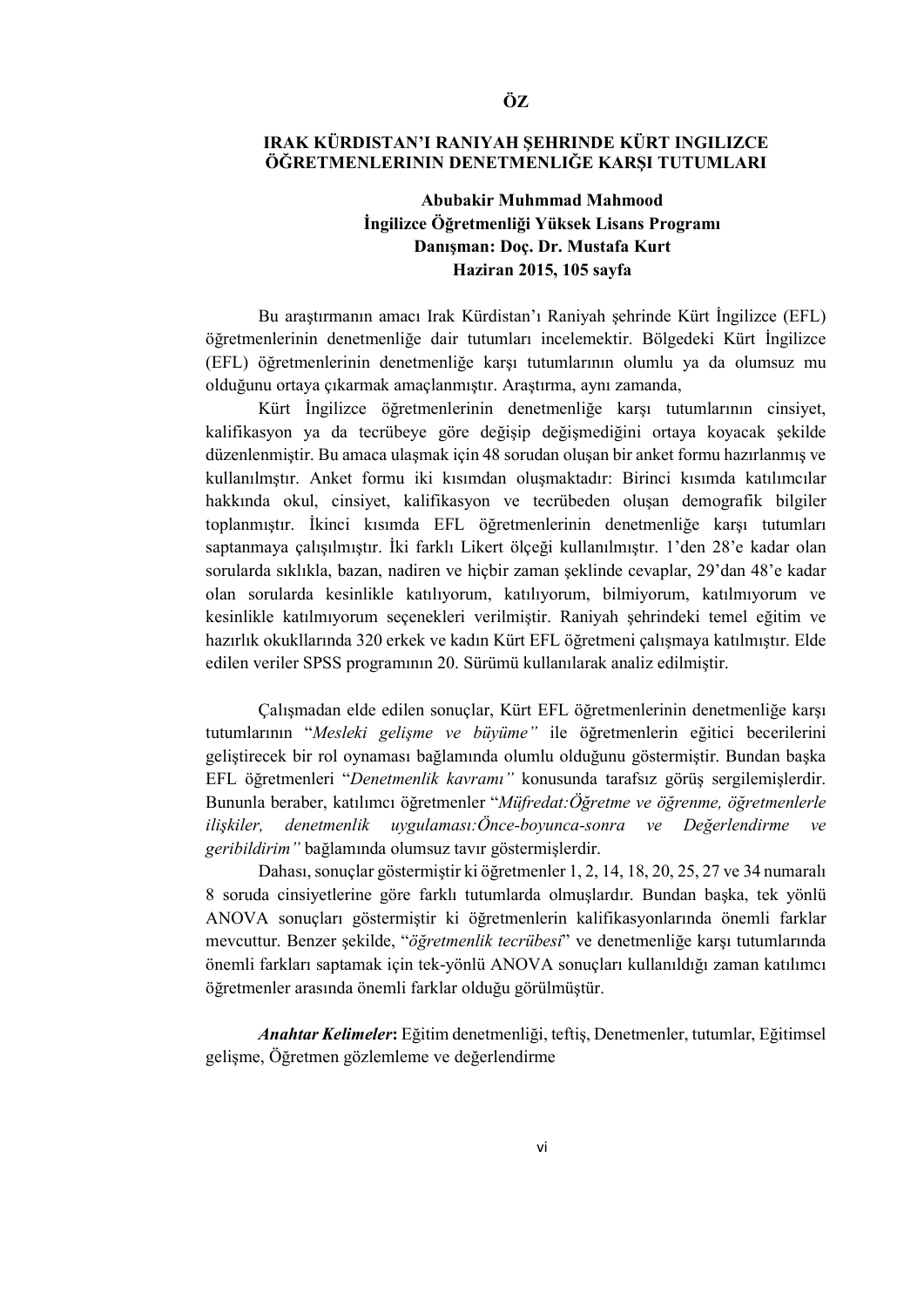# **TABLE OF CONTENTS**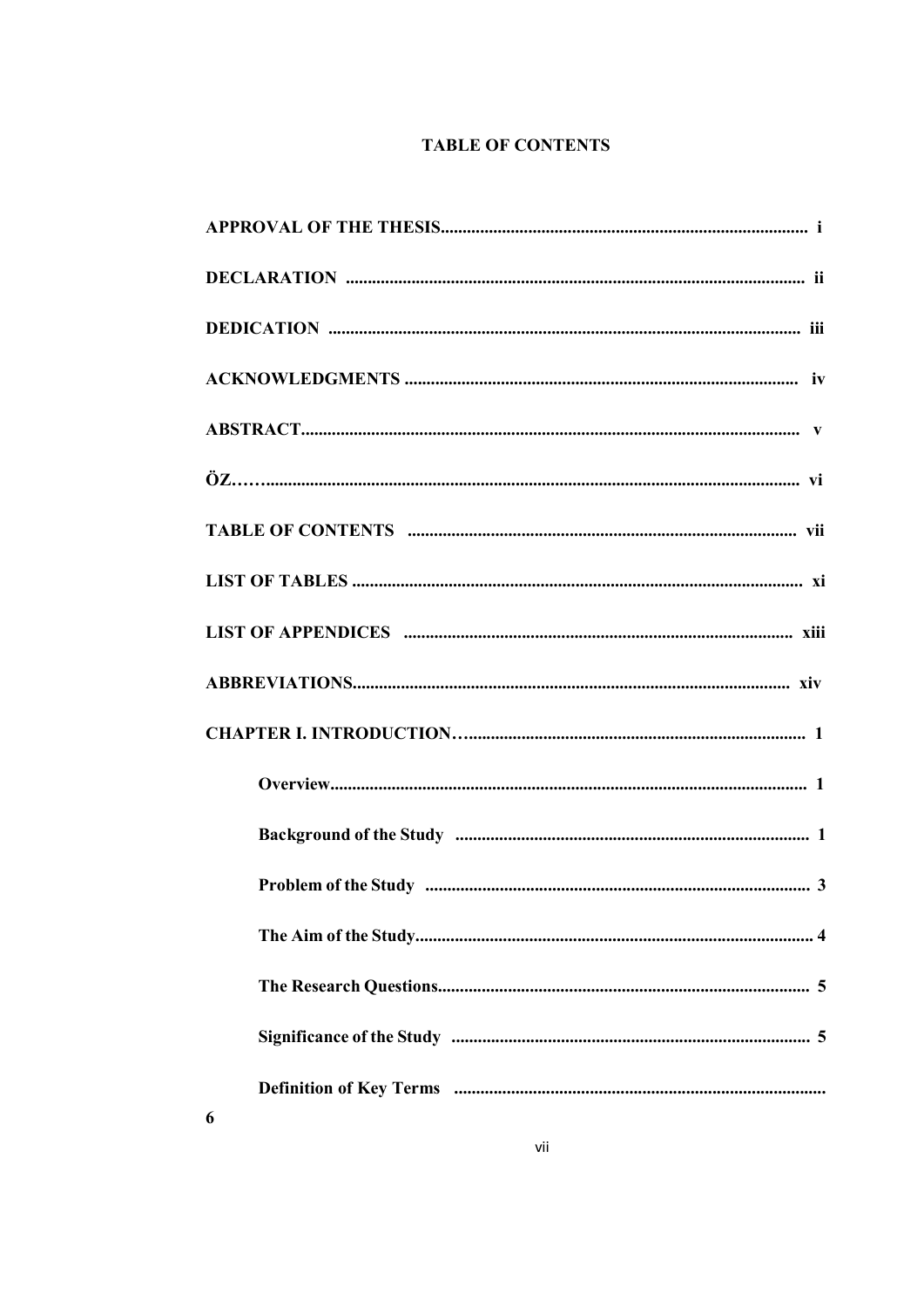| Review of the Previous Related and Relevant Researches and Studies 22 |  |
|-----------------------------------------------------------------------|--|
|                                                                       |  |
|                                                                       |  |
|                                                                       |  |
|                                                                       |  |
|                                                                       |  |
|                                                                       |  |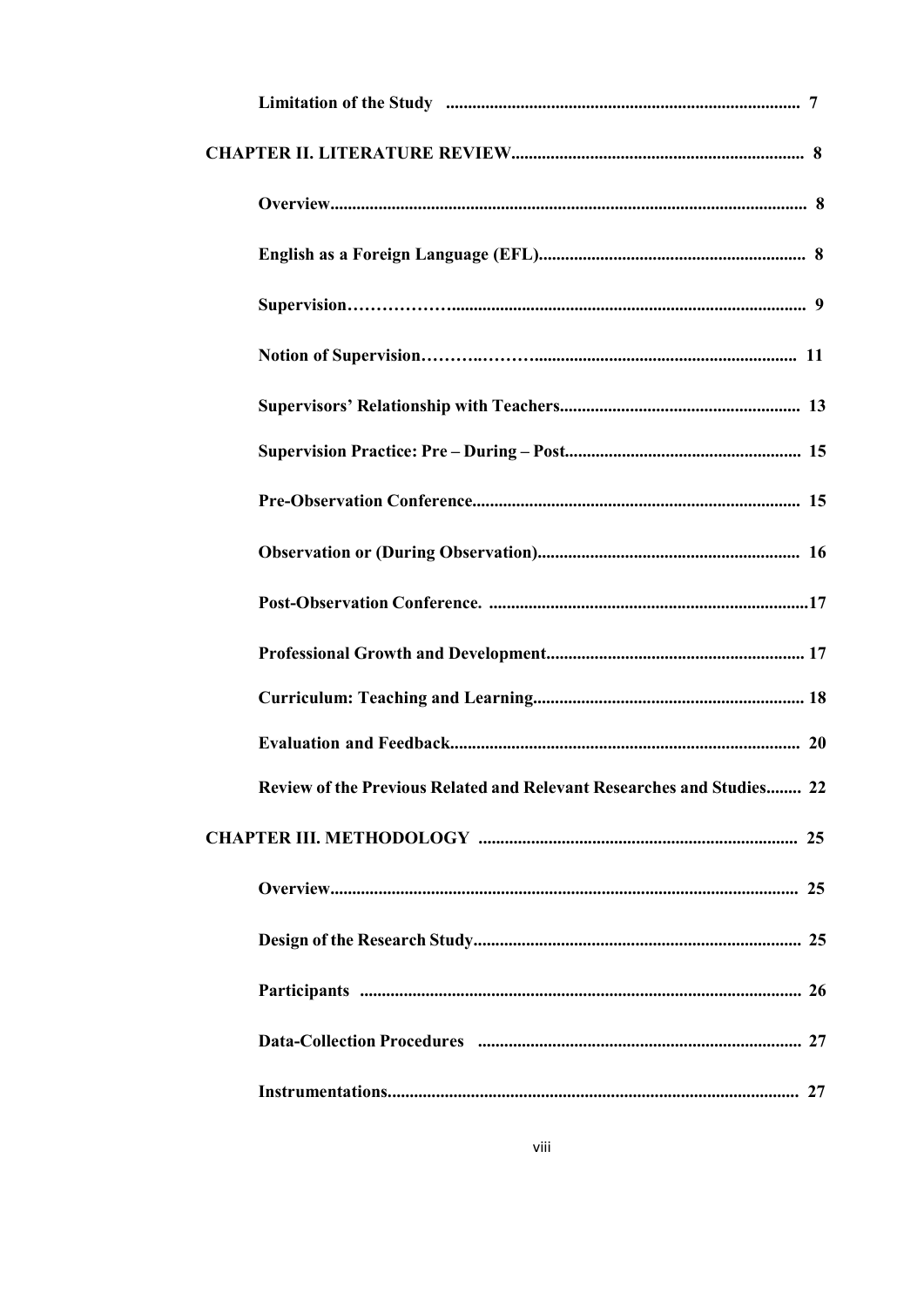| Gender and Attitudes of Kurdish EFL Teachers towards Supervision 42 |  |
|---------------------------------------------------------------------|--|
| Kurdish EFL Teachers' Educational Background (Qualification) And    |  |
|                                                                     |  |
| <b>Attitudes of Kurdish EFL Teachers towards the Processes of</b>   |  |
|                                                                     |  |
| <b>CHAPTER V. CONCLUSIONS AND RECOMMENDATIONS 56</b>                |  |
|                                                                     |  |
|                                                                     |  |
|                                                                     |  |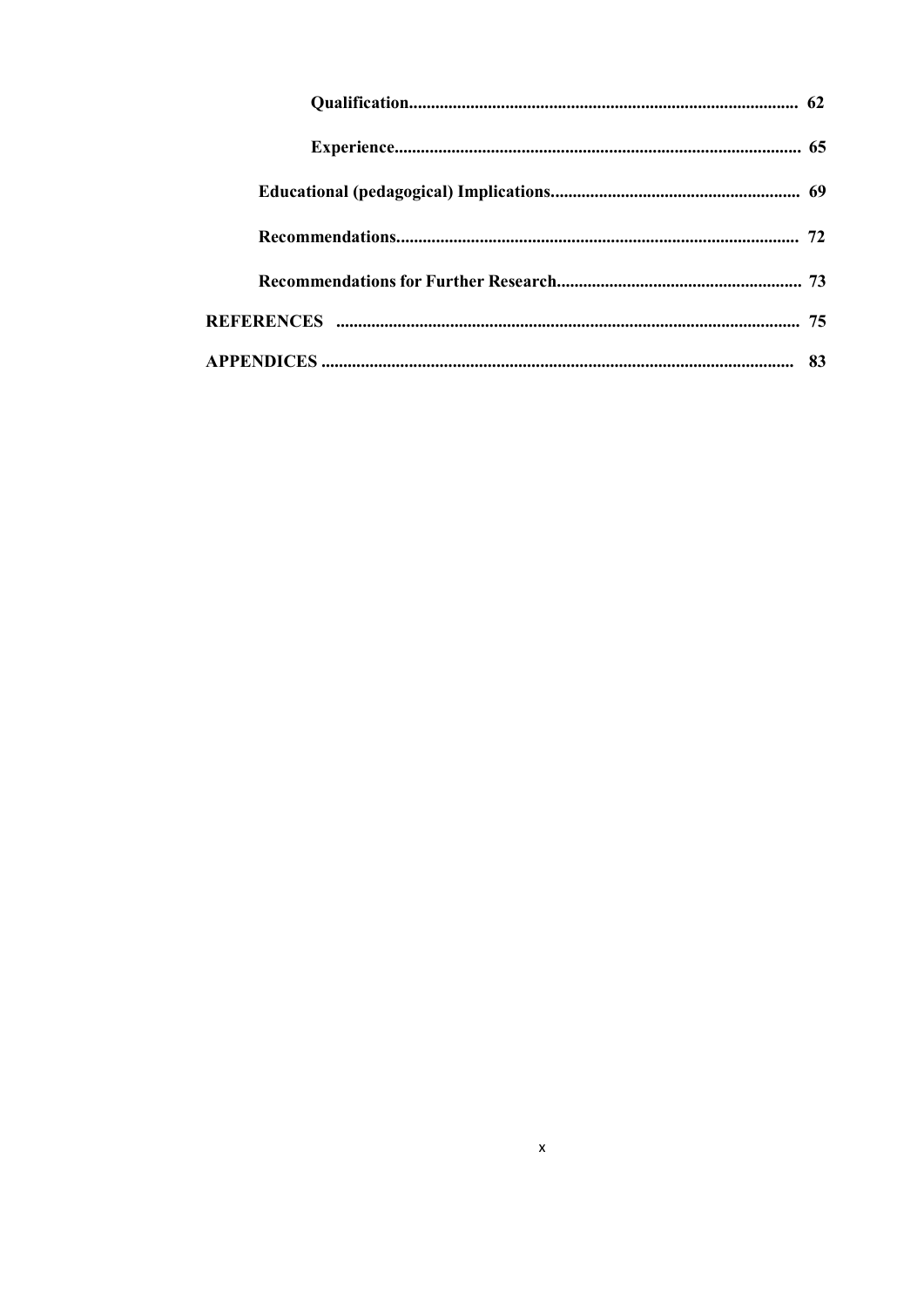# **LIST OF THE TABLES**

| Table 1  | <b>Gender, certification, YOE and Cross tabulation</b> |  |  |
|----------|--------------------------------------------------------|--|--|
|          |                                                        |  |  |
| Table2   |                                                        |  |  |
| Table 3  |                                                        |  |  |
| Table 4  | The mean and std. deviation of the domains             |  |  |
|          |                                                        |  |  |
| Table 5  | Means, percentage and std. deviation of the            |  |  |
|          | domain of "Professional growth and development 34      |  |  |
| Table 6  | Means, percent and standard deviation of the           |  |  |
|          | domain "Curriculum: Teaching and learning" 35          |  |  |
| Table 7  | Mean, percent and standard deviation of                |  |  |
|          |                                                        |  |  |
| Table 8  | Means, percent and standard deviation of the           |  |  |
|          |                                                        |  |  |
| Table 9  | Means, percent and standard deviation of the           |  |  |
|          | domain "Supervision practice: pre - during - post"40   |  |  |
| Table 10 | Means, percent and standard deviations of              |  |  |
|          |                                                        |  |  |
| Table 11 | Significant differences between genders of the         |  |  |
|          |                                                        |  |  |
| Table 12 | $N, M, SD, df, F, and P of the statements that$        |  |  |
|          | have significant differences according to              |  |  |
|          |                                                        |  |  |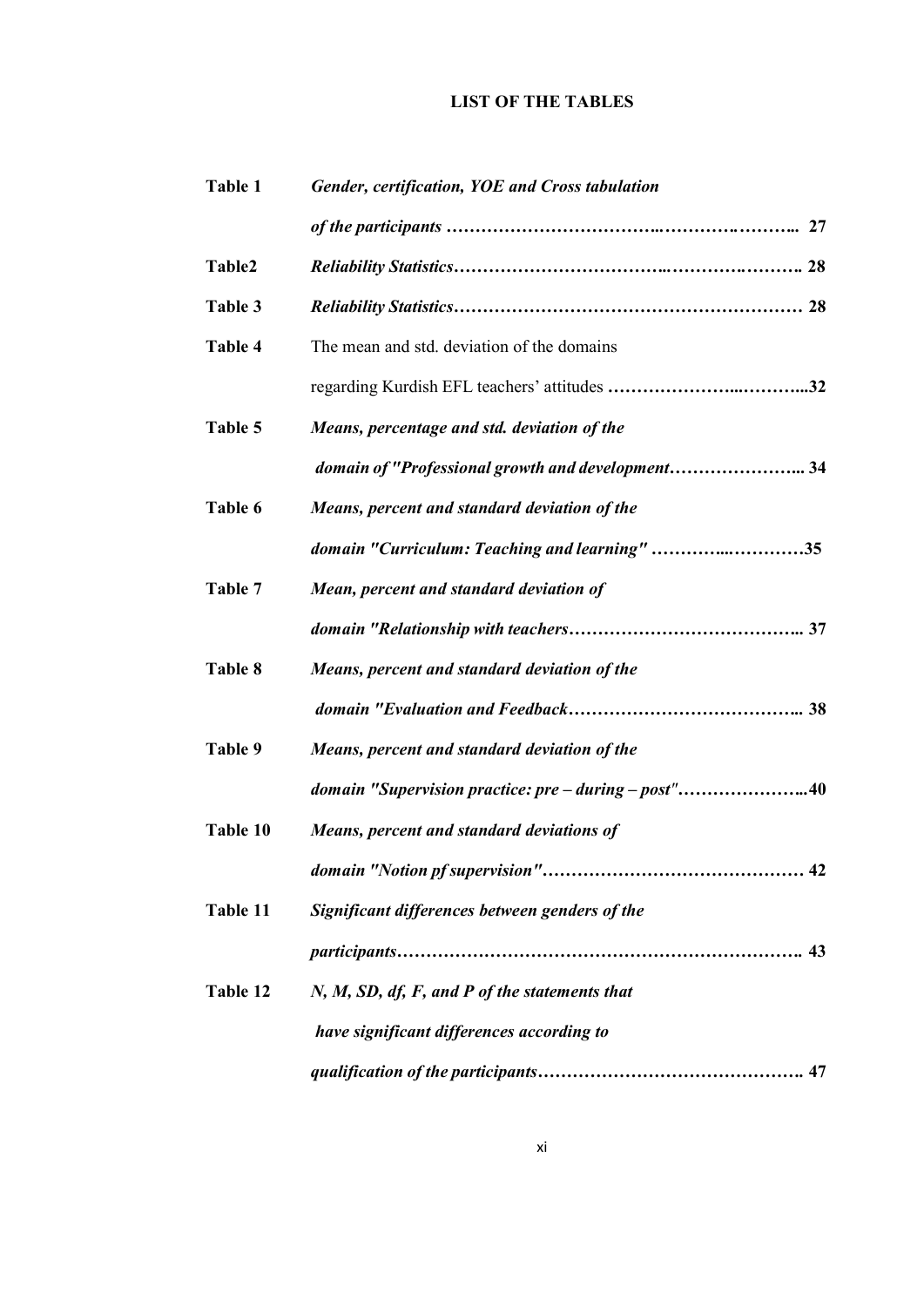| Table 13 | $N, M, SD, df, F, and P of the statements that$    |
|----------|----------------------------------------------------|
|          | have significant differences according to years of |
|          |                                                    |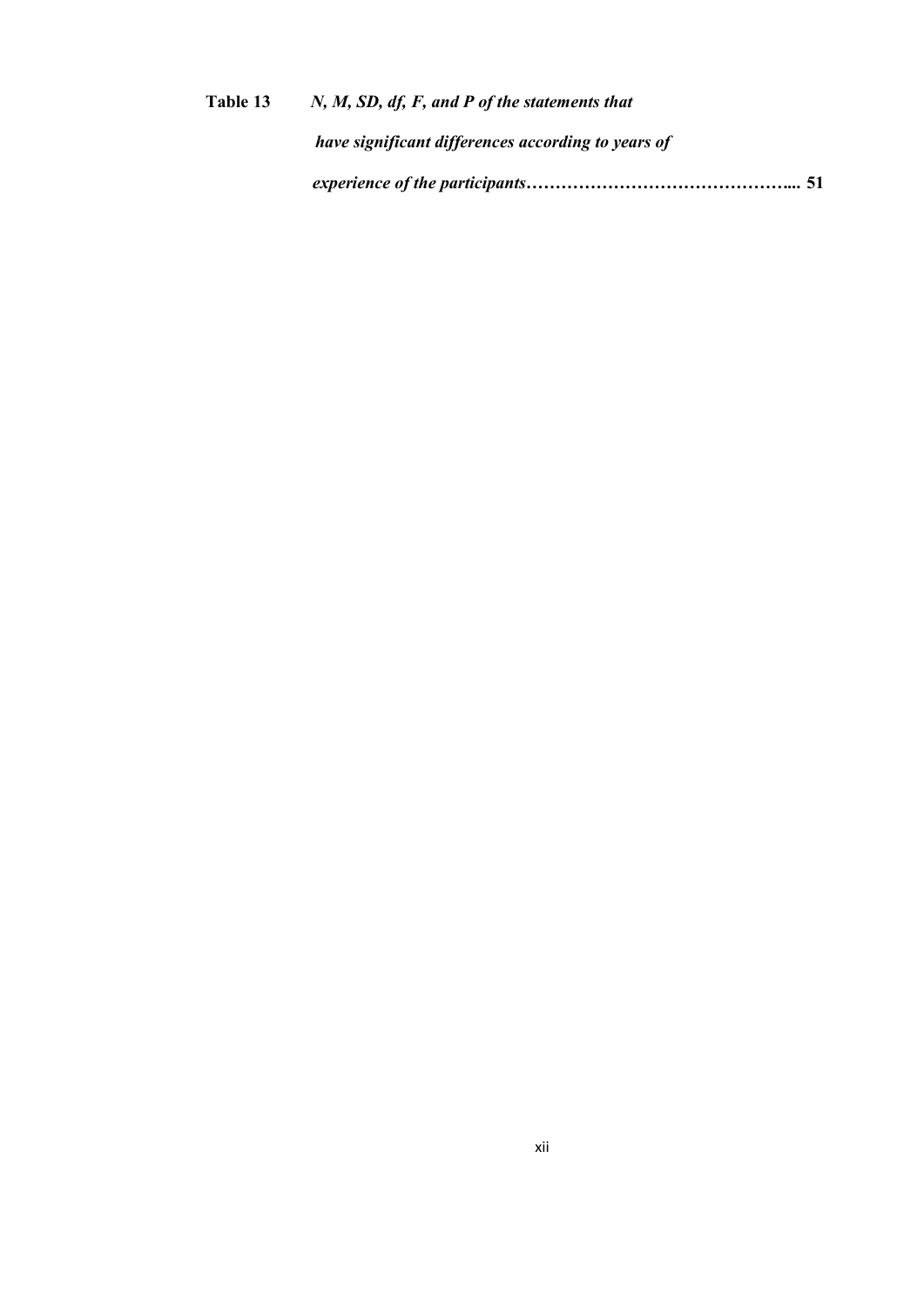# **LIST OF APPENDICES**

| Appendix A        | The questionnaire EFL teachers' attitude           |
|-------------------|----------------------------------------------------|
|                   |                                                    |
| <b>Appendix B</b> | <b>Approval letter from General Directorate of</b> |
|                   |                                                    |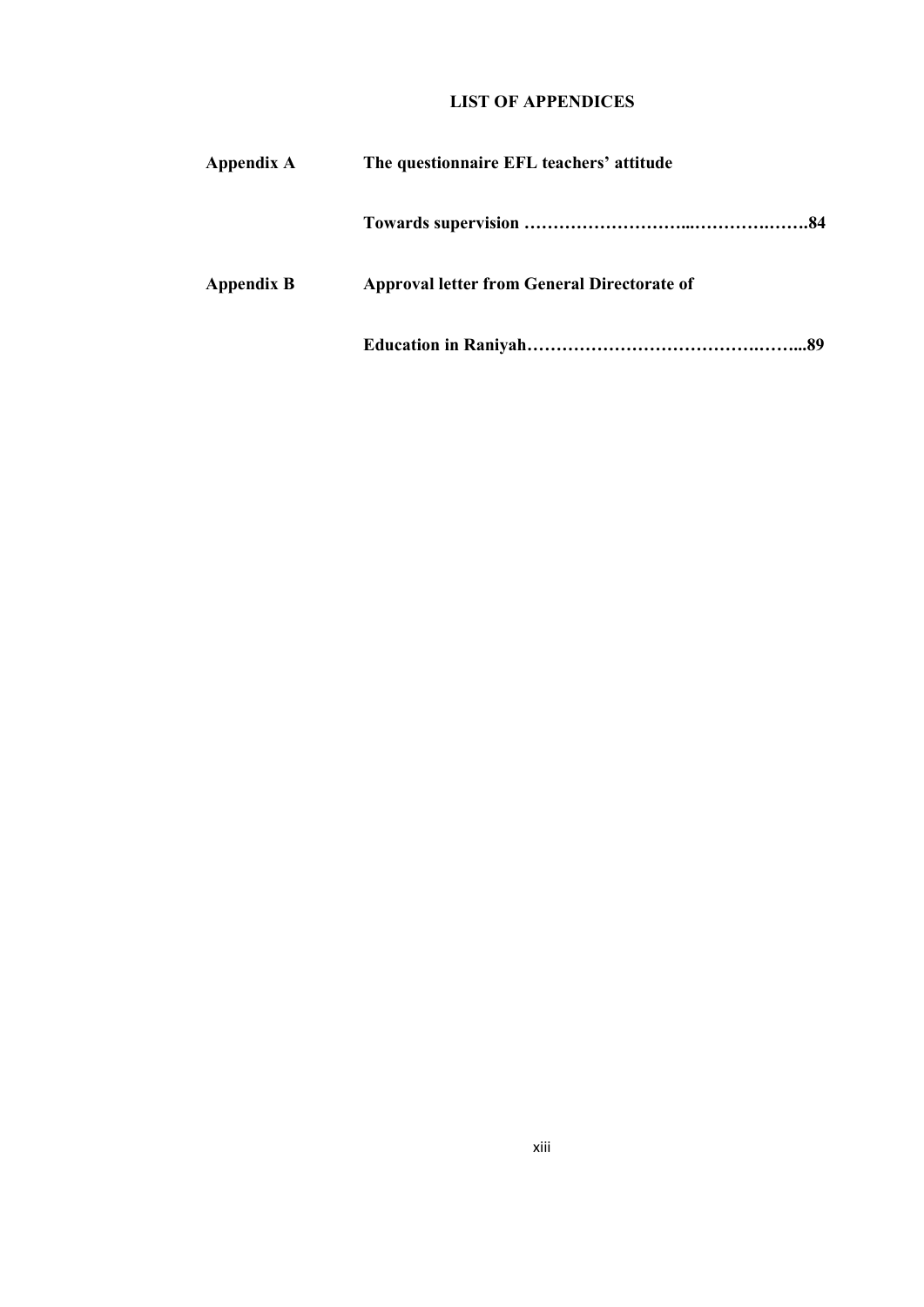# **ABBREVIATIONS**

| EdS         | Educational supervision                |
|-------------|----------------------------------------|
| <b>MOE</b>  | Ministry of education                  |
| <b>EFL</b>  | English foreign language               |
| <b>ELT</b>  | English language teaching              |
| <b>ELL</b>  | English language and literature        |
| <b>TEFL</b> | Teaching English as a Foreign Language |
| ELS         | English Language Supervisor            |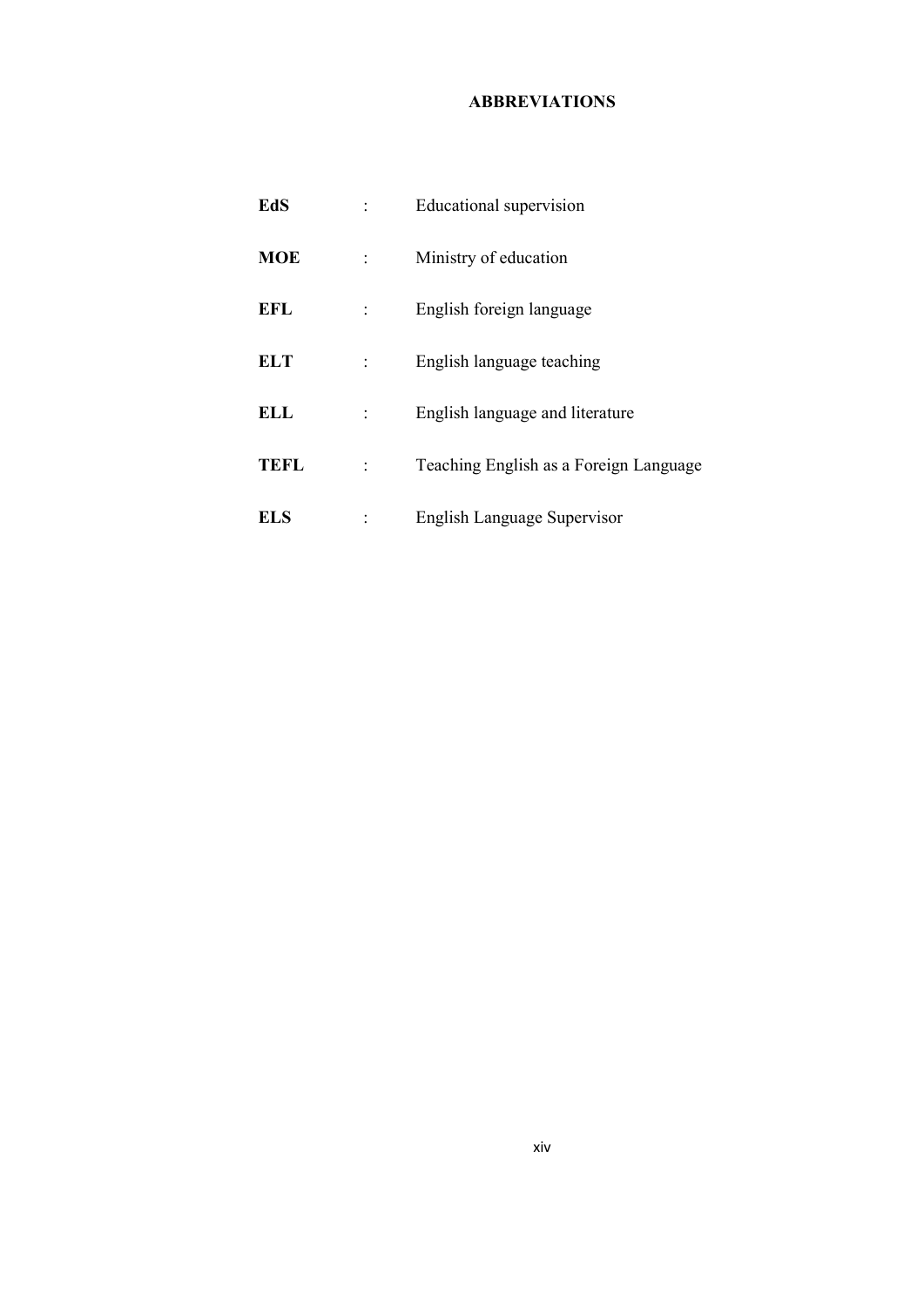## **CHAPTER I**

#### **INTRODUCTION**

#### **Overview**

This chapter presents detailed information on the background of the study, statement of the problem, aim of the study, significance of the study, definition of key terms and the limitation of the study.

## **Background of the Study**

Teaching and supervising together, are two unique and associated actions in the process of education that will never be separated from each other because "Supervision is a fundamental part of teachers' career" (Chen & Cheng, 2013, p.1), and they both target the same aim which is developing the process of education. As Gebhard (1984) once commented that it is likely that most teachers, at one time or another have experienced teacher supervision, either as an outside observer or as a supervisor being supervised as a teacher before. What supervisors do is to encourage teachers to improve their techniques of teaching and reinforce learning. "Providing this education is a key element of raising the quality and status of the teaching profession" (EWAG, 2010, p.4). Through these views, developing teaching career goes equally with the development of the educational supervising constantly in the instructional process.

According to the philosophical foundations of supervision, it seems that teachers in general (pre-service and in-service teachers) need to be supported educationally, morally and technically. As Kayaoglu (2012) stated teachers need to identify their problems which immediate their attention with teaching, then, they need to be observed in their classes and communicated about their weakness, strength and their performance. Particularly, the novice teachers who have not been fully educated about the recent varied methods, instructional techniques and learning characteristics (physically and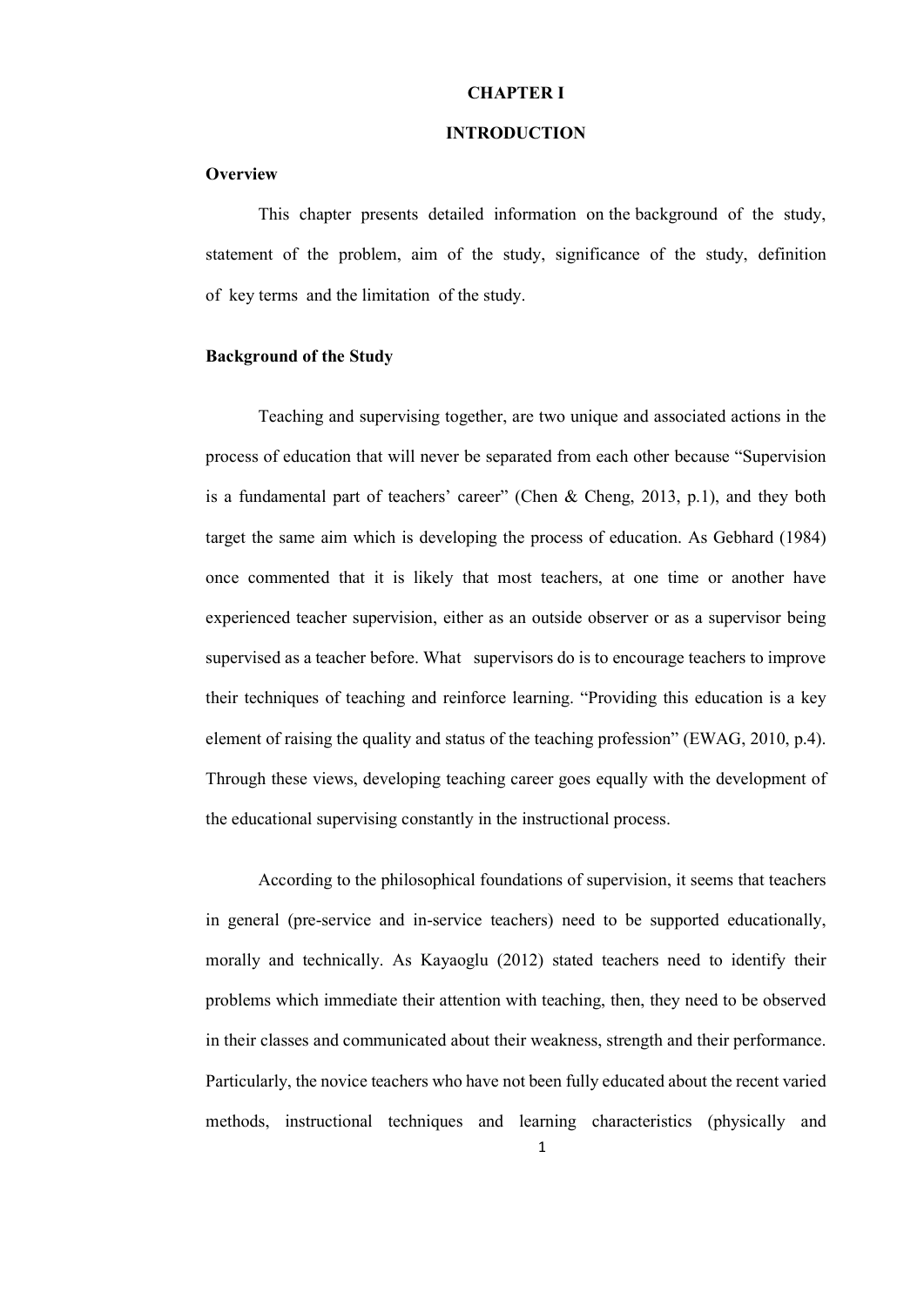psychologically). For this reason, teachers are to be helped, directed, trained and supported systematically.

Gebhard (1990) and Duzer (1969) stated that supervision of language teachers is a constant and progressive process to educate teachers. In the process of educational supervision, supervisors follow and observe everything that goes on in the classroom in order to improve the quality of learning and instruction. Badiali (1998) emphasized that enabling teachers to do a better job in serving students' learning is the aim of supervisors. He continued and said that enabling schools to fulfil their purposes as communities and/or as organizations are aimed by supervisors. Furthermore, he added that supervisors also try to help administrators to be seriously busy with keeping their eyes on the equity and quality of education in the process of teaching and learning. In this regard, Sullivan and Glanz (2009) argued that supervision has a very important and essential role in improving education. They said that supervisors and supervisees maintain face to face open dialogue in a collaborative approach in order to improve teaching, help students, boost learning and solve problems in the process of learning. In this vein, also Al-Nazer and Mohammad (2013) pointed out that:

> Educational supervision is considered a significant factor in improving education, because it is an operation with only one purpose, it is improvement of teaching, and it is an operation that is completed among persons with numerous ideas tackling teaching behavior, educational curriculum, teaching environments, dividing students into groups, investing efforts of the instructor and vocational development (p.22).

Supervisors as negotiators, supporters and managers of tensions have a great role in educational process with encouraging a realistic view of professional situations and having the sight of pedagogical intentions and purposes in order that even the problems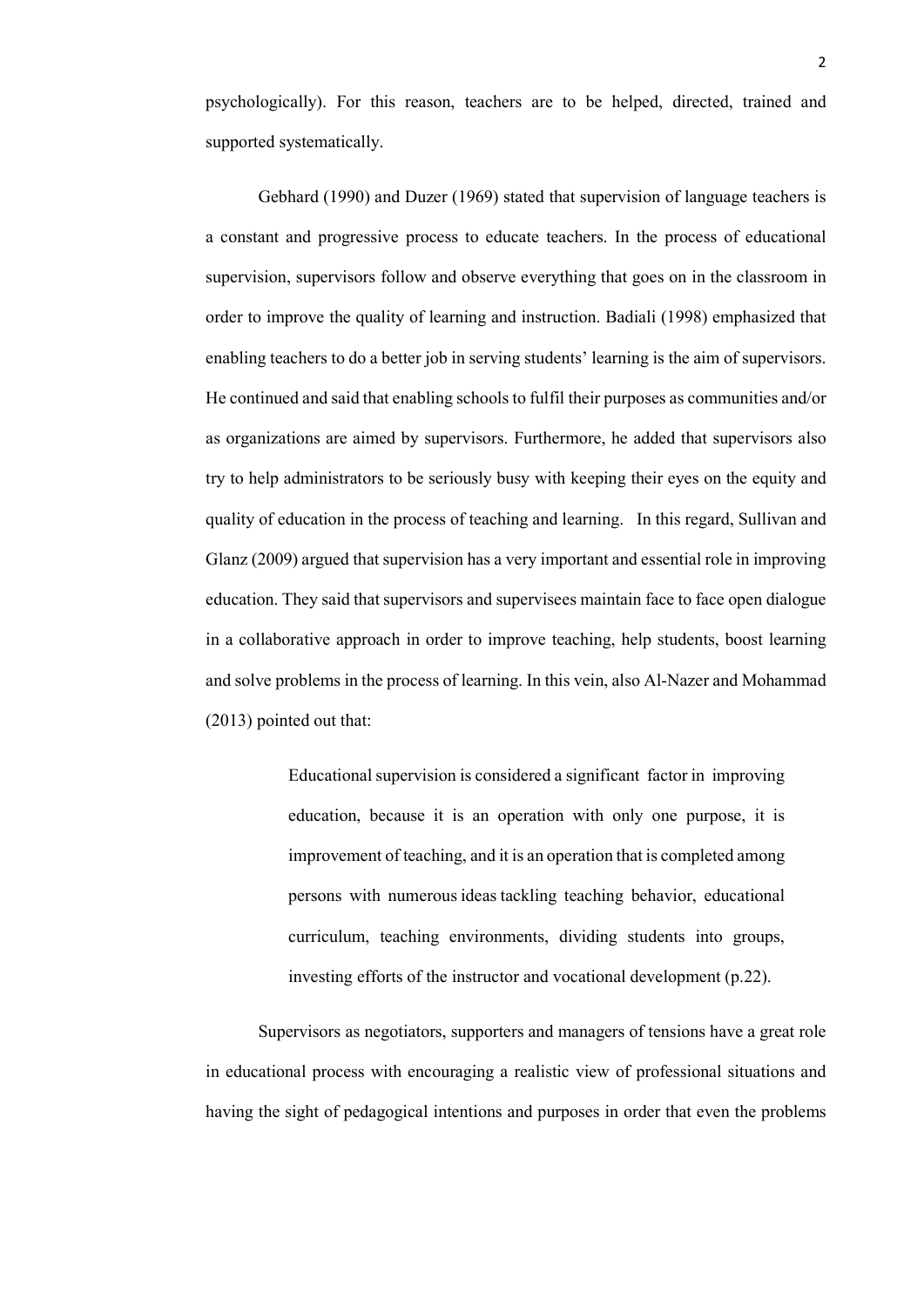become part of change and professional development (VIEIRA, 2000; Kalule & Bouchamma, 2013). At the same time Al-Nazer and Mohammad (2013) argued that educational supervision, is measured to be a significant factor in improving instruction. For this reason, it can be said that educational supervision is just one purpose operation which is done to improve teaching and completed among persons with various notions to tackle teaching behaviour, teaching environment, educational curriculum, grouping students in the classrooms, advancing instructor efforts and vocational developments. Furthermore, according to the studies conducted in a number of the African countries like Ethiopia, Tanzania, Uganda, Guinea, Ghana and Madagascar, teacher supervision in the class is an outstanding method to improve the excellence of both teaching and learning in the process of education (Mulkeen et al, 2007).

On the other hand Kilminster et al. defined educational supervision as "a matter of guidance and feedback regarding personal, professional and educational development in the context of trainee's experience" (as cited in, Ghapanchi & Baradaran, 2007, p.3). To address this issue, the present study aims at examining the role of supervisors in the process of education in Kurdistan-Raniyah city, the North part of Iraq, through the attitudes of the Kurdish EFL teachers.

#### **Problem of the Study**

The dearth of the research on supervision in Kurdistan, the North part of Iraq is perhaps due to the fact that none of the supervisors is academic. In other words, they do not have any academic certification of supervision from a private college or university to carry out their job scientifically as a professional educational supervisor. For this reason, supervisors cannot play their role professionally in supervising teachers in the process of education as well. This constitutes a major problem for the teachers who are almost confused with what the right target would be. Kurdish EFL teachers criticize their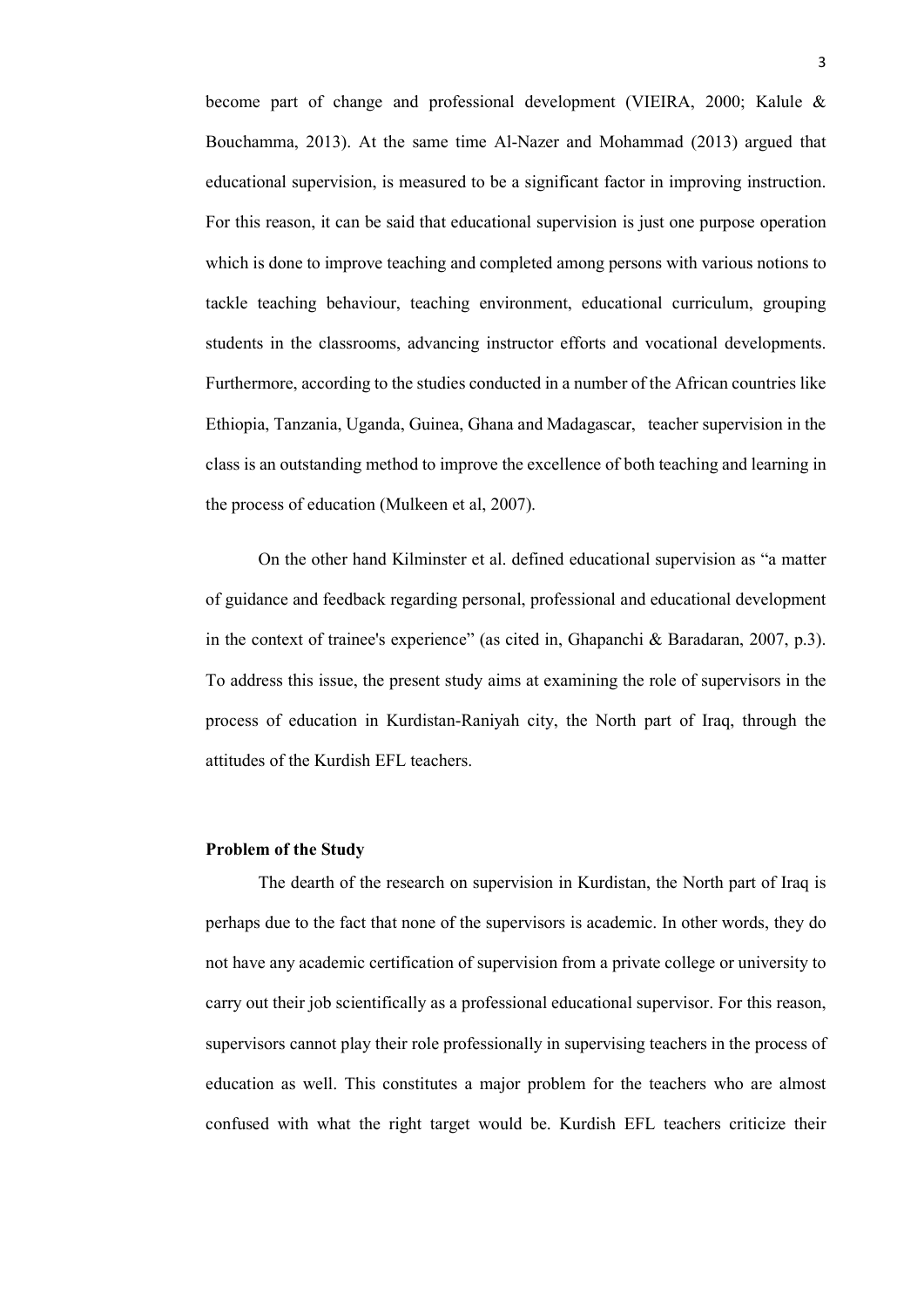supervisors' role seriously and view them as mere inspectors. This deficiency obstructs the process of education that make teachers see supervision a burden on their shoulders instead of an effective practice. As (Kayaoglu, 2012, p.110) states :

> For the majority of the teachers, supervision is an inspection rather than a collaborative process, indicating that the relationship between the two sides is based on a hierarchical structure in which the supervisor dominates the whole process and there is not an appropriate atmosphere for involvement and collaboration in real sense.

Consequently, the researcher chose to conduct this study to investigate the attitudes of the Kurdish EFL teachers towards supervision in different areas, aiming to provide both EFL supervisors and teachers with a better understanding of English Language Supervision (ELS) in Kurdistan- Raniyah city, Northern Iraq.

## **The Aim of the Study**

The aim of this study was to examine and find out Kurdish EFL teachers' attitudes towards Supervision in Iraqi Kurdistan-Raniyah city. Furthermore, the study investigated the significant differences of the teachers' attitude towards supervision according to their years of teaching experience, gender and qualifications. Based on the research findings, the study also aimed at providing some recommendations to the field of educational supervision in Kurdistan Regional Government (KRG) and to the Ministry of Education (MOE) in Kurdistan.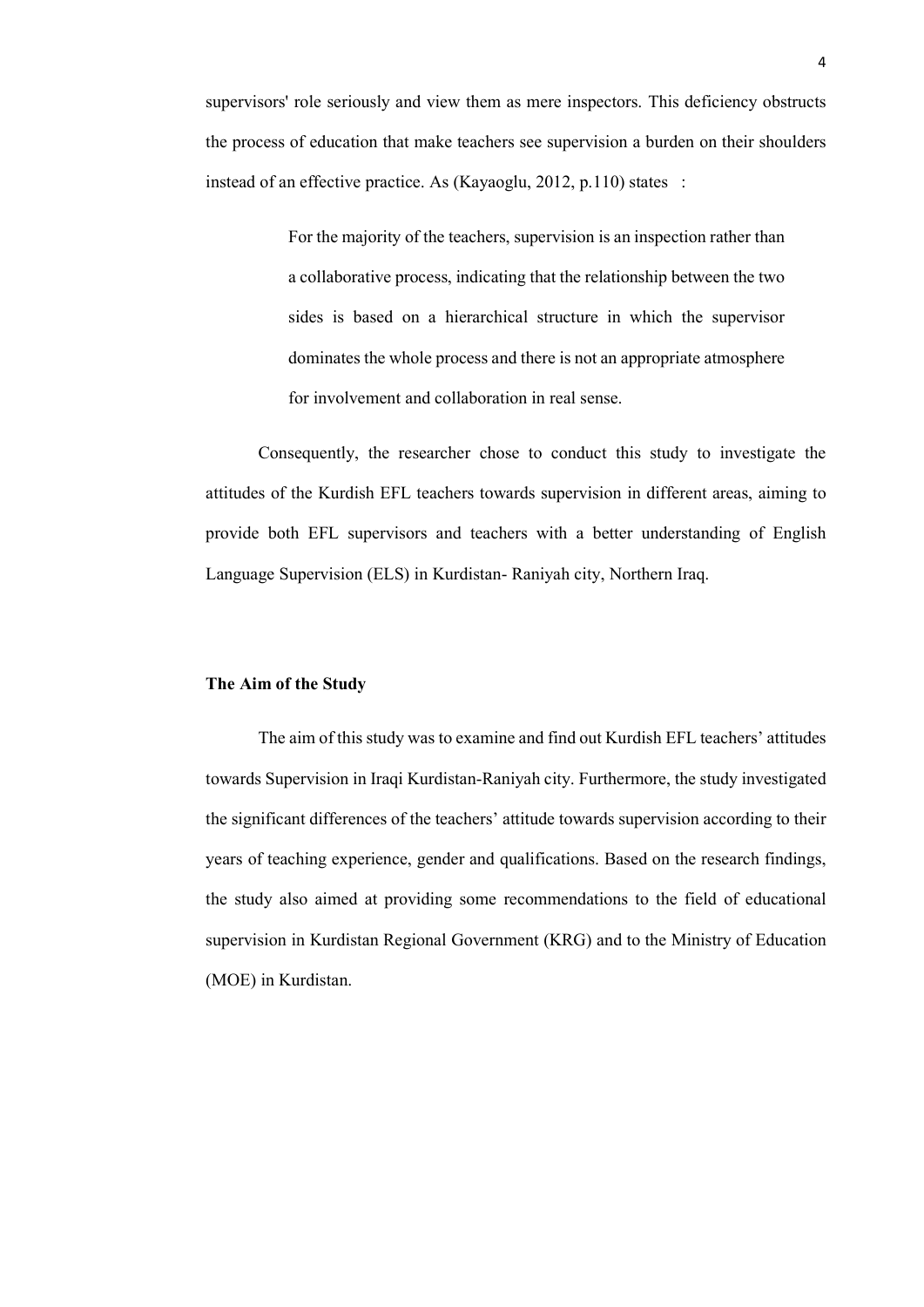## **Research Questions:**

In order to reach the general aim of the research, the study will examine the following research questions:

- 1. What are the Kurdish EFL teachers' attitude towards supervision in Kurdistan Region, the North part of Iraq, Raniyah city?
- **2.** Do the attitudes of Kurdish EFL teachers towards the processes of supervision vary according to their gender, qualifications, and teaching experience?

# **Significance of the Study**

Whilst there may exist a large number of researches, theses and studies on the EFL teachers' attitudes towards supervision and supervisors all over the world there is not any published study on this topic in Kurdistan, the North part of Iraq as far as the researcher's knowledge goes. This study would be the only attempt to discover and evaluate the role of supervisors through Kurdish EFL teachers' attitudes towards supervision in Iraqi Kurdistan. The researcher believes that the study is very important for a number of reasons;

- 1. It provides a deeper understanding of the Kurdish EFL teachers' attitudes towards the role and the process of educational supervision in Kurdistan.
- 2. Through the results, it can help the ELS to identify and evaluate their role to develop positive attitudes towards EFL teachers in the process of education in Kurdistan.
- 3. With the knowledge gained from this investigation, the MOE can guide the supervisory sector to have new and different practices towards supervision in educational process.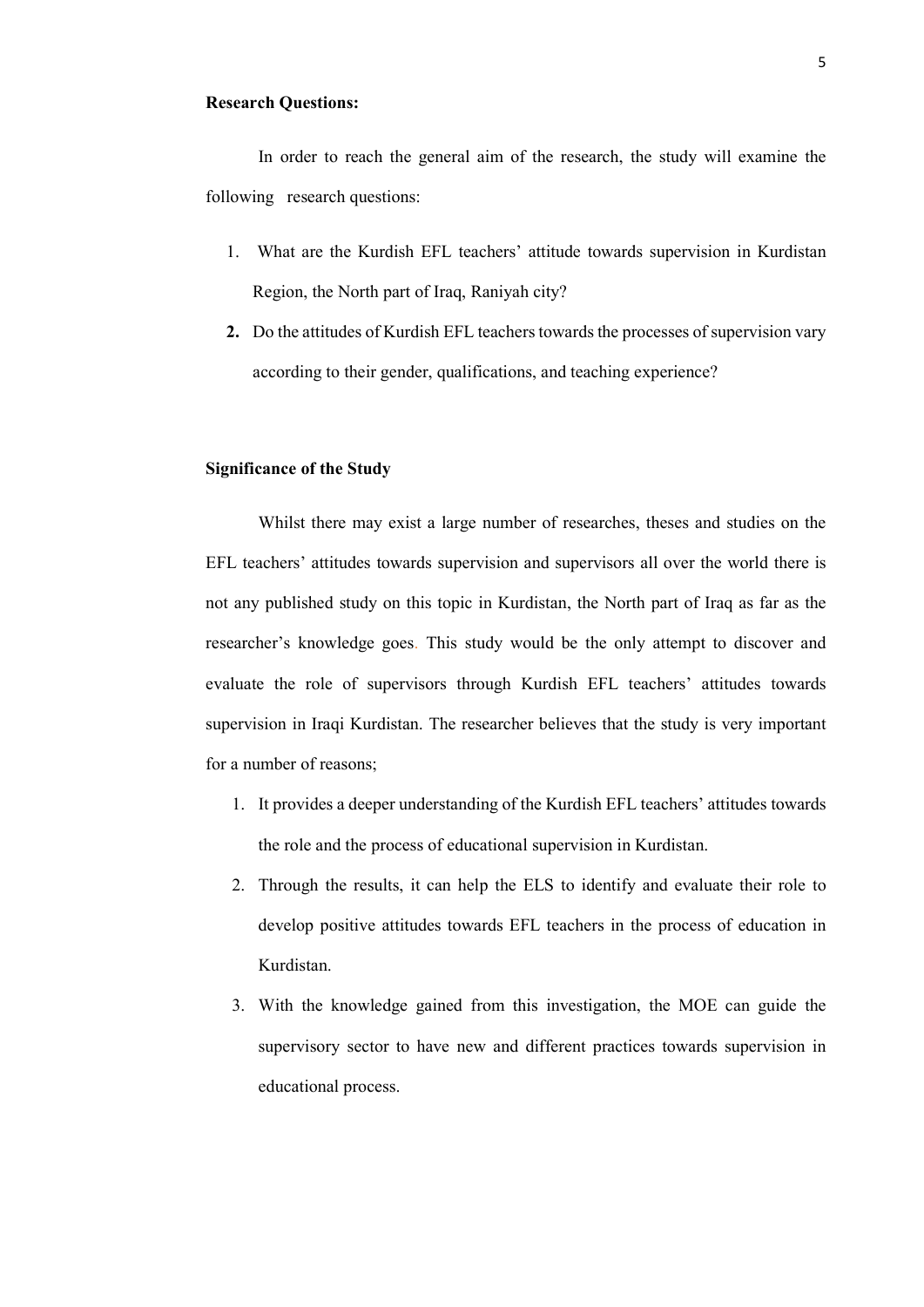4. The information gained from this study, can also help Kurdish EFL teachers improve teaching in Iraqi Kurdistan to cultivate learning in the process of education in the future with new collaborative model of supervision.

# **Definition of Key Terms**

For the purpose of the study, the researcher define the following terms operationally:

- 1. **Supervision**: "ways that should be followed by a man/ woman in power, who observes the educational progress in a specific subject. e.g., The English language". (Abu Naba'h et al. 2009, P.230 )
- 2. **Supervisor**: "a person formally designated by the Ministry of Education to assist the teachers in improving their performance and to promote their participation in enhancing the teaching process". (Abu Naba'h et al. 2009, P.230).
- 3. **Basic schools in Kurdistan:** "A school for students who are six to fifteen years old. It includes grades 1- 9, and it is the equivalent to primary and intermediate school / Junior high schools in other countries" (Qadir, H., 2014, P.6).
- 4. **Preparatory schools in the educational system of Kurdistan:** "A school for students who are 16- 18 years old. The objective of these schools is to prepare students for technical institutions, teachers' institutions, colleges or universities" (Qadir, H., 2014, P.6).
- 5. **Formal classroom observations: "**The actual classroom observation takes place over an entire lesson and generally lasts 30 – 60 minutes" (HCPS, 2011, p.6).**Pop- in observation:** "This observation is designed for peers, mentors, principals, or other administrators to capture and document their observations from four to seven minute classroom visits" (HCPS, 2011, p.16).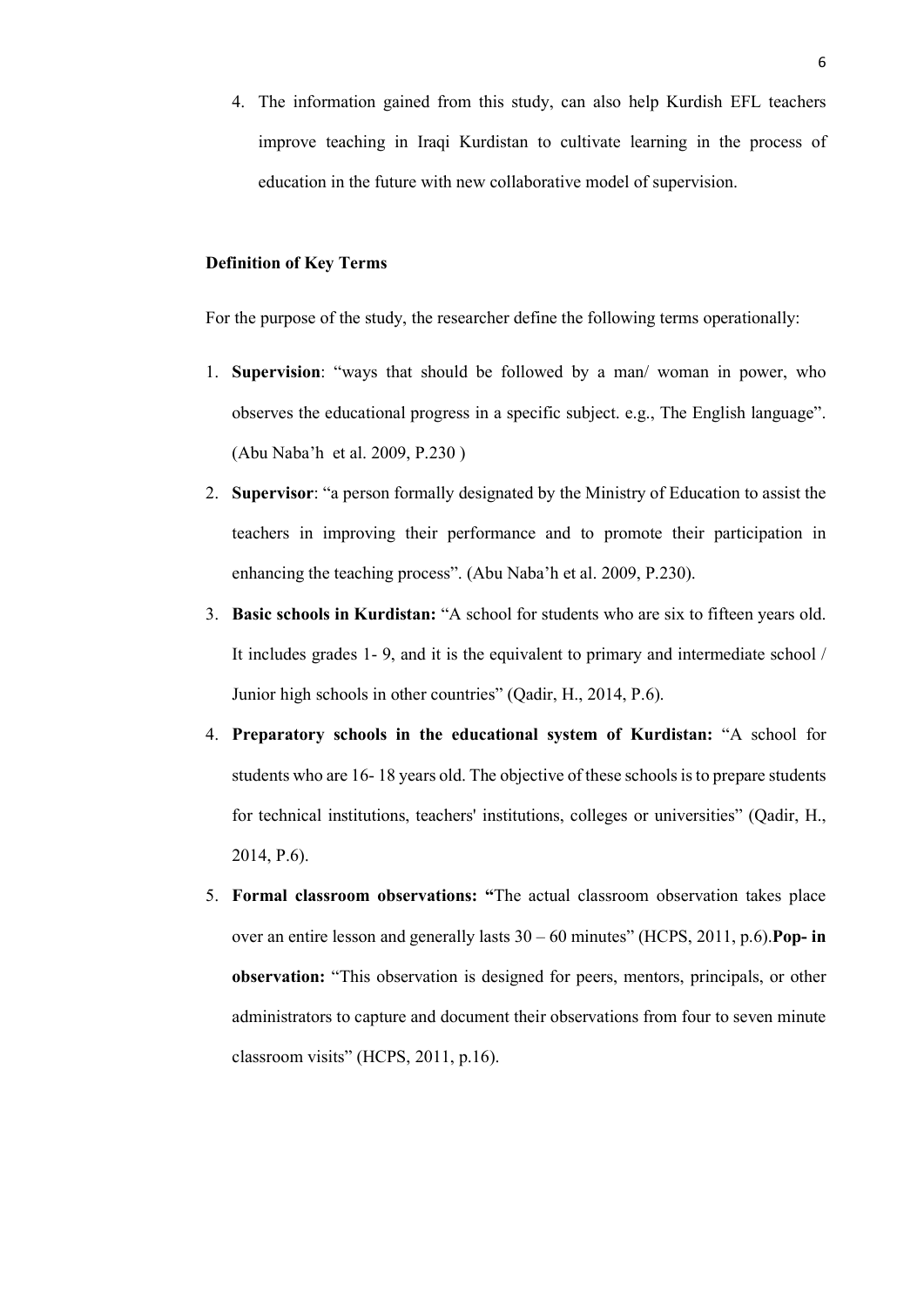- 6. **Informal observation process:** "The informal observation process complements the formal observation process by enabling mentors, peers, supervisors, and administrators to conduct additional observations in order to gather more information about the teacher's practice. An informal observation is designed to collect information about a teacher's performance within domains 2 and 3 or on a particular component within a domain" (HCPS, 2011, p.15).
- 7. **Pre- observation conference:** "The purpose of the Pre‐Observation Conference is for the observer to become familiar with the lesson to be observed" (HCPS, 2011, p.13).
- 8. **Post- observation conference:** "After the classroom observation takes place, and using the Classroom Observation Summary as a guide, the observer meets face-toface with the teacher to provide feedback" (HCPS, 2011, p.14).
- 9. **Central Teachers' Institutes in Kurdistan: "**It is an institute with a two-years English Teaching as a Foreign Language (EFLT) program that post graduate students attended it to be trained and prepared for teaching. They studied teaching methodological approaches for two years." (Qadir, H., 2014, P.42).

## **Limitations of the Study**

This research study aims to investigate Kurdish EFL teachers' attitudes towards supervision. The collected data are limited to the Kurdish EFL teachers at Raniyah city in Kurdistan, the North part of Iraq.

The researcher adapted a questionnaire which was developed by (Abu Naba'h, et al., 2009, Hişmanoğlu & Hişmanoğlu, 2010, and Kayaoglu, 2012), and used it to achieve the aim of the study. The scope of this study is limited to a number of teachers, teaching in the basic and preparatory schools and it is conducted in Raniyah-city. Therefore, the findings cannot be generalized to teachers of others cities or towns in Iraqi Kurdistan Region.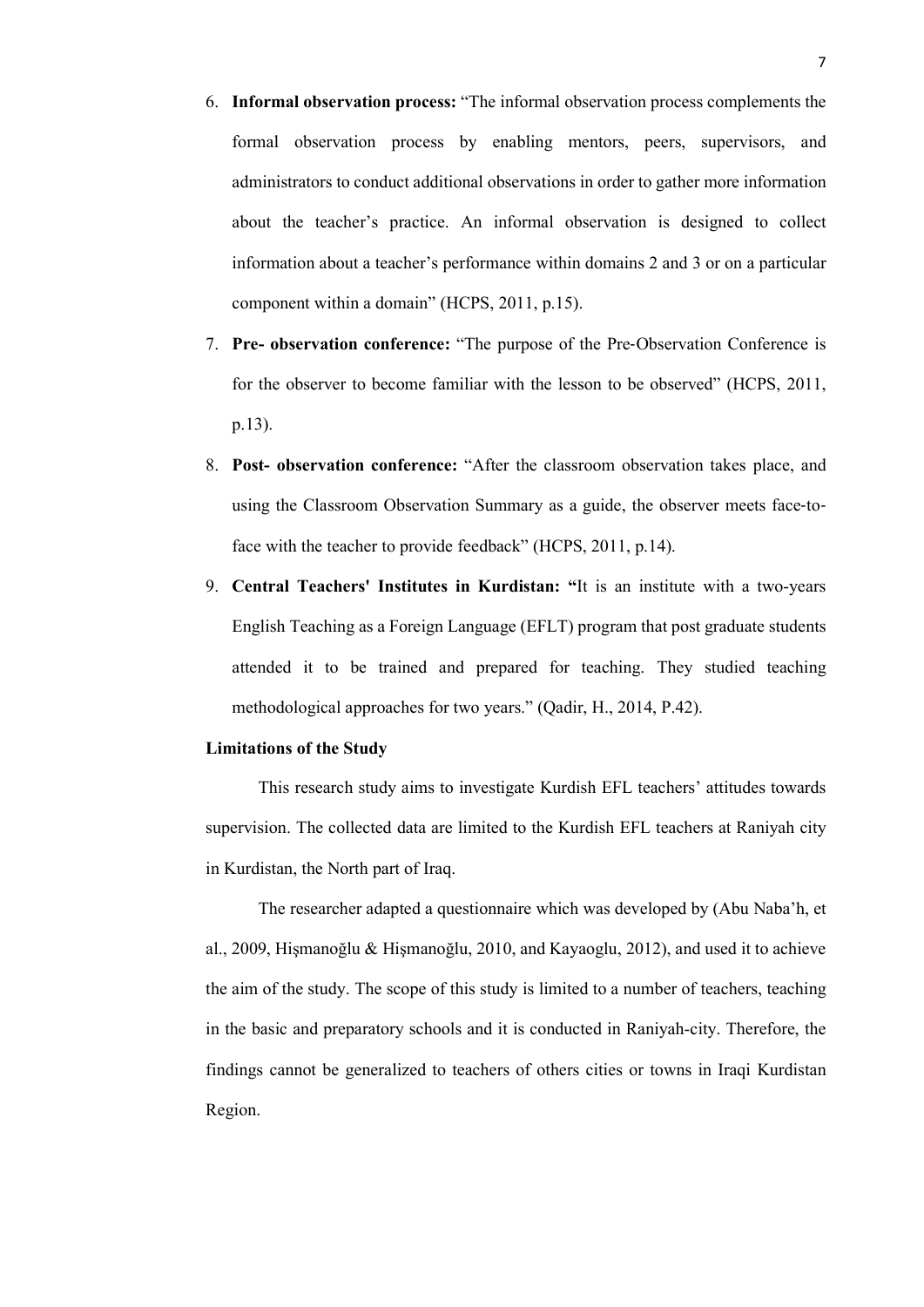# **CHAPTER II**

#### **LITERATURE REVIEW**

## **Over view**

This chapter of the study concentrates on the following topics: English as a foreign language, supervision, notion of supervision, supervisors' relationship with teachers, supervision: pre-during-post, 1) Pre-observational conference. 2) Observation or during observation and 3) post-observation conference, professional growth, development, curriculum; teaching and learning, evaluation and feedback and review of the previous related and relevant researches and studies.

## **English as a Foreign Language (EFL)**

A foreign language is a native language to another country which is used there or it is the language that not spoken in the native country of the person referred to, i.e., a Kurdish speaker living in United Kingdom can be said that English is a second language to her or him. Here in Kurdistan, the Northern part of Iraq, English language is taught and studied as a foreign language by the EFL teachers that may be native or non-native speakers of English.

Now doubt that English language is the language that has a great importance and influence; it is used, taught and studied all over the world under many circumstances. In a region like Kurdistan the Northern part of Iraq, English language plays a very great substantial role in the process of education and socioeconomic mobility. As Turkan (2013) states "In most EFL settings, English is often associated with easier and prestigious access to educational and socioeconomic benefits which increases the importance of acquiring the language" (p.1). The EFL is taught and acquired primarily in the classrooms by native or non-native speakers of English in Kurdistan. However, the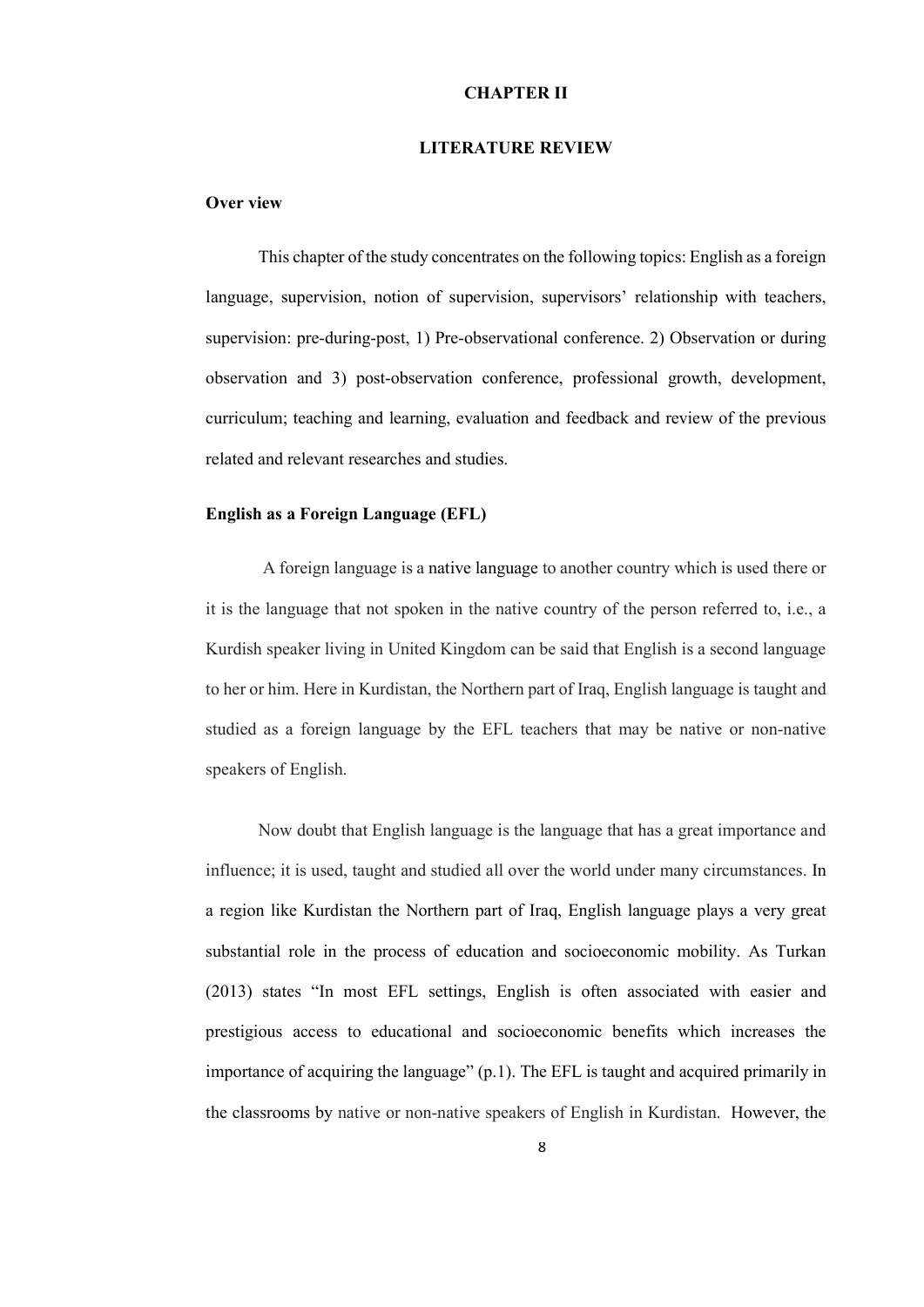ways in which EFL is represented in classroom instructions have been hardly examined and understood. Typically in this setting (Kurdistan), English language is not commonly learned and/or spoken outside classroom settings as the first language. Hence, classroom instruction has important implications for what students acquire in classrooms as it is the teachers who transform and enact English language content with the learners. In this tendency, educational supervisors were constantly working and collaborating with the teachers and encourage the students in the process to become more powerful, scientific and having greater impact in Kurdistan. As Rahmani et al. (2014) argues "Supervision is an indispensable process for organizational effectiveness. Supervision is commonly used in education as a tool to support understanding and development and it is one of the most challenging areas in program management" (p.348). According to this, supervisors are the only supporter in a collaborative manner with teachers to make teaching process much more effective, improving instruction and promoting educational leadership as well as change in the sense of challenging.

# **Supervision**

There are many different understandings at different times in the history to a wide variety of forces for the concept of supervision in the field of educational system, which seems to mean different things to different people and agencies. As NOUN (2014) remarks supervision to them is often referred to as instructional supervision in order to reflect the content in which the supervision is undertaken, and to others like a principal teacher, supervision may mean an investigation, to a teacher who is being supervised, may mean a challenge to his/her personality, and to another teacher may mean an avenue for personal recognition. The researcher believes that supervision facilitates dialogue to promote instructional improvement as a dynamic process which is central to a constant renovation of classroom teaching and learning.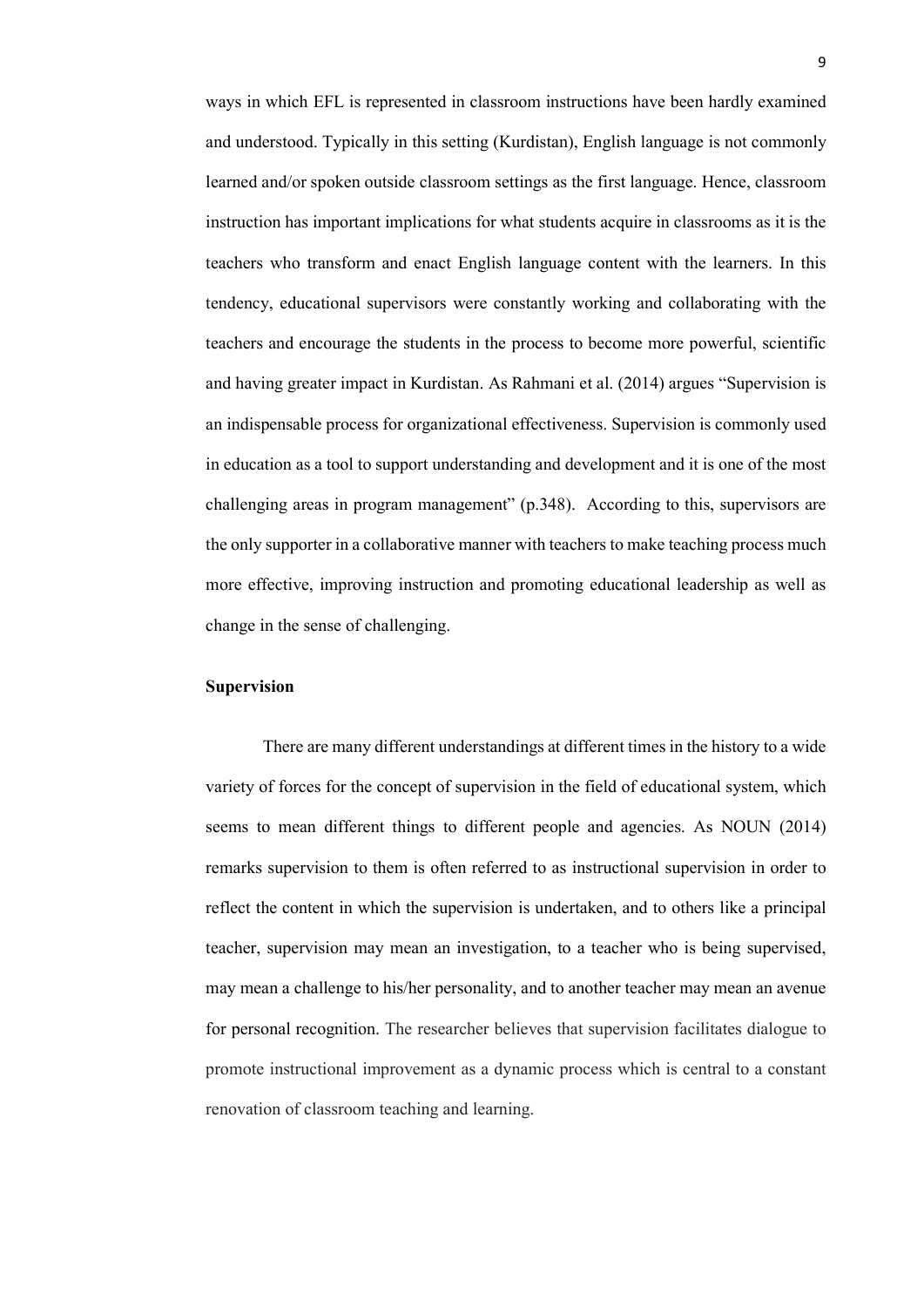There are different kinds or models of supervision according to Gebhard (1984) like: directive, alternative, collaborative, non-directive, and creative. Gordon (1997) and Patrick (2003) define supervision as the observation, evaluation and implementation progress in educational process to improve instruction aiding teachers to develop the curriculum, and cooperate in providing a wholesome learning environment for children. Furthermore, Panigrahi (2012) also defines it as "a critical examination and evaluation of a school as a designated place of learning so as to make it possible for necessary advice to be given for the purpose of school improvement"(p.52). Supervisors critically take part in every vital features of educational programs in the development of instructional process. They have a fundamental role and position in all school instructional programs to support the process of education for the sake of providing effective professional developments as Franseth (1965) implies:

> Supervisors work in classrooms, in staff meetings, in group conferences, in the office, in workshops, in the community, and in State and national organizations. They work with the teachers, administrators, supervisors, lay citizens, and others to help improve learning experiences for children and adults. Among their activities are observing and participating in classroom activities ; serving as consultant, participant, or discussion leader in meetings ; helping teachers understand children ; interpreting and using the findings of research on human development and the learning process ; participating in action research studies ; helping to prepare curriculum guides ; using resources of community agencies for curriculum enrichment; locating and procuring services of public and private agencies concerned with the welfare of children and growth ; helping schools pioneer in the use of materials and methods ; helping schools select and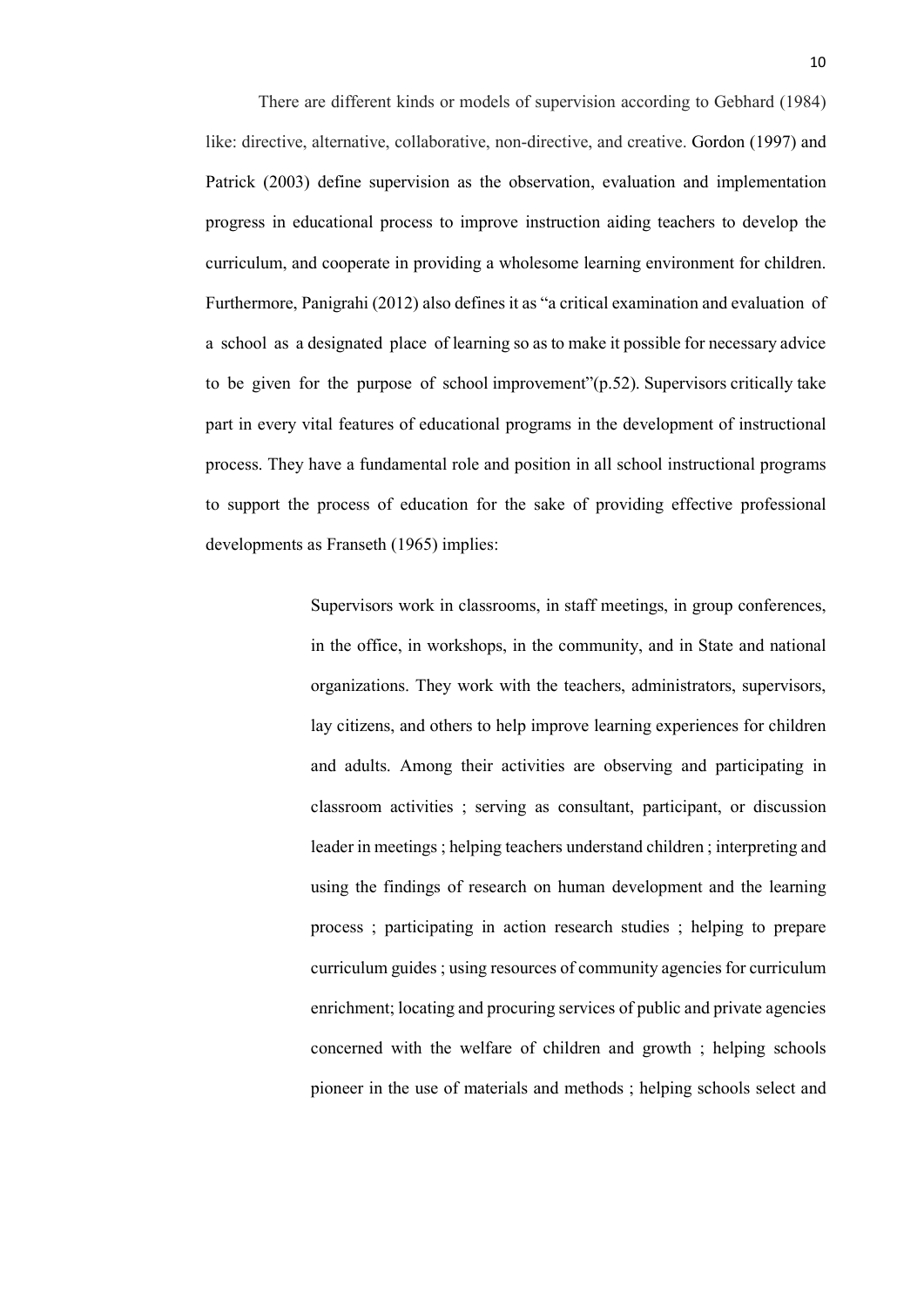use teaching materials ; helping to interpret schools to the public ; helping to involve lay citizens in school improvement ; directing work conferences ; and helping to appraise educational progress (p.20).

With all these remarks, as NOUN (2014) points out "supervision is a professional, continuous and cooperative exercise that covers all aspects of the life of a school" (p.14), and it is considered to occupy a unique place in the entire educational system as a dynamic machine to improve teaching strategies and techniques that are proposed as practical guide to the varied and alternative approaches aiming to classroom instructions.

### **Notion of Supervision**

Through reading the history of education we can see different understandings for the notion of supervision. Since supervision was started with inspecting teachers' performances to hunt the faults of the teachers. Moreover, it was detection process over the teachers. Finally, the future of the observed teachers were in risk and depended on the report of the inspectors. Those days affected teachers psychologically and made them misinterpret the notion of the current supervision. On the other hand, in a collaborative manner, supervision is a significant factor to improve instruction and help teachers since it has a goal which is improving teaching, and learning through assisting and guiding teachers in the process of teaching and learning to develop themselves professionally and scientifically. As VIEIRA (2009) supports "supervision aims to empower teachers to become autonomous practitioners and encouraging them to take a decisive role in the understanding and transformation of educational situations" (p.36). The supervisors take the role of supporters and negotiators in the strains responsively with taking into consideration the most pedagogical intentions to encourage a realistic view of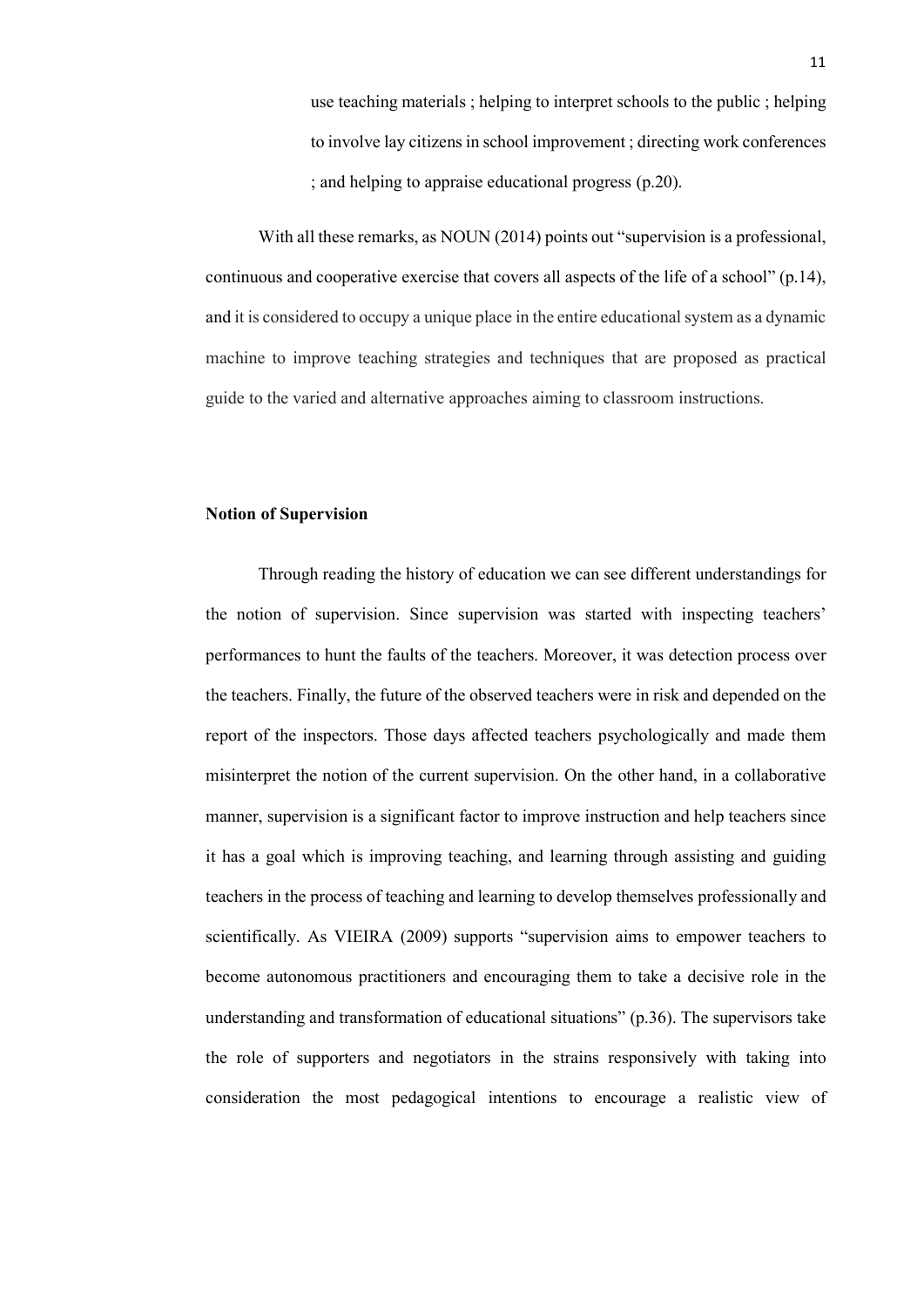professional situations (VIEIRA, 2009). In a way, supervisors are like teachers in achieving their tasks' improvements as Ghapanchi and Baradaran (n. d.) describe: "Supervision can be seen as similar to teaching in that teachers wish to improve students' behaviour, achievement, and attitudes while supervisors wish to improve teachers' behaviour, achievement and attitudes" (p.4).

According to the characteristics of a supervisor in the process of supervision, Robbins (1999) argues that they are to afford and provide the observed teachers with problem-solving skills, feedback, guidance, support, and a network of colleagues who share resources, practices, insights, and materials. These characteristics of the supervisors are totally in line with how educational supervision is conceived by EFL teachers. Particularly, in this trend, EFL teachers believe as Daresh (2001) asserts that EdS attempts to detect mistakes of the teachers, focusing specially on control style and looking at their job performance judgmentally in their classrooms. This condition displays that EdS do not extend beyond the traditional notion of supervision that evokes the sense of forcing them to prescribe to a specific educational philosophy which will lead to a less desirable effect on the teaching process. Instead, EdS must provide the teachers with a satisfactory support to inspire them to develop their own ways and means for the sake of using their own competences that will help to build or generate a collaborative culture or practical community in the process of education (Sergiovanni, 2005). Hişmanoğlu and Hişmanoğlu ( 2010) also define the current nature of modern educational supervision as " a democratic, strategic, resourceful, and coordinating process during which supervisors and teachers come together to stimulate discussions and suggestions, provoke reflective thoughts and weed out deficiencies in the educational setting" (p.20).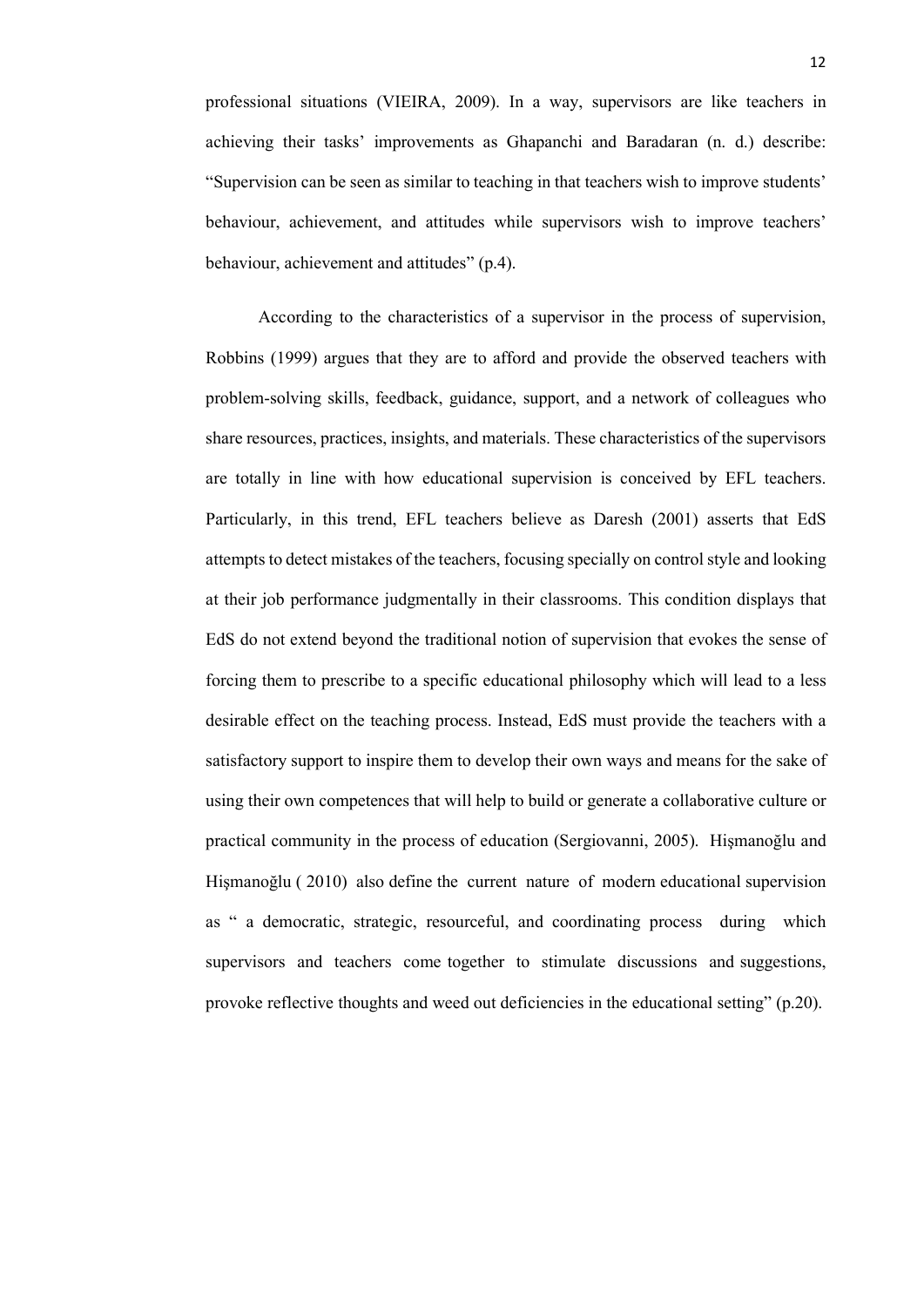#### **Supervisors' Relationship with Teachers**

During the 1920s, as Rutrough (1967) pointed out supervisors' role in education was mostly like industry supervisors and they were viewed as autocratic superior. This implies that there was not any good educational relationship between supervisors and teachers. In this tendency, Titanji and Yuoh (2000) stated, the findings for effective supervisory practices concluded that poor interpersonal relations existed between supervisors and teachers. Furthermore, Glickman et al. (1998) stated, the real supervision practices in many countries involved, has revealed that supervisors spent most of their time on management matters. Besides, they added, while the supervisors were in a school, they focused more on control than on support instruction, and this has led to deterioration in relationships between supervisors and teachers. But over the years as new educational practices have been introduced into the schools, and supervision has changed: "Today, the supervisor is viewed as being a friend, a co-worker, a consultant and advisor to teachers. He works with teachers as a team member in providing the best possible program of education for boys and girls"(Rutrough, 1967, p.255).

Generally speaking, the supervision process is interested in engaging teachers in educational discourses aiming at improving process of teaching and aiding learners to enhance teaching (Sullivan& Glanz, 2000). The relationship of supervisors with teachers is characterized by collaborative efforts between them to achieve mutual goals in the process of education. This collaboration indicates both common contribution in distinguishing and choosing particular aims and shared accountability for scheming, implementing, and assessing policies to achieve these goals. The common possession of their goals is accomplished through their mutual capability (Sergiovanni, 1982). Such relationship and interaction must positively influence students' educational growth in the educational process. It becomes more efficient as Abu Naba et al., (2009) argues: "The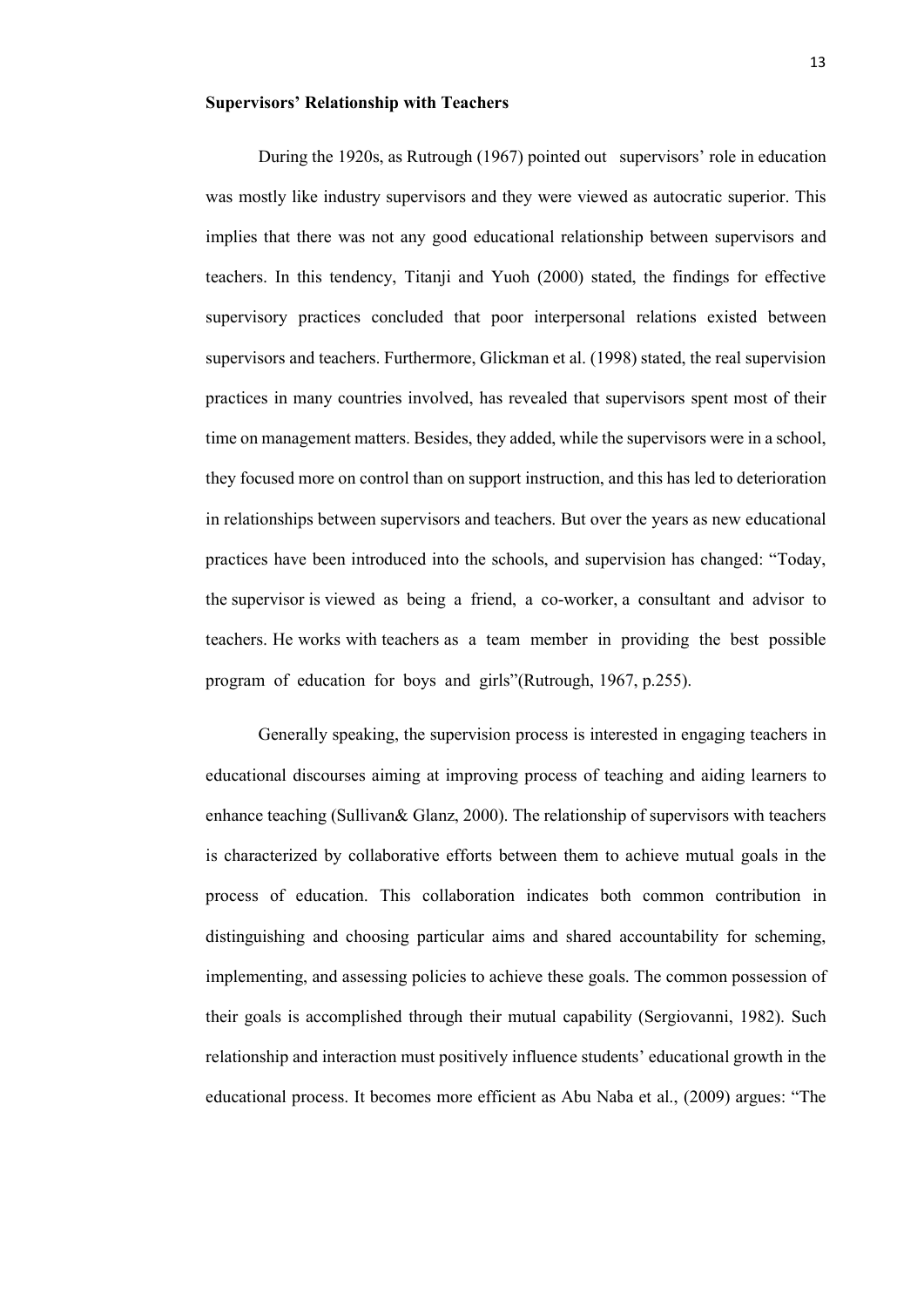supervisors can fulfil their tasks more effectively, to establish personal relationships with teachers, when they present a school environment of warmth and trust" (p.229). Moreover, in order to improve the working situation, an excellent use of the supervisors' relationships with teachers can be made in taking care to those problems, grievances, issues and injustices that need to be corrected by the supervisors themselves (Rutrough, 1967). The instructional practice of supervision is supposed to be built on the norms of collaboration, trust, openness to mistakes and mutual respect, amongst others as Sergiovanni (1982) quotes:

> A goal common to both teachers and supervisors is instructional improvement. When a supervisor and a teacher (or group of teachers) cooperatively interact to identify and implement changes that will positively influence student educational growth, and when these decisions are made jointly, irrespective of formal authority, they are operating in colleagueship and Starratt state that "Neither the teacher's autonomy' as a professional nor the supervisor's responsibilities as a professional are compromised in the process since the relationship is based not on authority but on a commitment to professional improvement. (p.105)

Abu Naba'h, et al.( 2009) supported this by stating that "the concept of modern supervision requires the supervisor to be an integral member of the school staff and calls for teachers to participate in all the supervisory tasks that directly impact instruction and aim at the improvement of student learning"(p.227).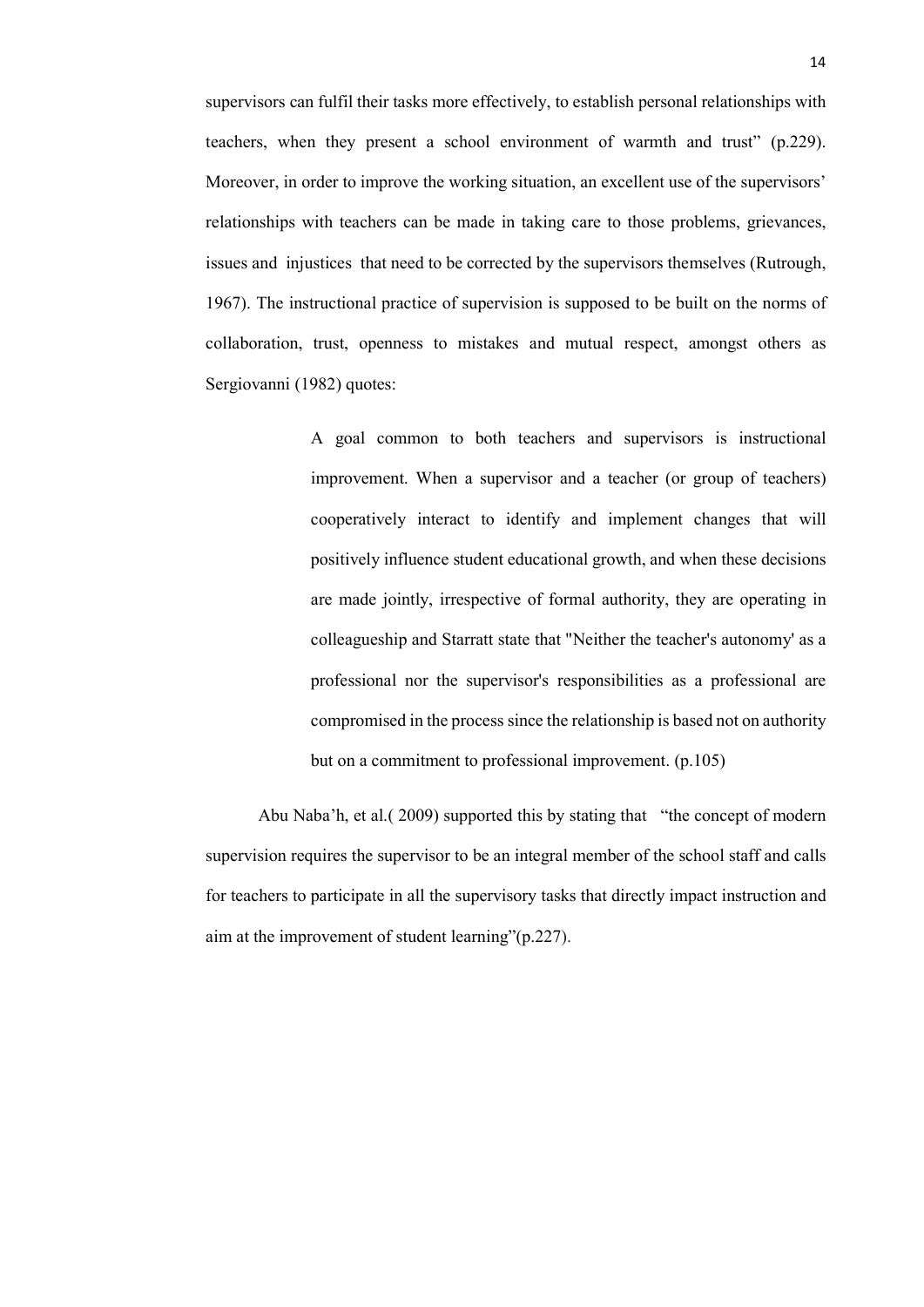#### **Supervision Practice: Pre – During – Post**

Supervision is one of the major components of the instructional improvement in the learning centres and/or classrooms in the sense of collaboration as Pajak (1993) states: Supervision practice is a process of co-operation between supervisors and teachers. Cogan (1973) asserts that "Within a positive general supervisory climate, a strong and dynamic relationship exists between the teacher and the supervisor" (as cited in Sharma, Yosef, & Kannan, 2011, p. 36). Man (1996) emphasizes that "Through the supervision process, we became more than just working colleagues; we grew to be trusting friends" (p.10).

Supervision process has different models and they have different phases, too. For example; instructional supervision is a process that has three phases, namely; 1) preobservation conference, 2) observation or (during observation), and 3) post-observation conference.

### **1) Pre-Observation Conference**

In the pre-observation conference, before observation starts, the person to be observed is met by the supervisor at their schools, the specific points for observation and the structure of the observation instrument are discussed with teachers and it collaboratively gives a great benefit to the supervisee, (Kelehear, 2010). According to Panigrahi (2012) the pre–observation conference is the most suitable approach since it provides a chance for the teachers and the supervisors to have a common respect and trust relationship and through this, they will get to know each other as fellow professionals. So it becomes an essential part to establish a good foundation for the teaching observation and analysis. Similarly Rutrough, (1967) asserts that: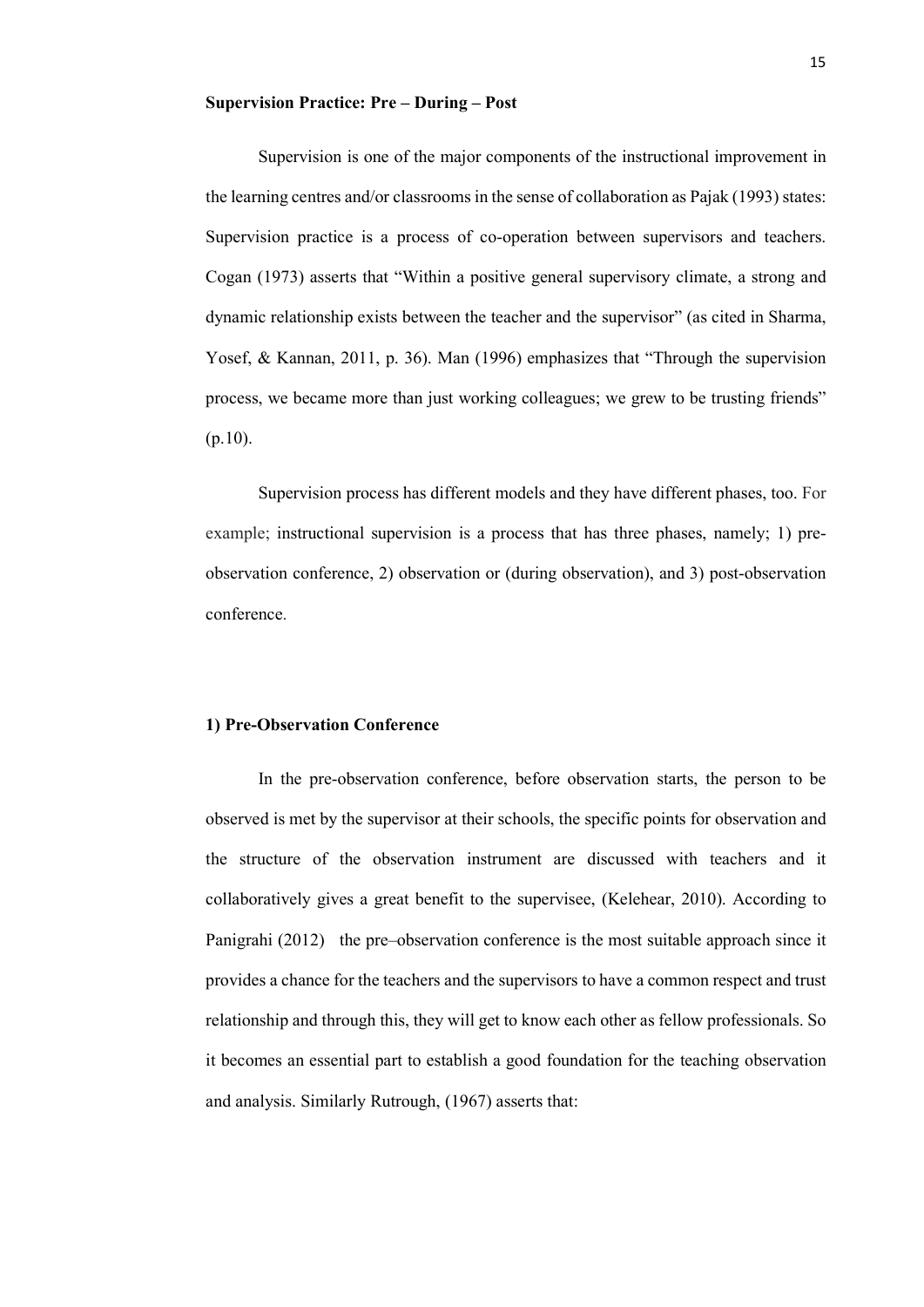The value of observing the teaching methods, techniques, and styles of other teachers (inter-visitation) has long been recommended as a professional development tool for teachers " When combined with post observation conferences, inter-visitation offers a potentially powerful avenue for teacher collaboration directly pertaining to classroom practice. (p.100)

#### **2) Observation or (During Observation)**

Mpofu (2007) believes that "Classroom observation appears to work best if set in a cycle of preparation, observation and feedback, hence the need for the appraiser and appraisee to work hand in hand before and even after the observation process" (p.12) because in this stage, while the teacher is at work during a formal lesson, everything (that is performed in the class by the teacher) is observed by the supervisor as "Scaffolding of classroom observation and feedback techniques" (NIE, 2009; p.67) for the reason that it is seen as "a way of gathering information for appraisal purposes" (Mpofu, 2007:P.13). In this tendency, Panigrahi (2012) believes that classroom visits are the only equally important choice for a better progress of instructions because in the classroom observation opportunities are created for the supervisor to help test reality (the reality of his/her own perceptions and judgments about teaching) like obtaining the first-hand information and/or experience of the classroom atmosphere. Nowadays, classroom observation is different from the traditional observation process because it is not concerned with the detection of mistakes and looking for teachers' shortages and/or to judging what is good or bad in teaching, instead it is concerned with the work of the teachers (observees) to explore and identify the limitations as well as the positive aspects in the classroom. To support this, Rahmani, et al. (2014) argues that "English Language Teaching (ELT)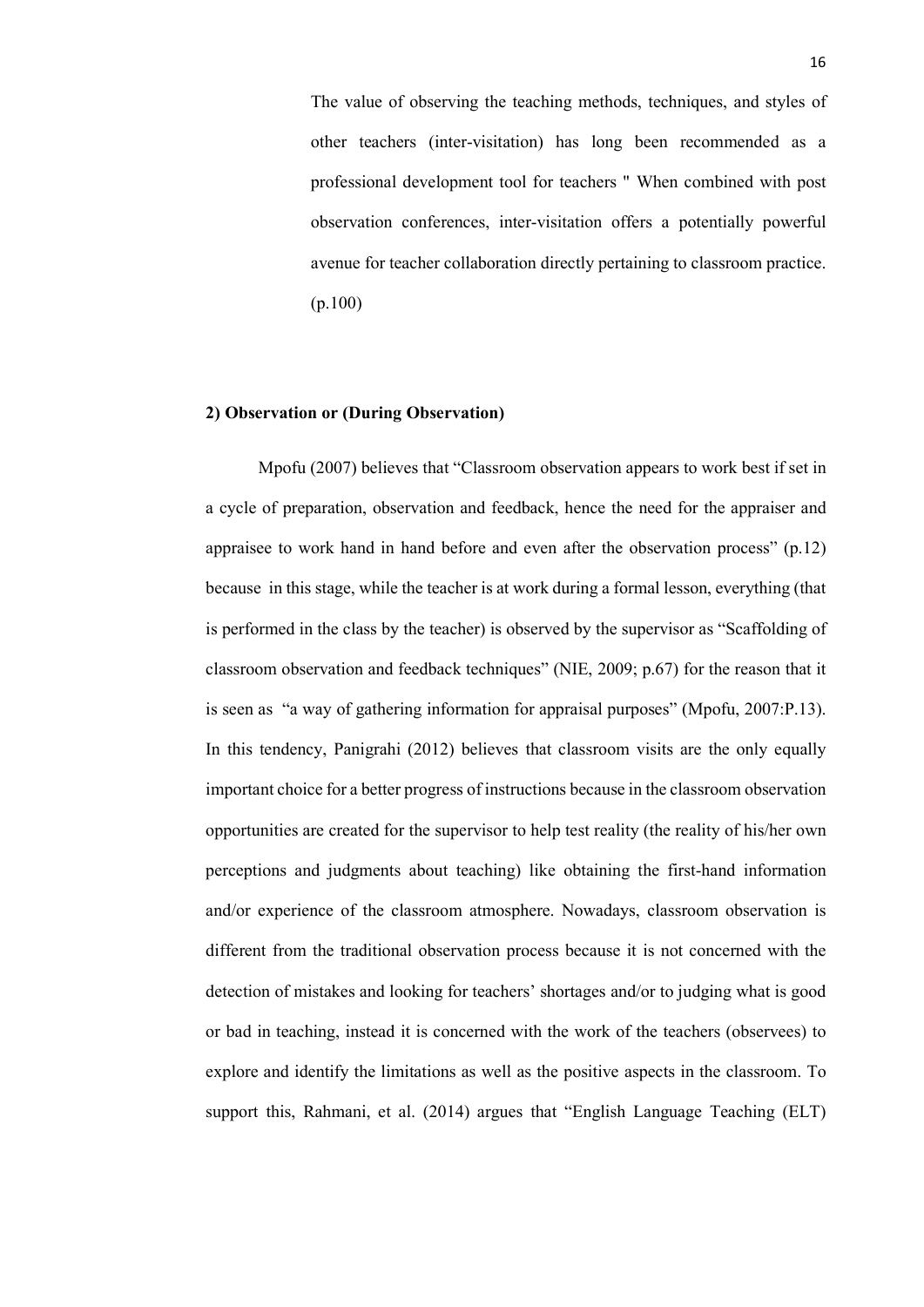classroom observations nowadays, however, have emphasized the need for holding more developmental than judgmental view in classroom observations" (p.348), which is important for stimulating the observed teachers to think critically and grow professionally in their career. During classroom observations, the data are collected, analysed and gathered for the post observation conference with the aim of improving quality of teaching and learning.

#### **3) Post-Observation Conference**

In the final stage in the instructional supervision model, evaluation of the process and outcome is shown. When the classroom observation ended, the gathered data (from the observation) are organized into clear discipline for feedback (Glickman, 2000). The main purpose of supervision in this stage is to give teachers feedback about their performance in the class, It is clear that what happens from the positive improvement and/or change depends on the quality of the feedback that is provided by the supervisors to the teacher (Sullivan and Glanz, 2002) which is used as a means of the supervisors' self- improvement. As Panigrahi (2012) states during the conference the nature of communication, the effectiveness of the strategies used, the role of the teacher, and the extent to which progress was made on the issue are discussed.

#### **Professional Growth and Development**

Referring to the viewpoints that have been seen in educational context, supervision in both developed and developing countries is critical in the development of any education system, and it can be seen in deferent lenses. Nowadays, instructional supervision in the schools and the educational centres works on improving the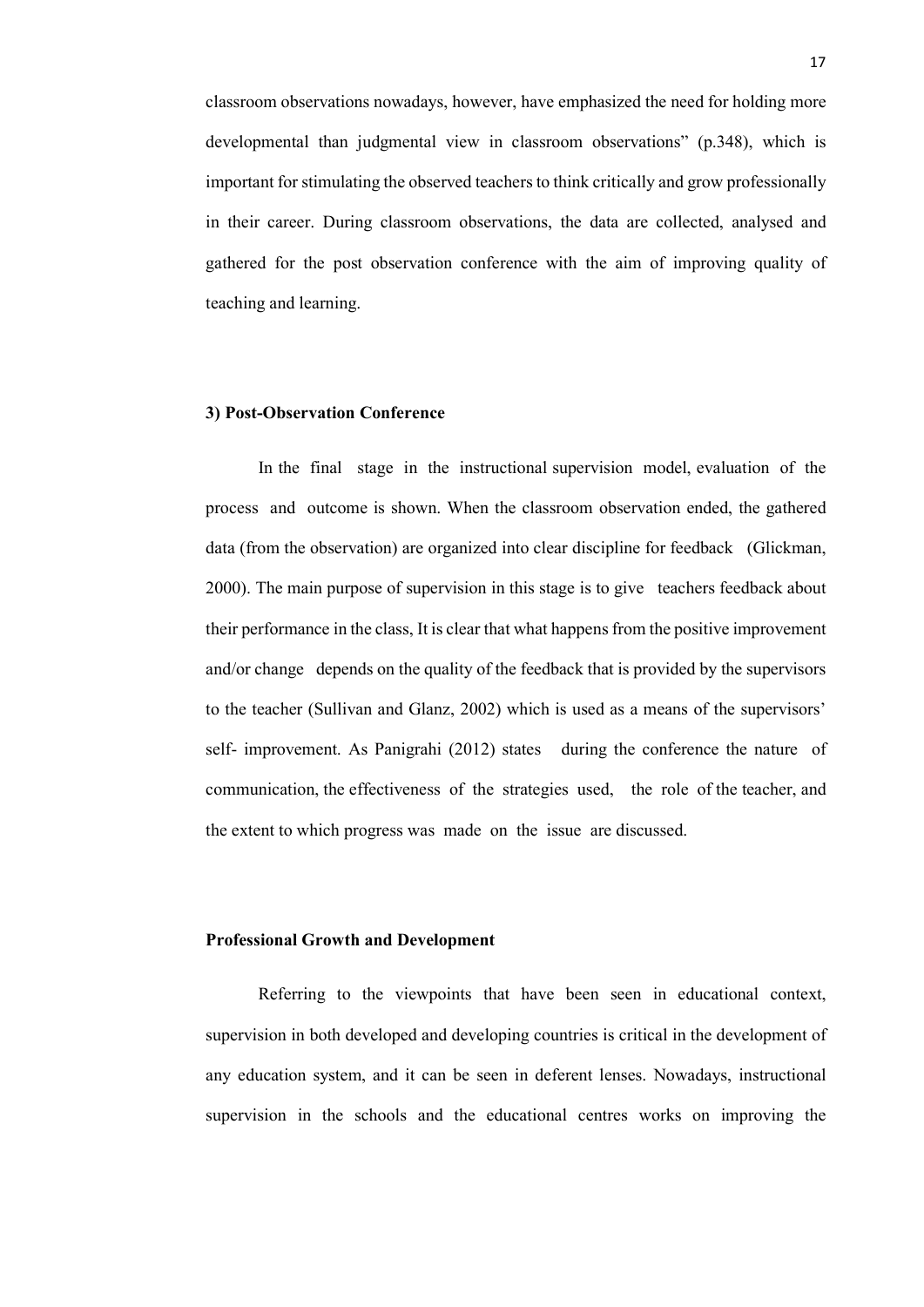instructional situations for the benefits of both teachers and learners. Jared (2011) stated that "Supervision encourages professional growth and development of staff and high quality classroom performance that promotes improved student learning" (p. 18). Likewise, Panigrahi (2012) asserts that with supervision, teachers are helped to identify their strengths and weaknesses through the activities that are directed for the sake of better professional growth and more modern teaching utilities as the basis of improving teaching strategies. Furthermore, Jared (2011) adds that in the sector of education the major purposes of supervision process are classroom instructional improvement and teachers' promotion of professional growth and development. He further comments that protection of the best interests of the teacher is one of the crucial elements of the idea of supervision. In this trend, Glickman (1992) believes that "supervision can be seen as similar to teaching in that teachers wish to improve students' behaviour, achievement, and attitudes while supervisors wish to improve teachers' behaviour, achievement and attitudes" (as cited in Ghapanchi and Baradaran, (n. d.), p.4 ). The relationship between supervisors and teachers, as Vitti (2013-2014) states establishes a constant cycle of support and a commitment to the professional growth of teachers and a positive impact on student achievement. According to these views as Jared (2011) remarks "behind every successful school there is an effective supervision program" (p. 15).

# **Curriculum: Teaching and Learning**

With all the great role of the school supervisions has got in the process of education, it is concerned with another important function which is the development and improvement of the curriculum to promote teaching progression. In the concept of modern supervision, Abu Naba'h, et al. (2009) states that supervisors are required to be an integral member of the school staff, and teachers also are called to contribute in all the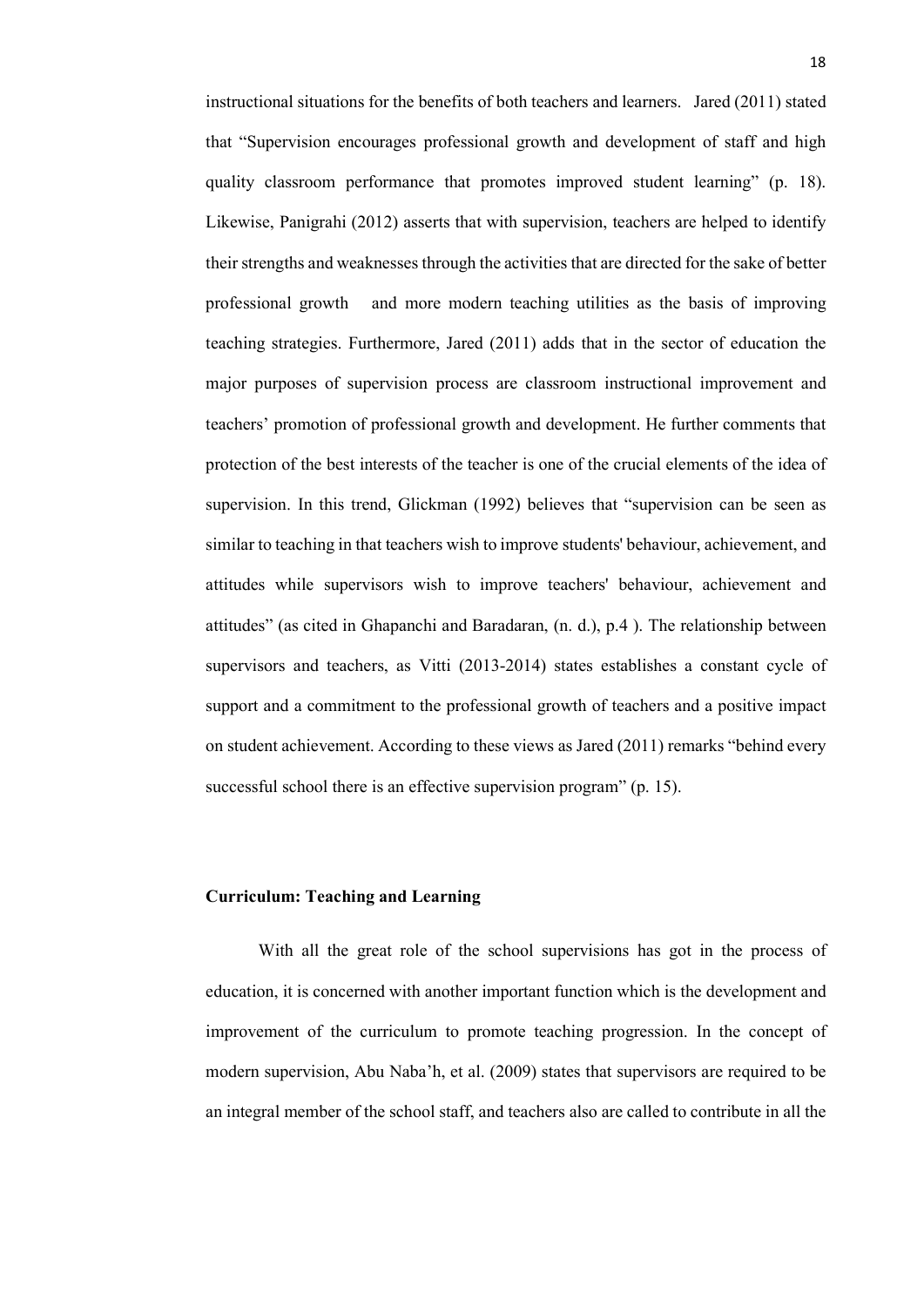supervisory tasks aiming at student learning improvement which affect teaching process directly**.** They also added that modern supervision is comprehensive; all the parts are cared that all the instructional processes (curriculum, principals, teachers, students, local community) are affected.

Furthermore, modern conception of educational supervision helps teachers to use modern and suitable teaching techniques for their students to develop students' thinking and communication skills. Crosley (1957) stresses on that and says that "Modern supervision helps the teacher to evaluate learning and in so doing makes it possible for the teacher to grow in ways which will stimulate learning" (as cited in Glanz, 1997; p.7). Besides, it makes the teachers be familiar with the latest updated issues about the curriculum and gives the teachers the chance to discuss ways of solving any problem with the curriculum in the term of participation in the curriculum development process, which is done beyond curriculum guides preparation or textbooks selection. "It also involves assessing needs of students and the community, engaging in dialogue and reflection about the purpose and aims of the curriculum, and the design and development of curricular innovations" (Abu Naba'h, et al., 2009,p.2), which helps teachers to overcome any problem faced in their teaching and develop their teaching professionally. In this tendency, Glanz (1997) asserted that "Supervision is of vital importance to promote instructional improvement. Modern conceptions of supervision promote professional growth of teachers, foster curriculum development, and support instruction" (p.9). Hereafter, the supervisors must have new ideas and willingness in the terms of change to help new generation entrusted under their professional attentive care and this (Glanz, 1997) "involves systematic efforts to improve curriculum, materials, teaching, support services, assessments, and leadership for instruction" (p.16).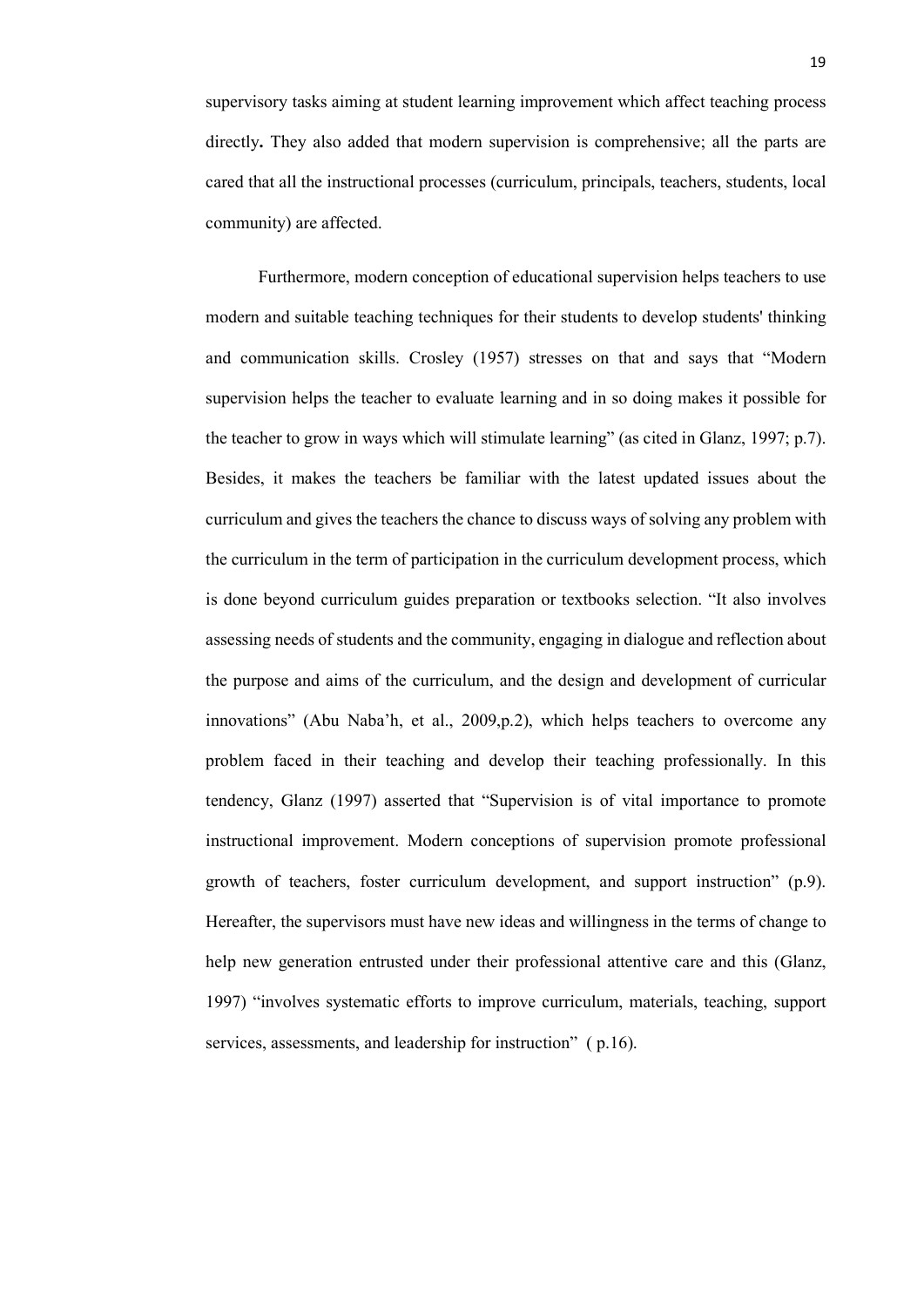# **Evaluation and Feedback**

Instructional supervision with the evaluation of teachers are often coupled by teachers. Jared (2011) points out that most teachers often replace instructional supervision with evaluation (Alabdulkareem, 2014, p.2) "which hinders the improvement of supervision". Supervision and evaluation exist side by side and they influence on another. In other words, the importance of the evaluation depends on the type of supervision process. Furthermore, if there is a supervisory program, there is a report of evaluation. Okumbe (2007) states that if supervision does not have an evaluation report, the supervisory program is imperfect, because both are definitely two associated processes and they have the same target. On the differences between supervision and evaluation, Glanz (2000) states that:

> One of the most persistent problems in supervision is the dilemma between evaluating a teacher in order to make decisions about retention, promotion, and tenure, and working with the teacher as a friendly critic or colleague to help develop skills the teacher wants to use and to expand the repertoire of strategies that can be employed. (p. 209)

Evaluation has two forms: formative and summative. Winton, McCollum, and Catlett (1997) argued that the supervisor performs the evaluation to improve and/or change a program. Winton, et al., added on their views and wrote that;

> Formative evaluation can focus on evaluating instructional questions, examples, practices, sequences, pacing, and reinforcement. But, summative evaluation efforts focus on results or outcomes of the personnel preparation program. For example, participant satisfaction, effects on learner performance, changes in attitudes of participants, and benefits to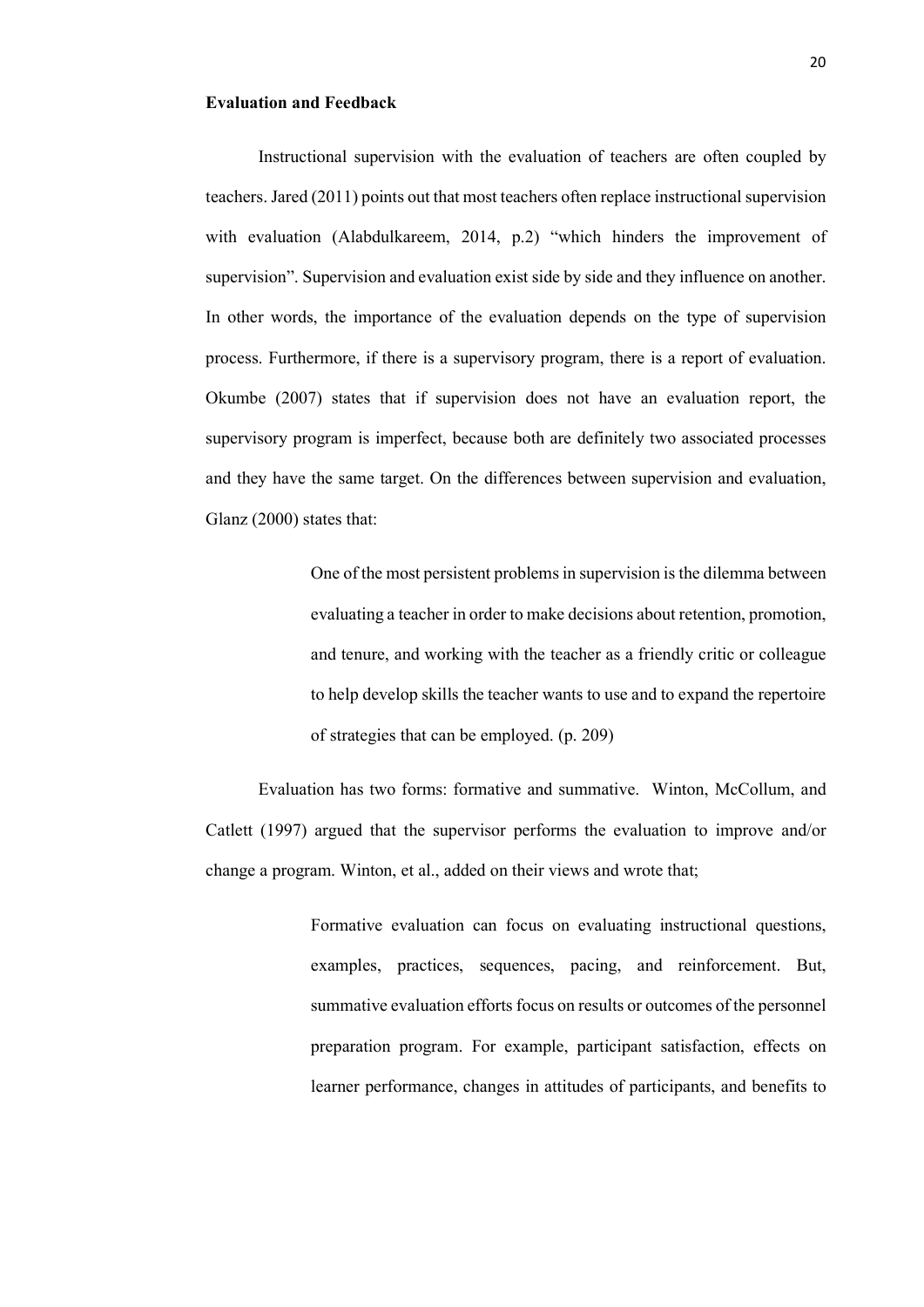others are types of outcome evaluations. In practice, a combination of formative and summative evaluation efforts is most useful. (p.179)

When teachers are met from formal and informal classroom observations, based on the data, evaluations are conducted for several major purposes: evaluating the program itself, the teachers' instructional process, the students' obtaining enhancement, and mainly providing feedback to the teachers to improve their performances. HCPS (2011) asserts that the evaluation will be based primarily on classroom observations which are essential to evaluation process of the teachers. "Evaluators (peers, mentors, supervisors, and administrators) conduct formal classroom observations to gather and document evidence of effective teaching. Additionally, in order to gather more information, evaluators or observers also conduct informal and pop-in classroom observations" (HCPS, 2011, p.6).

Through formal classroom observation, the teacher's live observation is involved and with this, his/her classroom practices, the teaching - learning process, lesson note, lesson presentation, student-teacher collaborations, and teacher's personality are being analysed. The supervisor observe all these actions while he/she is present as a witness in the classroom and (Archibong, 2004). According to Aseltine, et al. (2006) "This gives an opportunity to the supervisor to see instructional interventions in action and provide feedback that will inform about the teachers' further professional development and future instruction" (pp. 62-63). When the supervisor becomes an educational auditor for verifying the instructional process, nothing less than a higher productivity and good performance from teachers is expected by the effective supervisors (Jared, 2011) since the supervisors act as problem solvers and decision makers as they find out why something is going wrong and then decide what to do about it.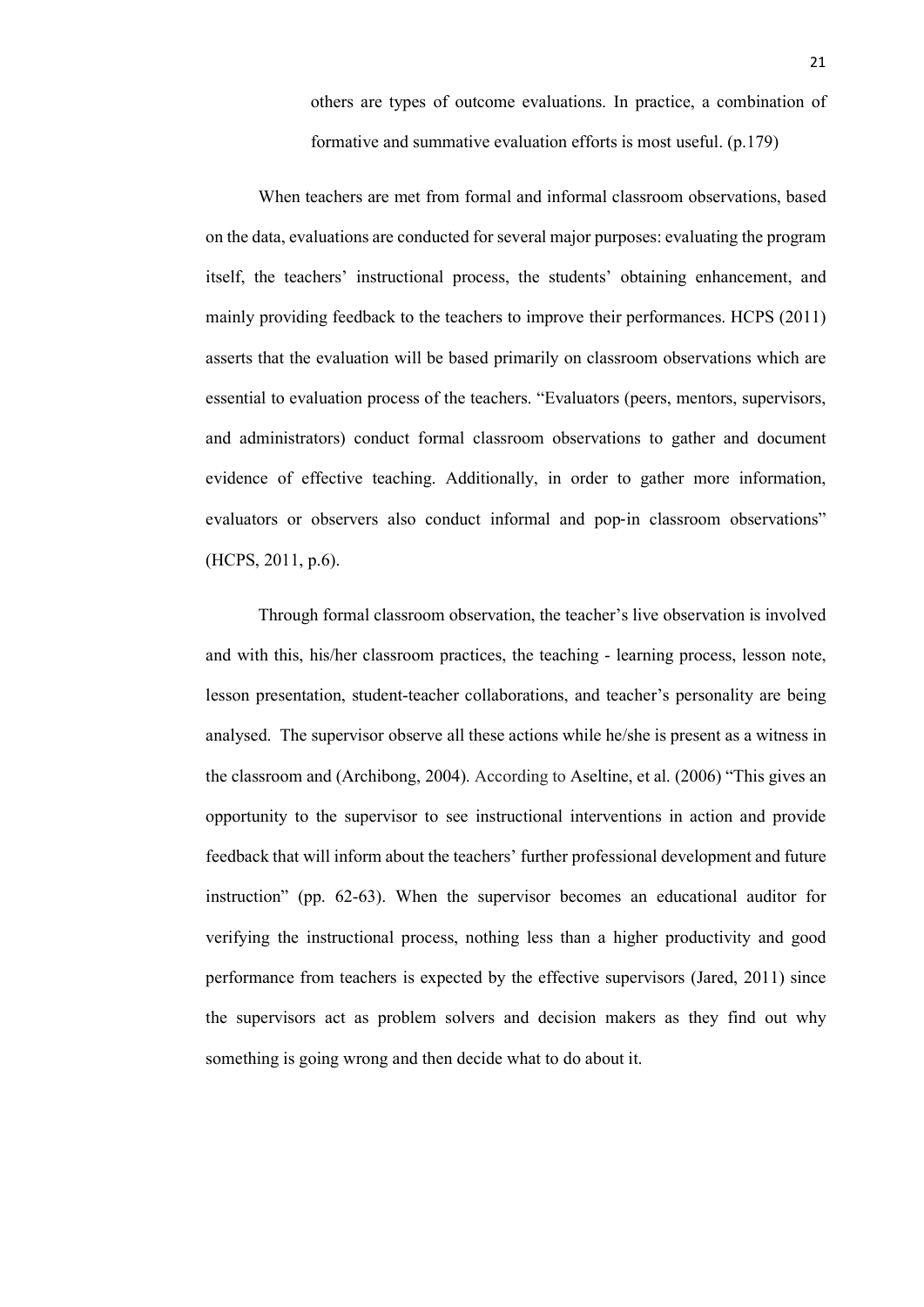#### **Review of the Previous Related and Relevant Research**

English language teachers' attitudes have been researched for a long time by many researchers all over the world. As far as the researcher of this study is concerned, he found and selected a number of studies that reflect the importance of supervision. Ghapanchi and Baradaran (n.d.) investigated the nature of instructional supervision in SAFIR English Language Academy and Ferdawsi University of Mashhad in Iran. As the population of the study, 45 teachers from the two academic centres were used by the researchers. A qualitative method was employed and for that reason, a questionnaire and interviews were conducted face to face with the teachers to collect data for the study. According their findings English language teachers seem to show a very positive attitude towards their professional development that they were able to build on their previous activities learn new trends in the context, exchange their experiences with other teachers to reflect upon their own teaching. The results of the study showed that the strengths of English language teachers' performances were highlighted by the educational supervisors, and the teachers were encouraged for further practice to tackle their weaknesses and overcome them through supervisors' assistance and guidance.

In an attempt, Rahmani, et al. (2014), explored Iranian EFL teachers' attitude towards supervision and the relationship between teachers' teaching experience and their attitude towards classroom supervision at Jahad Daneshgahi Language School in Kermanshah, Iran and the other language institutes across the country. The researchers used quantitative and qualitative methods in their study. Seventy four male and female English teachers holding BA, MA, or PhD degrees were used as participants in the study. In their study, the researchers found out that supervision had more impact on the less experienced teachers those who had less than five years of teaching experience.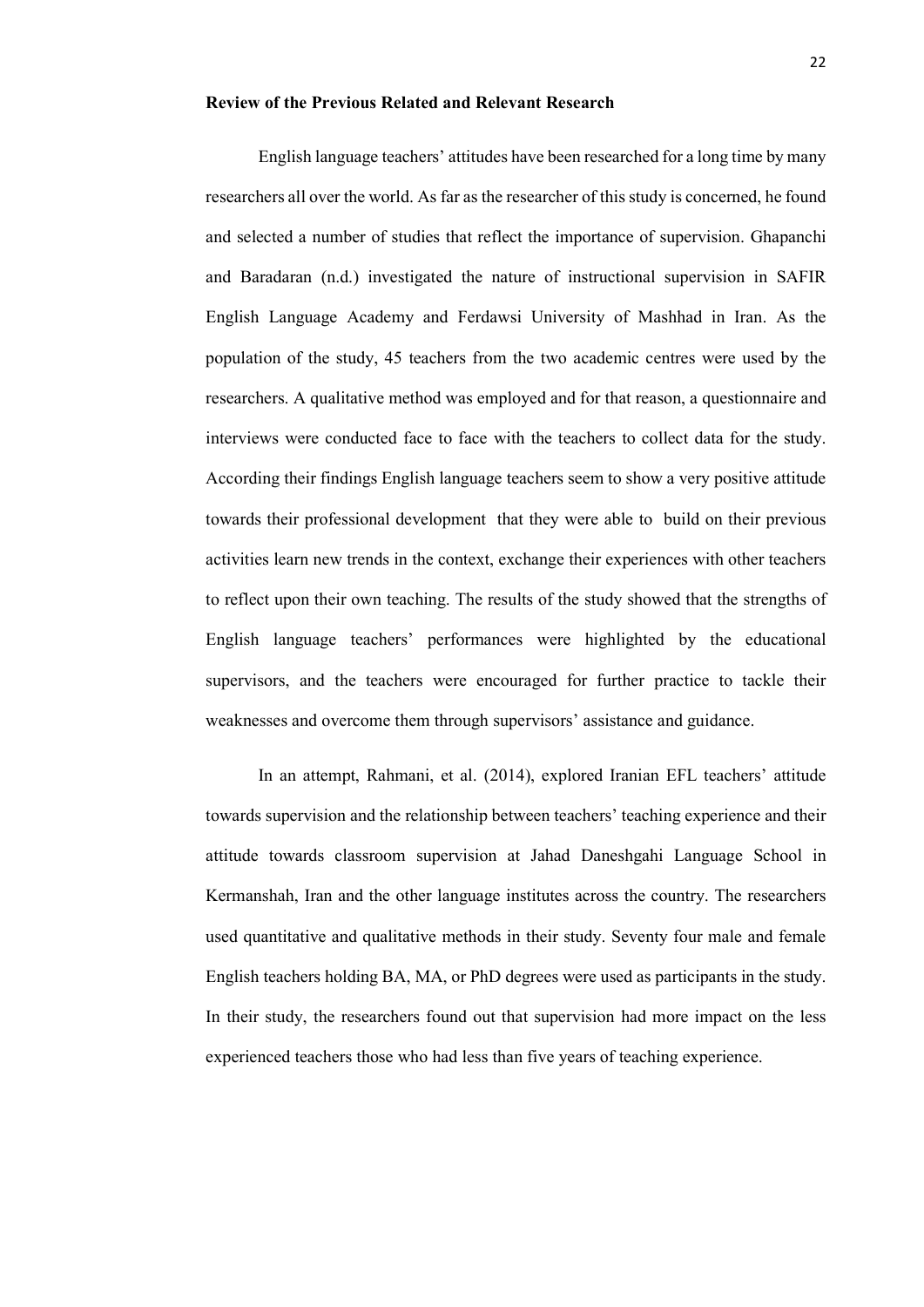In another attempt, in Turkey, Kayaoglu (2012) explored the standpoints of the Turkish supervised English language teachers towards the supervisory process. He found that the supervision then was not of pedagogical or professional value and did not have a positive impact on the growth of the teachers' performance. In other words, supervision practiced at that time failed to diagnose problems specific to the field.

In his study on the Canadian and Ukrainian beginning high school teachers' perceptions, Kutsyuruba (2003) showed that the participants (Canadian and Ukrainian) advocated the need and importance of supervision for the teachers' instructional and professional improvement in general and especially, in order to become effective teachers. The beginning teachers (participants) showed their positive attitude and agreement with supervision process.

In their study aiming at identifying the supervising practices of educational supervisors in the Capital Amman and their relationship with the attitudes of high Basic Stage Teachers towards the profession, Al-Nazer & Mohammad (2013), found that supervising practices level of educational supervisors in Amman was at medium level and the attitudes of school teachers of the basic stages in Amman towards their profession and the supervision process was positive. They also found that there was statistically a significant relationship between the supervision and the High Basic Stage Teachers attitudes towards the profession.

Abu Naba'h, et al. (2009) investigated the perspectives of English language teachers towards ELS in Jordan. They used 150 male and female teachers as the participants for responding their questionnaire. They found that EFL teachers' opinions towards English language supervisors were almost negative and there were no statistically significant differences among the respondents towards ELS according to gender, qualification, and experience.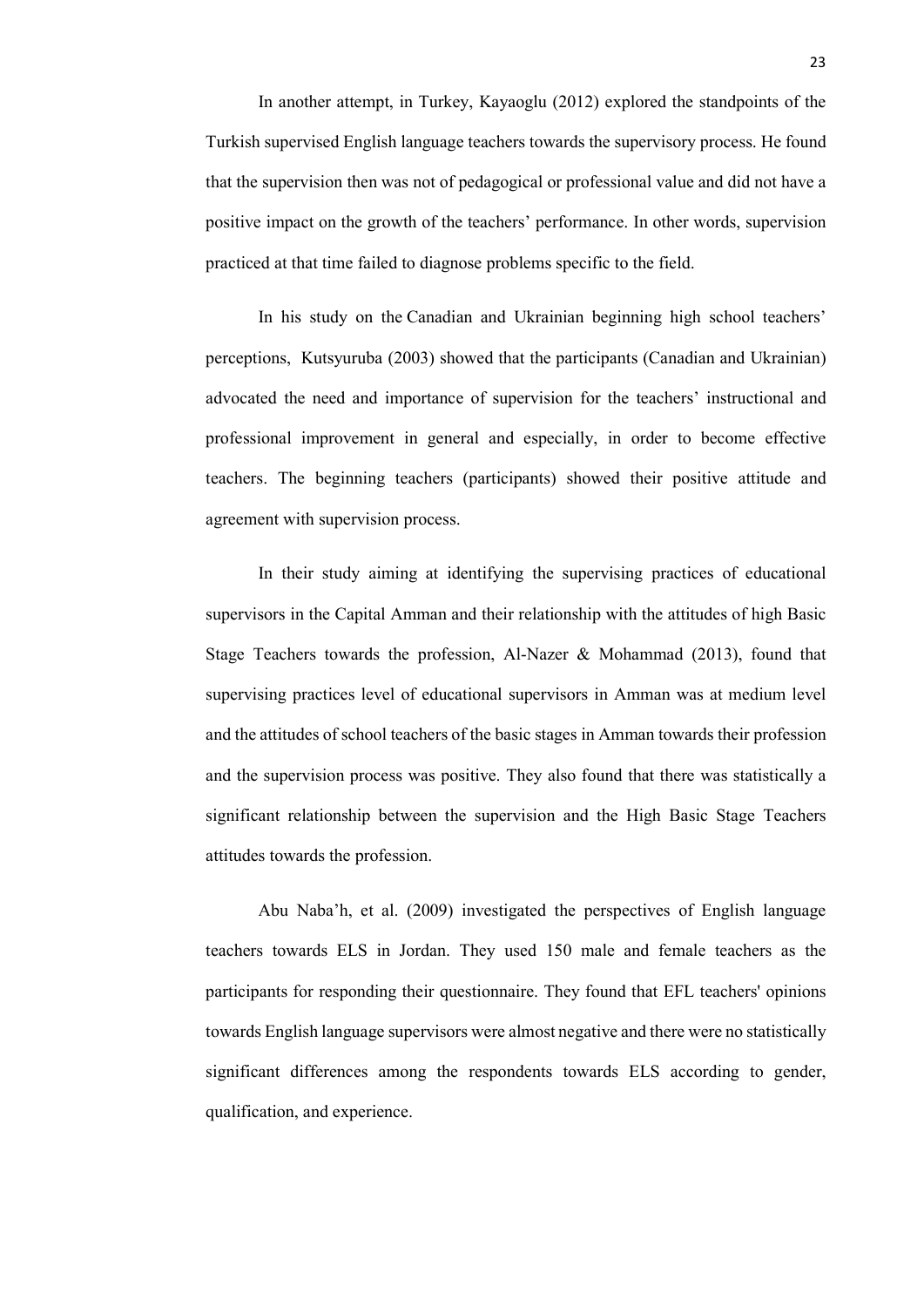From North Cyprus, in their attempt to find out English language teachers' perceptions of educational supervision in relation to their professional development, Hişmanoğlu and Hişmanoğlu (2010), used qualitative and quantitative methods. The population of the study was 42 non-native (Turkish and Cypriot) and 8 native (English, American and Australian) teachers working at English Preparatory Schools at three different universities in North Cyprus. Through the study, the researchers revealed that the teachers' attitudes were negative towards the educational supervision process.

In Turkey, Memduhoğlu (2012) conducted a study aimed at "determining the views of teachers, administrators, supervisors and lecturers that are experts in their fields as people having roles in education regarding the aim, structure, process, strong sides and main problems of the education supervision". He employed a qualitative method, and obtained the data via interview technique by using semi-structured form. He was able to get benefit from 30 individuals as participants for the study. Through the research he found that teachers' attitude towards educational supervision was more pessimistic because the supervision restrictively focused on control and evaluation which was not at a desirable level for the teachers' expectations for the supervisors in Turkey.

Sharma, et al. (2011) indicated the nature of instructional supervision carried out in schools in three Asian countries India, Malaysia and Thailand. They used qualitative method to collect the data. The population of the study was about 100 teachers, 25 principals and other heads from the three countries. They found that the teachers and the principals attitudes towards the instructional supervision were very negative based on the idea that "supervision was just an eye wash, a paper completion and punitive process" instead of developing a sense of ownership for teachers and care more their professional growth.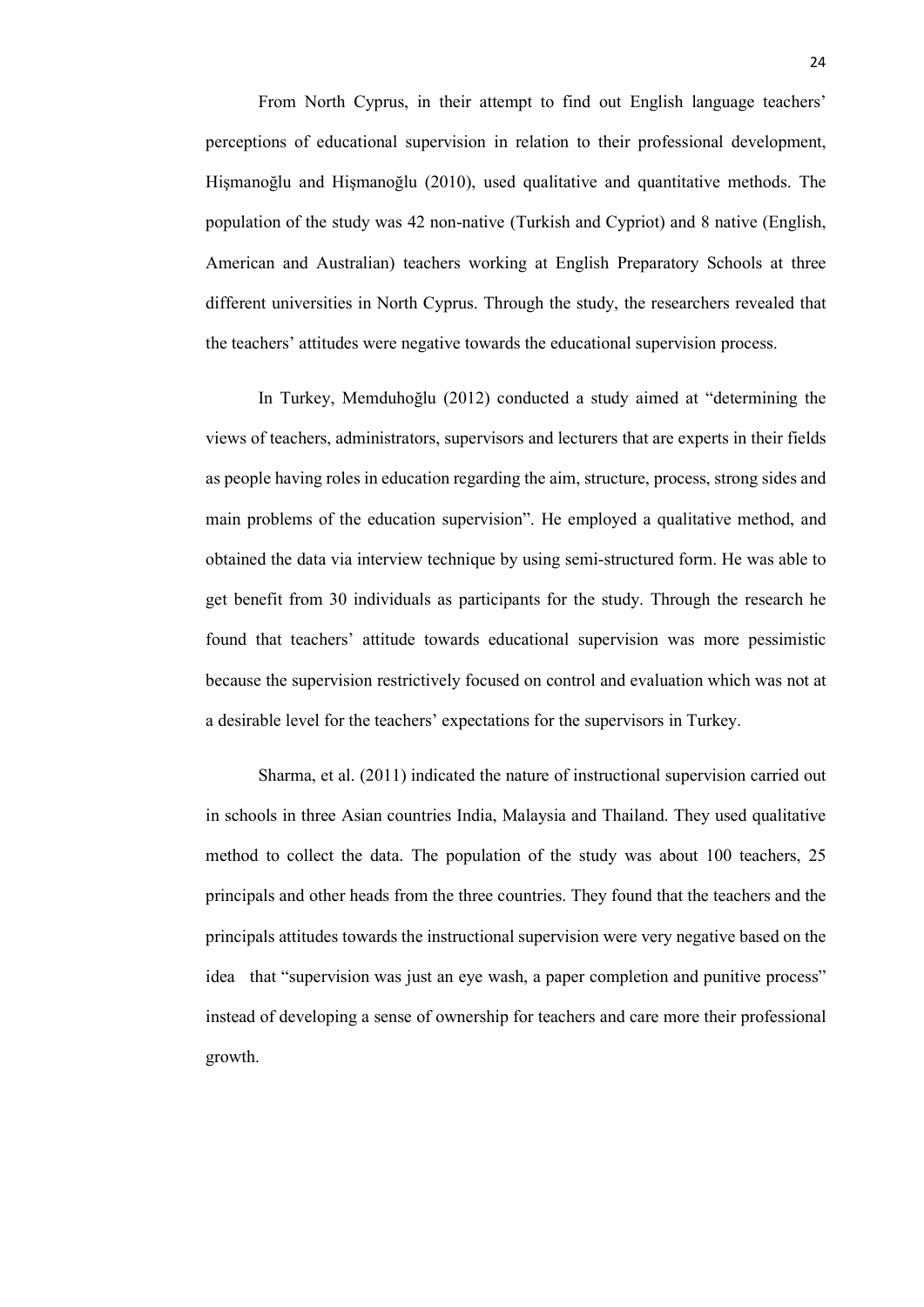#### **CHAPTER III**

#### **METHODOLOGY**

#### **Overview**

In chapter three, the methodological procedures of the study are presented and clarified. The demographic characteristics of the participants, design of the study, instrumentations, data collection as well as data analysis procedures are described in detail. More precisely, in this chapter it is reported on the survey procedures through which the data was collected to achieve its declared goals. It is also summarized how the survey was carried out to collect data from the EFL teachers in Kurdistan- Raniyah city, the Northern part of Iraq.

#### **Design of the Research study**

The researcher designed this research study by using quantitative methods to examine Kurdish EFL teachers' attitudes towards supervision in Kurdistan, Raniyah city, the Northern part of Iraq. In addition, the study tried to find out whether Kurdish EFL teachers' attitudes varied according to their gender, qualification and years of teaching experience. The researcher utilized the cross-sectional survey method in this study. Fraenkel et al. (2012) stated that "A cross-sectional survey collects information from a sample that has been drawn from a predetermined population. Furthermore, the information is collected at just one point in time" (p. 391). According to Fraenkel et al. (2012) the major target behind using a survey is to collect the data with depicting the characteristics of the population. Hence, a survey method was employed in the present study in order to examine the characteristics of Kurdish EFL teachers' attitudes towards supervision in Iraqi Kurdistan-Raniyah city.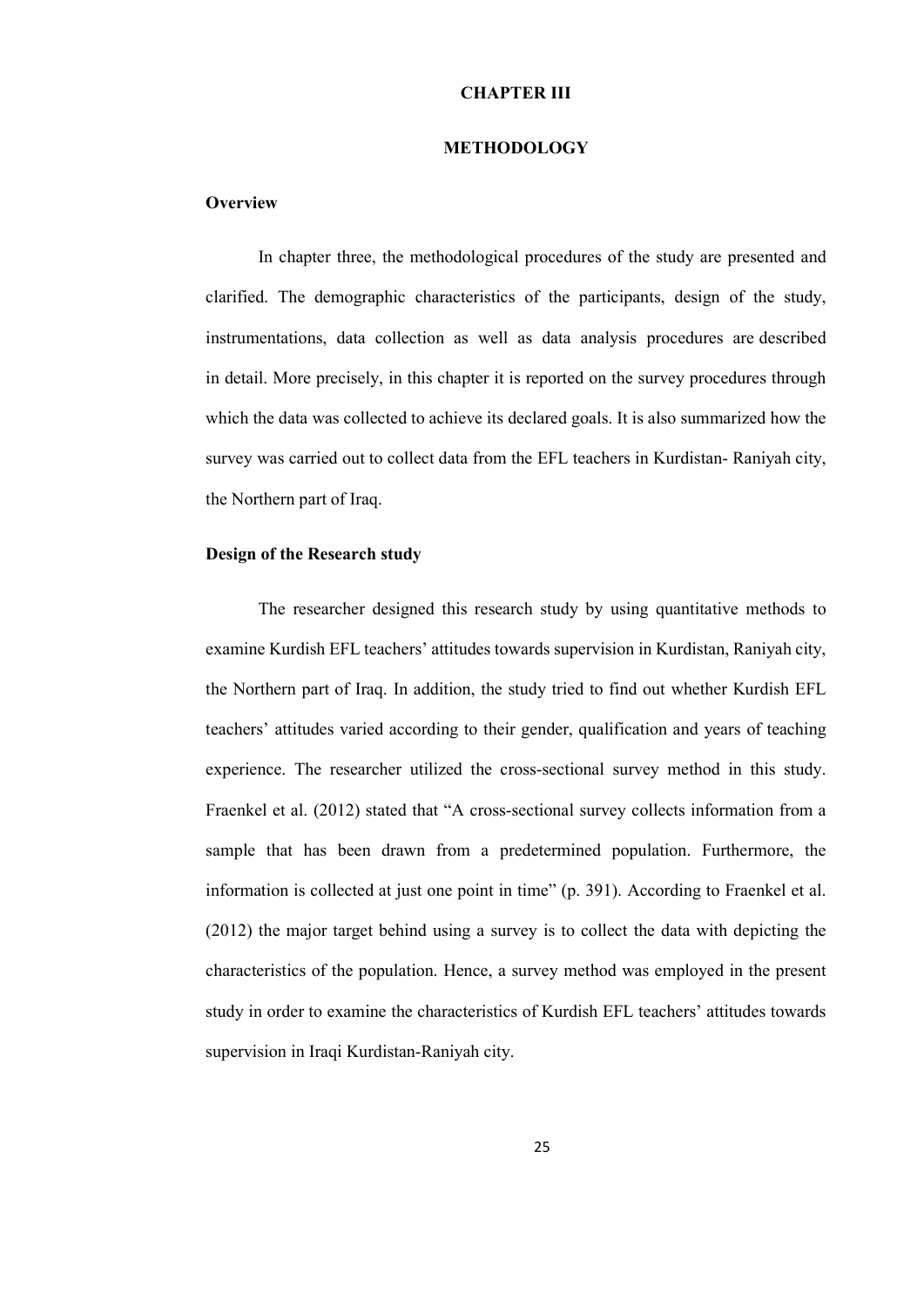#### **Participants**

The participants consisted of *355* Kurdish EFL teachers who were randomly selected from different basic and preparatory schools from Raniyah city in Iraqi Kurdistan. 21 of the participants did not return the questionnaires. The total number of collected questionnaires was *334*. Since 14 of the participants filled in the questionnaires with invalid answers or had missing parts, their questionnaires were not considered in the statistical analyses. The participants had different qualifications. Diploma holders were 229 (71.6%) who graduated from the Central Teachers' Institutes which train teachers with academic teaching methods. 82 of the teacher participants (25.6%) had BAs in ELT and English Language Literature (ELL) as they graduated from the universities in Kurdistan (Salahaddin, Sulaymaniyah, Koya, Soran, Dohuk, and Rapareen) or other universities in Iraq. *Only* nine (2.8%) of the participants had MAs in ELT. The participants had various teaching experiences. 113 (35.3%) had one to five years of experience. 128 (40%) had six to ten years of experience. 61 (19.1%) of them had eleven to fifteen years of teaching experience and eighteen (5.6%) of them had sixteen to twenty years of teaching experience. According to gender of the participants, 191 of them (59.7%) were males and 129 of them (40.3%) were females, as the information shown in Table 1, below.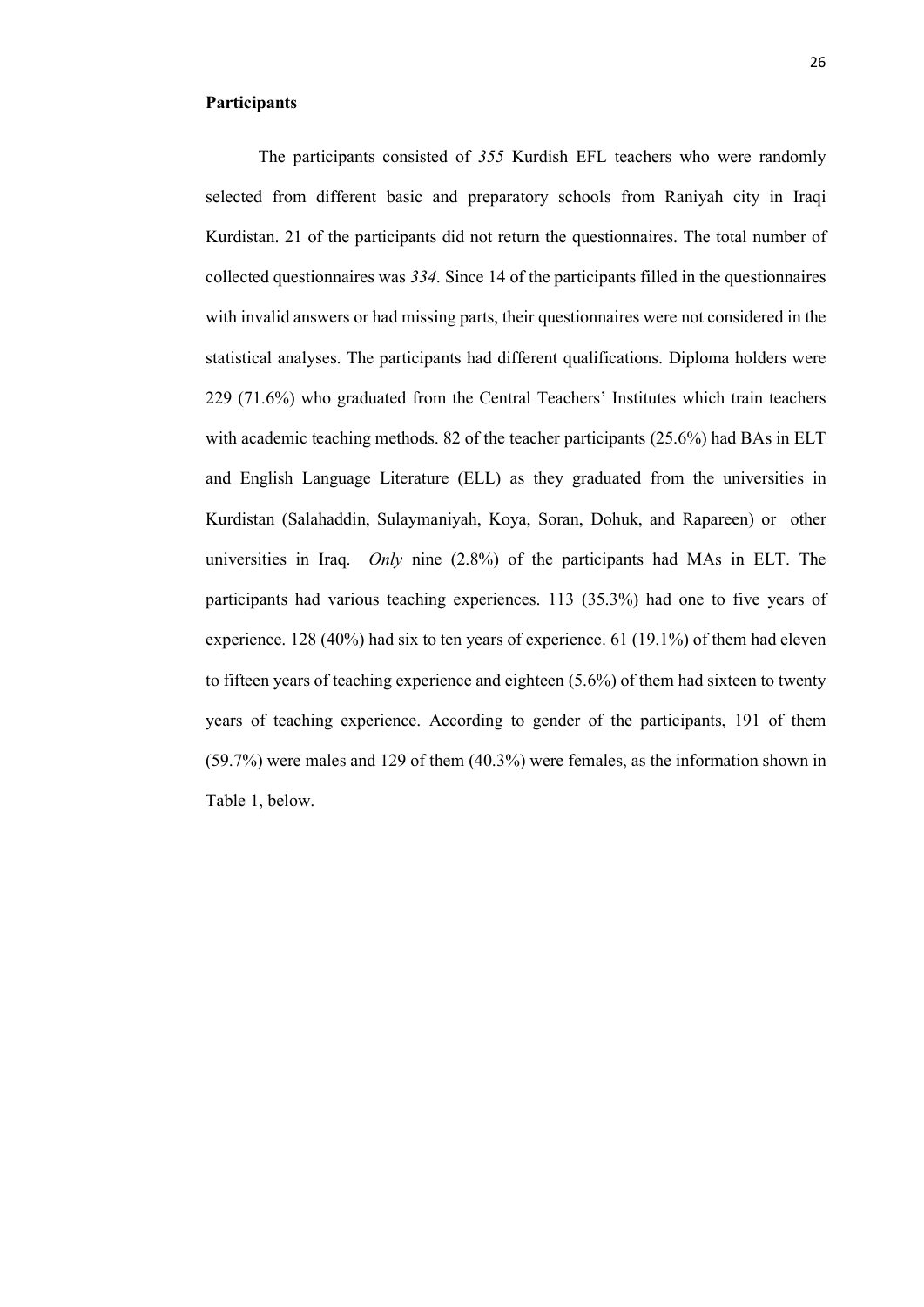| aп<br>ı |  |
|---------|--|
|         |  |
|         |  |

| gender certification YOE of the participants |                  |         |                |                |                |                |                |  |  |
|----------------------------------------------|------------------|---------|----------------|----------------|----------------|----------------|----------------|--|--|
| gender                                       |                  |         | YOE            |                |                |                |                |  |  |
|                                              |                  |         | $1 - 5$        | $6 - 10$       | $11 - 15$      | $16 - 20$      | Total          |  |  |
|                                              |                  | Diploma | 33             | 63             | 24             | 9              | 129            |  |  |
|                                              | certification BA |         | 34             | 15             | $\overline{3}$ | 3              | 55             |  |  |
| male                                         |                  | MA      | $\mathbf{1}$   | 3              | $\overline{3}$ | $\theta$       | $\overline{7}$ |  |  |
|                                              | Total            |         | 68             | 81             | 30             | 12             | 191            |  |  |
|                                              |                  | Diploma | 24             | 40             | 30             | 6              | 100            |  |  |
| female                                       | certification BA |         | 19             | $\overline{7}$ | $\mathbf{1}$   | $\overline{0}$ | 27             |  |  |
|                                              |                  | MA      | $\overline{2}$ | $\theta$       | $\theta$       | $\theta$       | $\overline{2}$ |  |  |
|                                              | Total            |         | 45             | 47             | 31             | 6              | 129            |  |  |
|                                              |                  | Diploma | 57             | 103            | 54             | 15             | 229            |  |  |
| Total                                        | certification BA |         | 53             | 22             | $\overline{4}$ | 3              | 82             |  |  |
|                                              |                  | MA      | 3              | 3              | 3              | $\overline{0}$ | 9              |  |  |
|                                              | Total            |         | 113            | 128            | 61             | 18             | 320            |  |  |

# **Data-Collection Procedures**

#### **Instrumentations**

To structure an appropriate tool and collect the data for this quantitative study, a questionnaire was adapted by the researcher after modifying some of the statements from three questionnaires.18 statements with few modifications were borrowed from Kayaoglu, (2012), 20 statements with some modifications were also borrowed from Abu Naba'h, et al., (2009) and other 10 statements with some modifications were borrowed from Hişmanoğlu and Hişmanoğlu (2010). The questionnaire is divided into two parts: The first part of the questionnaire was designed to collect demographic information about the participants including gender, qualification, and teaching experience. The second part of the questionnaire was designed to disclose the Kurdish EFL teacher attitudes towards supervision including 48 statements with two different five-point Likert scales.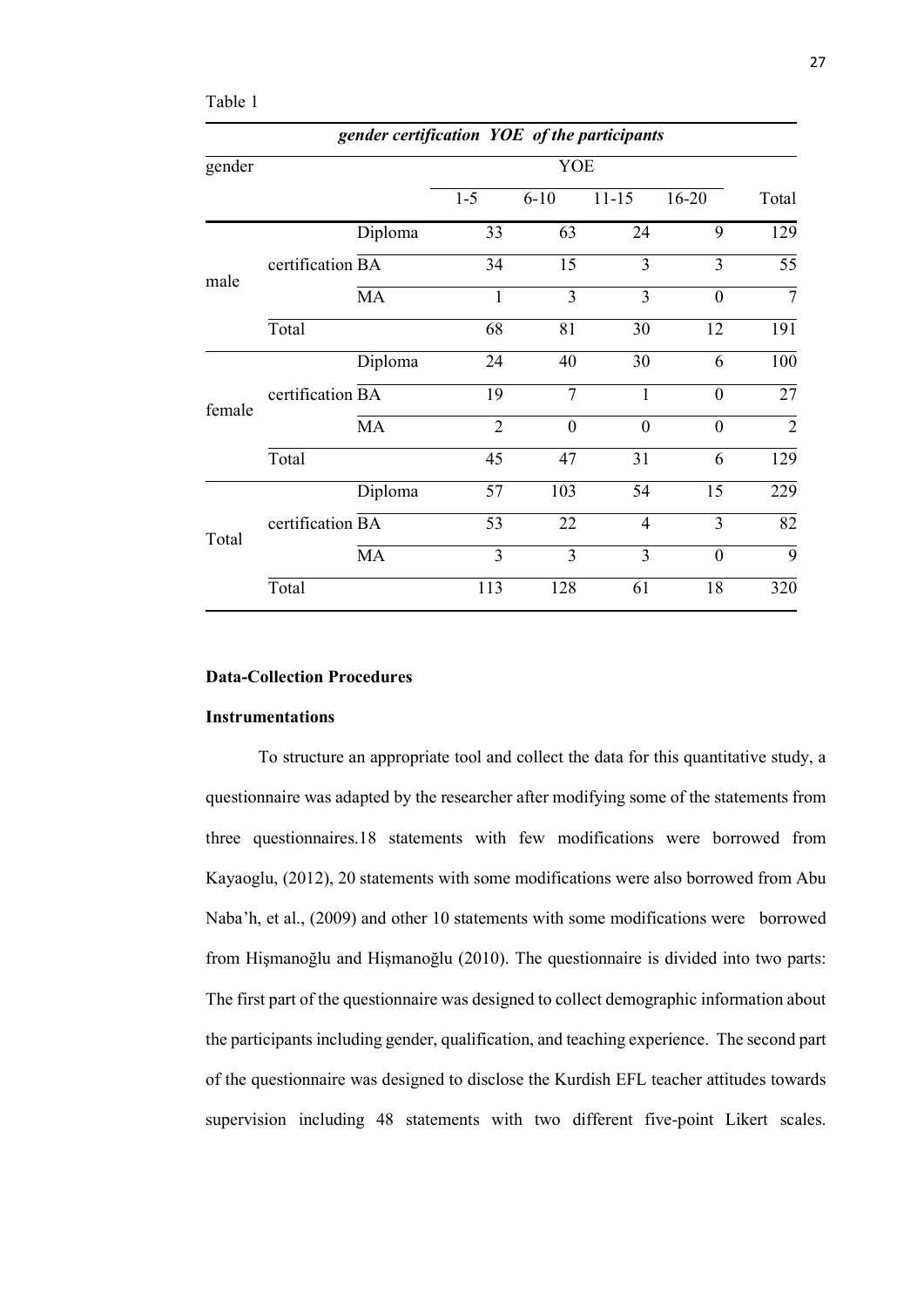Statements from 1 to 28 had options labelled as '*always, often, sometimes, seldom and never*' and statements from 29 to 48 had options labelled as '*strongly agree, agree, neutral, disagree and strongly disagree'*.

#### **Reliability and Validity**

While the researcher was in constant contact with the supervisors of the study during the process of adapting the questionnaire, a copy of the questionnaire was sent to two experts of the field to confirm the suitability of the instruments for the purpose of the study and check the validity of the questionnaire. One of the experts is an Asst. Professor and has a PhD in the University of Human Development in Garmiyan and the other is also an Asst. Professor and has a PhD degree in ELT in the University of Salahaddin in Erbil. They confirmed that the items were appropriate for the purpose of the study. In order to estimate the reliability of the statements in the questionnaire, the questionnaire was given to 28 Kurdish EFL teachers in Raniyah city, as a pilot study. The Cronbach's Alpha for the pilot study was .832, and.766 for the main study as shown in the Tables 2 and 3. Therefore, the questionnaire was found to be reliable**.** 

#### Table2

*Reliability Statistics*

| Cronbach's Alpha | N of Items |
|------------------|------------|
| 832              |            |

### Table 3

*Reliability Statistics*

| Cronbach's Alpha | N of Items |
|------------------|------------|
| 766              |            |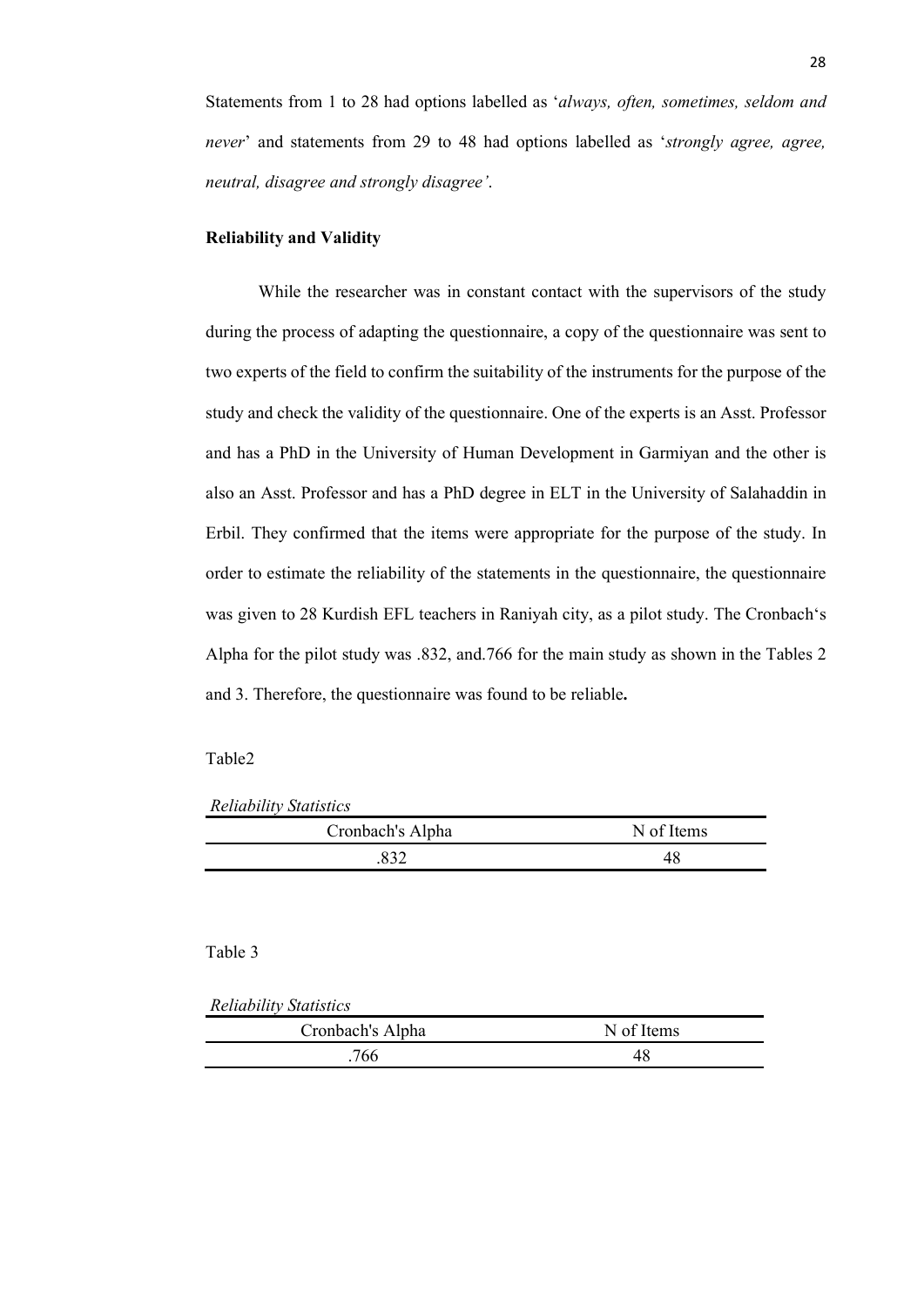#### **Procedures**

#### **The Questionnaire**

During the preparation of collecting the data, at the very beginning, the researcher applied to the General Directorate of Education in Raniyah to get the required official permission. The researcher collected the data in Raniyah, since it has many schools and teachers and it is the educational district centre of Raniyah. Then, the researcher took benefit from three meetings held by the main unit of the educational supervision of the General Directorate of Education in Raniyah. Three Kurdish ELS arranged the meetings at three different schools at different times on November  $6<sup>th</sup>$ , 2014 to inform the Kurdish EFL teachers about the changes made by the MOE in Kurdistan Regional Government (KRG) regarding the English Curriculum and provide them with instructions on how to teach English effectively. Generally, 266 teachers attended the three meetings. The supervisors who held the meetings, permitted the researcher to distribute the questionnaires to the teacher attendants. Then, the supervisors asked the teachers to participate and fill in the questionnaires. After that, the researcher was able to collect 250 of them.

To collect further data, the researcher sent the questionnaires to thirty other Kurdish EFL teachers on Facebook, 25 of whom filled in the questionnaires online and sent them back to the researcher. Still to collect more data, the researcher visited a number of schools in the region randomly for nearly two weeks and asked the Kurdish EFL teachers to fill in the questionnaires. The researcher was able to collect data from other 59 teachers. Therefore, the researcher altogether collected 334 completed questionnaires. While putting the data from the questionnaires on the SPSS program, the researcher found out that 14 of them were either invalid or had missing information. Therefore, they were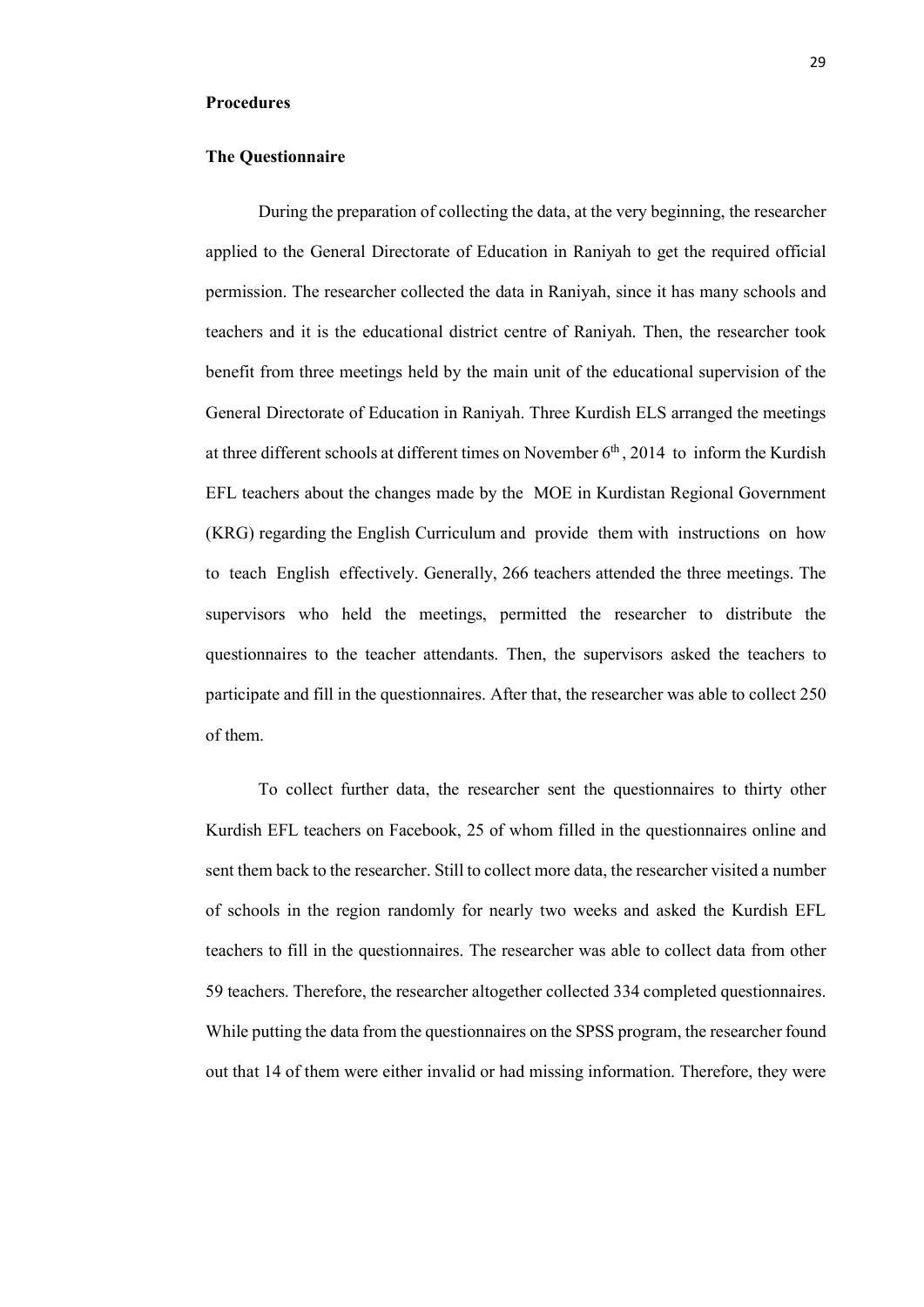excluded from the statistical analyses. As a result, the total number of valid collected questionnaires was 320.

#### **Data Analysis Procedures**

For the sake of making the data set more manageable, the researcher used the IBM SPSS (Statistical Package for Social Scientists) program, version 20 to analyse the quantitative data of the study. The researcher used the descriptive statistics to find out the frequencies, means, percentages and standard deviations for each of the domains and to sum up their results. Then, the researcher analysed the data according to each of the research questions. The researcher used one-way ANOVA and post hoc LSD to display the statically significant results concerning the teachers' years of experience and qualifications. Following that, the researcher used the independent sample T-test to show if there were any significant differences between the two genders and the two schools participants taught in (basic and preparatory).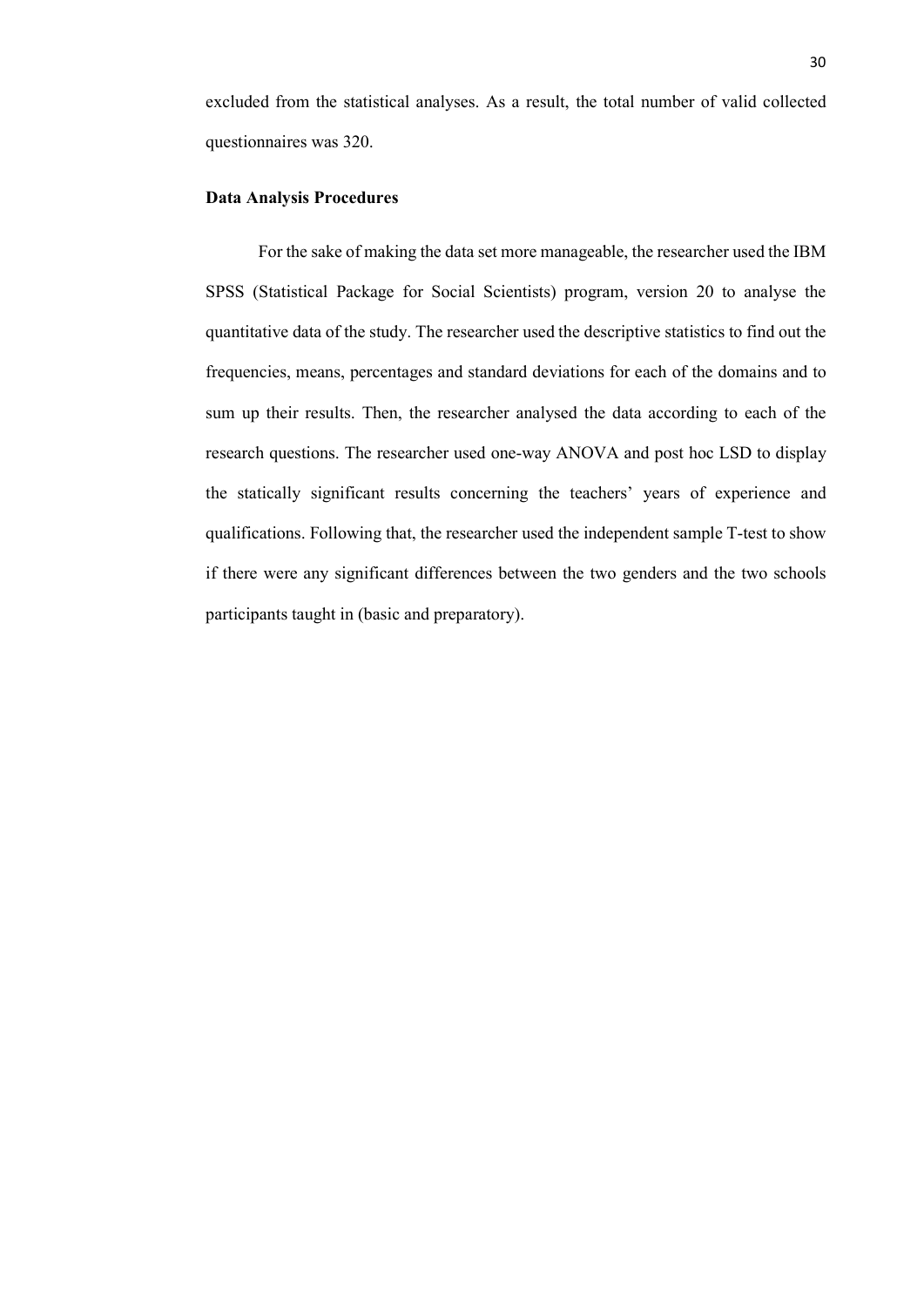#### **CHAPTER IV**

#### **RESULTS AND DISCUSSION**

#### **Overview**

This chapter contains four main parts which aim to answer the research questions. The first part is related to the results of the questionnaire, analysing the frequencies and means, percentages and standard deviations of the domains regarding the Kurdish EFL teachers' attitudes towards supervision. The second part is about gender and attitudes of Kurdish EFL teachers towards supervision. The third part deals with Kurdish EFL teachers' educational background (qualification) and their attitudes towards supervision. Finally, the fourth part discusses the attitudes of Kurdish EFL teachers towards the processes of supervision according to their teaching experience.

#### **Kurdish EFL Teachers' Attitudes towards Supervision**

There are various viewpoints of teachers towards supervision process in the field of education that have been significantly debated all over the world. The attitudes might be positive and/or negative towards educational supervision. According to Glickman (1990) and Jared (2011), supervision is the glue of a successful school, in a collaborative sense aiming at covering all school practices inside and outside the classroom to enhance instructional improvement.

To answer the first research question of the study, 'What are the Kurdish EFL teachers' attitude towards supervision in Kurdistan the Northern part of Iraq - Raniyah city?' Frequencies of the teachers' attitudes towards supervision were computed. The means and standard deviations of all the 48 items were also calculated, regarding the Kurdish EFL teachers' attitudes towards supervision of the questionnaire according to the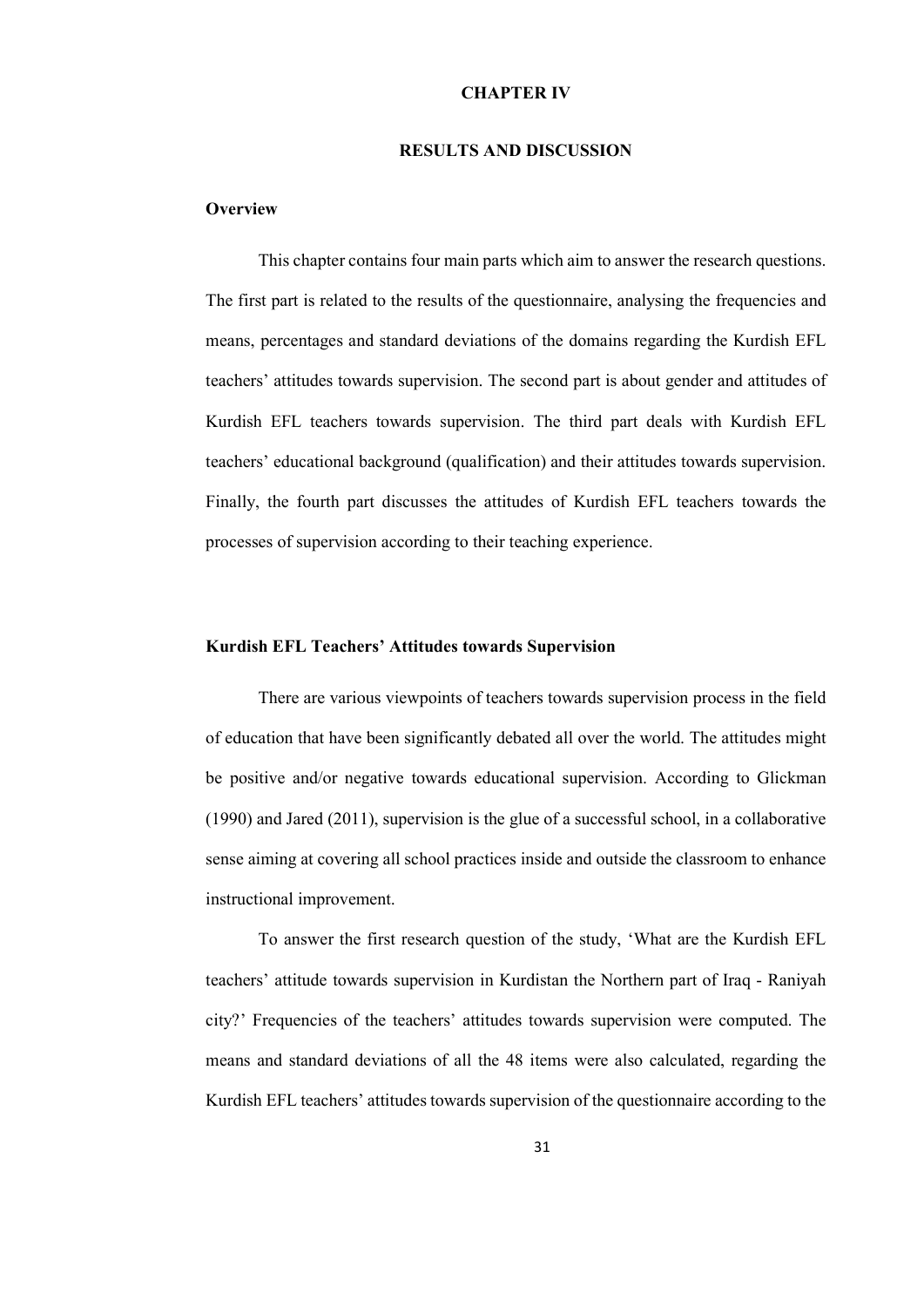all six domains: 1) Notion of supervision, 2) Relationship with teachers, 3) Supervision practice: Pre – during – post, 4) Professional growth and development, 5) Curriculum: Teaching and learning and 6) Evaluation and Feedback, and presented in descending order in table 4.

#### Table 4

| uuuuus.                                                                  |            |     |                  |           |
|--------------------------------------------------------------------------|------------|-----|------------------|-----------|
| Domain                                                                   | N of Items | N   | $\boldsymbol{M}$ | <b>SD</b> |
| Professional growth<br>and<br>development                                | 8          | 320 | 3.268            | .842      |
| Curriculum: Teaching and<br>learning                                     | 6          | 320 | 3.251            | .505      |
| Relationship with teachers                                               | 8          | 320 | 2.967            | .537      |
| <b>Evaluation and Feedback</b>                                           | 5          | 320 | 2.922            | .733      |
| $\overline{\text{Supervision practice}}$ : PRE –<br><b>DURING - POST</b> | 13         | 320 | 2.895            | .428      |
| Notion of supervision                                                    | 8          | 320 | 2.518            | .791      |

*The mean and std. deviation of the domains regarding Kurdish EFL teachers' attitudes.*

As can be seen from Table 4, 'professional growth and development' was the most employed domain that got the highest mean score of 3.268 (*SD*=.842). Okeafor and Poole (1992) supported these findings and studied the educational supervision as a cooperative problem solving process, which can be considered as a key feature in teachers' professional development. 'Curriculum: teaching and learning' was the second most employed domain with a mean score of 3.251 (*SD*= .505). 'Relationship with teachers', was the third of the most employed domains with a mean score of 2.967 (*SD*= .537) regarding the attitudes of the participant teachers towards the supervisors. The results revealed that the participating teachers were mostly at disagree side. They were mostly dissatisfied of the supervisors in terms of 'relationship with teachers'. For instance, they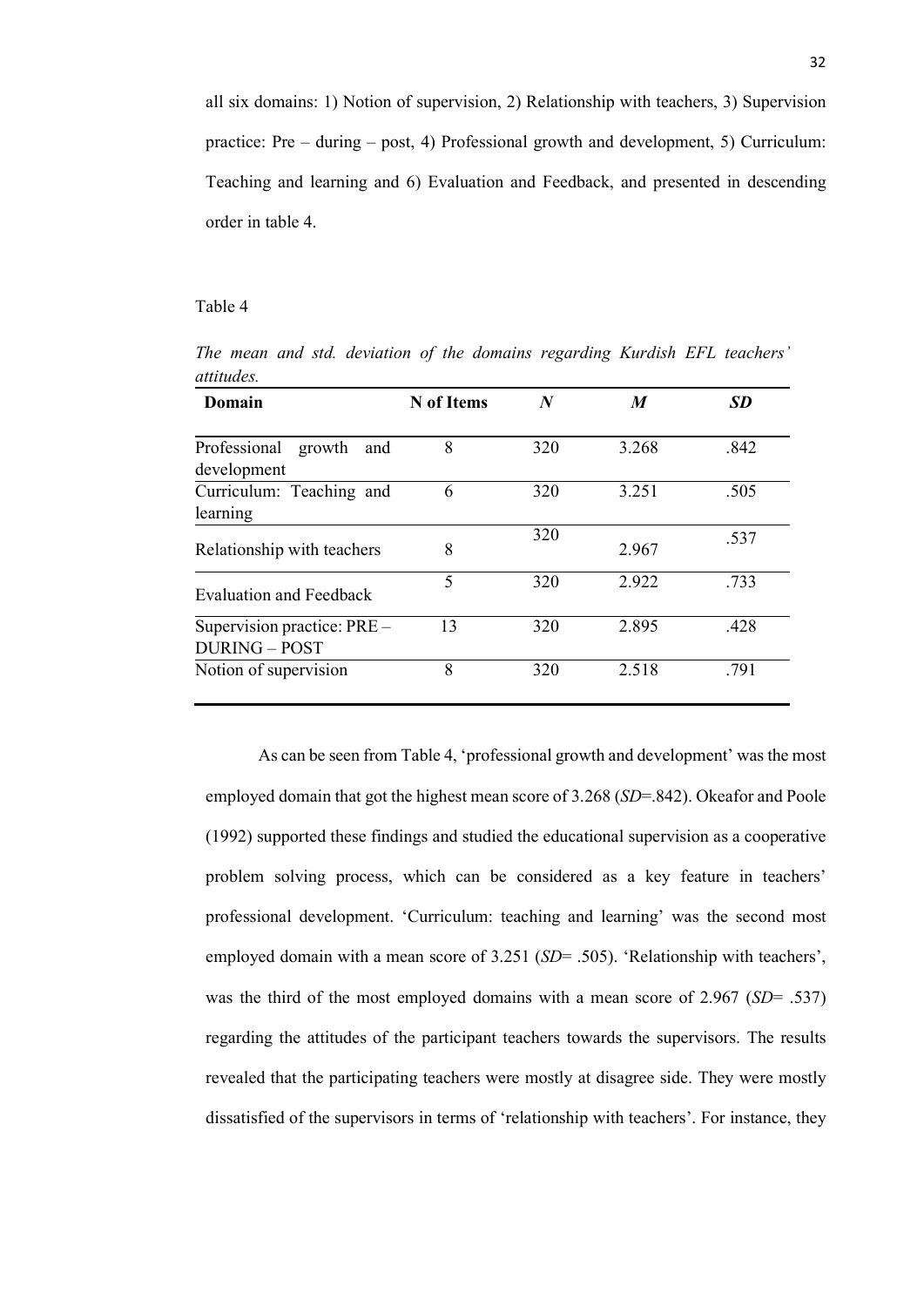stated that the supervisors they had met so far were like a judge, did not know English well and did not have a BA degree. Moreover, they thought that the process of supervision was mostly for paperwork formalities and regulations. At the same time, they disagreed that supervisors had distinguished between the males and female teachers during classroom supervision. Besides they did not believe that the authority of supervisors stemmed from teachers' confidence. They also, did not agree that the supervisors had guided skills for teachers. This revealed mostly negative attitudes towards supervision in the sense of relationship with teachers. 'Evaluation and feedback' was the fourth most employed domain with a mean score of 2.922 (*SD*= .733) and obtained the fourth rank order concerning the attitudes of the participating teachers towards the supervisors. 'Supervision practice: pre – during – post observation' was the fifth most employed domain concerning the participant teachers' attitudes towards the supervision with a mean score of 2.895 (*SD*= .428). 'Notion of supervision' was the sixth and the last domain with the least mean score of 2.518 (*SD*= .791).

**Professional growth and development**. According to the findings shown in Table 5 regarding the attitudes of the participating teachers towards 'professional growth and development', it is clear that 72.75% of the participating teachers thought that the supervisors were creative the most  $(M=3.6375, SD=1.33432)$ . In addition, 69.06 % of the participant teachers  $(M= 3.4531, SD= 1.18678)$ , stated that the supervisors helped them to overcome their instructional problems. On the other hand, only 57.12 % of the teachers with a mean of 2.8563 (*SD*= 1.26861) believed that supervisors helped them to discover their shortcomings. That stems from the supervisors' lack of academic certification. For instance, they were Diploma holders like most of the teachers, but their years of experience affected them to be supervisors. Moreover, they did not care about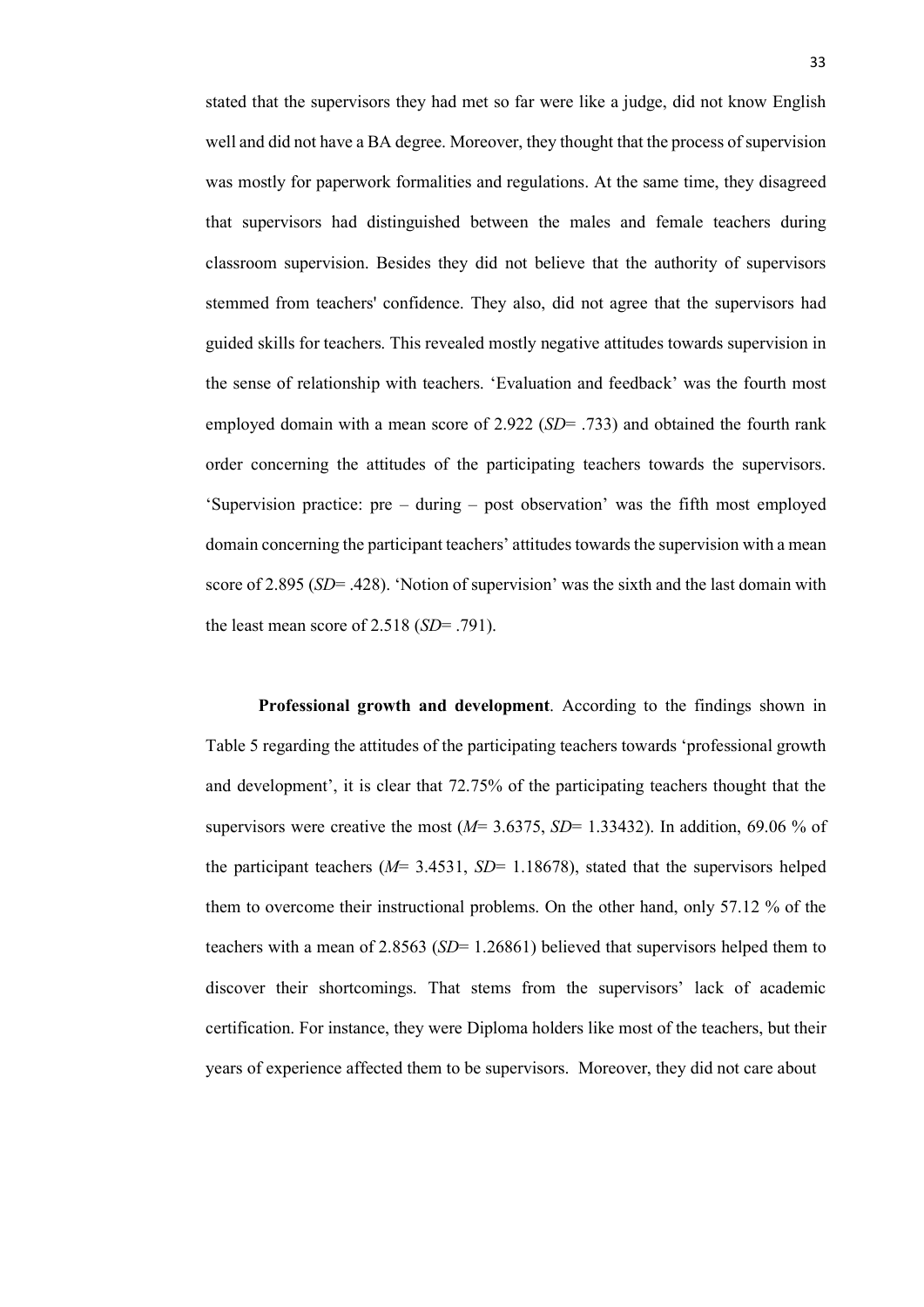#### Table 5

|          | development                                               |        |       |           |  |  |  |
|----------|-----------------------------------------------------------|--------|-------|-----------|--|--|--|
|          | $\boldsymbol{N}$<br>Statement                             | M      | %     | <b>SD</b> |  |  |  |
| S.9      | The supervisor is creative in his work. 320               | 3.6375 | 72.75 | 1.33432   |  |  |  |
| S.2      | The supervisor helps teachers to<br>320                   |        |       |           |  |  |  |
|          | overcome instructional problems.                          | 3.4531 | 69.06 | 1.18678   |  |  |  |
| S.8      | The supervisor aims to control teachers, 320              |        |       |           |  |  |  |
|          | rather than improvement.                                  | 3.3250 | 66.5  | 1.30612   |  |  |  |
| S.10 The | supervisor plans to<br>develop 320                        |        |       |           |  |  |  |
|          | teachers' teaching abilities.                             | 3.2531 | 65.06 | 1.24505   |  |  |  |
| S.7      | The supervisor increases teachers'<br>320                 |        |       |           |  |  |  |
|          | motivation and morale.                                    | 3.2219 | 64.43 | 1.34053   |  |  |  |
| S.3      | The supervisor provides educational 320                   |        |       |           |  |  |  |
|          | materials and assists teachers in their<br>courses.       | 3.2125 | 64.25 | 1.31014   |  |  |  |
| S.1      | helps<br>teachers<br>supervisor<br>to $320$<br><b>The</b> |        |       |           |  |  |  |
|          | their teaching<br>skills<br>improve<br>and                | 3.1813 | 63.62 | 1.11907   |  |  |  |
|          | practice.                                                 |        |       |           |  |  |  |
| S.4      | supervisor<br>helps<br>teachers<br>to $320$<br><b>The</b> |        |       |           |  |  |  |
|          | discover their shortcomings.                              | 2.8563 | 57.12 | 1.26861   |  |  |  |

*Means, percentage and std. deviation of the domain of 'Professional growth and development'*

the teachers' teaching improvement and did not help teachers to find their shortcomings and give them a chance to overcome these by collaborating with supervisors. As Jared (2011) concluded in his findings, the supervisor must act as an educational auditor to verify the instructional and learning consequences to provide a curative mechanism in stimulating teaching development.

**Curriculum: teaching and learning**. According to the findings presented in Table 6 regarding the participating teachers' attitudes towards 'curriculum: teaching and learning', it is clear that about 69.31 % of the participating teachers stated that supervisors provided them with necessary teaching resources for teaching any curriculum (*M*= 3.4656, *SD*= 1.31738). Similarly, 66.18% of the participating teachers thought that supervisors provided them with recent assessment techniques (*M*=3.3094, *SD*= 1.317). Furthermore, 61.37% of the participant teachers claimed that the supervisors did not focus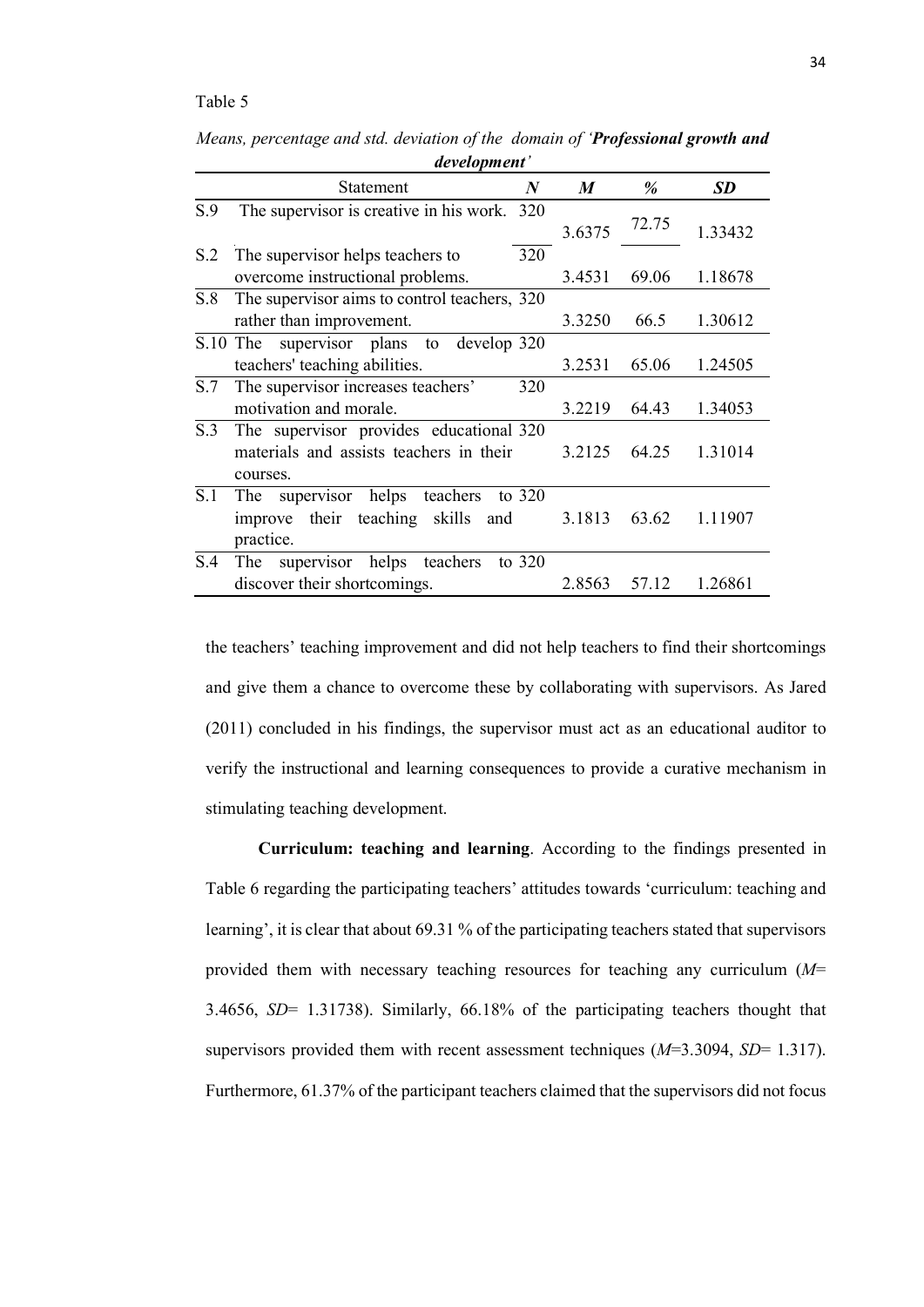on a specific teaching method in teaching English for the secondary stage (*M*= 3.0688, *SD*= 1.18571) and 62.3% of the participants stated that the they were not helped and given opportunities to discuss ways of solving any problems with the curriculum by the supervisors  $(M=3.1156, SD=1.39043)$ . Subsequently, there was a negative attitude towards the supervision in terms of 'curriculum development; teaching learning'. That is because of the supervisors' lack of modern techniques and academic qualifications in the process of supervising, as Sule (2013) supported these findings and stated:

> Some of the supervisors are actually out of touch with modern supervision techniques. They have estranged themselves from the actual instructional realities of the classroom and as a result, their activities as supervisors tend to be of very little value to the teachers and students At the same time, some of the teachers have developed negative attitudes towards the supervision. (p.39)

Table 6

 *Means, percentage and standard deviation of the domain 'Curriculum: Teaching and learning'*

|      | Statement                                                                                                                              | $\boldsymbol{N}$ | $\boldsymbol{M}$ | % | SD            |
|------|----------------------------------------------------------------------------------------------------------------------------------------|------------------|------------------|---|---------------|
| S.31 | The supervisor provides teachers with $320$ $3.4656$ $69.31$ $1.31738$<br>necessary teaching resources for teaching<br>any curriculum. |                  |                  |   |               |
| S.30 | The supervisor provides the teachers with<br>recent assessment techniques.                                                             |                  | 320 3.3094 66.18 |   | 1.30633       |
| S.41 | The supervisor develops English language 320 3.3031<br>curricula in cooperation with teachers.                                         |                  |                  |   | 66.06 1.31258 |
| S.43 | The supervisor trains the teachers to use $320$ $3.2406$ $64.81$ $1.35127$<br>modern teaching techniques.                              |                  |                  |   |               |
|      | The supervisor lets the teachers discuss                                                                                               |                  |                  |   |               |
| S 44 | ways of solving any problems with the 320 3.1156 62.31<br>curriculum.                                                                  |                  |                  |   | 1.39043       |
| S.42 | The supervisor focuses on a specific 320 3.0688 61.37<br>teaching method in teaching English for the<br>secondary stage.               |                  |                  |   | 1.18571       |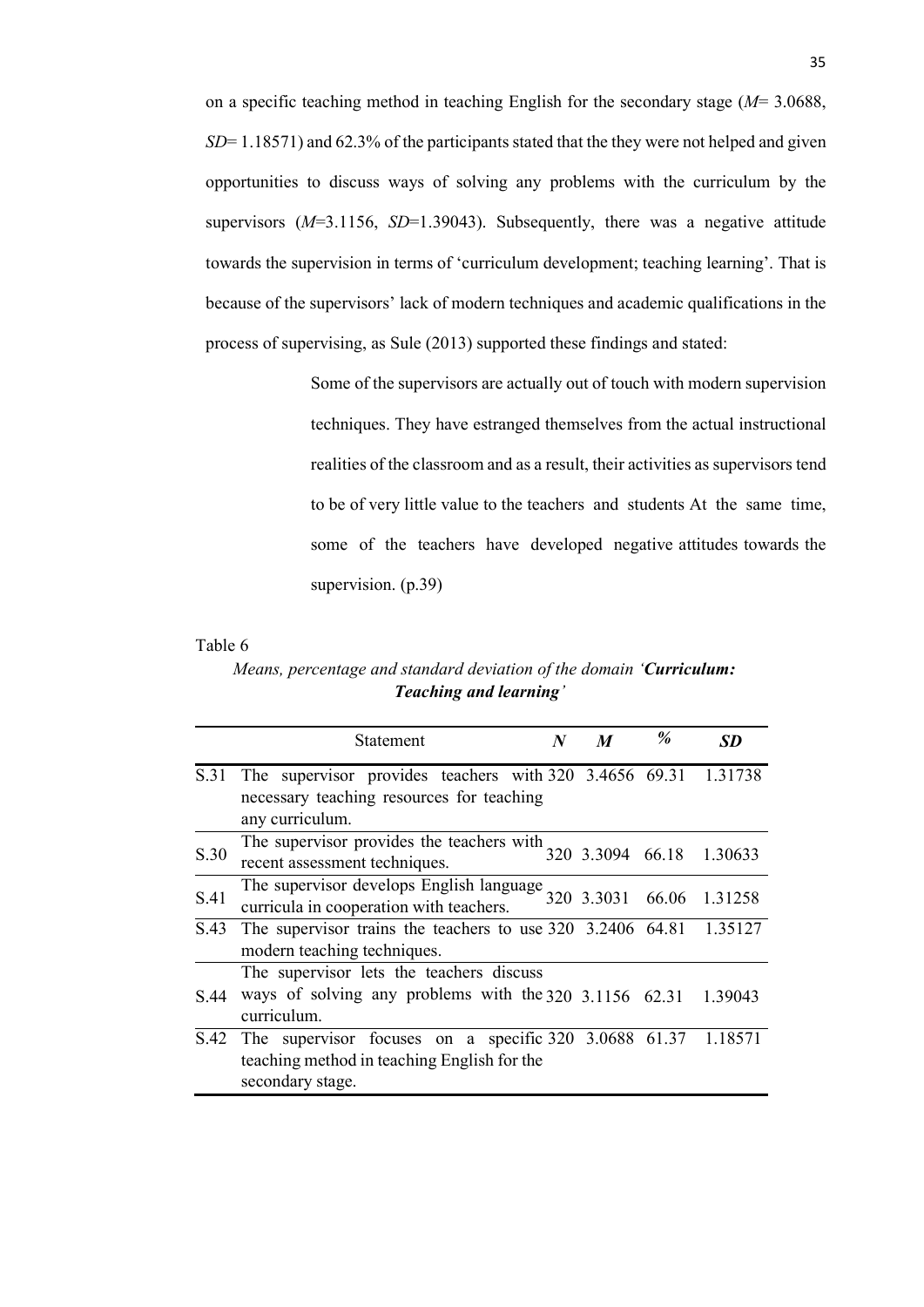**Relationship with teachers**. According to the findings shown in Table 7 regarding the attitudes of the Kurdish EFL teachers towards 'relationship with teachers', it is vivid that 65.5% of the participating teachers believed that the supervisors they had met so far were like a judge (*M*= 3.2750, *SD*= 1.33414). Likewise, 65.37% of the participating teachers disbelieved that supervisors distinguish between the males and female teachers during classroom supervision (*M*=3.2688*, SD*=1.28762). This might be because the supervisors were fair and just in treating the female and male teachers in the classroom. Besides, only 48.18% of the EFL Kurdish teachers as the least employed item with a mean score of 2.4094 (*SD*= 1.23351) agreed and believed that the supervisors they had met so far had at least a BA degree. That was due to the fact that most of the supervisors (75%) were Diploma holders who became supervisors depending on the years of experience, not on an academic certification. On the other hand, only 53.12% of the participating teachers agreed that the supervision was mostly for paperwork formalities and regulations (*M*= 2.6563, *SD*= 1.50046). These findings revealed that the Kurdish EFL teachers were dissatisfied with such a kind of relationship with the supervisors. That depended on the lack of confidence between the supervisors and the teachers. At the same time, teachers believed that supervisors were indifferent towards teachers professionally. So the teachers' dissatisfaction with this kind of relationship is due to the fact that most of the supervisors perceived supervision as inspection. Bulach (1997) supported this result with his findings and stated that supervisors' poor practiced human relations with teachers, would make most of the teachers see the supervisors in a negative respect.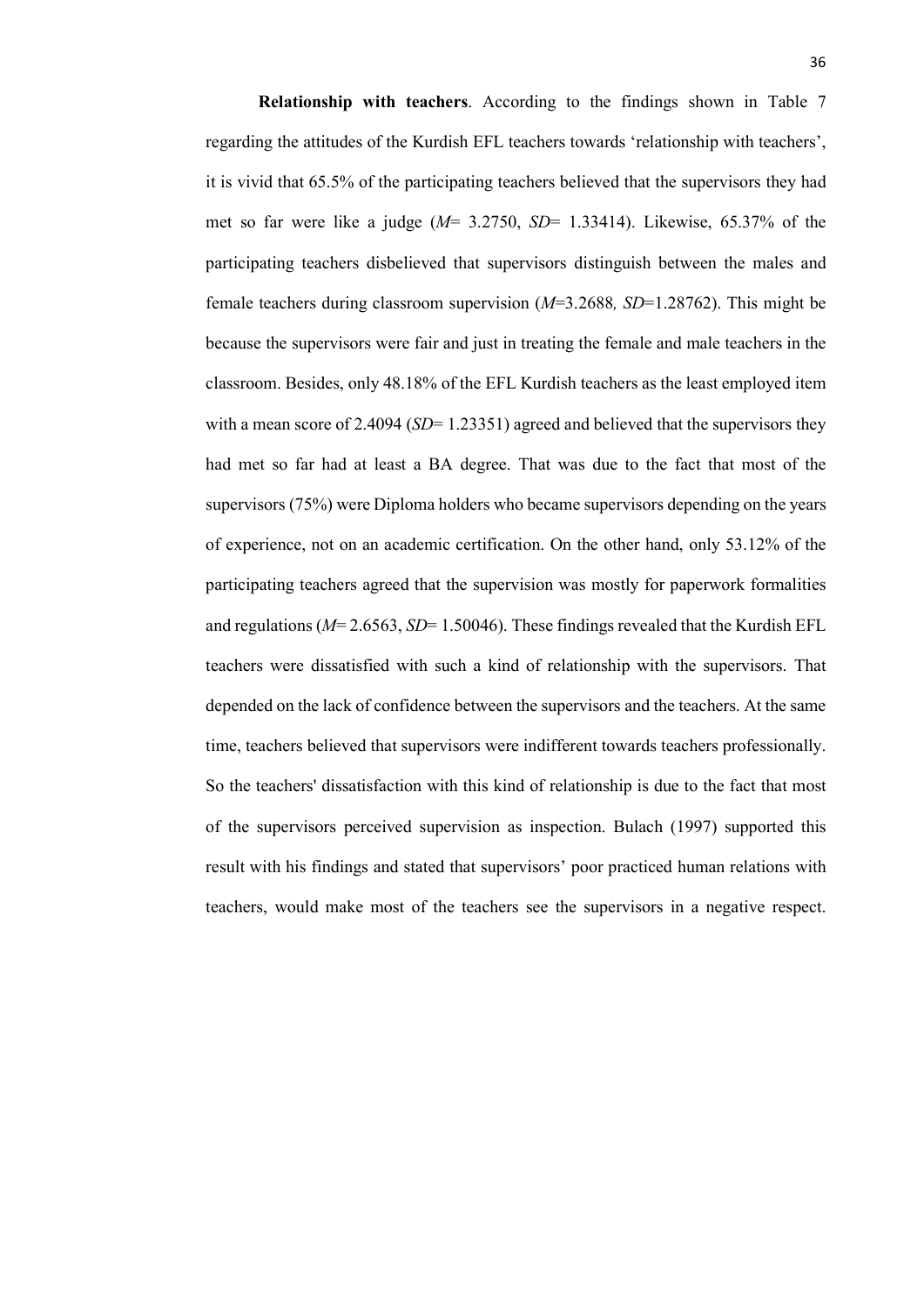#### Table **7**

|          | <b>Statement</b>                       | $\bm{N}$ | $\boldsymbol{M}$ | %     | <b>SD</b> |
|----------|----------------------------------------|----------|------------------|-------|-----------|
|          | S.26 The supervisors I have met so far |          |                  |       |           |
|          | are like a judge.                      | 320      | 3.2750           | 65.5  | 1.33414   |
| S.32 The | supervisor distinguishes               |          |                  |       |           |
|          | between the males and females          | 320      | 3.2688           | 65.37 | 1.28762   |
|          | during classroom supervision.          |          |                  |       |           |
|          | S.29 Supervisors' authority stems from |          |                  |       |           |
|          | teachers' confidence.                  | 320      | 3.1531           | 63.06 | 1.22090   |
|          | S.45 Female teachers hold different    |          |                  |       |           |
|          | viewpoints from<br>their<br>male       | 320      | 3.1344           | 62.68 | 1.22567   |
|          | counterparts towards supervisors       |          |                  |       |           |
| S.24     | The supervisors I have met so far      | 320      | 2.9281           | 58.56 | 1.15743   |
|          | have guiding skills.                   |          |                  |       |           |
| S.25     | The supervisors I have met so far      | 320      | 2.9094           | 58.18 | 1.19609   |
|          | know English well.                     |          |                  |       |           |
| S.39 The | supervisor is mostly<br>for            |          |                  |       |           |
|          | formalities<br>paperwork<br>and        | 320      | 2.6563           | 53.12 | 1.50046   |
|          | regulations.                           |          |                  |       |           |
|          | The supervisors I have met so far      |          |                  |       |           |
| S.27     | have at least BA degree.               | 320      | 2.4094           | 48.18 | 1.23351   |

**Evaluation and feedback**. According to the findings in Table 8 regarding the attitudes of the Kurdish EFL teachers towards 'evaluation and feedback', it is clear that 67% of the participating teachers believed that the plans prepared by teachers were not studied by the supervisors carefully (*M*= 3.3500, *SD*= 1.41731). Furthermore, 60.43% of the participating teachers agreed that teachers' performance improved after the supervisors' visits to the classrooms (*M*=3.0219, *SD*= 1.29243). On the other hand, 64.43% of the participating teachers strongly agreed and believed that the time spent by supervisors with teachers in the classrooms was short and not enough for evaluating teachers (*M*= 2.4719, *SD*= 1.54934). Likewise, only 56.62% of the participating teachers stated that personal relationships highly contributed in improving teachers' evaluation reports by the supervisors (*M*= 2.8313, *SD*= 1.49910). These findings revealed that Kurdish EFL teachers' attitude towards supervision was negative in terms of 'evaluation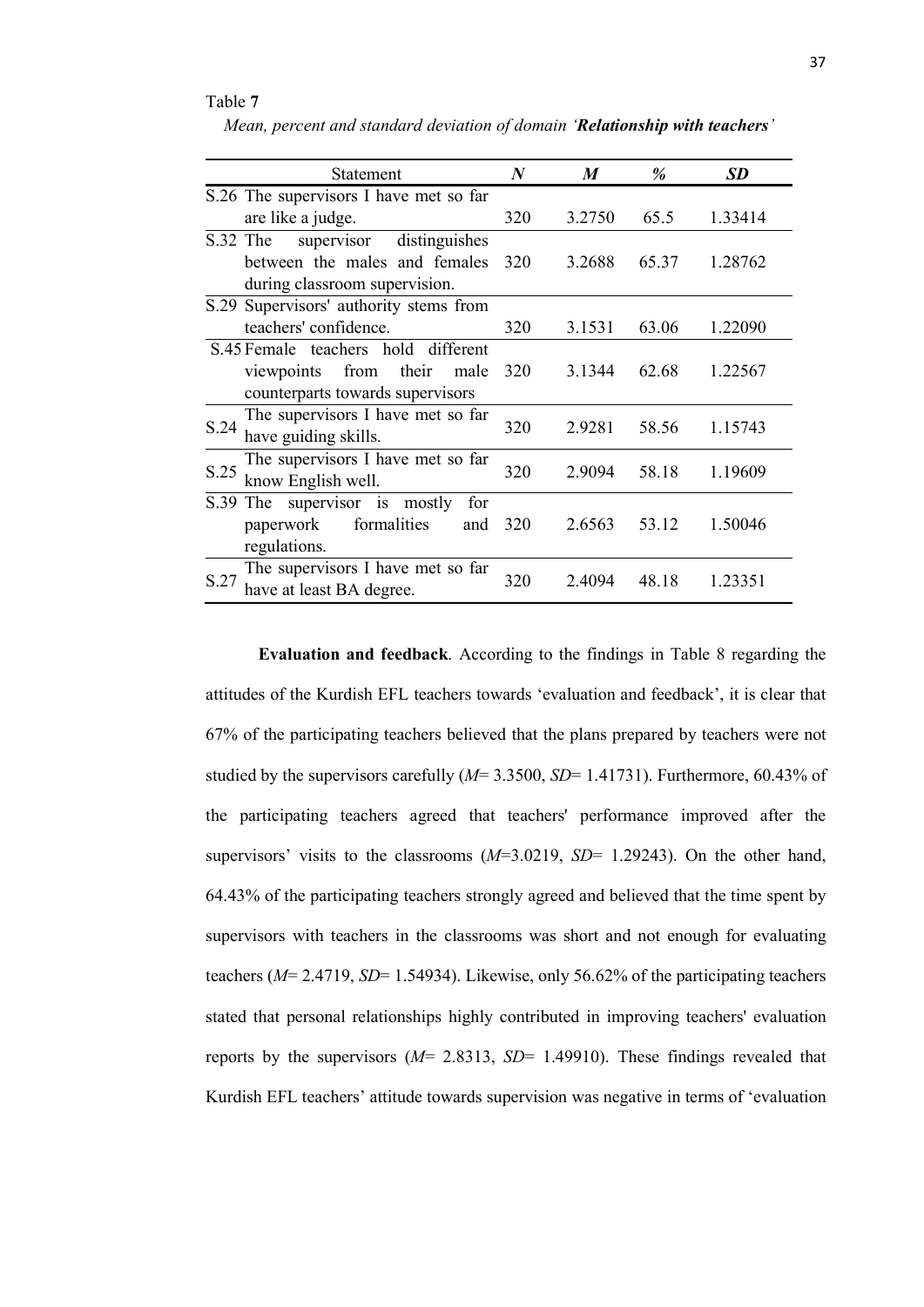and feedback', because the participating teachers thought that the supervisors had to study the plans prepared by teachers carefully to improve teachers' performance after the visit. In other words, it can be said that supervisors are interested in teachers' certifications more than their experience. Besides, the personal relationships had great impact on improving teachers' evaluation reports and the time spent by supervisors with teachers was short and not enough for evaluation. With all these results, it was revealed that bureaucratic inspection was conducted more than democratic supervision. Supervision is a measurement tool which is used for evaluating work progression. Jared (2011) supported this and stated that an evaluation report is the result of any formal supervisory program. Besides, Okumbe (as cited in Jared, 2011) asserted that, without an evaluation report, a supervisory program is not completed.

#### Table 8

| r eeuvuck                                 |     |                  |       |           |
|-------------------------------------------|-----|------------------|-------|-----------|
| <b>Statement</b>                          | N   | $\boldsymbol{M}$ | $\%$  | <b>SD</b> |
| S.48 The supervisor studies the plans     | 320 | 3.3500           |       | 1.41731   |
| prepared by teachers carefully.           |     |                  | 67    |           |
| S.40 Teachers' performance improves       | 320 | 3.0219           |       | 1.29243   |
| after the supervisors' visit.             |     |                  | 60.43 |           |
| S.46 The supervisor is interested<br>1n   | 320 | 2.9344           |       | 1.46390   |
| teachers' qualifications more than        |     |                  | 58.68 |           |
| experience.                               |     |                  |       |           |
| Personal relationships contribute a       |     |                  |       |           |
| S.33 lot to improve teachers' evaluation  | 320 | 2.8313           | 56.62 | 1.49910   |
| report.                                   |     |                  |       |           |
| The time spent by supervisors with        |     |                  |       |           |
| S.47 teachers is short and not enough for | 320 | 2.4719           | 4943  | 1.54934   |
| evaluation.                               |     |                  |       |           |

*Means, percent and standard deviation of the domain 'Evaluation and Feedback'*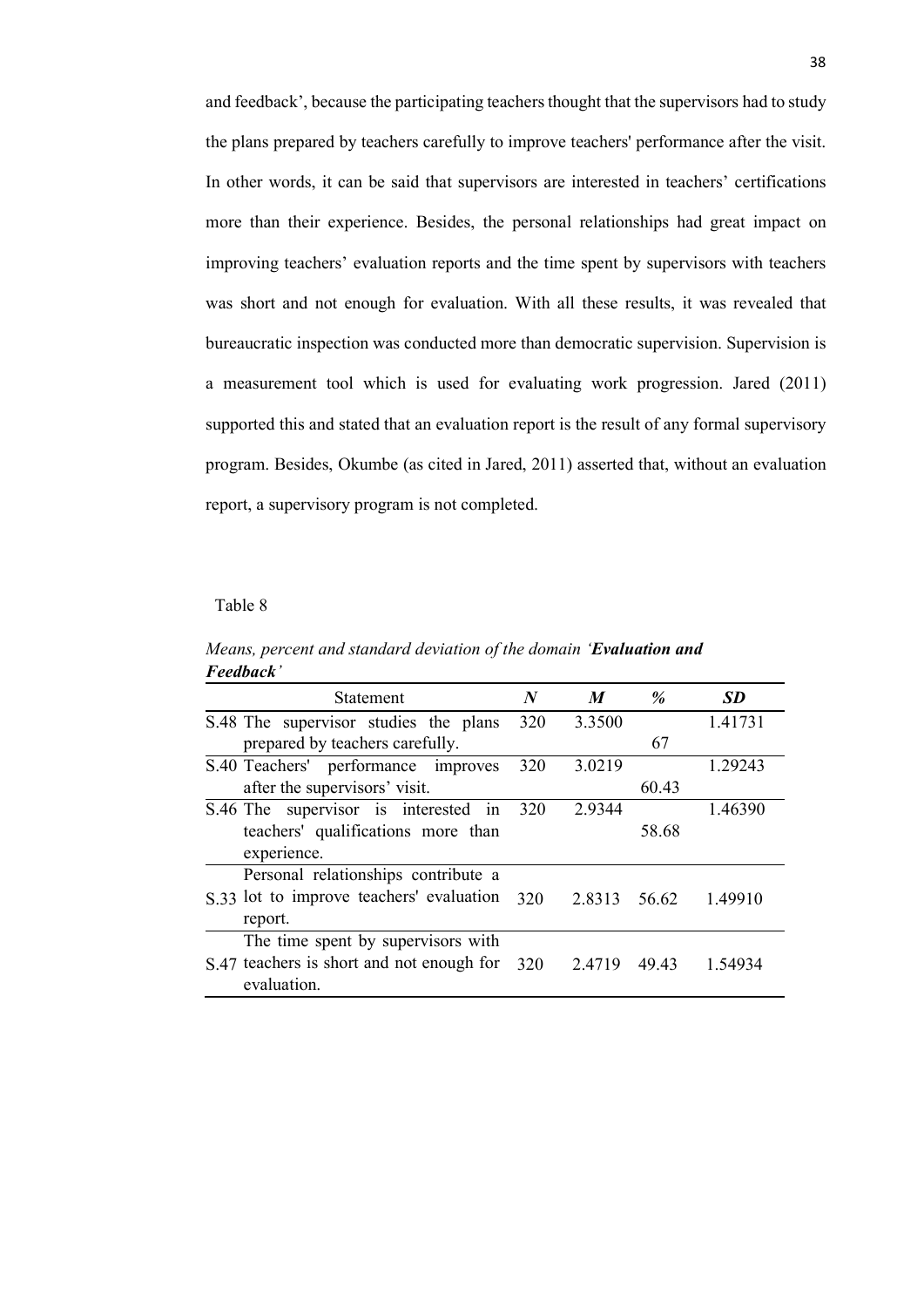**Supervision practice: pre – during – post.** According to the current findings in Table 9 concerning the attitudes of the Kurdish EFL teachers towards 'supervision practice: pre – during – post observation', it is clear that  $80.18\%$  of the participating teachers indicated that they did not have meeting session with the supervisor before observation (classroom visit) to state their personal concerns, expectations and problems (*M*= 4.0094, *SD*= 1.35648). Likewise, 79.06% of the participating teachers perceived that before the observation (classroom visit) the supervisors did not give teachers a chance to discuss the characteristics of the classes and the lessons with them (*M*= 3.9531, *SD*= 1.31342) due to the fact that the supervisors did not let the teachers have such preobservation meetings at all. That is because that the supervisors mostly conducted traditional inspection as spotting teachers' faults and shortcomings to criticize teachers and impose their instructions. At the same time, only 40.68% of the participants teachers agreed and believed that after the observation (classroom visit), the supervisors provided teachers with feedback and used objective observational data (*M*= 2.0344, *SD*= 1.17260). Moreover, only 43.87% of the participating teachers stated that after the observation (classroom visit), teachers got a written report of their evaluation (*M*= 2.1938, *SD*= 1.54756). According to these findings, it was revealed that the Kurdish EFL teachers had also a negative attitude towards supervisors in the sense of 'supervision practice; preduring and post observation', because the supervision process was not conducted professionally and effectively. As Ghapanchi and Baradaran (n.d.), supported with their findings "Observation is still conducted on traditional basis in most educational systems" (p.18), that may be because of supervisors' inadequate professional and academic qualification. Yavuz (n.d.) supported this and stated that "Supervisors must be equipped with the necessary qualifications to perform these tasks through professional development or in-service training" (p.377).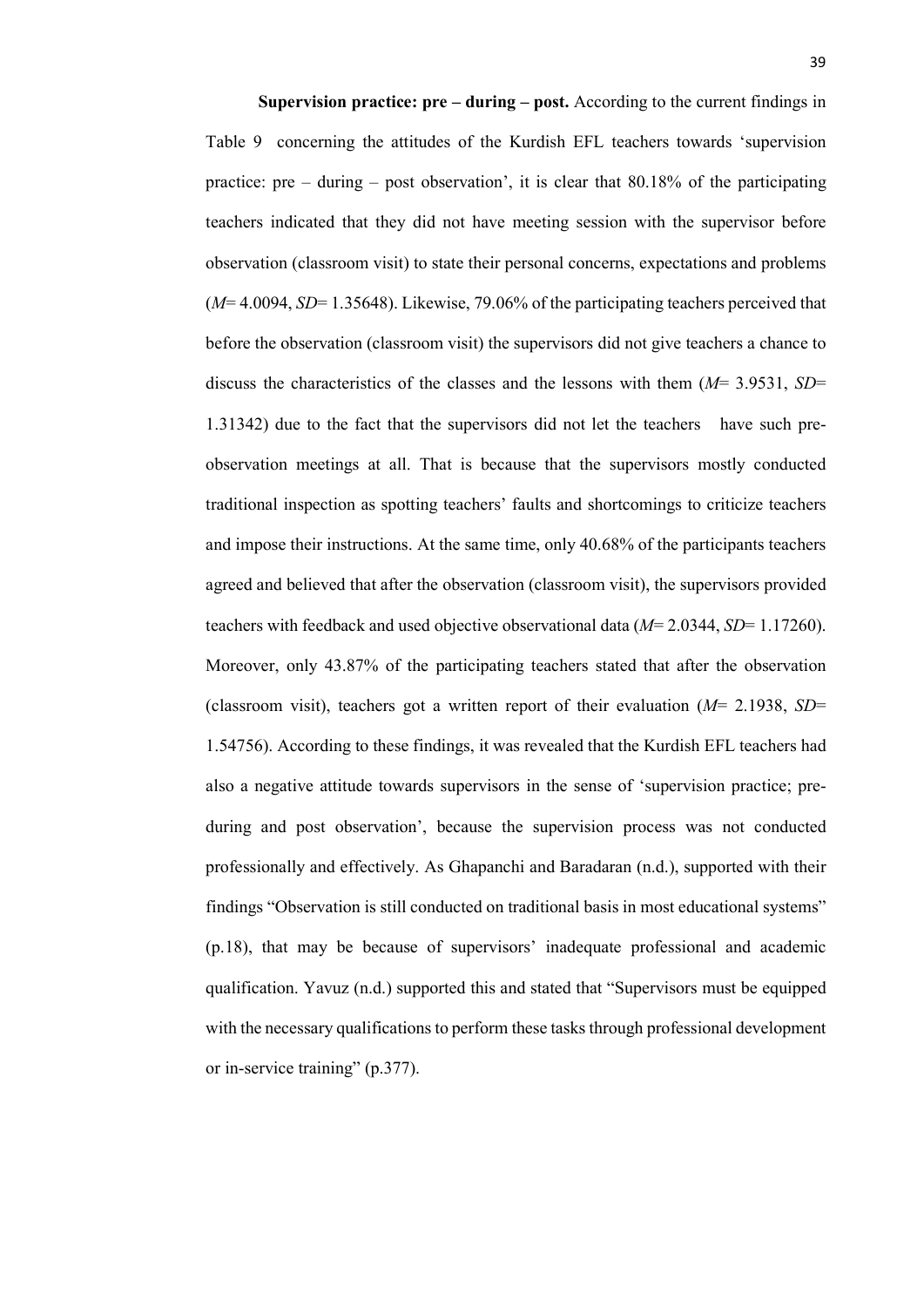*Mean, percentage and standard deviation of the domain 'Supervision practice:* 

|      | $pre-during - post'$                                                                                                                                                  |   |                  |       |                      |  |  |
|------|-----------------------------------------------------------------------------------------------------------------------------------------------------------------------|---|------------------|-------|----------------------|--|--|
|      | Statement                                                                                                                                                             | N | $\boldsymbol{M}$ | %     | <b>SD</b>            |  |  |
| S.11 | Before the observation (classroom visit), teachers<br>have a meeting session with the supervisor to state<br>personal<br>concerns, expectations<br>their<br>problems. |   | and $320$ 4.0094 | 80.18 | 1.35648              |  |  |
|      | Before the observation (classroom visit), teachers<br>S.12 discuss the characteristics of the classes and the 320 3.9531<br>lessons with the supervisor.              |   |                  | 79.06 | 1.31342              |  |  |
|      | S.35 Teachers are convinced of what the supervisor says 320<br>about the ideal teaching methods.                                                                      |   | 3.4813           | 69.62 | 1.25682              |  |  |
| S.13 | Before the observation (classroom visit),<br>$\overline{the}$ 320<br>supervisor decides everything on his own.                                                        |   | 3.4750           | 69.50 | 1.49377              |  |  |
|      | S.34 The supervisor suggests remedial work to remedy 320 3.0531 61.06<br>the low level of students' achievement.                                                      |   |                  |       | 1.31795              |  |  |
|      | S.36 The supervisor imposes his own method of 320 2.8469<br>teaching upon teachers.                                                                                   |   |                  | 56.93 | 1.42470              |  |  |
|      | S.37 The supervisor has more interest in the teachers' 320 2.6563<br>strength of character in the class.                                                              |   |                  | 53.12 | $1.23\overline{961}$ |  |  |
|      | S.38 The supervisor is more interested in the daily plans 320 2.6000<br>than with students' achievements.                                                             |   |                  | 52    | 1.56650              |  |  |
|      | S.16 During the observation (classroom visit), the 320 2.5563<br>supervisor takes some notes which makes teachers<br>feel embarrassed.                                |   |                  | 51.12 | 1.28041              |  |  |
|      | During the observation (classroom visit), the<br>S.15 supervisor takes some notes which makes teachers 320 2.4688<br>nervous                                          |   |                  | 49.37 | 1.24403              |  |  |
|      | S.14 During the observation (classroom visit), teachers 320<br>feel tense because of the existence of a person who<br>is observing (evaluating) them.                 |   | 2.3125           | 43.87 | 1.33055              |  |  |
|      | S.18 After the observation (classroom visit), teachers 320 2.1938<br>get a written report of their evaluation.                                                        |   |                  | 43.87 | 1.54756              |  |  |
|      | After the observation (classroom visit),<br>the<br>S.17 supervisor provides teachers with feedback using 320 2.0344<br>objective observational data.                  |   |                  | 40.68 | 1.17260              |  |  |

**Notion of supervision.** According to the findings presented in Table 10 about the Kurdish EFL teachers attitudes towards notion of supervision, it is clear that about 62.56% of the participating teachers (*M*= 3.1281, *SD*= 1.31515) believed that supervisors defined the problems and helped in their solution. Likewise, 61.68% of the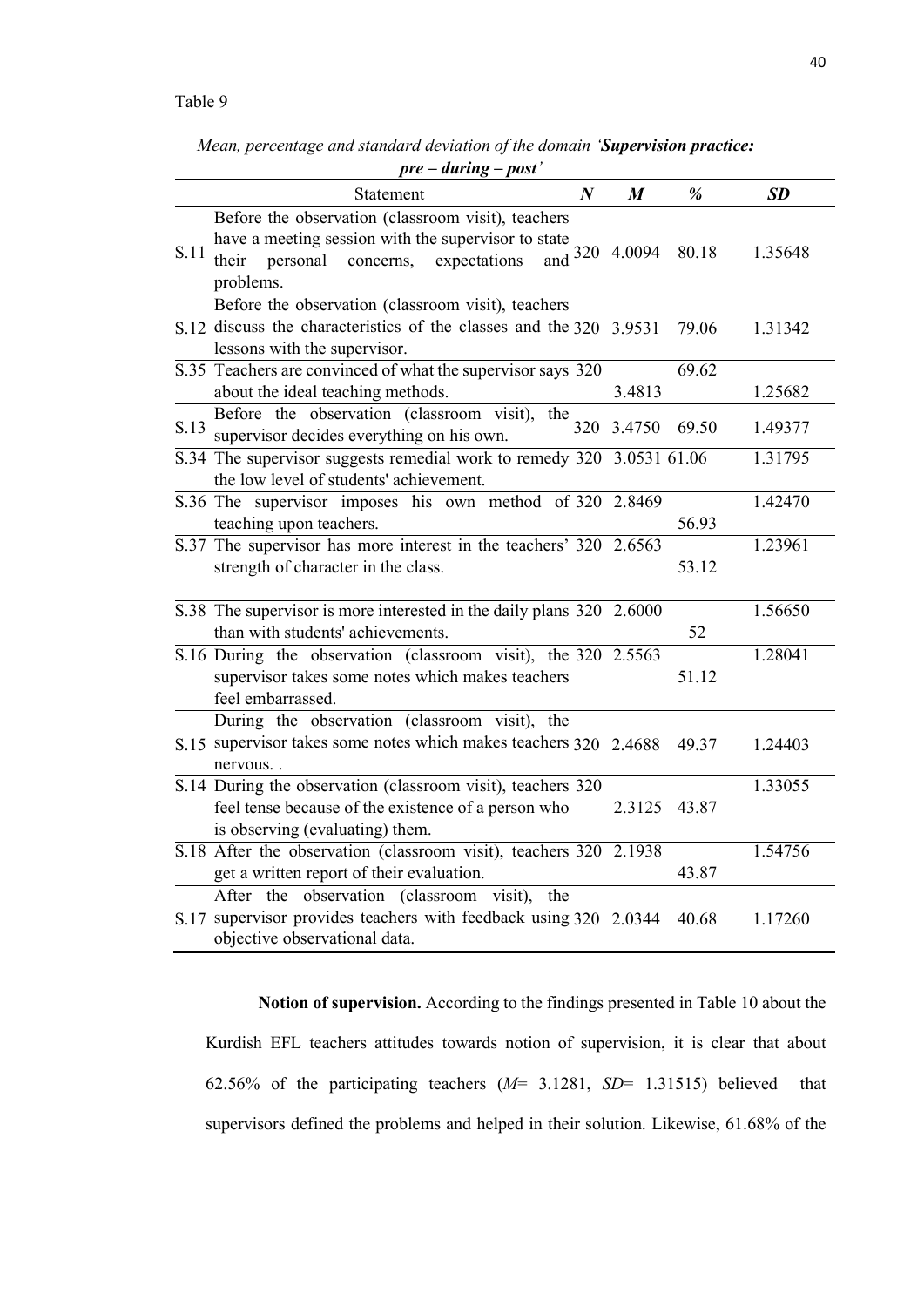participating teachers perceived that the supervisors relied on scientific and objective criteria in the process of supervision  $(M=3.0844, SD=1.34691)$ , which was mostly a negative attitude towards supervisors. Despite of these findings, only 38.75% of the participants (*M*= 1.9375, *SD*= 1.19396) stated that the supervisors focused mostly on the teachers rather than students. On the other hand only 39.75% of the teacher participants stated that the supervision was more or less 'looking for errors' (*M*= 1.9875, *SD*= 1.13086), which was mostly a negative attitude towards supervisors, in the sense of notion of supervision depending on the Kurdish EFL teachers. That is because, the supervisors might have tried to conduct modern supervision model to elude the traditional inspection through defining the instructional problems and find their solutions. Furthermore, they relied on scientific and objective criteria in the process of supervision. But they could not surpass the traditional inspection style, as well. They focused mostly on the teachers rather than students. They looked for the teachers' faults during their observation. In other words, the supervisors overcame traditional inspection but their priority affected them to repeat what had been done with them before, when they were teachers by their former supervisors. That made the teachers have poor attitude towards supervision. Sule (2013) supported these findings and said:

The poor attitude toward supervision of teachers in the classroom is becoming alarming. Some of the supervisors are actually out of touch with modern supervision techniques. They have estranged themselves from the actual instructional realities of the classroom and as a result, their activities as supervisors tend to be of very little value to the teachers and students. At the same time, some of the teachers have developed negative attitudes towards the supervision and thus cannot benefit much from the exercise (p.40).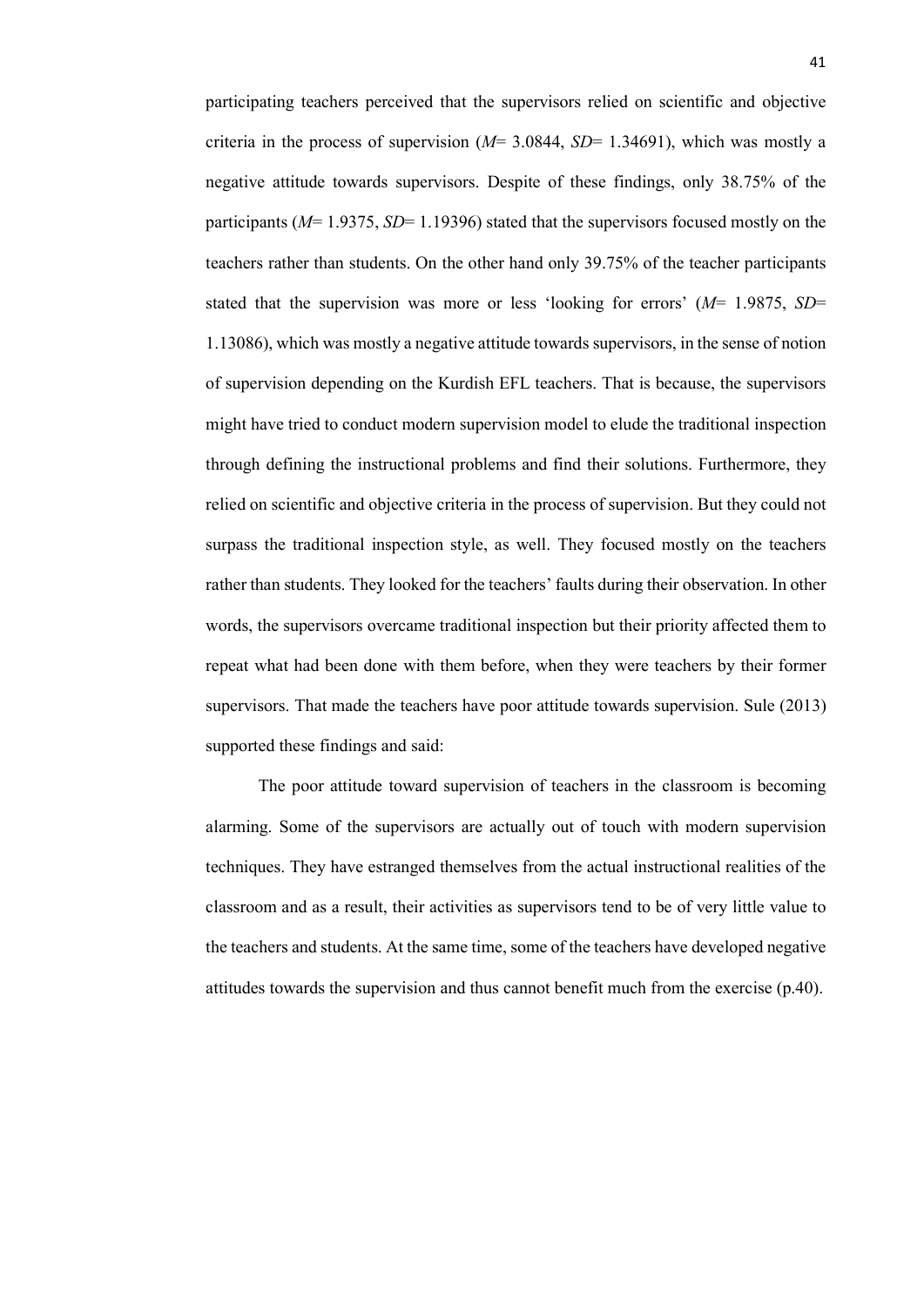*Means, percent and standard deviations of domain 'Notion pf supervision'*

|          | Statement                                                                                           | $\boldsymbol{N}$ | M      | $\%$  | <b>SD</b> |
|----------|-----------------------------------------------------------------------------------------------------|------------------|--------|-------|-----------|
| S.21 The | defines<br>supervisor<br>problems                                                                   | the $320$        | 3.1281 | 62.56 | 1.31515   |
|          | and helps in their solution.<br>S.19 The supervisor relies on scientific<br>and objective criteria. | 320              | 3.0844 | 61.68 | 1.34691   |
| S.20 The | supervisor evaluates and 320<br>classroom<br>activities<br>measures<br>objectively.                 |                  | 2.7438 | 54.87 | 1.27305   |
|          | S.22 The supervisor creates fear and 320<br>nervousness in teachers.                                |                  | 2.6031 | 52.06 | 1.36756   |
| S.6      | The supervisor aims to control<br>teachers, rather than improvement.                                | 320              | 2.3375 | 46.75 | 1.34555   |
| S.5      | The supervisor inspects more than<br>supervises.                                                    | 320              | 2.3250 | 46.50 | 1.37852   |
|          | S.28 The supervision is more or less<br>'Looking for errors'.                                       | 320              | 1.9875 | 39.75 | 1.13086   |
| S.23     | The supervisor focuses mostly on<br>the teachers rather than students.                              | 320              | 1.9375 | 38.75 | 1.19396   |

## **Gender and Attitudes of Kurdish EFL Teachers towards Supervision**

To answer the second question of the research, regarding the attitudes and gender of the participating teachers, the researcher conducted an independent sample-T test to show the significant differences between groups. Through the test, the statistically significant differences with the certain items between males and females revealed, as it is shown in Table 11.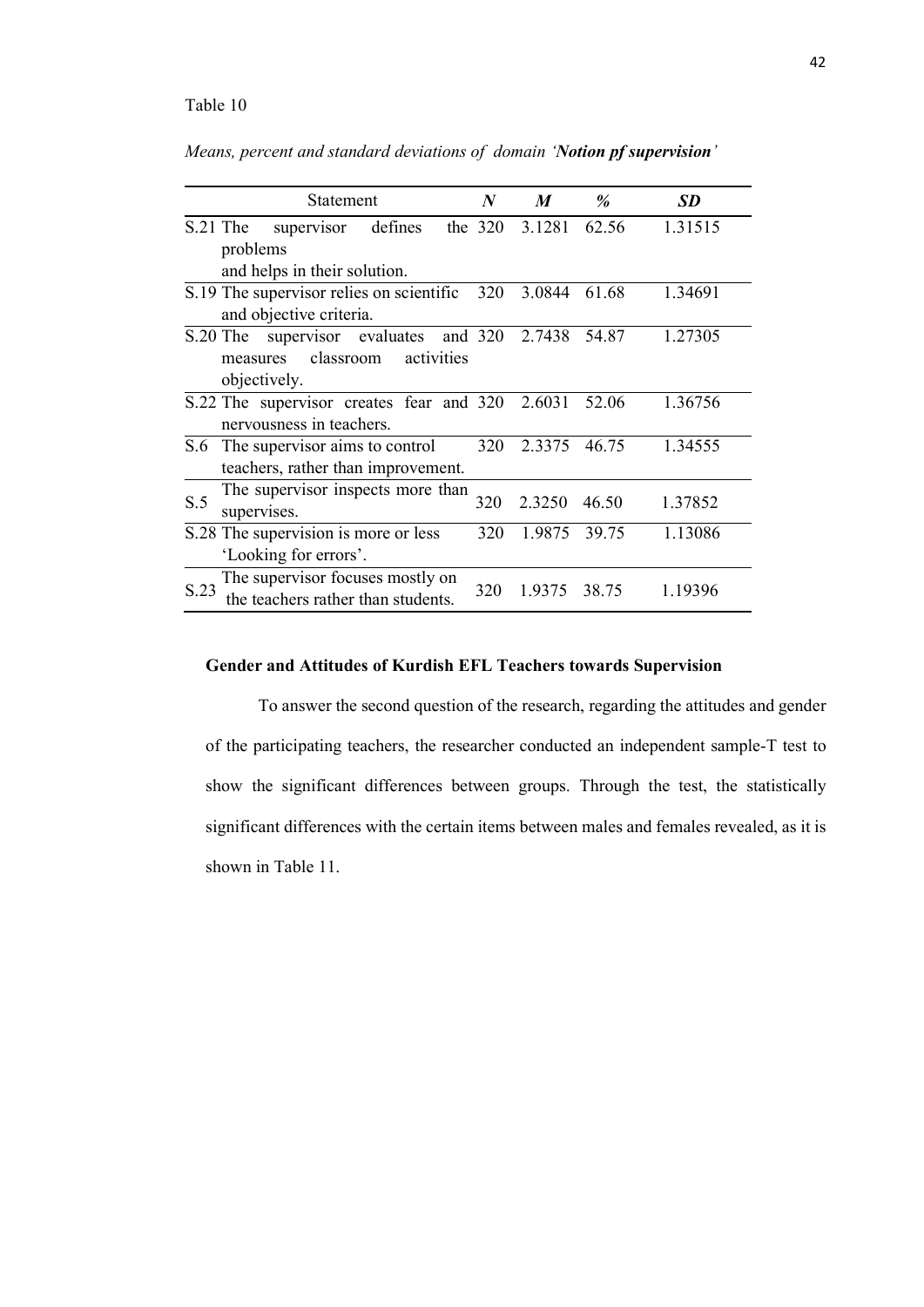*Significant differences between genders of the participants*

|                 | <b>Statements</b>                                                                                                                  | gender           | $\boldsymbol{N}$ | $\boldsymbol{M}$ | <b>SD</b> | t        | $\boldsymbol{P}$ | M.D.            |
|-----------------|------------------------------------------------------------------------------------------------------------------------------------|------------------|------------------|------------------|-----------|----------|------------------|-----------------|
| S <sub>1</sub>  | The supervisor helps                                                                                                               | male             | 191              | 3.0524           | 1.12268   | $-2.528$ |                  | $.012 - .31974$ |
|                 | teachers to improve their<br>teaching skills and practice.                                                                         | female           | 129              | 3.3721           | 1.09022   |          |                  |                 |
| S <sub>2</sub>  | The supervisor helps teachers <sub>male</sub>                                                                                      |                  | 191              | 3.3351           | 1.19771   | $-2.178$ |                  | $.030 - .29283$ |
|                 | instructional<br>overcome<br>to<br>problems.                                                                                       | female           | 129              | 3.6279           | 1.15292   |          |                  |                 |
|                 | During the observation                                                                                                             | male             | 191              | 2.4974           | 1.37218   | 3.064    |                  | .002 .45862     |
| S <sub>14</sub> | (Classroom visit), teachers<br>feel tense because<br>of the<br>existence of a person who is female<br>observing (evaluating) them. |                  | 129              | 2.0388           | 1.22093   |          |                  |                 |
| <b>S18</b>      | After<br>the<br>observation male                                                                                                   |                  | 191              | 2.3403           | 1.61062   | 2.072    |                  | .039 .36357     |
|                 | (classroom visit), teachers get<br>written report of their female<br>a<br>evaluation.                                              |                  | 129              | 1.9767           | 1.42777   |          |                  |                 |
| S <sub>20</sub> | The supervisor evaluates and male                                                                                                  |                  | 191              | 2.9005           | 1.28782   | 2.707    | .007             | .38890          |
|                 | measures classroom activities<br>objectively.                                                                                      | female           | 129              | 2.5116           | 1.21909   |          |                  |                 |
| S <sub>25</sub> | The supervisors I have met so male                                                                                                 |                  | 191              | 3.0628           | 1.17708   | 2.823    |                  | .005 .38066     |
|                 | far know English well.                                                                                                             | female           | 129              | 2.6822           | 1.19232   |          |                  |                 |
| S27             | The supervisors I have met so male                                                                                                 |                  | 191              | 2.5602           | 1.25038   | 2.688    |                  | .008 .37416     |
|                 | far are like a judge.                                                                                                              | female           | 129              | 2.1860           | 1.17771   |          |                  |                 |
|                 | supervisor<br>The<br>suggests male                                                                                                 |                  | 191              | 2.8953           | 1.26887   | $-2.631$ |                  | $.009 - .39153$ |
| S34             | remedial work to remedy the<br>of<br>level<br>low<br>achievement.                                                                  | students' female | 129              | 3.2868           | 1.35896   |          |                  |                 |

**\* The mean difference is significant at the 0.05 level.** 

The first significant mean difference is with S1 'The supervisor helps teachers to improve their teaching skills and practice'  $(t = -2.528, p = 0.012)$ . The mean of the male participants is 3.0524 (*SD*= 1.12268) and the mean of the female participants is 3.3721 (*SD*= 1.09022). The result indicates that female participants believed that supervisors helped teachers to improve teachers' teaching skills and practice more than the male participants with a mean difference of -.31974. That is due to the fact that the supervisors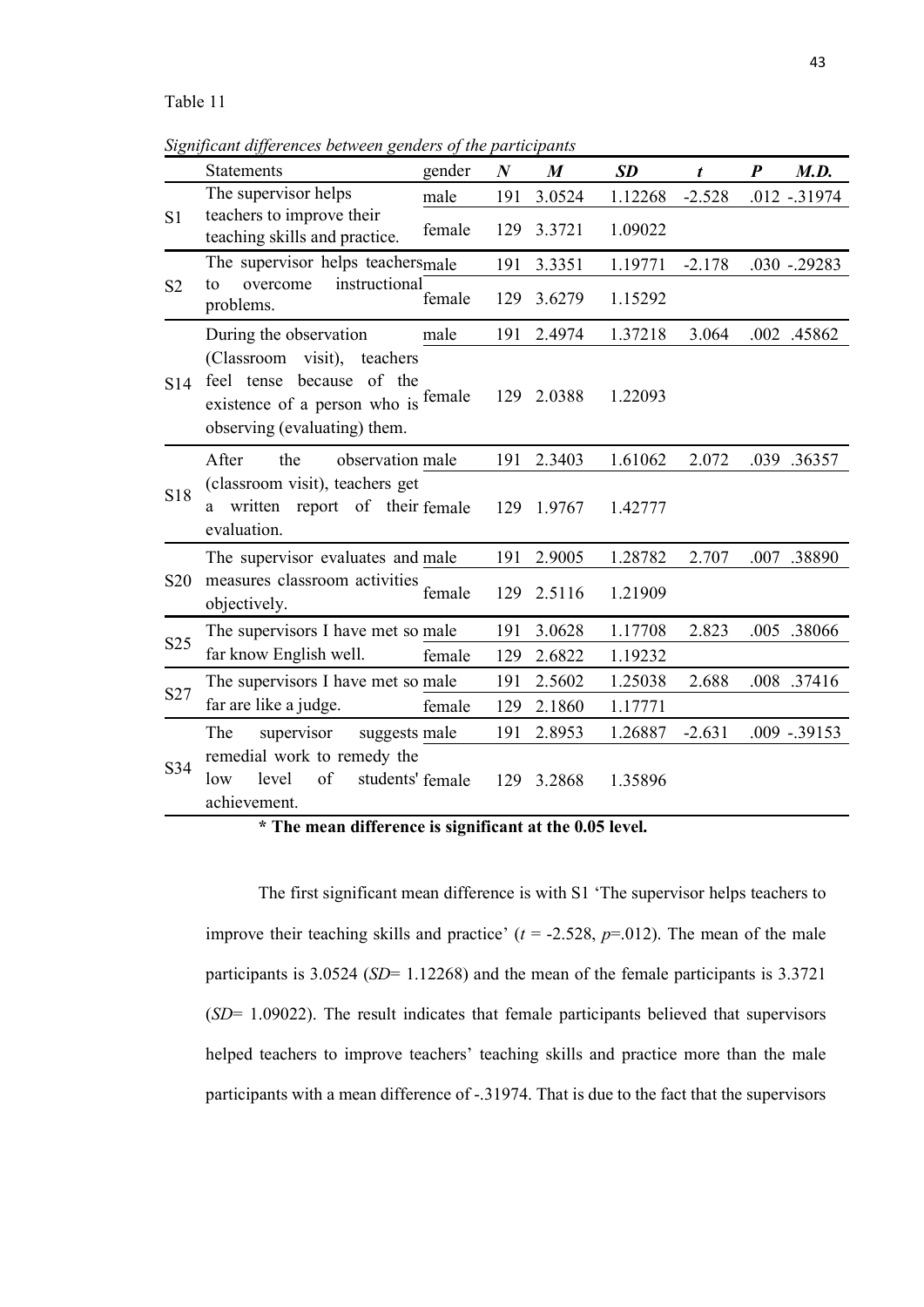behaved female participants more patiently than the male participants, which is lack of professionalism in supervision process.

The second significant mean difference is with S2 'The supervisor helps teachers to overcome instructional problems'  $(t = -2.178, p = .030)$ . The mean of the male participants is 3.3351 (*SD*= 1.19771) and the mean of the female participants is 3.6279 (*SD*= 1.15292). This result indicates that the female participants were conceived that the supervisors helped teachers to overcome instructional problems more than the male participants, with the mean difference of -.2928. That might be due to the fact that in a male–dominated society, the female teachers have limited time to read and study, since they had to keep their houses, look after their children and etc. which made them to be tied up with home affairs seriously. For this, they were not exposed to bear such responsibility (overcome instructional problems) alone.

The third significant mean difference is with S14 'During the observation (classroom visit), teachers feel tense because of the existence of a person who is observing (evaluating) them'  $(t=3.064, p=.002)$ . The mean of the male participants is 2.4974 (*SD*= 1.37218) and the mean of the female participants is 2.0388 (*SD*= 1.22093). This result indicates that male participants were tenser than the female participants because of the existence of a person who was observing (evaluating) them with a mean difference of .45862. That is, because the male teachers might feel different from female teachers, in male-dominated societies, men, are more authoritative and powerful than females. Thus, they feel tenser than the female teachers during observation. Wang  $\&$  Zhang (2012) supported this and stated that "The sense of anxiety for satisfaction and control is higher in male teachers" (p.26).

The fourth significant mean difference is with S18 'After the observation (classroom visit), teachers get a written report of their evaluation'  $(t = 2.072, p = .039)$ . The mean of the male participants is 2.3403 (*SD*= 1.61062) and the mean of the female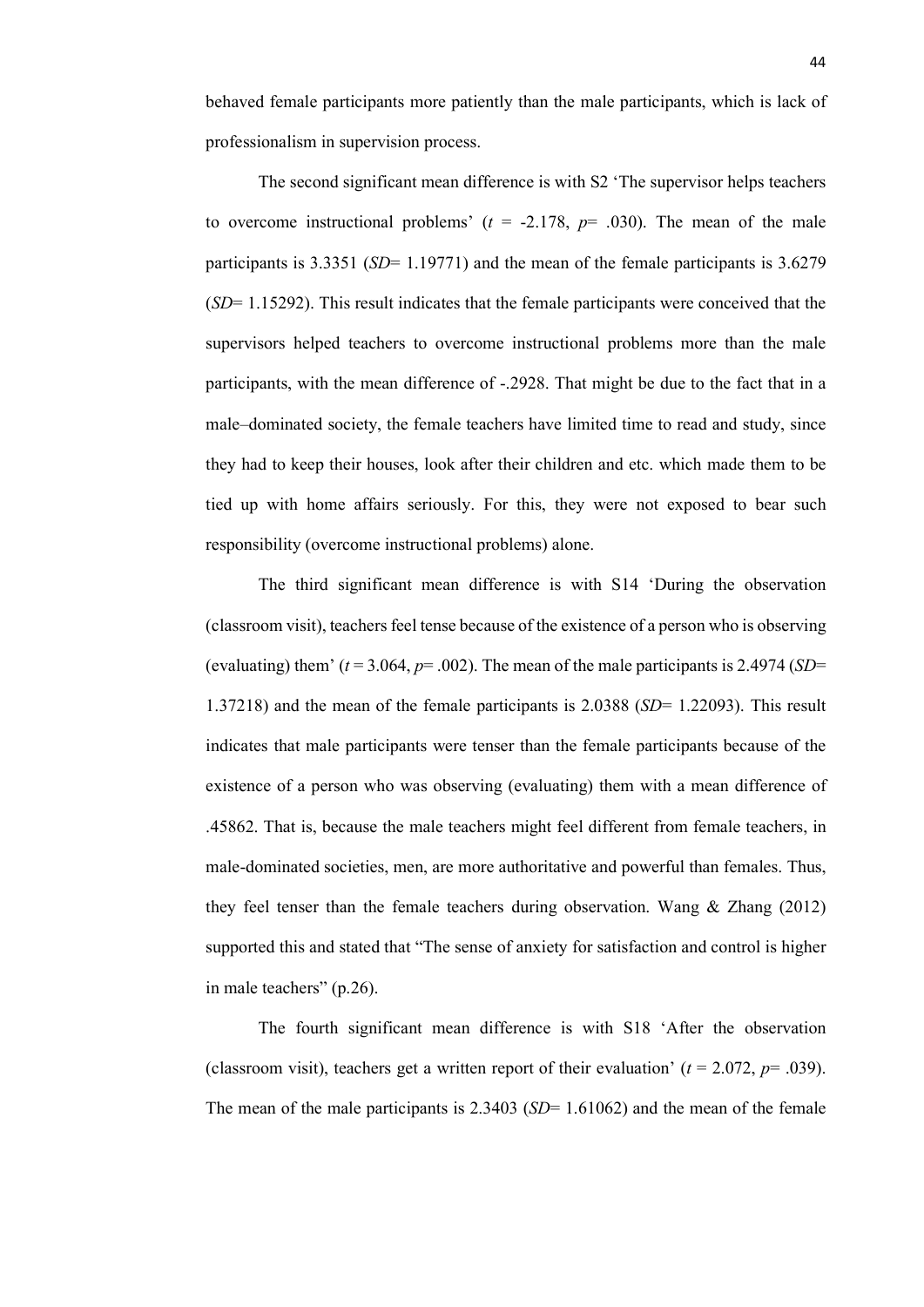participants is 1.9767 (*SD*= 1.42777). The results indicate that male participants believed that after the observation, teachers got a written report of their evaluation more than the female participants, with a mean difference of .36357. The reason behind this was that the female teachers might be more satisfied with their career than the male teachers and that influenced their occupational stress. Williams & Greene (2010) supported this and stated that "female teachers have higher job satisfaction levels than their male counterparts" (p. 40).

The fifth significant mean difference is with S20 'The supervisor evaluates and measures classroom activities objectively'  $(t = 2.707, p = .007)$ . The mean of the male participants is 2.9005 (*SD*= 1.28782) and the mean of the female participants is 2.5116 (*SD*= 1.21909). This result also indicates that male participants believed more than the female participants in supervisors' objective evaluation and measurement of classroom activities with the mean difference of .38890. The reason is that the supervisors might be more serious with male teachers in the evaluation or the classroom measurements than with the female teachers.

The sixth significant mean difference is with S25 'The supervisors I have met so far know English well'  $(t = 2.823, p = .005)$ . The mean of the male participants is 3.0628, (*SD*= 1.17708) and the mean of the female participants is 2.6822 (*SD*= 1.19232). These results indicate that male participants thought that the supervisors they had met so far knew English language well more than the female participants with the mean difference of .38066. That is because the male participating teachers tried to use English Language and communicated with supervisors more than the female teachers. In other words, in maledominated societies, limited interaction and feeling shyness prevented the female teachers practice their language with supervisors.

The seventh significant mean difference is with S27 'The supervisors I have met so far are like a judge'  $(t = 2.688, p = .008)$ . The mean of the male participants is 2.5602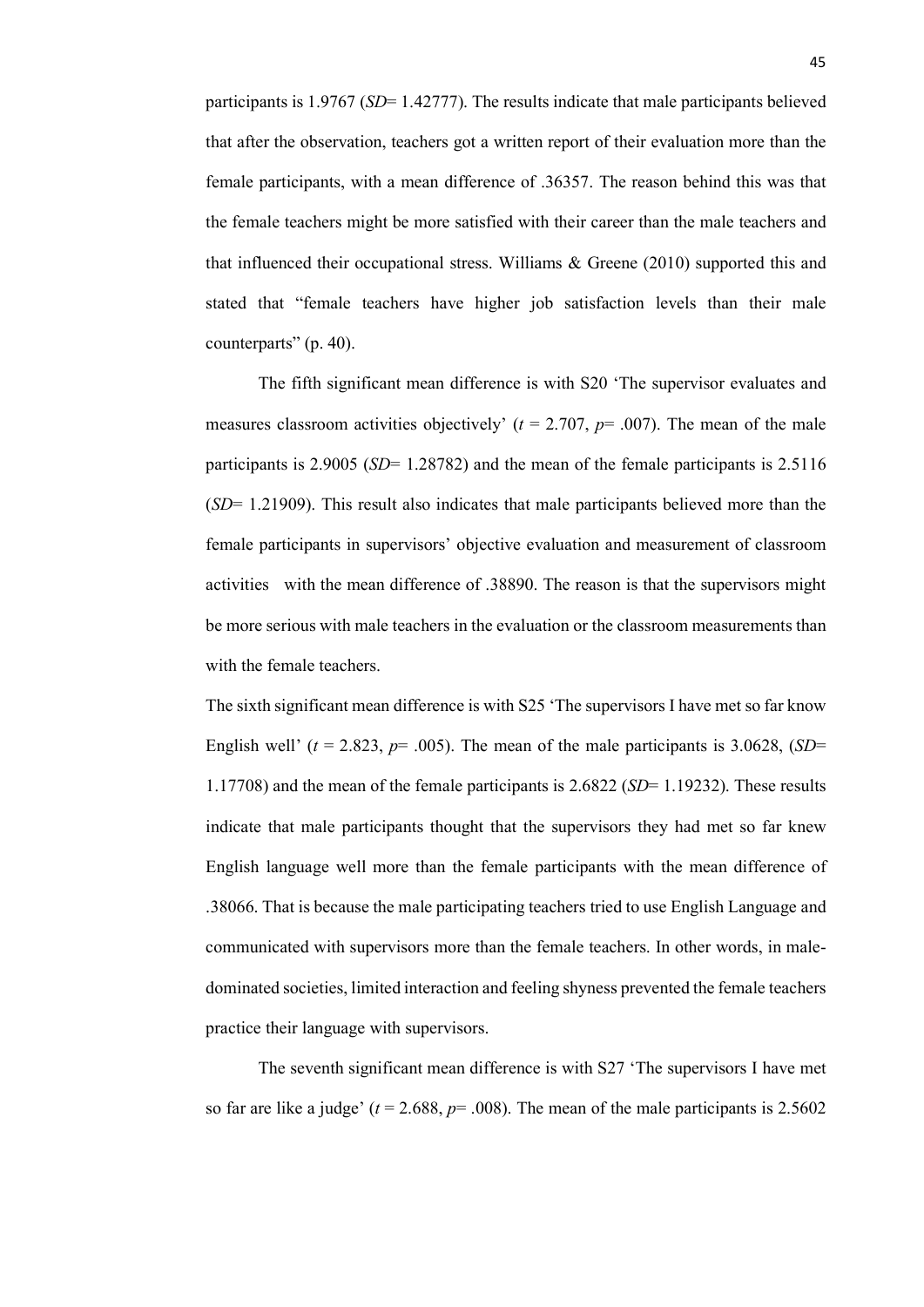(*SD*= 1.25038) and the mean of the female participants is 2.1860 (*SD*= 1.17771). The results indicate that male participants believed that the supervisors they had met so far were like a judge more than the female participants with the mean difference of .37416. That is related to the fact that the male teachers pretended that they performed their duties and career better than the female teachers and the supervisors judged their achievements accordingly.

The eighth significant mean difference is with S34 'The supervisor suggests remedial work to remedy the low level of students' achievement.'  $(t = -2.631, p = .009)$ . The mean of the male participants is 2.8953 (*SD*= 1.26887) and the mean of the female participants is 3.2868 (*SD*= 1.35896). The results show that female participant teachers thought that the supervisors suggested remedial work to remedy the low level of students' achievements more than the male teacher participants with the mean difference of - .39153. That was for the reason that the female teacher might be more empathetic and serious with the students in teaching process considering it as their duty. Wood (2012) supported this and stated that female teachers are more serious in their duty, giving more of their time to the students to show sympathy, empathy to their students and at the same time, they are more nurturing than the male teachers. Thus, the supervisors' remedial suggestions to remedy the low level of the weak students might be more than with the male teachers.

# **Kurdish EFL Teachers' Educational Background (Qualification) and their Attitudes towards Supervision.**

In order to answer the second research question regarding the Kurdish EFL teachers' educational background (qualifications), the researcher conducted a one -way ANOVA and Post hoc analysis (LSD). According to the results presented in Table 12,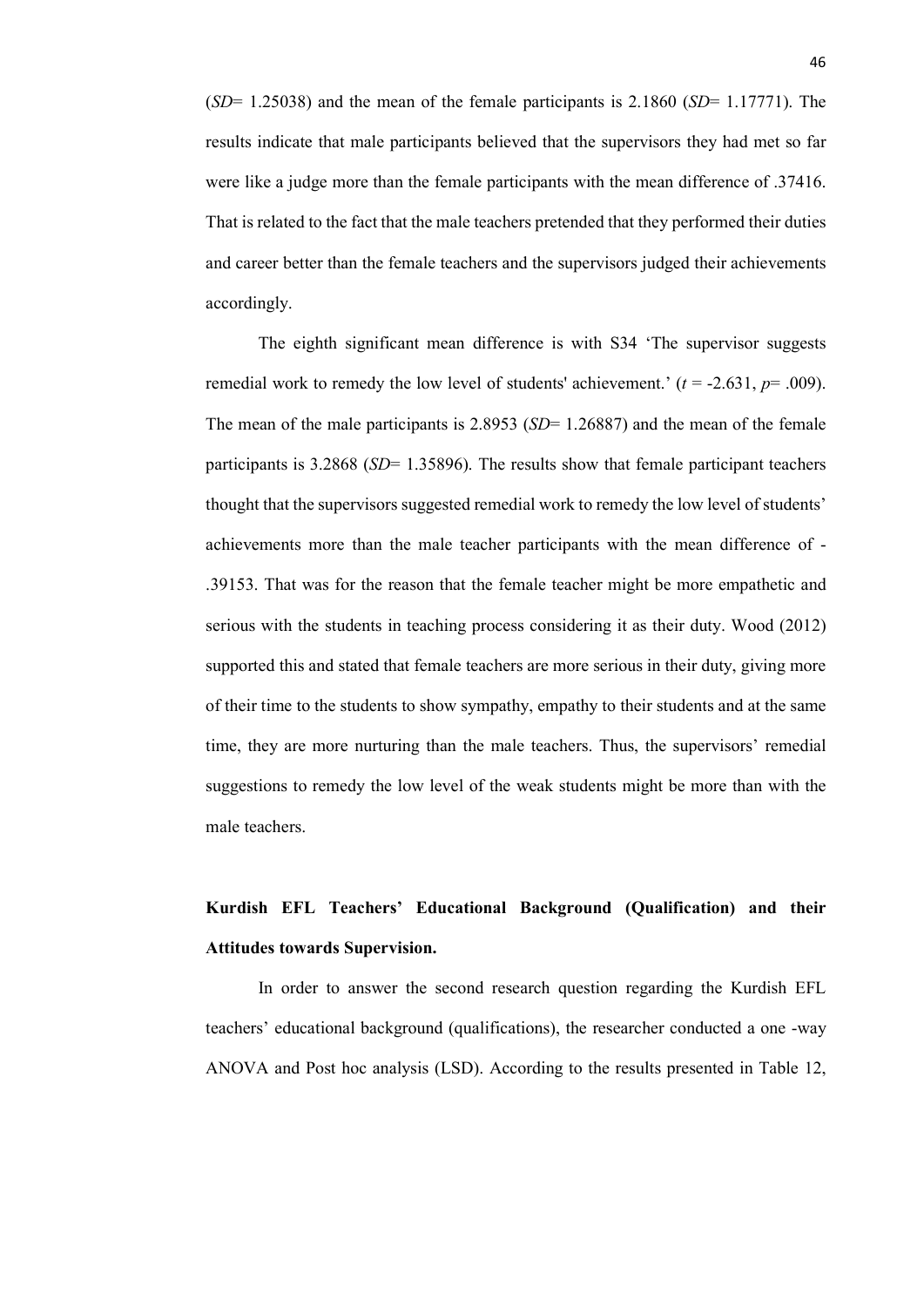several significant differences were found regarding teachers' educational background

(qualifications) and their attitudes towards supervision.

# Table 12

*N, M, SD, df, F, and P of the statements that have significant differences according to qualification of the participants* 

|                 | Statements                                                                                            |           | $\boldsymbol{N}$ | $\boldsymbol{M}$ | <b>SD</b> | df<br>$\bm{F}$          | $\boldsymbol{P}$ |
|-----------------|-------------------------------------------------------------------------------------------------------|-----------|------------------|------------------|-----------|-------------------------|------------------|
| S16             | observation Diploma<br>During<br>the                                                                  |           | 229              | 2.4629           | 1.29258*  | $\overline{2}$<br>3.076 | .048             |
|                 | (classroom visit), the supervisor BA                                                                  |           | 82               | 2.7317           | 1.22775   | 317                     |                  |
|                 | takes some notes which makes MA                                                                       |           | 9                | 3.3333           | 1.11803*  |                         |                  |
|                 | teachers feel embarrassed.                                                                            | Total     | 320              | 2.5563           | 1.28041   | 319                     |                  |
|                 |                                                                                                       | Diploma   | 229              | 3.4017           | 1.34269*  | 2 3.788                 | .024             |
|                 | The supervisors I have met so BA                                                                      |           | 82               | 2.9756           | 1.32381*  | 317                     |                  |
| S <sub>26</sub> | far are like a judge.                                                                                 | <b>MA</b> | 9                | 2.7778           | .44096    |                         |                  |
|                 |                                                                                                       | Total     | 320              | 3.2750           | 1.33414   | 319                     |                  |
|                 |                                                                                                       | Diploma   | 229              | 3.0306           | 1.53152*  | 2 8.498                 | .000             |
|                 | relationships<br>Personal                                                                             | BA        | 82               | 2.2561           | 1.27474*  | 317                     |                  |
| S33             | contribute a lot to improve                                                                           | MA        | 9                | 3.0000           | 1.32288   |                         |                  |
|                 | teachers' evaluation report.                                                                          | Total     | 320              | 2.8313           | 1.49910   | 319                     |                  |
|                 | The supervisor imposes his own<br>method<br>of<br>teaching<br>upon<br>teachers.                       | Diploma   | 229              | 3.0175           | 1.45387*  | 2 6.002                 | .003             |
|                 |                                                                                                       | <b>BA</b> | 82               | 2.4024           | 1.26549*  | 317                     |                  |
| S36             |                                                                                                       | MA        | 9                | 2.5556           | 1.23603   |                         |                  |
|                 |                                                                                                       | Total     | 320              | 2.8469           | 1.42470   | 319                     |                  |
|                 | The<br>supervisor<br>is<br>more<br>interested in the daily plans than<br>with students' achievements. | Diploma   | 229              | 2.8515           | 1.63695   | 2 11.117                | .000             |
|                 |                                                                                                       | <b>BA</b> | 82               | 1.9878           | 1.18106*  | 317                     |                  |
| S38             |                                                                                                       | MA        | 9                | 1.7778           | .97183*   |                         |                  |
|                 |                                                                                                       | Total     | 320              | 2.6000           | 1.56650*  | 319                     |                  |
|                 | The supervisor is mostly for<br>paperwork<br>formalities<br>and<br>regulations.                       | Diploma   | 229              | 2.8428           | 1.56488*  | 2 6.487                 | .002             |
|                 |                                                                                                       | BA        | 82               | 2.1707           | 1.26496*  | 317                     |                  |
| S39             |                                                                                                       | MA        | 9                | 2.3333           | .50000    |                         |                  |
|                 |                                                                                                       | Total     | 320              | 2.6563           | 1.50046   | 319                     |                  |
|                 | Female teachers hold different Diploma                                                                |           | 229              | 3.2620           | 1.22882*  | 2 4.536                 | .011             |
|                 | viewpoints from their male BA                                                                         |           | 82               | 2.8293           | 1.19469*  | 317                     |                  |
| S45             | towards MA<br>counterparts                                                                            |           | 9                | 2.6667           | .86603    |                         |                  |
|                 | supervisors.                                                                                          | Total     | 320              | 3.1344           | 1.22567   | 319                     |                  |
| S47             |                                                                                                       | Diploma   | 229              | 2.6681           | 1.60150*  | 2 6.691                 | .001             |
|                 | The time spent by supervisors                                                                         | BA        | 82               | 1.9756           | 1.30503*  | 317                     |                  |
|                 | with teachers is short and not                                                                        | MA        | 9                | 2.0000           | 1.22474   |                         |                  |
|                 | enough for evaluation.                                                                                | Total     | 320              | 2.4719           | 1.54934   | 319                     |                  |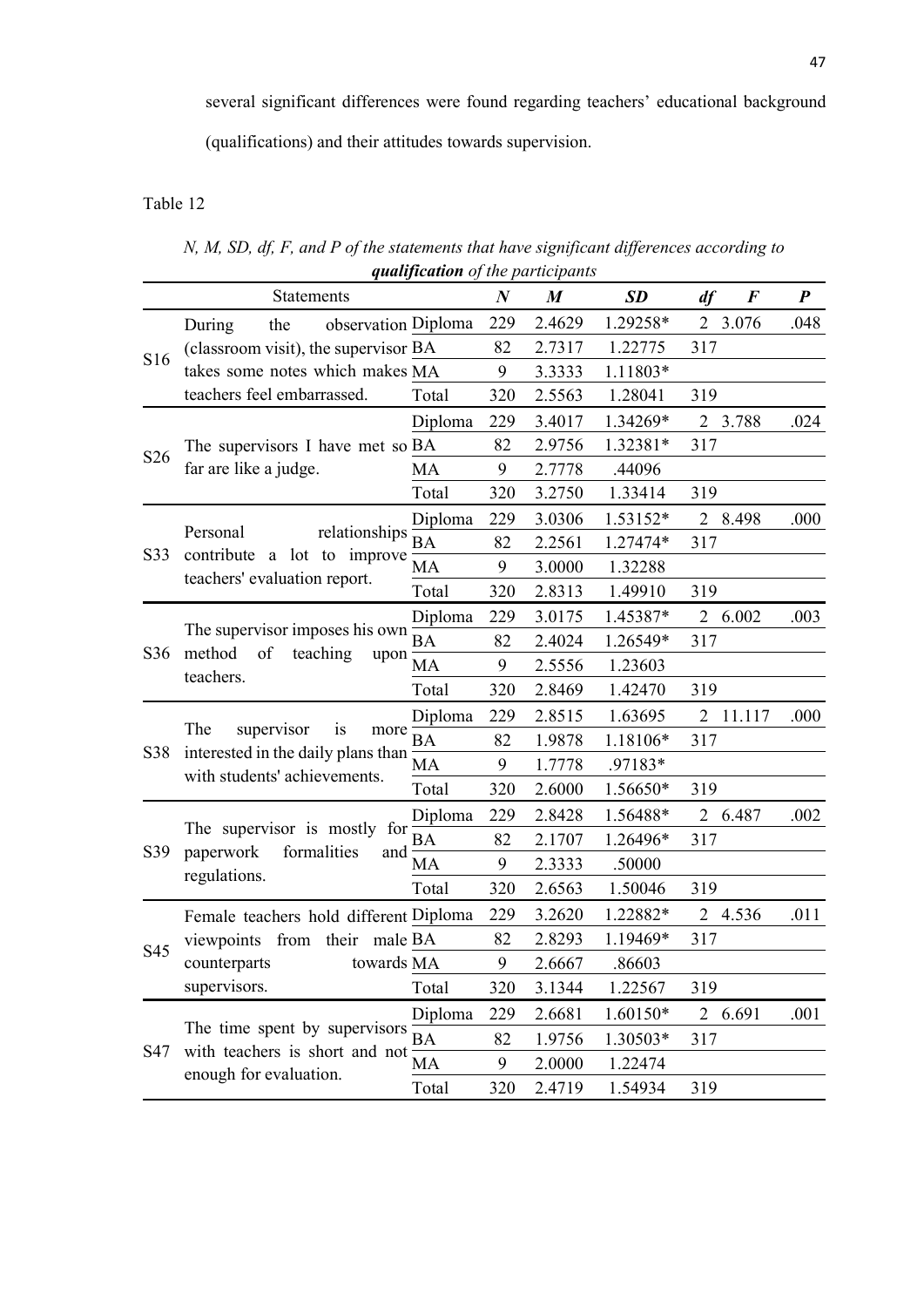The first significant mean difference was found in S16 'During the observation (classroom visit), the supervisor takes some notes which makes teachers feel embarrassed.'  $(F [2, 317] = 3.076, p = .048)$ . The result of this statement showed that MA degree holder participants (*M*= 3.3333) were more convinced that the teachers felt embarrassed when the supervisor took notes during observation, when compared with the group of Diploma holders with a mean score of 2.4629. The MA holders may feel more embarrassed with such kind of observation. That is for the fact that, they might see themselves higher than the supervisors in certification (i.e. most of the supervisors were Diploma holder). But for the group of Diploma holders, as theory are less qualified and experienced teachers, supervisors' taking notes during observation might not be so embarrassing like the MA holders. Tshabalala (2014) supported this result and stated that "Most teachers were not inhibited in their lesson–delivery by the presence of the supervisor in the classroom" (p.31).

The second significant mean difference was found in S26 'The supervisors I have met so far are like a judge.'  $(F[2,317] = 3.788, p = .024)$ . The result of this item indicated that Diploma holder participating teachers  $(M=3.4017)$  thought that the supervisors they had met so far were like a judge more than the BA degree holders (*M*= 2.9756). According to these results, supervisors behaved towards Diploma holders judgmentally, since they thought that Diploma holders were less experienced teachers. They need guidance, explanations and requirements more than the BA holder teachers.

The third significant difference was found in S33 'Personal relationships contribute a lot to improve teachers' evaluation report.'  $(F [2, 317] = 8.498, p = .000)$ . Diploma holders (*M*= 3.0306) believed that contribution of personal relationship had great impact on improving teachers' evaluation report more than the BA holders (*M*= .2561). That is due to the supervisors' lack of professionalism in supervising, or the BA holders might be more experienced and acquainted with enough knowledge to cope with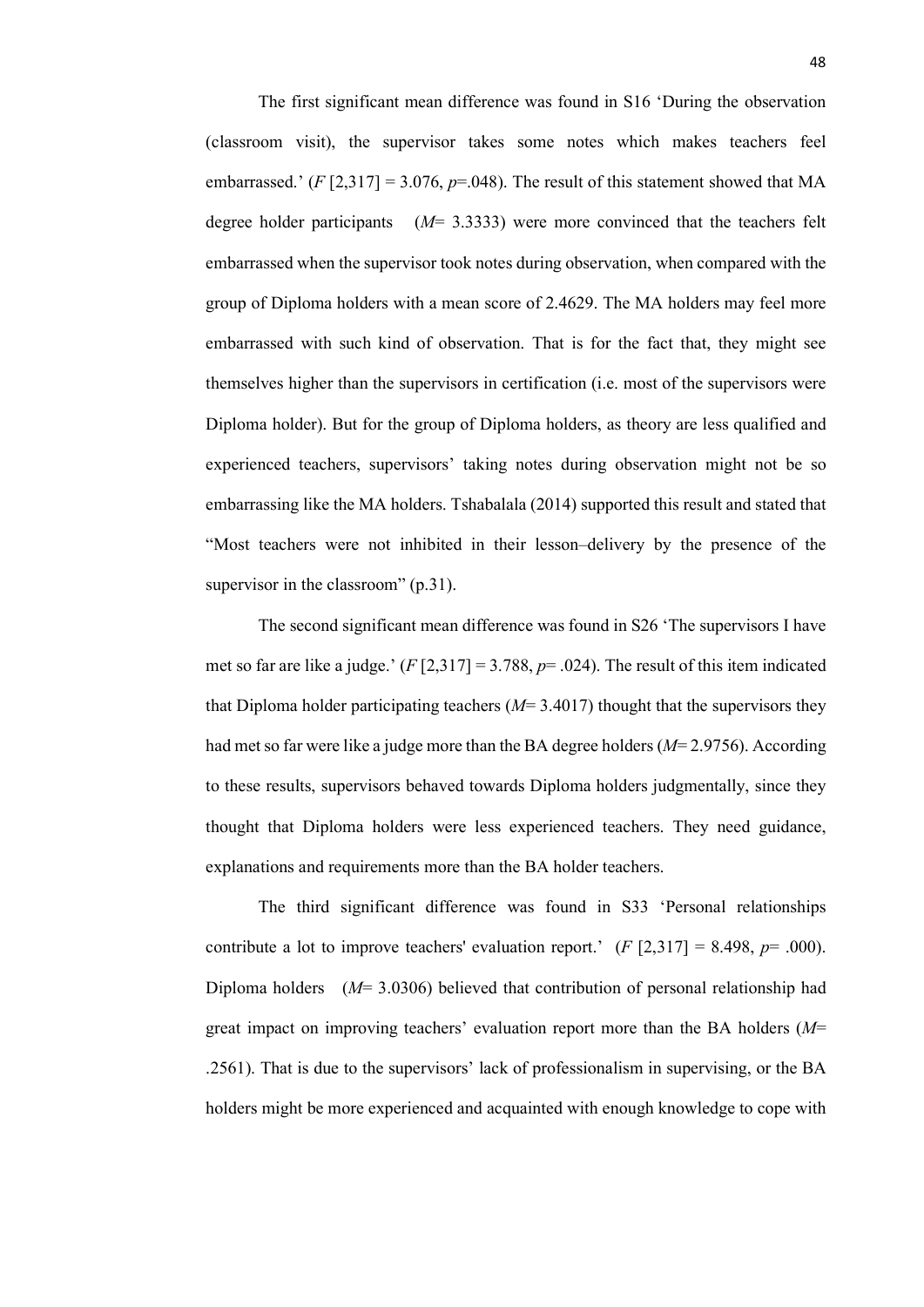The fourth significant mean difference was found in S36 'The supervisor imposes his own method of teaching upon teachers.'  $(F [2,317] = 6.002, p = .003)$ . The group of Diploma holders (*M*=3.0175) agreed and believed that the supervisors imposed their own method of teaching upon teachers more than the group of BA holders (*M*= 2.4024). These results indicated that Diploma holders might have been more competent. Besides, they often tried their own ways of teaching. Consequently, depending on their experiences, the supervisors impose their most suitable methods for the teachers to follow.

The fifth significant mean difference was found in S38 'The supervisor is more interested in the daily plans than with students' achievements.'  $(F[2,317] = 11.117, p=$ .000). According to the results of this item, three significant differences can be seen among the groups, the group of Diploma holders with the most (*M*= 2.8515) agreed and believed that the supervisors were more interested in the daily plans than the student achievements, more than the group of BA holders  $(M= 1.9878)$ . Furthermore, the group of MA holders (*M*= 1.7778) would not agree that the supervisors were interested more in daily plan than the student achievements. This might be because of two reasons; first, it is concerned with the MOE teachers' evaluation form, which 25% of the grades is on the daily plan preparation, which obliged supervisors to follow it. Second, Diploma holders might have been unable to set academic and/or good daily plan, so they thought that the supervisors always focused on daily plan rather than the student achievements. The researcher believed that the same picture might be true for the BA holders and with MA holders.

The sixth significant mean difference was found in S39 'The supervisor is mostly for paperwork formalities and regulations.'  $(F [2, 317] = 6.487, p = .002)$ . The result of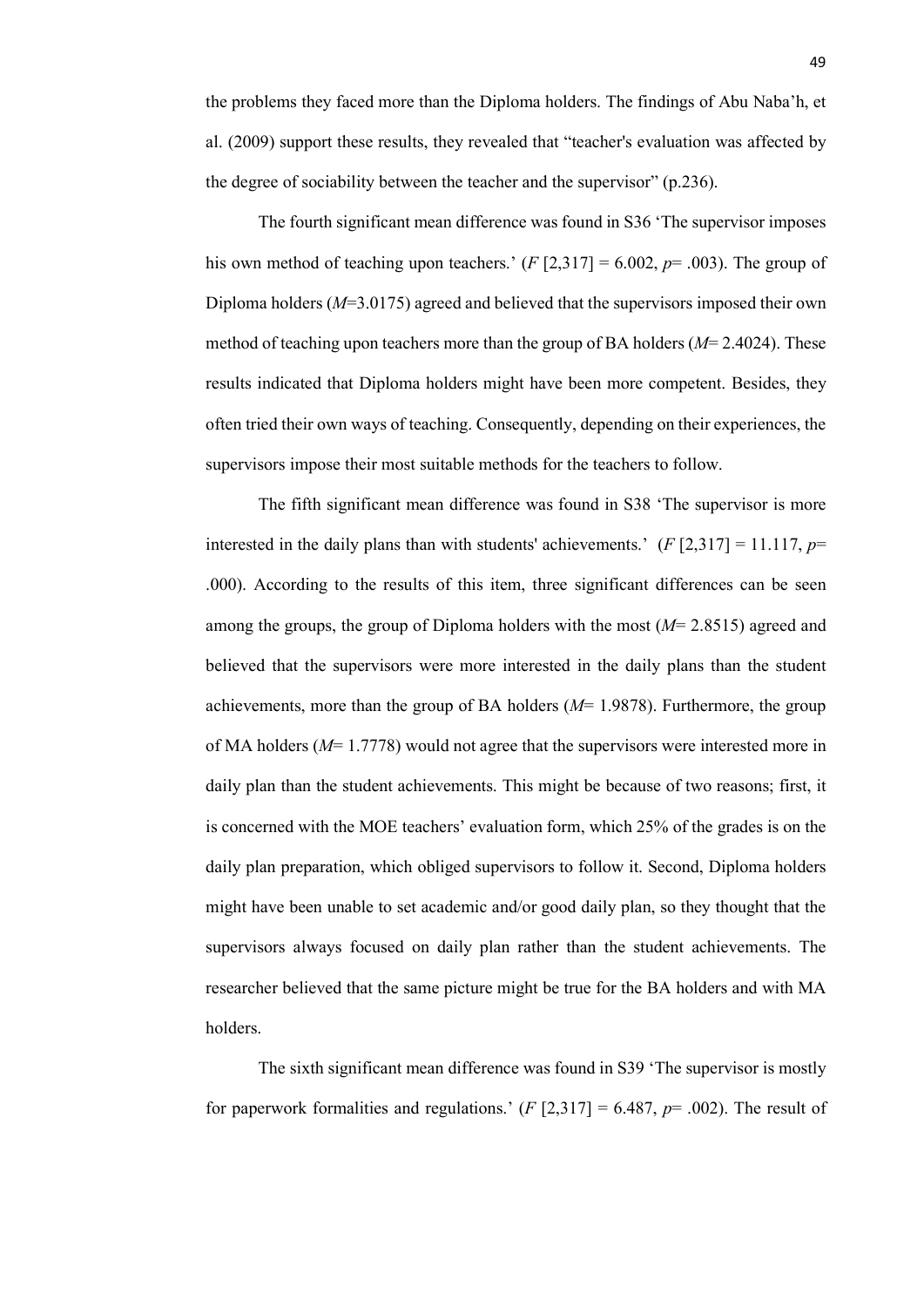this item revealed that the group of Diploma holders (*M*= 2.8428) agreed and thought that the supervision was mostly for paperwork formalities and regulations, more than the group of BA holders (*M*= 2.1707). This might be also because of two main reason; first, the supervisors are tied with an MOE form to evaluate teachers with, and it has been repeated yearly without any development. Second, the supervisors were not expected to deliver new knowledge for the teachers and that was why the teachers believed that supervision was mostly for paperwork formalities and regulations.

The seventh significant mean difference was found in S45 'Female teachers hold different viewpoints from their male counterparts towards supervisors.'  $(F [2,317] =$ 4.536, p= .011). The result of this statement presented that the group of Diploma holders with (M=3.2620) strongly agreed that the female teachers held different viewpoints from their male counterparts towards supervisors, more than the group of BA holders (M= 2.8293). This is also related to the male-dominated society where the supervisors behaved friendlier and tendentious towards the female teachers than their male teacher counterparts.

The eighth significant mean difference was found in S47 'The time spent by supervisors with teachers is short and not enough for evaluation.'  $(F[2,317] = 6.691, p=$ .001). The result of this statement indicates that Diploma holders (*M*= 2.6681) agreed and believed that the time spent by supervisors with teachers was very short and not enough for evaluation, more than the BA holders (*M*= 1.9756). That is because the Diploma holders needed more time to be supervised (observed), guided, and evaluated than the BA holders since all Diploma holders graduated from two-year Teaching English as a Foreign Language (TEFL) programs. They studied English methodology and they were prepared to be teachers in Central Teachers' Institutes in Kurdistan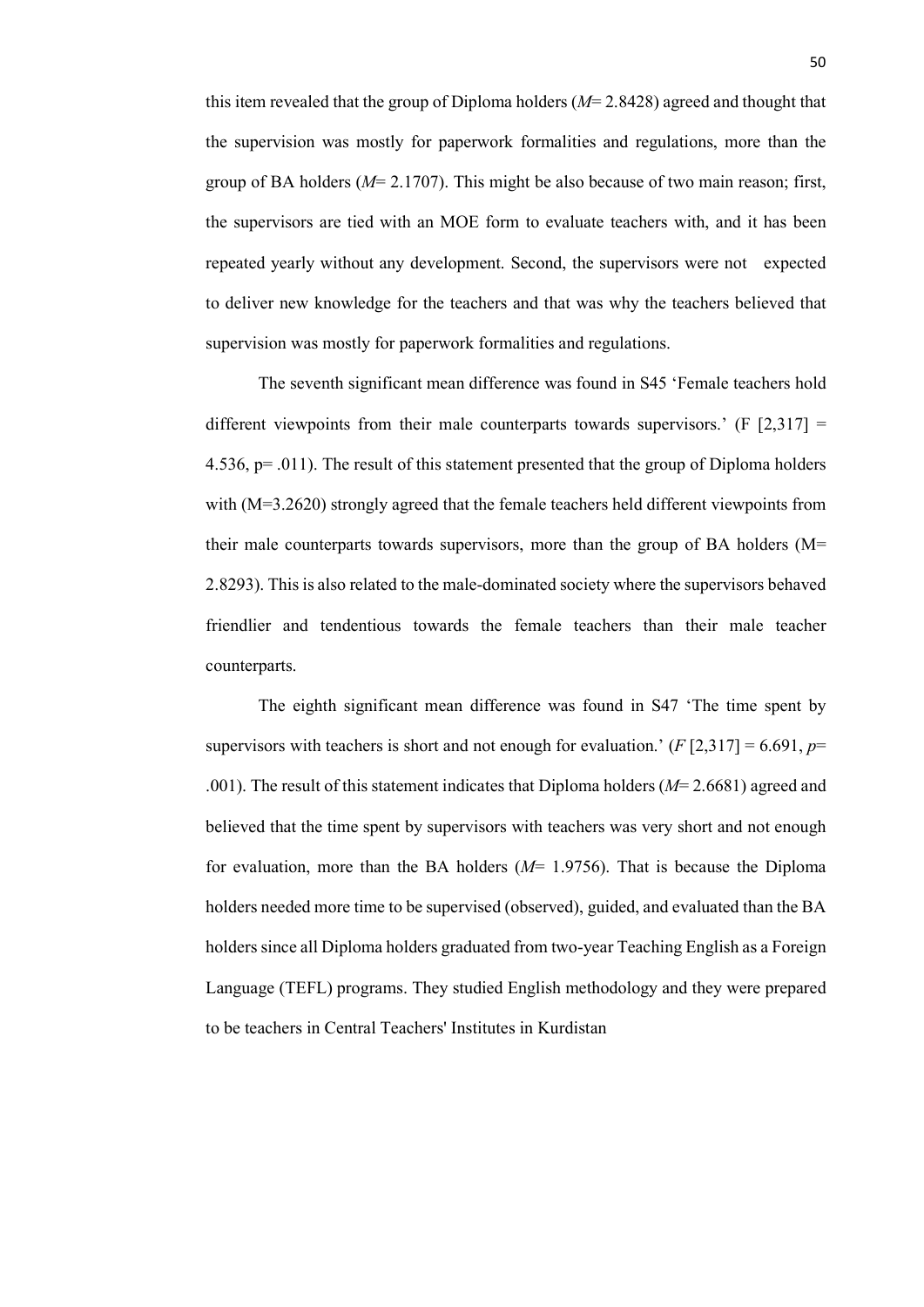In order to answer the second research question, regarding the attitudes of the Kurdish EFL teachers towards supervisors depending on the years of teachers teaching experience, the researcher conducted a one - way ANOVA and Post hoc analyses (LSD) test to find out whether there was any significant difference between the groups. According to the results shown in Table 14, several significant mean differences were Table 13

*N, M, SD, df, F, and P of the statements that have significant differences according to years of experience of the participants* 

|                 | statements                                                                                          | Groups    | $\boldsymbol{N}$ | $\boldsymbol{M}$ | <b>SD</b> | df             | $\bm{F}$ | $\boldsymbol{P}$ |
|-----------------|-----------------------------------------------------------------------------------------------------|-----------|------------------|------------------|-----------|----------------|----------|------------------|
| S17             | observation 1-5<br>After<br>the                                                                     |           | 113              | 2.3009           | 1.28094*  | 3              | 3.678    | .012             |
|                 | visit), the $6-10$<br>(classroom                                                                    |           | 128              | 1.8047           | 1.06526*  | 316            |          |                  |
|                 | provides 11-15<br>supervisor                                                                        |           | 61               | 2.0328           | 1.15423   |                |          |                  |
|                 | teachers with feedback 16-20                                                                        |           | 18               | 2.0000           | .97014    |                |          |                  |
|                 | objective<br>using<br>observational data                                                            | Total     | 320              | 2.0344           | 1.17260   | 319            |          |                  |
| S22             |                                                                                                     | $1 - 5$   | 113              | 2.9823           | 1.33619*  | $\overline{3}$ | 4.786    | .003             |
|                 | supervisor creates 6-10<br>The<br>fear and nervousness in 11-15<br>teachers.                        |           | 128              | 2.3516           | 1.31969*  | 316            |          |                  |
|                 |                                                                                                     |           | 61               | 2.4918           | 1.39789*  |                |          |                  |
|                 |                                                                                                     | $16 - 20$ | 18               | 2.3889           | 1.37793   |                |          |                  |
|                 |                                                                                                     | Total     | 320              | 2.6031           | 1.36756   | 319            |          |                  |
|                 |                                                                                                     | $1 - 5$   | 113              | 2.7788           | 1.17818*  | $\overline{3}$ | 2.954    | .033             |
|                 | The supervisors I have 6-10                                                                         |           | 128              | 2.9922           | 1.12590*  | 316            |          |                  |
| S <sub>24</sub> | met so far have guiding 11-15                                                                       |           | 61               | 2.8689           | 1.11767*  |                |          |                  |
|                 | skills.                                                                                             | $16 - 20$ | 18               | 3.6111           | 1.19503*  |                |          |                  |
|                 |                                                                                                     | Total     | 320              | 2.9281           | 1.15743   | 319            |          |                  |
| S <sub>29</sub> | authority 6-10<br>Supervisors'                                                                      | $1 - 5$   | 113              | 2.8673           | 1.22842*  | $\overline{3}$ | 3.289    | .021             |
|                 |                                                                                                     |           | 128              | 3.3281           | 1.24931*  | 316            |          |                  |
|                 | from<br>teachers' 11-15<br>stems                                                                    |           | 61               | 3.2787           | 1.11252*  |                |          |                  |
|                 | confidence.                                                                                         | $16 - 20$ | 18               | 3.2778           | 1.07406   |                |          |                  |
|                 |                                                                                                     | Total     | 320              | 3.1531           | 1.22090   | 319            |          |                  |
| S46             | supervisor<br>The<br>is<br>interested<br>in<br>teachers'<br>qualifications more than<br>experience. | $1 - 5$   | 113              | 3.3540           | 1.42629*  | $\overline{3}$ | 6.555    | .000             |
|                 |                                                                                                     | $6 - 10$  | 128              | 2.8516           | 1.45856*  | 316            |          |                  |
|                 |                                                                                                     | $11 - 15$ | 61               | 2.5574           | 1.39672*  |                |          |                  |
|                 |                                                                                                     | 16-20     | 18               | 2.1667           | 1.29479*  |                |          |                  |
|                 |                                                                                                     | Total     | 320              | 2.9344           | 1.46390   | 319            |          |                  |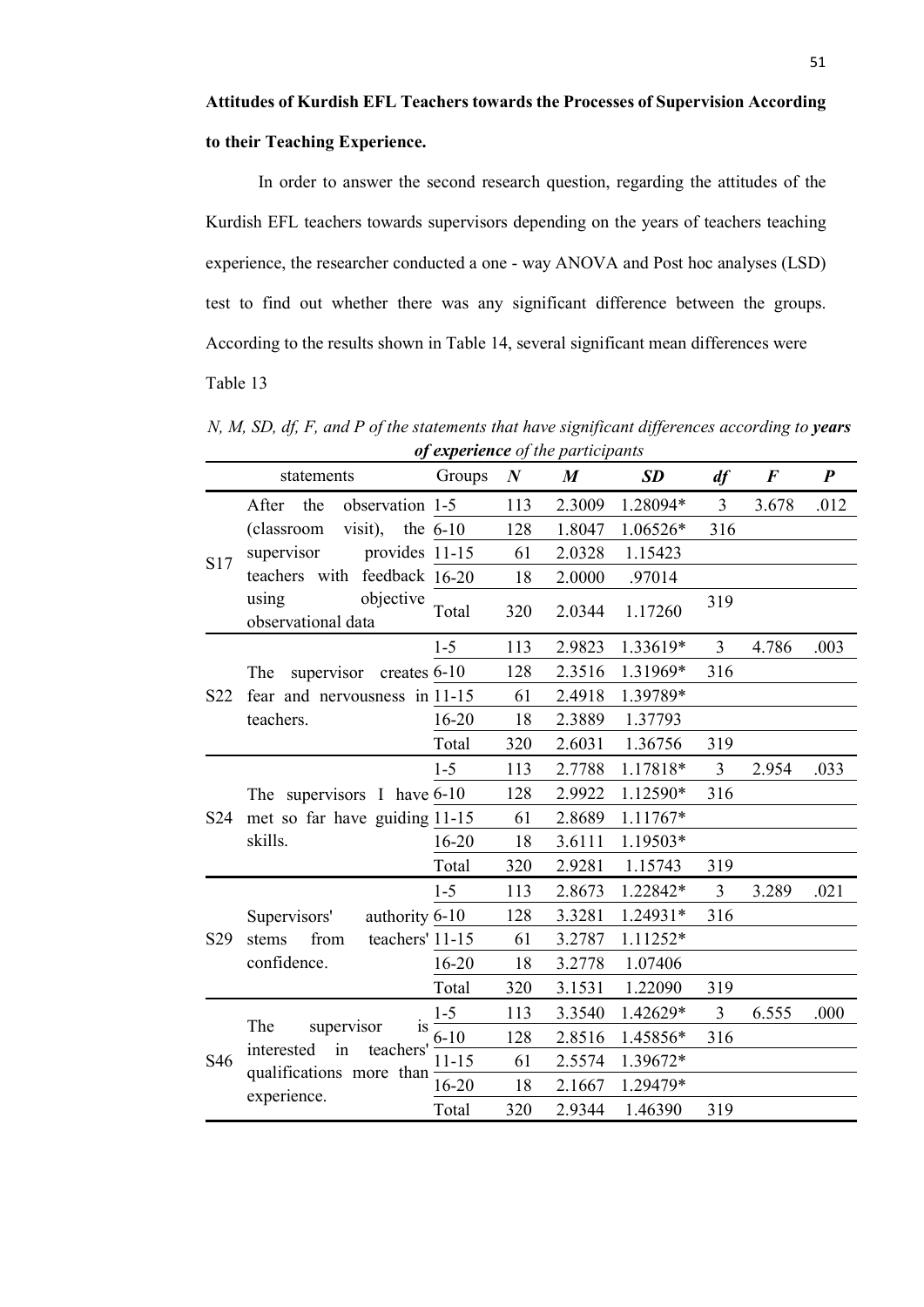found regarding the years of experiences and attitudes of teacher participants.

The first significant mean difference was found in S17 'After the observation (classroom visit), the supervisor provides teachers with feedback using objective observational data.'  $(F[3,316] = 3.678, p = .012)$ . The result of this statement revealed that teachers with 1 to 5 years of experience thought that the supervisors provided teachers with feedback using of objective observational data ( $M=2.3009$ ) more than teachers with 6 to 10 years of experience (*M*=1.8047). As the 1 to 5 years of experience group was somehow new in teaching process, they might not be aware enough of the instructional methods. So, they needed such feedback at their beginning years of teaching career, but the teachers with 6 to 10 years of experience had more qualification and more expertise about teaching. So, they might have been acquainted with such guidance or recommendations before. In other words, teachers with 6 to 10 years of experience were right, because the supervisors did not focus on those teachers who were given such feedback before (for more than 5 years constantly). Ünal and Ünal (2012) supported these findings and stated that years of experience has a great important role on the beliefs of the teachers, as it made teachers change their viewpoints about teaching and learning, when they gain experience over the time they are teaching.

The second significant mean difference was found in S22 'The supervisor creates fear and nervousness in teachers.'  $(F[3,316] = 4.786, p=0.003)$ . The results indicated that teachers with 1 to 5 years of experience thought that the supervisors created fear and nervousness in teachers (*M*= 2.9823) more than teachers with 11 to 15 years of experience (*M*= 2.4918). At the same time, teachers with 11 to 15 years of experience thought that the supervisors created fear and nervousness in teachers (*M*= 2.4918) more than 6 to 10 teachers (*M*= 2.3516). 1 to 5 teachers have not been accustomed to be visited, observed and criticized directly before, by a supervisor to observe their behaviour and teaching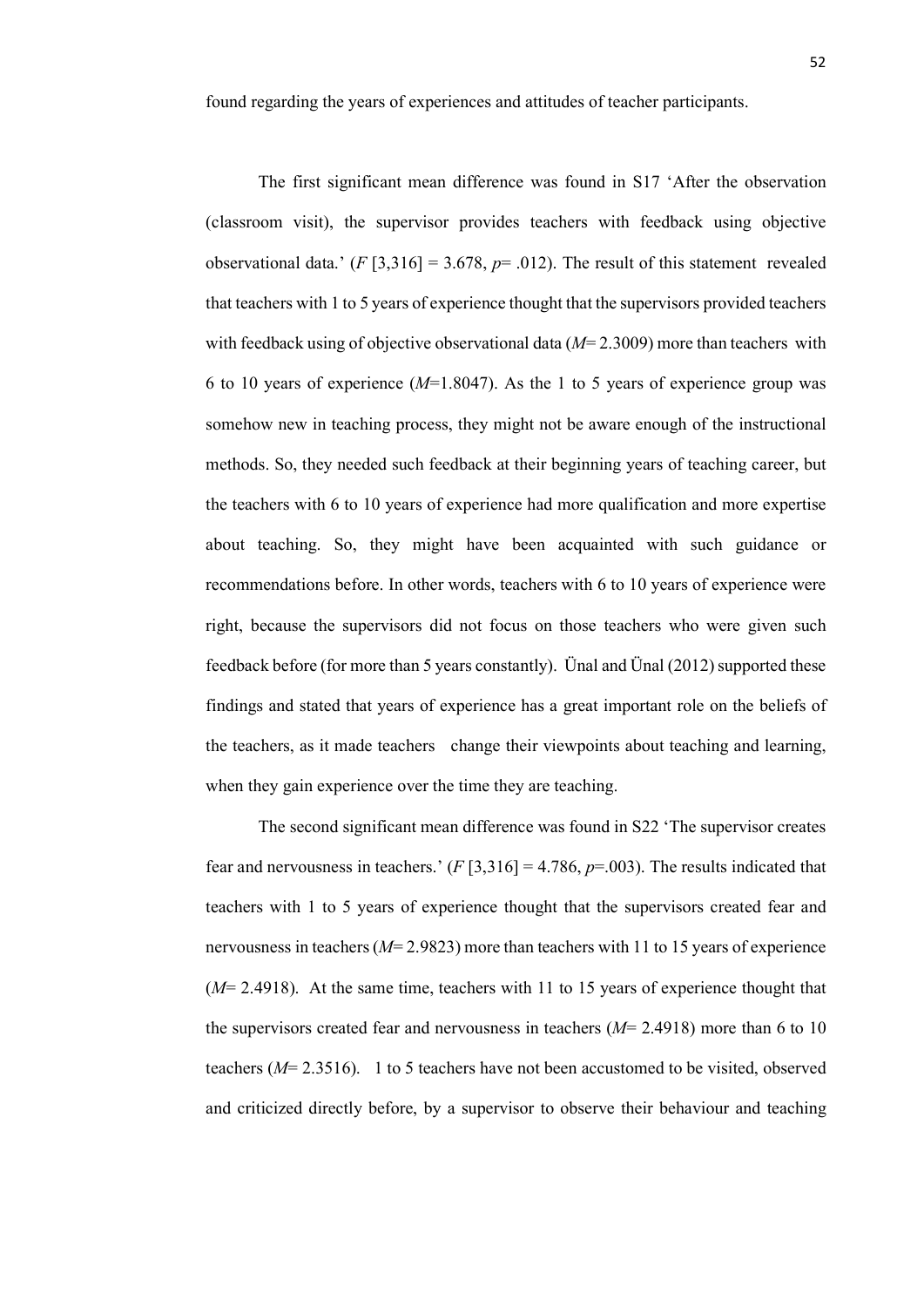performance as teachers with 11 to 15 years of experience. The comments of the teachers of 11 to 15 and 16 to 20 years of experience groups are almost the same in terms of inexperienced teachers towards experienced teachers. To support these findings Ünal and Ünal (2012) stated that, in instructional management, when teachers become more experienced their behaviour becomes more controlling and they might not feel fear and nervousness in teaching.

The third significant mean difference was found in S24 'The supervisors I have met so far have guiding skills.' (F  $[3,316] = 2.95$ , p=.033). The result indicated that teachers with 16 to 20 years of experience thought that the supervisors they had met so far had guiding skills (*M*= 3.6111) more than 6 to 10 years of experience teachers (M= 2.9922). At the same time, teachers with 6 to 10 years of experience thought that the supervisors they had met so far had guiding skills  $(M= 2.9922)$ , more than teachers with 11 to 15 (M= 2.8689). Furthermore, teachers 11 to 15 years of experience thought that the supervisors they had met so far had guiding skills  $(M= 2.8689)$ , more than the teachers of 1 to 5 years of experience (M= 2.7788). According to these results, the group of 16 to 20 years of experience teachers might believe so because they knew the efficiency of supervision process with their great experiences dealing with the challenges they faced in teaching process, whereas the group 6 to 10 years of experience might not have got such attitudes. The same idea might be true with the other groups as Kalule and Bouchamma (2013) supported and stated that "the older the teacher, the more closely they were associated with the professional development activities proposed by their supervisor" (p.100).

The fourth significant mean difference was found in S29 'Supervisors' authority stems (comes) from teachers' confidence.'  $(F \mid 3.316] = 3.289$ ,  $p = .021$ ). This result showed that teachers with 6 to 10 years of experience thought that the supervisors authority stemmed from teachers' confidence (*M*= 3.3281) more than the teachers with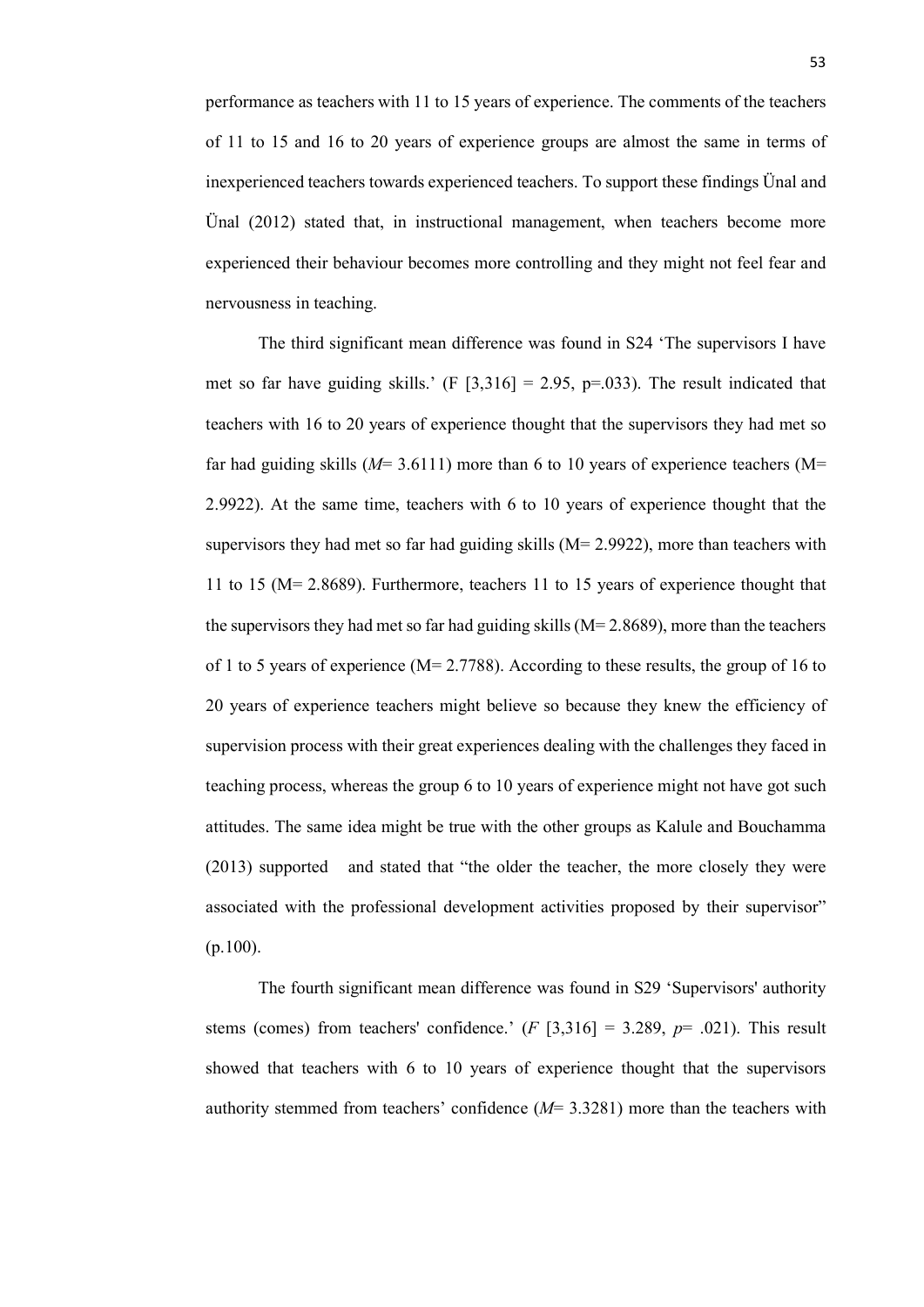11 to 15 years of experience (*M*= 3.2787). Moreover, the teachers with 11 to 15 years of experience, also thought that the supervisors authority stemmed from teachers' confidence ( $M=3.2787$ ) more than 1 to 5 years ( $M=2.8673$ ). That is because the 6 to 10 years of experience teachers had less experience with supervisors as compared to 11 to 15 group. On the other hand, the 11 to15 years of experience teachers stated that supervisors' authority stemmed from teachers' confidence more than 1 to 5 group. That is because, the very novice teachers did not familiarize themselves with enough reliable knowledge regarding teaching methodology. Moreover, they were treated as new 'intrained session teachers' by supervisors according to formal and directive MOE recommendations, without thinking of the teachers' feelings. In other words, the 1 to 5 years of experience teachers, did not familiarize enough with the supervising process, but for the teachers of 11 to 15 years of experience (as more experienced and qualified teachers) they had different understanding towards supervision, and being more confidence in it. This way of thinking and cooperation would affect teachers' views and tended to be more positive towards supervision. To support these findings, Glanz (1994), Bennet (1995) and Bulach (1997) found that when the teachers' way of thinking is respected by the supervisor and cooperated with teachers', the teachers' views of supervision process tended to alter positively.

The fifth significant mean difference was found in S46 'The supervisor is interested in teachers' qualifications more than experience.'  $(F[3,316] = 6.555, p = .000)$ . The results indicated that teachers with 1 to5 years of experience thought that the supervisors were interested in teachers' qualifications more than their experience (*M*= 3.3540) more than teachers of 6 to 10 years of experience (*M*= 2.8516). At the same time, teachers of 6 to 10 years of experience believed that the supervisors were interested in teachers' qualifications more than their experience  $(M=2.8516)$ , more than teachers with 11 to 15 (*M*= 2.5574). At the same time, teachers with 11 to 15 years of experience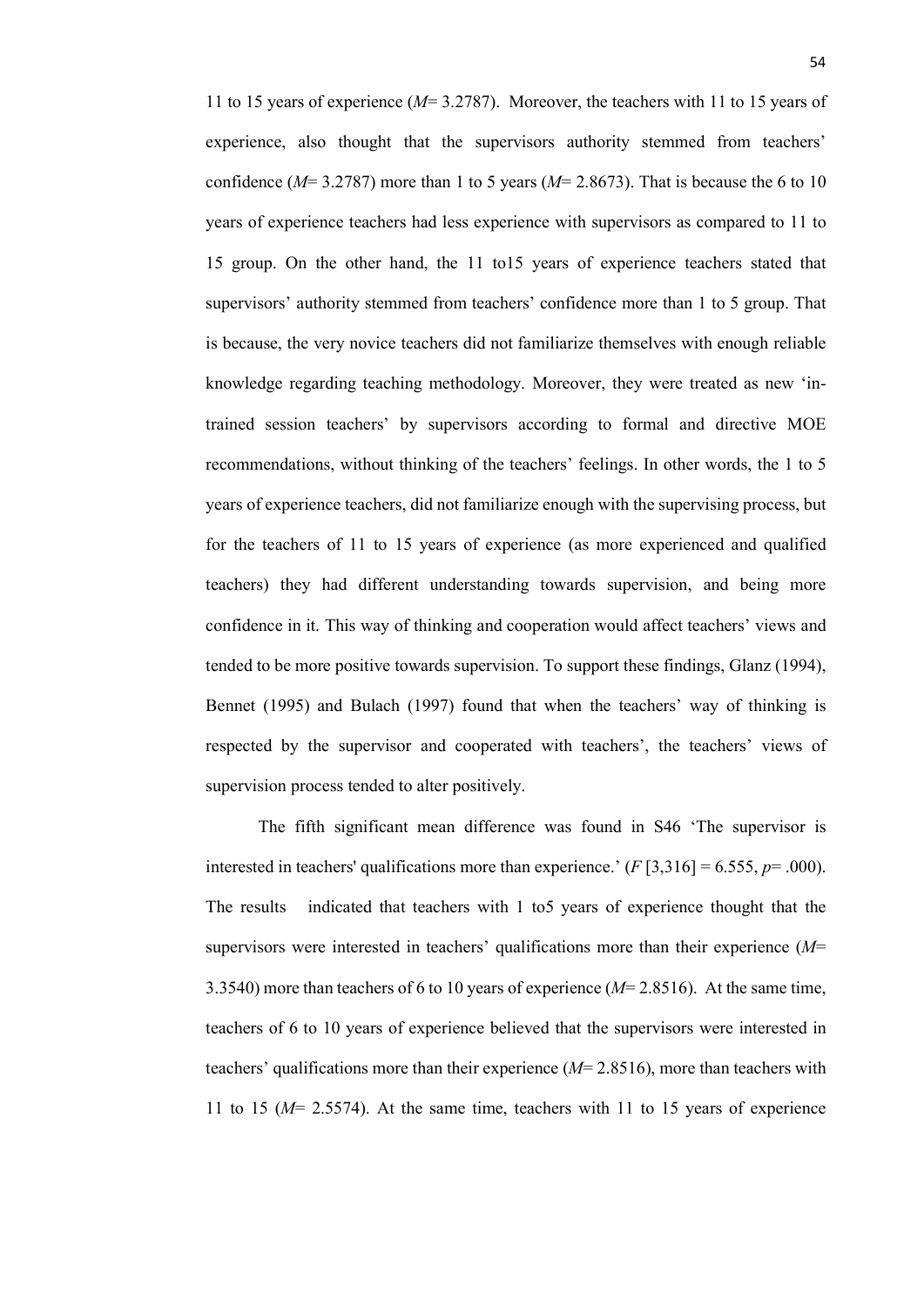thought that the supervisors were interested in teachers' certifications more than their experience(*M*= 2.5574), more than teachers 16 to 20 years of experience with (*M*= 2.1667). As the results indicated, teachers of 1 to 5 years of experience, are somehow new in teaching (novice teachers) and their inadequate experience, limited their instructional achievements. They might believe that experience resulted from constant practicing and permanency in teaching, thus the teachers with the more years of teaching experience are the more expertise in their career. In this way, the 1 to 5 years of experience teachers, thought that the supervisors were interested in teachers' certifications than their experience. Based on these findings and discussions, it can be said that the reason for the other groups, regarding to the current significant mean difference (item) are the same in terms of less experienced with more experienced teachers. Since, the higher qualified teachers, acquire the more instructional methods concerning to their career. Fasasi (2011) supported this and stated that "perception of supervisory roles tends to be different between experienced and less experienced teachers" (p.135).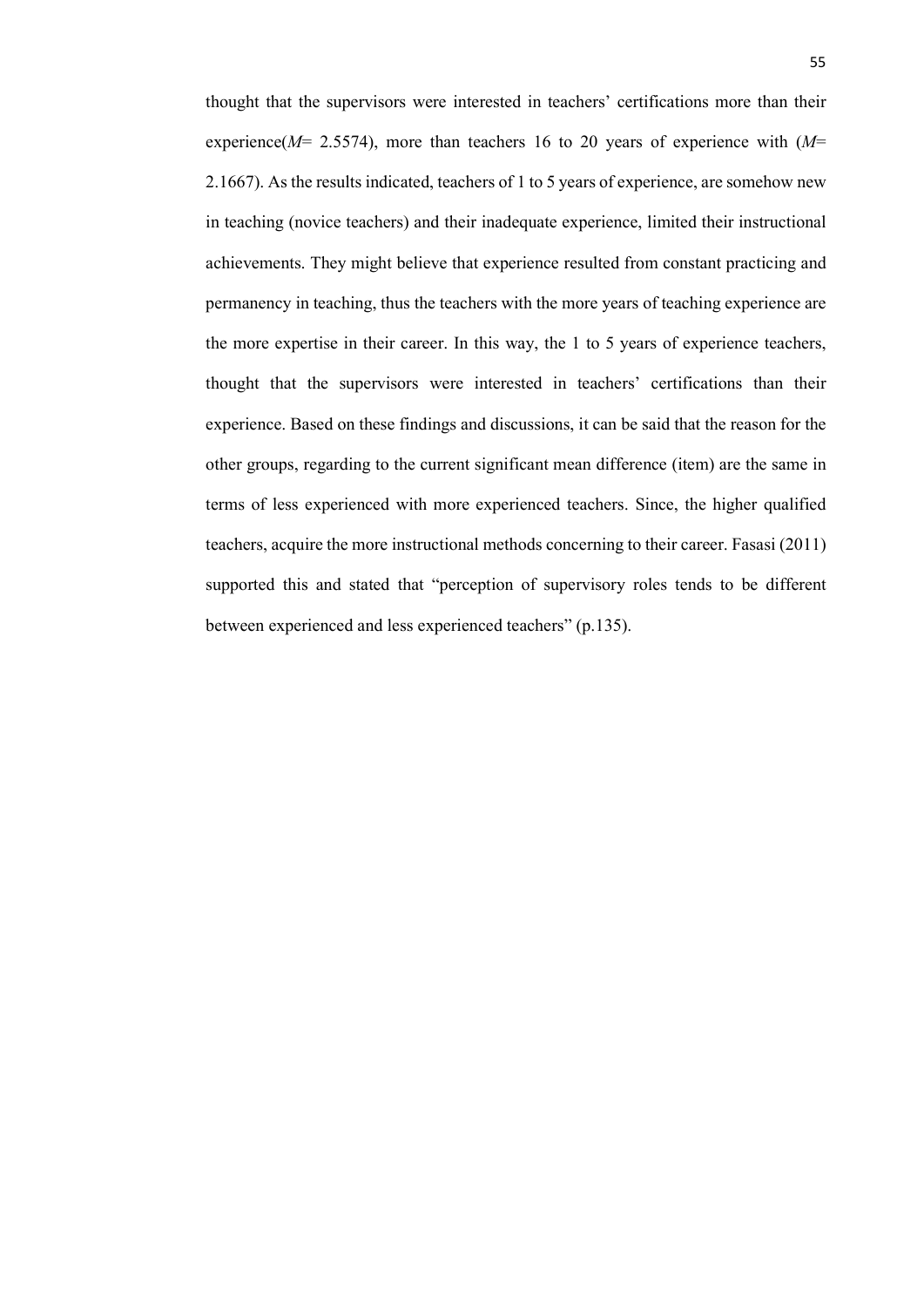#### **CHAPTER V**

#### **CONCLUSIONS AND RECOMMENDATIONS**

#### **Overview**

In this chapter, the main findings of this study are summarized, after that, they are compared with those of the other researchers in the field. Finally, several recommendations, several educational implications and recommendations for further research are provided.

#### **Conclusions**

Through this study, the attitudes of Kurdish EFL teachers towards supervision in Kurdistan the Northern part of Iraq- Raniyah city were examined thoroughly. For this purpose, a 48 - item survey questionnaire was adapted by the researcher incorporating items from three questionnaires developed by Abu Naba'h et al. (2009), Hişmanoğlu & Hişmanoğlu (2010) and Kayaoglu (2012) respectively.

The questionnaire was divided into two parts and 320 Kurdish EFL teachers were asked in Kurdistan Region Government, Raniyah-city, to choose one of the five Likert scale options. From 1-28 items the Likert scale of '*always, often, sometimes, seldom and never*' and from 29-48 items the Likert scale of '*strongly agree, agree, neutral, disagree, strongly disagree*' were used to find out how often the teacher participants agreed regarding the statements presented to disclose their attitudes towards supervision in the study context. After that, the participants' attitudes towards supervision were analysed through SPSS version 20. At the same time, the frequencies, percentages, means and standard deviations were computed regarding the following domains : 1) Notion of supervision, 2) Relationship with teachers, 3) Supervision practice: Pre – during – post,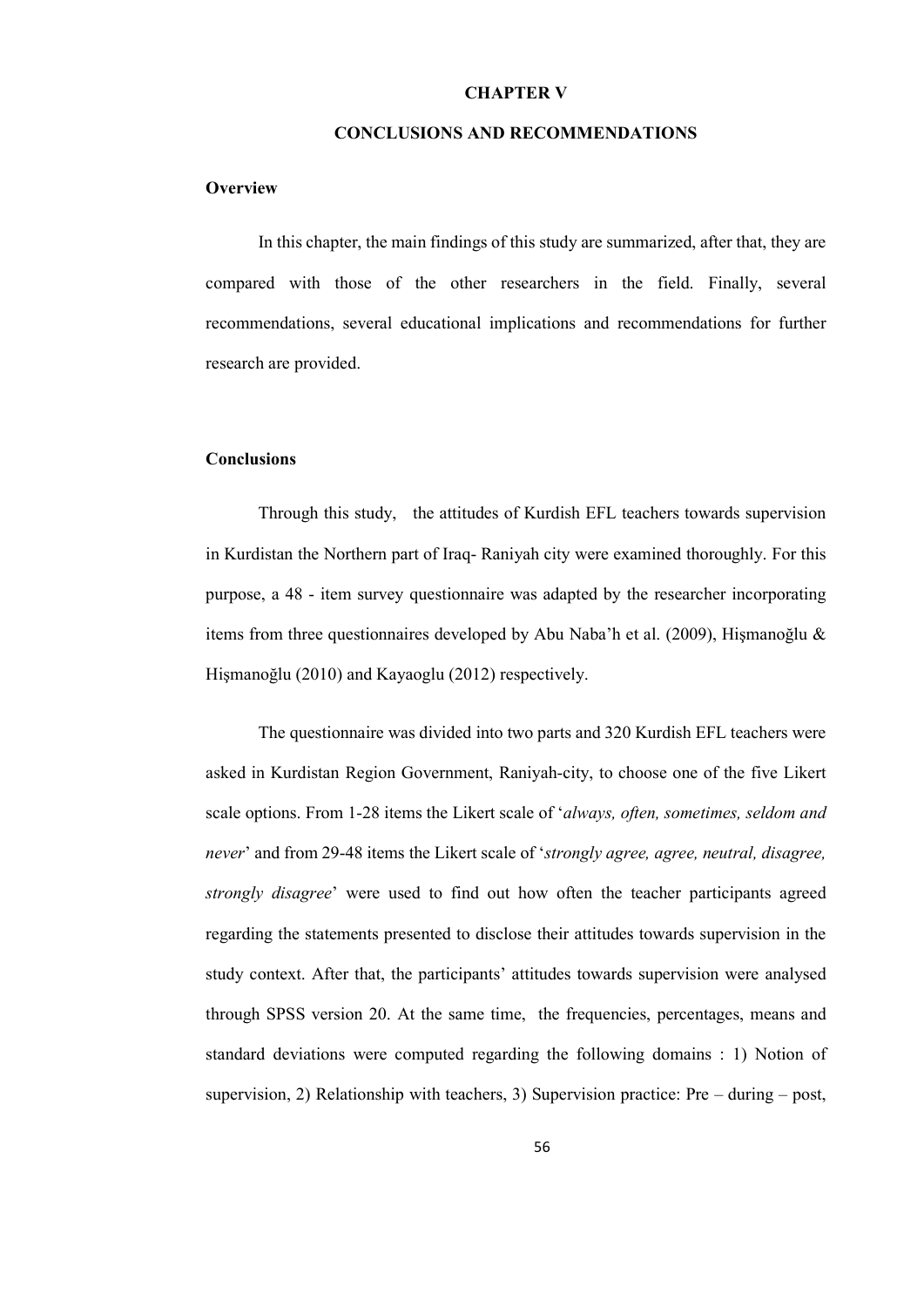4) Professional growth and development, 5) Curriculum: Teaching and learning and 6) Evaluation and Feedback.

According to the results, the first and the most frequently employed domain was the 4th. : 'Professional growth and developmen*t*'. Kurdish EFL teachers in KRG stated that they believed the supervisors were very helpful and effective with their role to enhance teachers' instructional improvement through increasing teachers' motivation and morale. Similarly, they helped teachers to overcome instructional problems, provided educational materials and assisted teachers in their courses. Likewise, they helped teachers to improve their teaching skills with practice and helped teachers to discover their shortcomings. Consequently, there was a very positive Kurdish EFL teachers' attitude towards supervision in terms of 'professional growth and development' in the process of supervision in Kurdistan, the Northern part of Iraq, Raniyah-city.

The second most frequently employed domain according to the results was the 5<sup>th</sup>. : 'Curriculum: Teaching and learning'*.* The teacher participants were mostly on neutral side and/or disagreed with it, which implies teachers' disagreement towards the supervision that they did not provide teachers with necessary teaching resources for teaching any curriculum. Besides, they neither provided teachers with recent assessment techniques nor developed English language curricula in cooperation with teachers. They also, did not train teachers to use modern teaching techniques and they did not give teachers the chances to discuss ways of solving any problems with the curriculum with focusing on a specific teaching methods in teaching English. This was a serious negative attitude of Kurdish EFL teachers towards supervision process in terms of 'curriculum; teaching and learning'. This finding is in line with the results of Sule (2013) who stated that some of the teachers developed negative attitudes towards the supervision because some of the supervisors were actually out of touch with modern supervision techniques.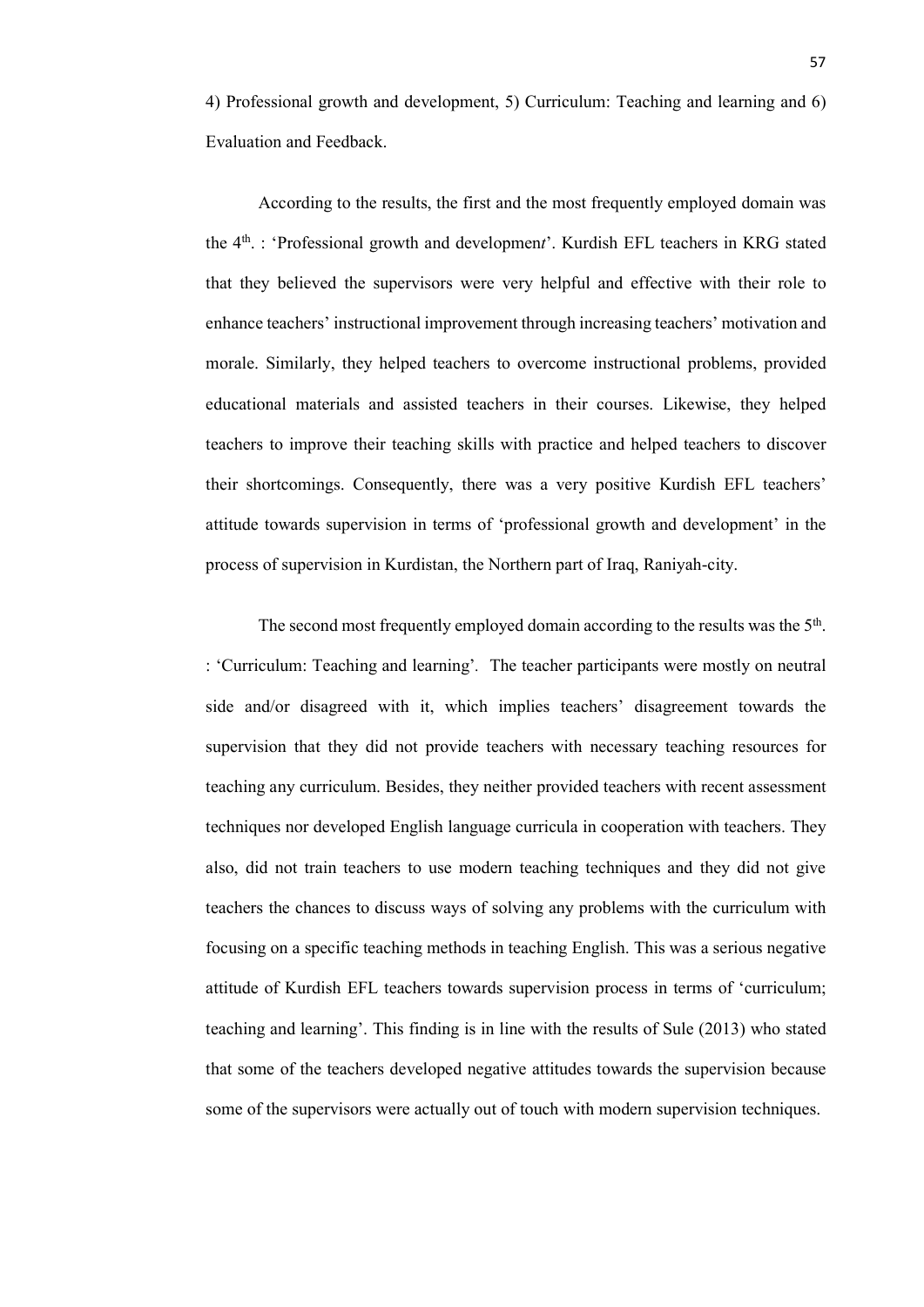The third most frequently employed domain was the  $2<sup>nd</sup>$ . : 'Relationship with teachers'. The results revealed that the participating teachers were mostly dissatisfied with the supervisors in terms of 'relationship with teachers'. For instance, they stated that those they had met so far of the supervisors were like a judge, did not knew English well and did not have BA degree. Moreover, they thought that, the process of supervision was mostly for paperwork formalities and regulations. At the same time, they disagreed that supervisors had distinguished between the males and female teachers during classroom observation. Besides they did not believe that the authority of supervisors stemmed from teachers' confidence. They also, did not agree that the supervisors had guiding skills for teachers in teaching instructions. This revealed a mostly negative attitude towards supervision in the sense of 'relationship with teachers'. Bulach (1997) and Abu Naba'h et al. (2009) supported this result with their findings and stated that supervisors' poor practiced human relations with teachers would make most of the teachers see the supervision as inspection.

The fourth most employed domain depending on the results was the  $6<sup>th</sup>$ . 'Evaluation and Feedback'. According these findings the attitudes of Kurdish EFL teachers towards supervision in terms of evaluation and feedback were negative, since the participating teachers thought that the supervisors had to study the plans prepared by teachers carefully to improve teachers' performance after the visit. Furthermore the supervisors leaned more on teachers' certifications than their experience. Moreover, the personal relationships had great impact on improving teachers' evaluation reports and the time spent by supervisors with teachers was short and not enough for evaluation. Based on these findings, supervision in the term of evaluation and feedback was not healthy, scientific and professional. The findings of Richard (1999) and Abu Naba'h et al. (2009) support this result and reveal that teachers would be concerned with the evaluation of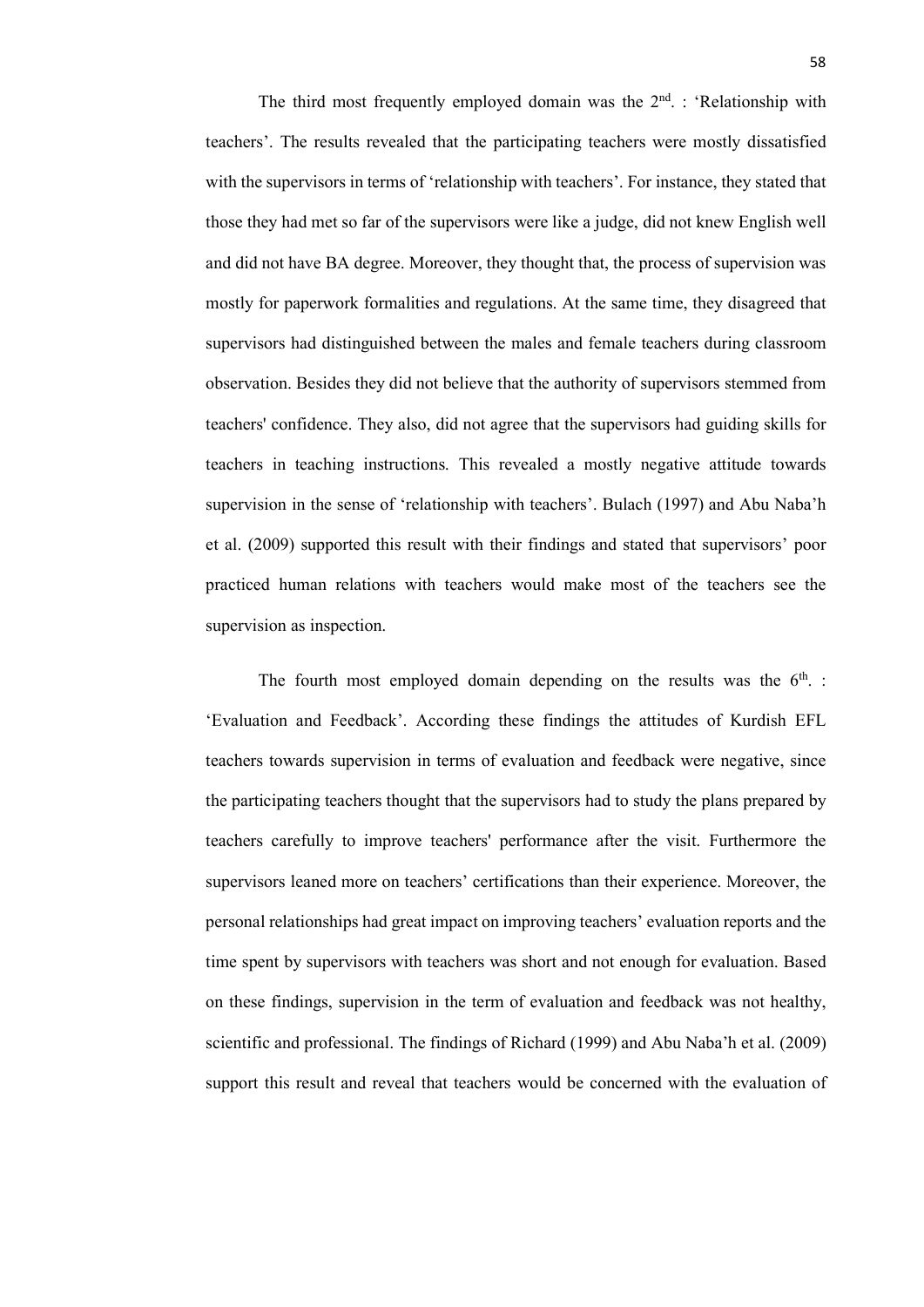supervisors if supervisors make fair judgments about teachers and communicate positively with teachers during the evaluation process.

The fifth most employed domain was the  $3<sup>rd</sup>$ . 'Supervision practice: Pre – during – post'. According to the results, the participant teachers were dissatisfied with the supervisors' role in terms of supervision practicing process in pre – during – post observation with teachers. That is because, teachers viewed supervision as inspection rather than supervision, for the great anxiety in teachers towards supervision which is resulted from the lack of: 1) plans for school visits, 2) pre-observational conference, and 3) scientific feedback objectively after classroom observation. Thus, resulted in the lack of mutual relationship between them (teachers and supervisors).

The last and the least frequently employed domain regarding the Kurdish EFL teachers' attitudes was the 1st. 'Notion of supervision'. Depending on the outcomes, the participating teachers stated that, in spite of the fact that the supervisors created fear and nervousness in teachers with looking for errors in observation, they had a great impact on developing classroom activities, defining problems and finding their solutions objectively. Thus, the results of this domain showed that Kurdish EFL teachers' attitude stayed neutral towards supervision in terms of 'notion of supervision'. In other words, depending on the results, supervision in Kurdistan was considered neither obstructive nor constructive.

Gender. The results of independent sample T- test to examine whether there were any significant differences between the two groups of gender (female and male) showed that the participants had significantly different attitudes in eight statements: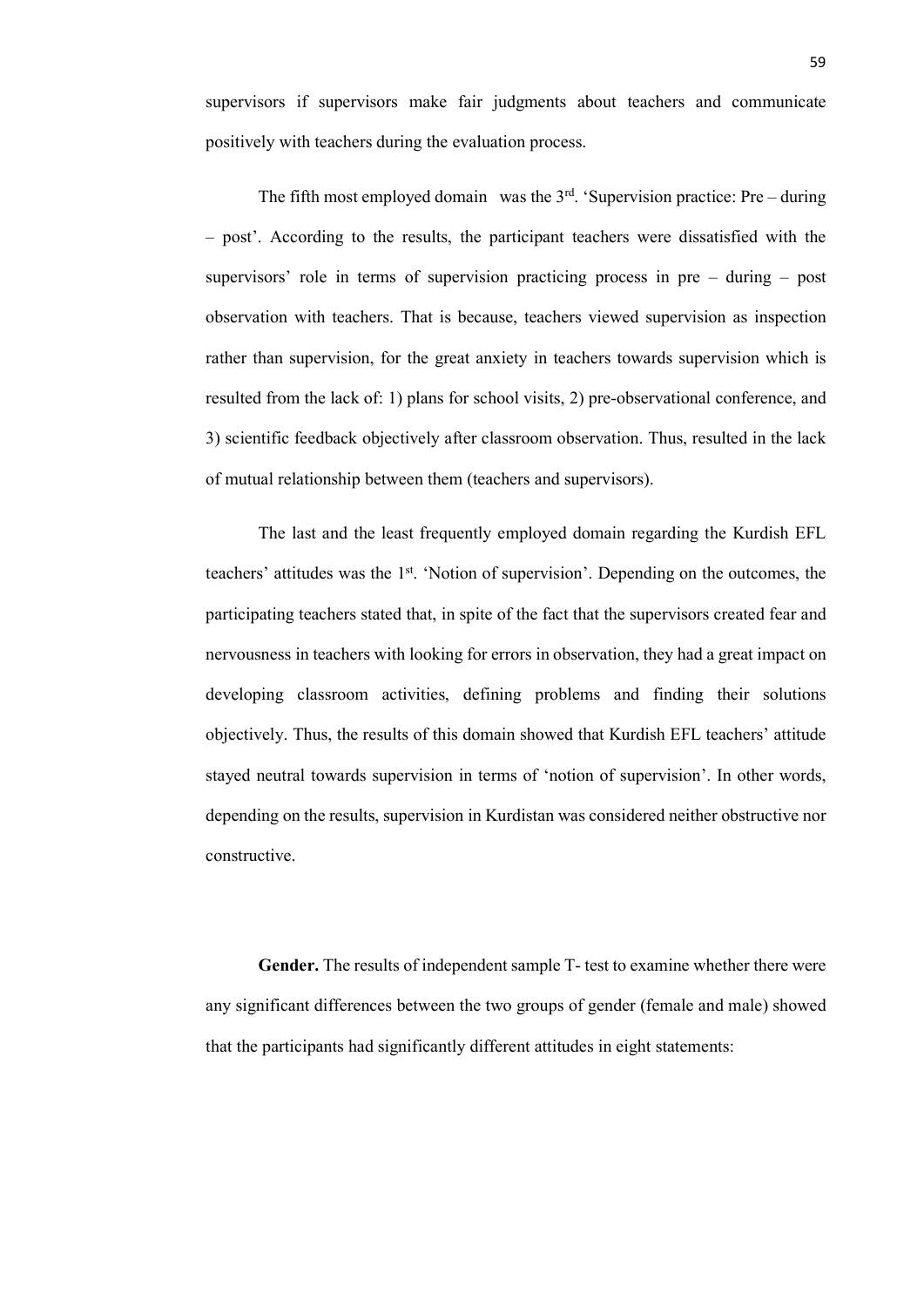- 1. Statement 1: 'The supervisor helps teachers to improve their teaching skills and practice'*.* The results indicated that female participants believed that supervisors helped teachers to improve teachers' teaching skills and practice, more than the male participants. That is due to the fact that the supervisors behaved female participants more patiently than the male participants, which can be considered as the lack of professionalism in the process supervision.
- 2. Statement 2 'The supervisor helps teachers to overcome instructional problems'. These results indicated that the female participants conceived that the supervisors helped teachers to overcome instructional problems more than the male participants. That might be due to the fact that in such a male–dominated society, the female teachers have limited time to read and study, since they had to keep their houses, look after their children and etc. which made them tied up with home affairs seriously. For this, they were not exposed to bear such responsibility (overcome instructional problems) alone. Longwood University (2013), in its website asserted this and stated that in male- dominated society woman's job is inside home for bearing and rearing children, she is the house keeper and runs the errands.
- 3. Statement 14 'During the observation (classroom visit), teachers feel tense because of the existence of a person who is observing (evaluating) them'. According to the results male participants felt tenser than the female participants during observation. That is because the male teachers might feel different from female teachers. In male-dominated societies, men are more authoritative and powerful than females. Thus, they feel tenser than the female teachers during observation. In other words, the male teachers might feel tenser because of anxiety than the female teachers, during observation. Wang & Zhang (2012) supported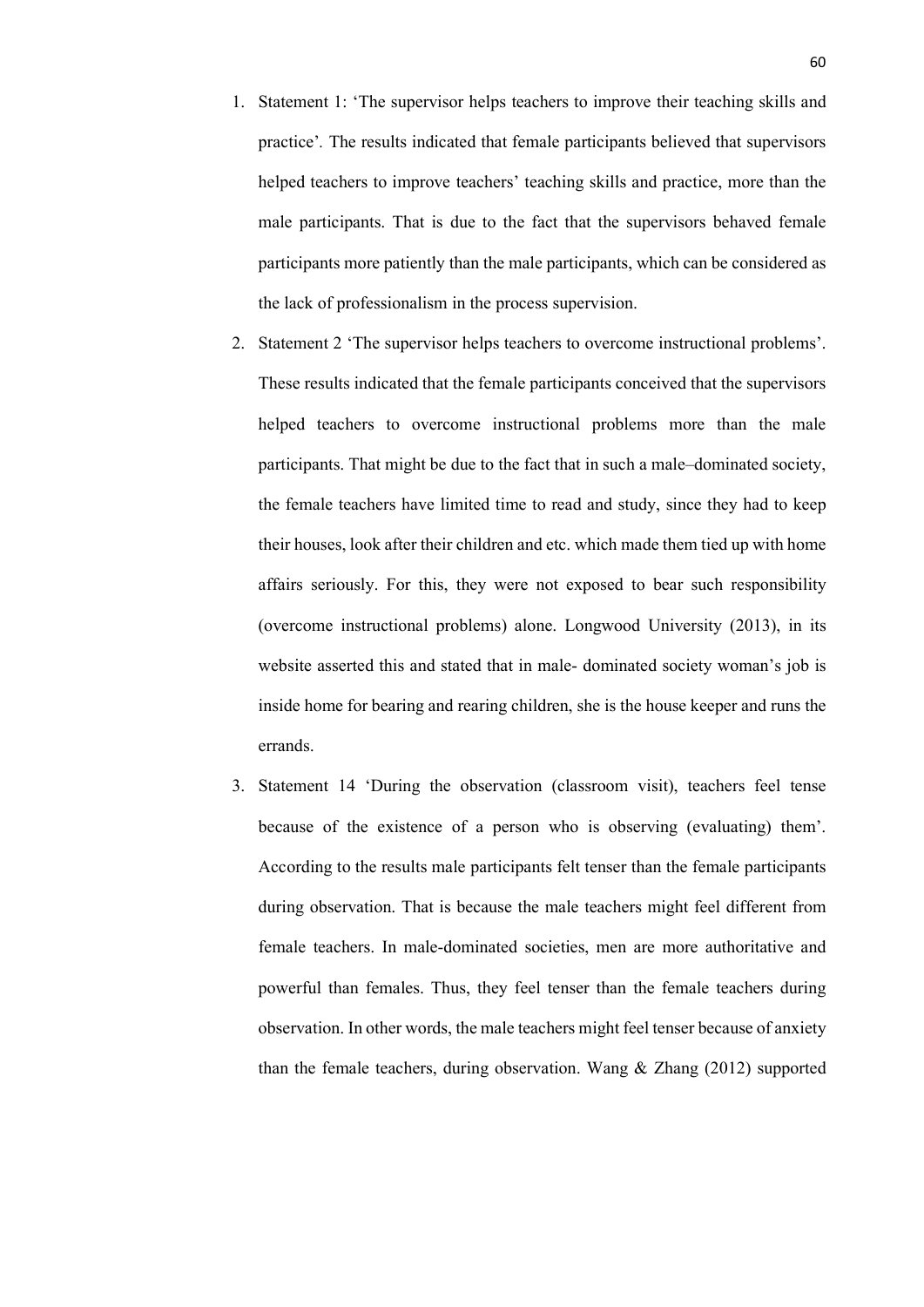this and stated that 'The sense of anxiety for satisfaction and control is higher in male teachers' (p.26).

- 4. Statement 18 'After the observation (classroom visit), teachers get a written report of their evaluation'. The results indicated that male participants were more satisfied than the female participants in getting a written report of their evaluation, after classroom visit by a supervisor. The reason behind this was the female teachers might be more satisfied with their career than the male teachers which influenced their occupational stress. Williams & Greene (2010) supported this and stated that 'female teachers have higher job satisfaction levels than their male counterparts' (p. 40).
- 5. Statement 20 'The supervisor evaluates and measures classroom activities objectively'. This result indicated that male participants were more optimistic than the female participants in supervisors' evaluating and measuring classroom activities objectively. The reason is that the supervisors might be more serious with male teachers in the evaluation or the classroom measurements than with the female teachers.
- 6. Statement 25 'The supervisors I have met so far know English well'. According to the findings, male participants thought that the supervisors they had met until then knew English language well, more than the female participants. That is because the male participating teachers tried to use English Language and communicated with supervisors more than the female teachers. In other words, in male-dominated societies, limited interaction and feeling shyness prevented the female teachers practice their language with supervisors as well, hence they felt so.
- 7. Statement 27 'The supervisors I have met so far are like judges'. The results indicated that male participants believed that the supervisors met until then were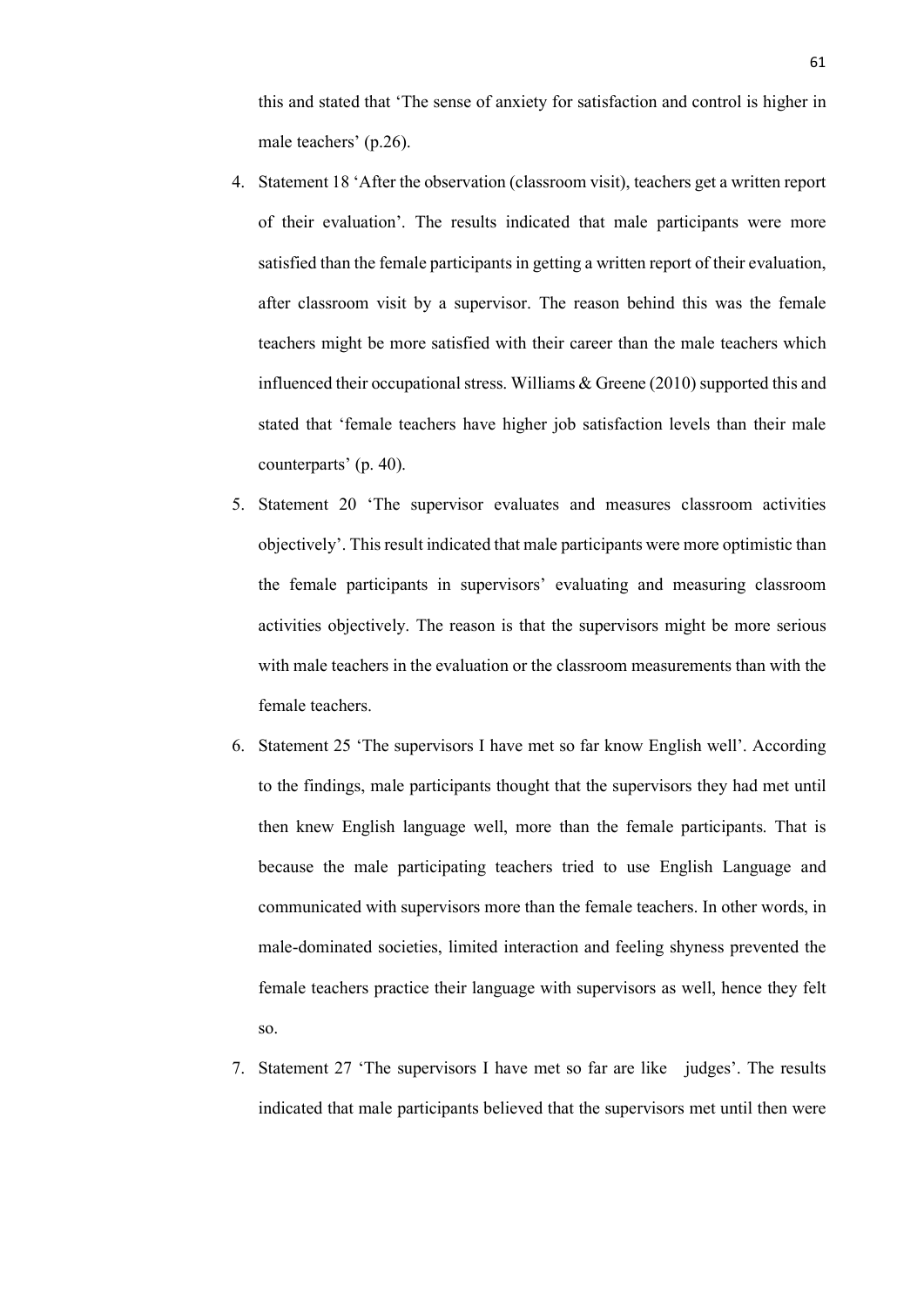like judges, more than the female participants. That is for the fact that the male teachers pretended that they performed their duties and career better than the female teachers and the supervisors judged their achievements accordingly.

8. Statement 34 'The supervisor suggests remedial work to remedy the low level of students' achievement'. The results showed that female participant teachers understood that the supervisors suggested remedial work to remedy the low students' achievement levels more than the male teacher participants. That was for the reason that the female teacher might be more empathetic and serious with the students in teaching process considering it as their duty. Wood (2012) supported this and stated that 'female teachers are more giving of their personal time and show more empathy to their students' (p.329).

**Qualification.** The results of one- way ANOVA to examine significant differences between (educational background) *qualifications* of the participant teachers and their attitudes towards supervision indicated that there were significant differences between Diploma, BA and MA holders in the eight statements:

1. Statement 16 'During the observation (classroom visit), the supervisor takes some notes which makes teachers feel embarrassed'. The results of this statement showed that MA holder participants were more convinced than Diploma holders in feeling embarrassed when the supervisor takes notes during observation. The MA holders may feel more embarrassed with such kind of observation, since they may see themselves higher in qualification than the supervisors, i.e. the supervisors were Diploma holder. They became supervisors depending on their years of experience not on academic qualification. But for the group of Diploma holders, as less qualified and experienced teachers, supervisors' noting down their viewpoints on teachers' performance during observation might not be so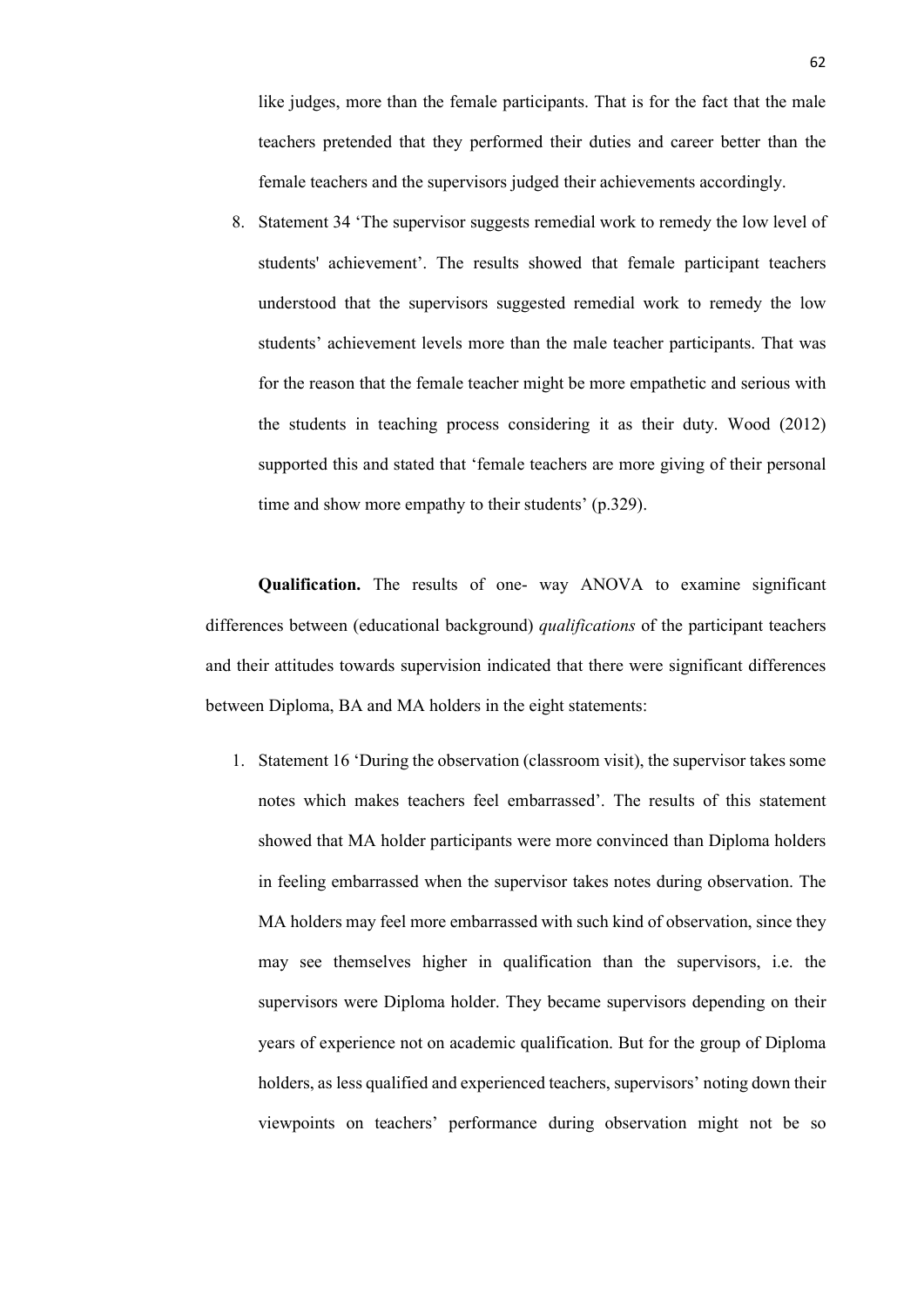embarrassing like the MA holders. That is because of the supervisors' age and years of experience. Tshabalala (2014) supported this result and stated that "Most teachers were not inhibited in their lesson – delivery by the presence of the supervisor in the classroom" (p.31).

- 2. Statement 26 'The supervisors I have met so far are like a judge'. The result of this item indicated that Diploma holder participating teachers thought that the supervisors had been met until then were like judges more than the BA holders. According to these results, supervisors behaved to the Diploma holders judgmentally, since they thought that the Diploma holders were less experienced teachers. They needed guidance, explanations and requirements more than the BA holder teachers.
- 3. Statement 33 'Personal relationships contribute a lot to improve teachers' evaluation report'. Regarding the outcome of this statement, the group of Diploma holders believed that contribution of personal relationship had great impact on improving teachers' evaluation report more than the BA holders. That is due to the supervisors' lack of professionalism in supervising, or the BA holder might be more experienced and acquainted with enough knowledge to cope with the problems they faced more than Diploma holders. The findings of Abu Naba'h, et al. (2009) support these results, they revealed that "teacher's evaluation was affected by the degree of sociability between the teacher and the supervisor" (p.236).
- 4. Statement 36 'The supervisor imposes his own method of teaching upon teachers'. According to the results, Diploma holders agreed that the supervisors imposed their own method of teaching upon teachers more than the BA holders. These results indicated that Diploma holders might have been more competent. Besides, they often tried their own ways of teaching. Consequently, depending on their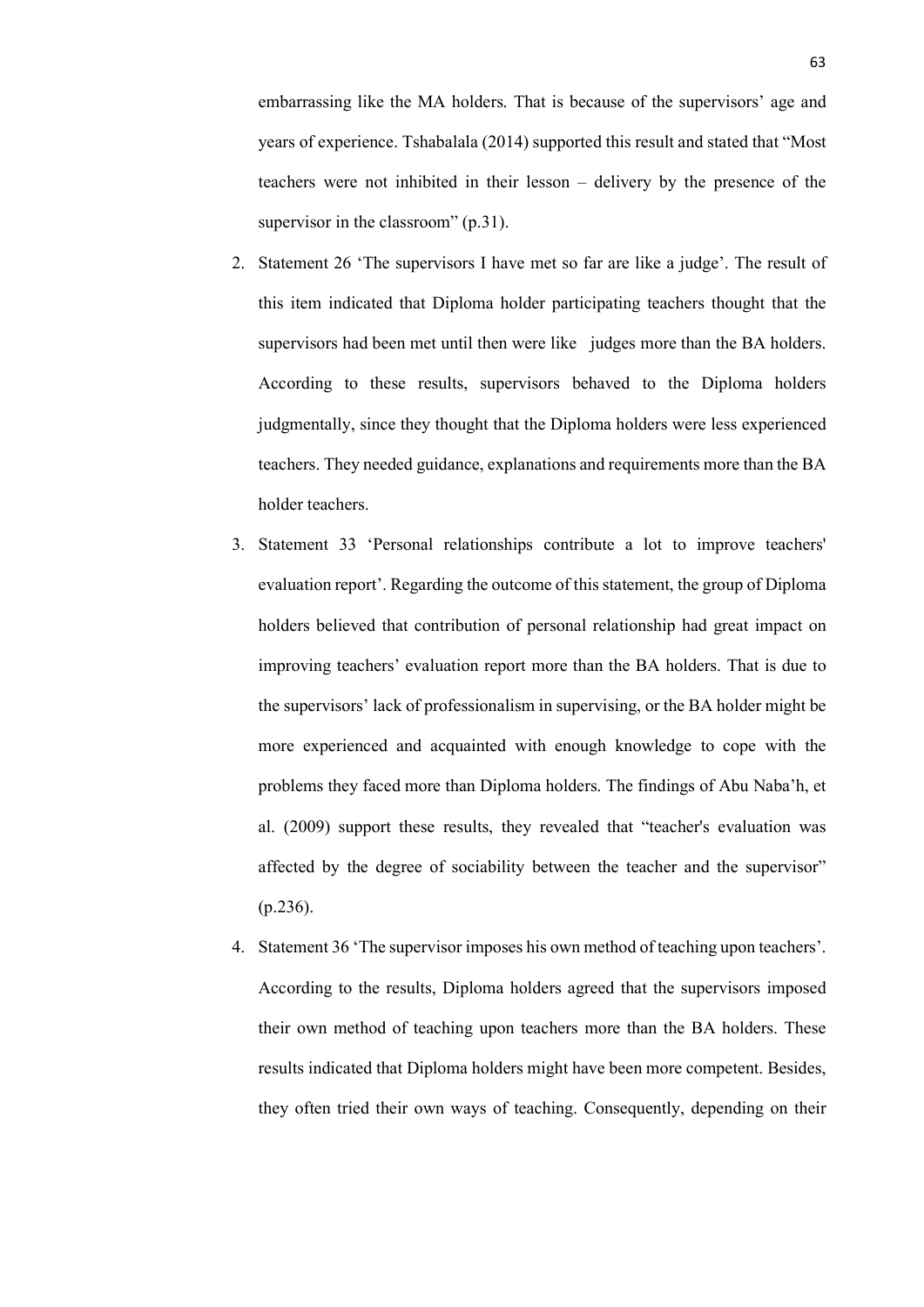experience, the supervisors were obliged to impose their methods that they thought were more beneficial for those teachers to follow.

- 5. Statement 38 'The supervisor is more interested in the daily plans than with students' achievements'. According to the results of this item, three significant differences can be seen among the groups, the group of Diploma holders strongly agreed and believed that the supervisors were more interested in the daily plans than the student achievements, more than the group of BA holders. On the other hand, the group of MA holders disagreed that the supervisors to be interested more in daily plans than the student achievements. This might be because of two reasons; *first*, it was related to the MOE teachers' evaluation which 25% of the grading is based on the daily plan preparation, which obliged supervisors to follow it. *Second*, Diploma holders graduated from two-year TEFL programs, they might be unable to set an academic and/or good daily plan, so they thought that the supervisors always focused on daily plan rather than the student achievements. The researcher believed that the same picture might be true for the BA holders and with MA holders.
- 6. Statement 39 'The supervisor is mostly for paperwork formalities and regulations'. The result of this item revealed that the group of Diploma holders agreed and thought that the supervision was mostly for paperwork formalities and regulations, more than the group of BA holders. This might be also because of two main reason; *first*, the supervisors were tied to an MOE form to evaluate teachers with, and it was repeated yearly without any improvement. *Second*, the supervisors were not expected to deliver new knowledge to the teachers and that was why the teachers believed that supervision was mostly for paperwork formalities and regulations.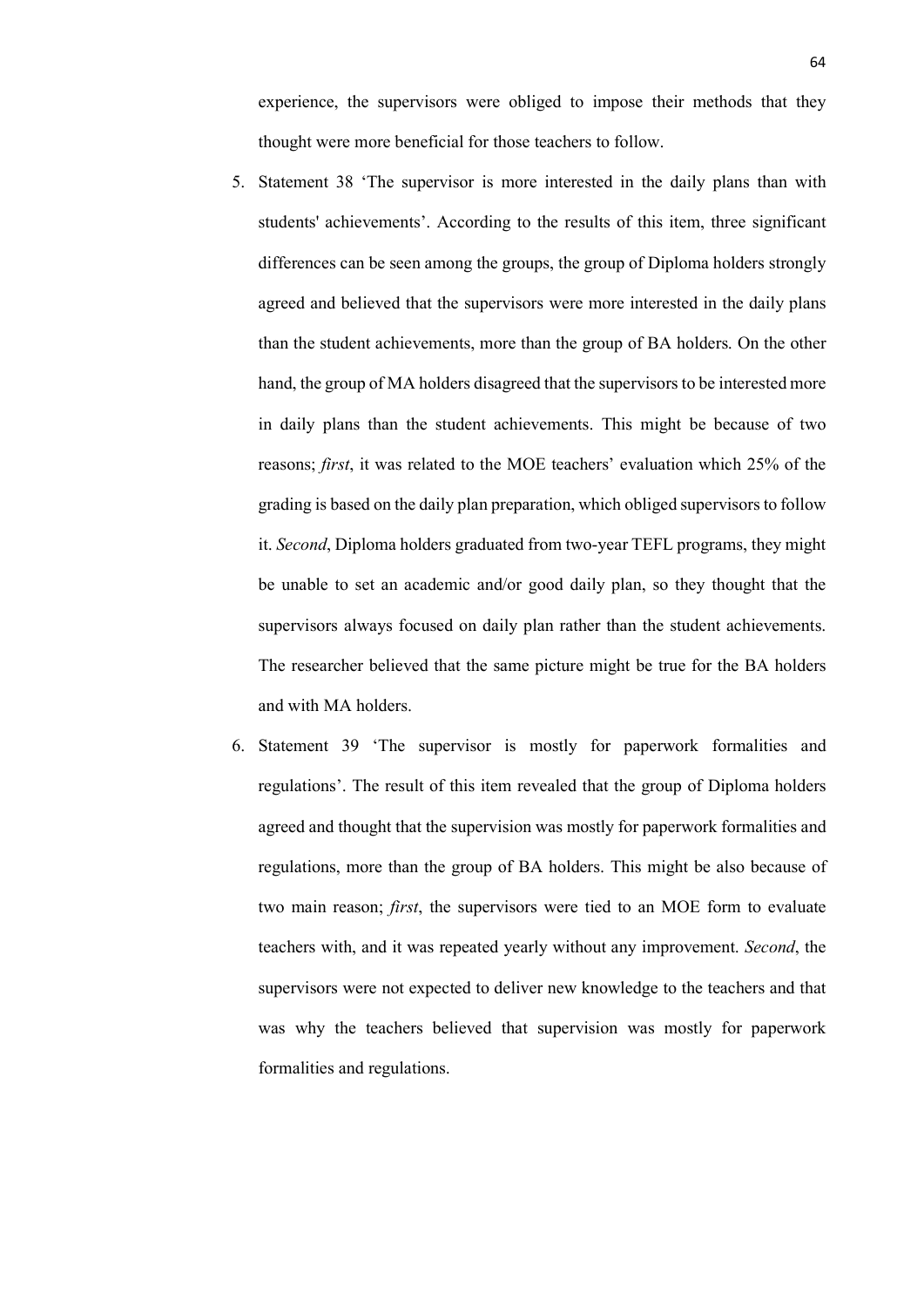- 7. Statement 45 'Female teachers hold different viewpoints from their male counterparts towards supervisors'. The result of this statement presented that the group of Diploma holders strongly agreed that the female teachers held different viewpoints from their male counterparts towards supervisors, more than the group of BA holders. This is also related to the male-dominated society that the supervisors usually behaved the female teachers more tendentious than their male teacher counterparts. Nadeem et al. (2011) supported this finding and stated that as compared to male teachers, the female teachers are given more respect by the society.
- 8. Statement 47 'The time spent by supervisors with teachers is short and not enough for evaluation'. This is also revealed that Diploma holders agreed and believed that the time spent by supervisors with teachers was very short and not enough for evaluation more than the BA holders. That is because the Diploma holders needed more time to be supervised (observed), guided, and evaluated than the BA holders. All Diploma holders graduated from two-year TEFL programs. They studied English methodology and they were prepared to be teachers in Central Teachers' Institutes in Kurdistan.

**Experience***.* The outcomes of one-way ANOVA to examine significant differences between the participant teachers' *teaching experience* and their attitudes towards supervision showed that there were significant differences between the groups 1- 5, 6-10, 11-15 and 16-20 teachers' years of experience in five statements:

1. Statement 17 'After the observation (classroom visit), the supervisor provides teachers with feedback using objective observational data'. The result of this statement revealed that teachers with 1 to 5 years of experience thought that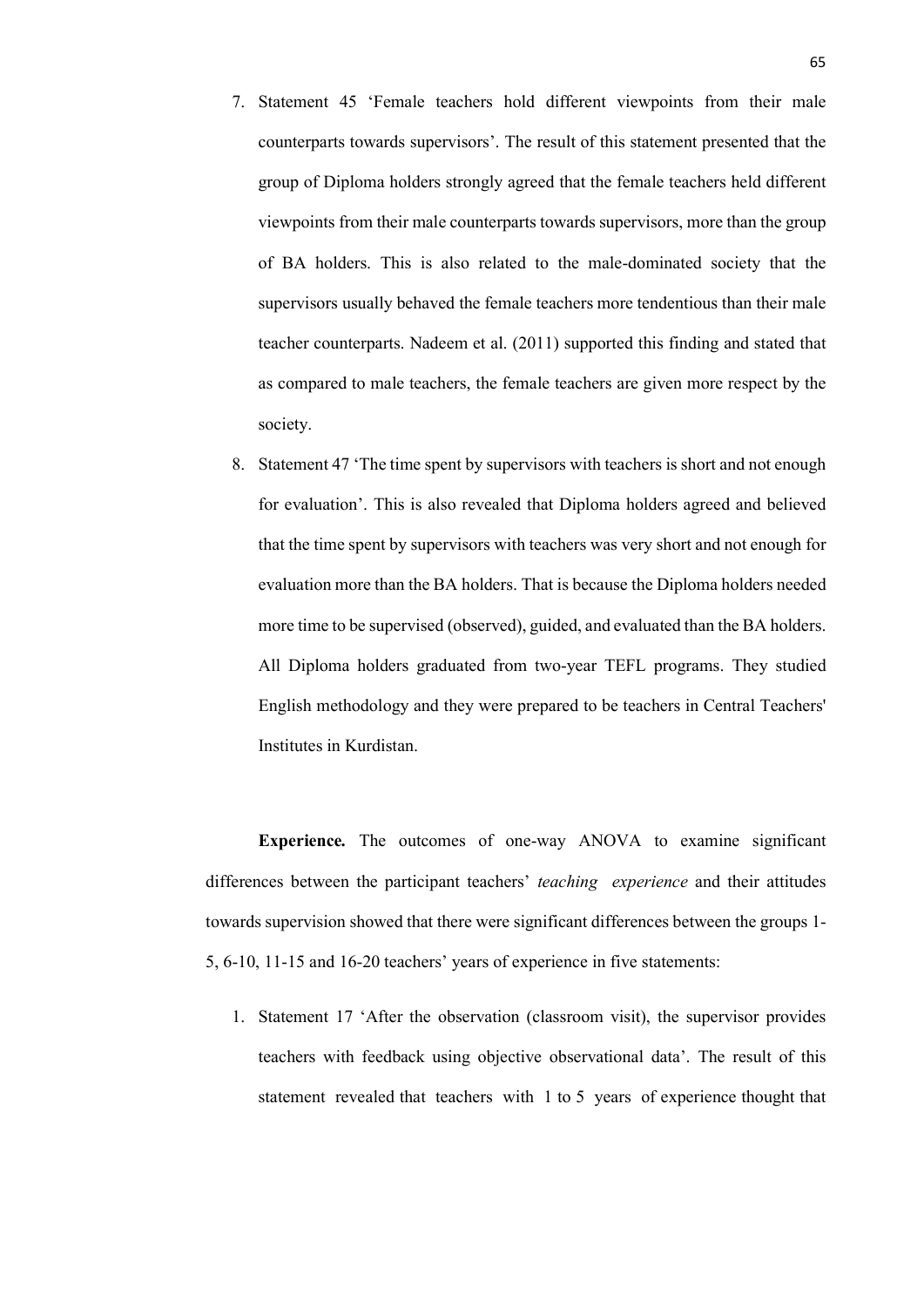the supervisors provided teachers with feedback depending on the using of objective observational data, after the observation ( classroom visit), more than teachers with 6 to 10 years of experience. As the 1 to 5 years of experience group was somehow new in teaching process, they might not be aware of enough instructional methods. So, they need such feedback at their beginning years of teaching career, but the teachers with 6 to 10 years of experience had more qualification and more expertise about teaching and/or they might have been acquainted with such guidance or recommendations. In other words, 6 to 10 years of experience teachers were right, because the supervisors did focus on those who have been accustomed with such feedbacks before (for more than 5 years constantly). Unal  $&$  Unal (2012) supported these findings and stated that years of experience has an important role on the beliefs of the teachers, as it made teachers change their belief as they gain experience over the time they are teaching.

2. Statement 22 'The supervisor creates fear and nervousness in teachers'. The result of this item indicated that the group of teachers with 1 to 5 years of experience thought that the supervisors created fear and nervousness in teachers, more than teachers with 11 to 15 years of experience. At the same time, teachers with 11 to 15 years of experience thought that the supervisors created fear and nervousness in teachers, more than teachers with 6 to 10 years of experience. As it was revealed in these results, the group of 1 to 5 teachers were accustomed to be visited, observed and criticized directly before, regarding their instructional career with the presence of someone in the classroom as a supervisor to observe their behaviour and teaching performance like teachers with 11 to 15 years of experience. The references and/or comments for the other groups 11 to 15 and 16 to 20 years of experience teachers were almost the same in terms of inexperienced teachers towards qualified and experienced teachers. To support these findings,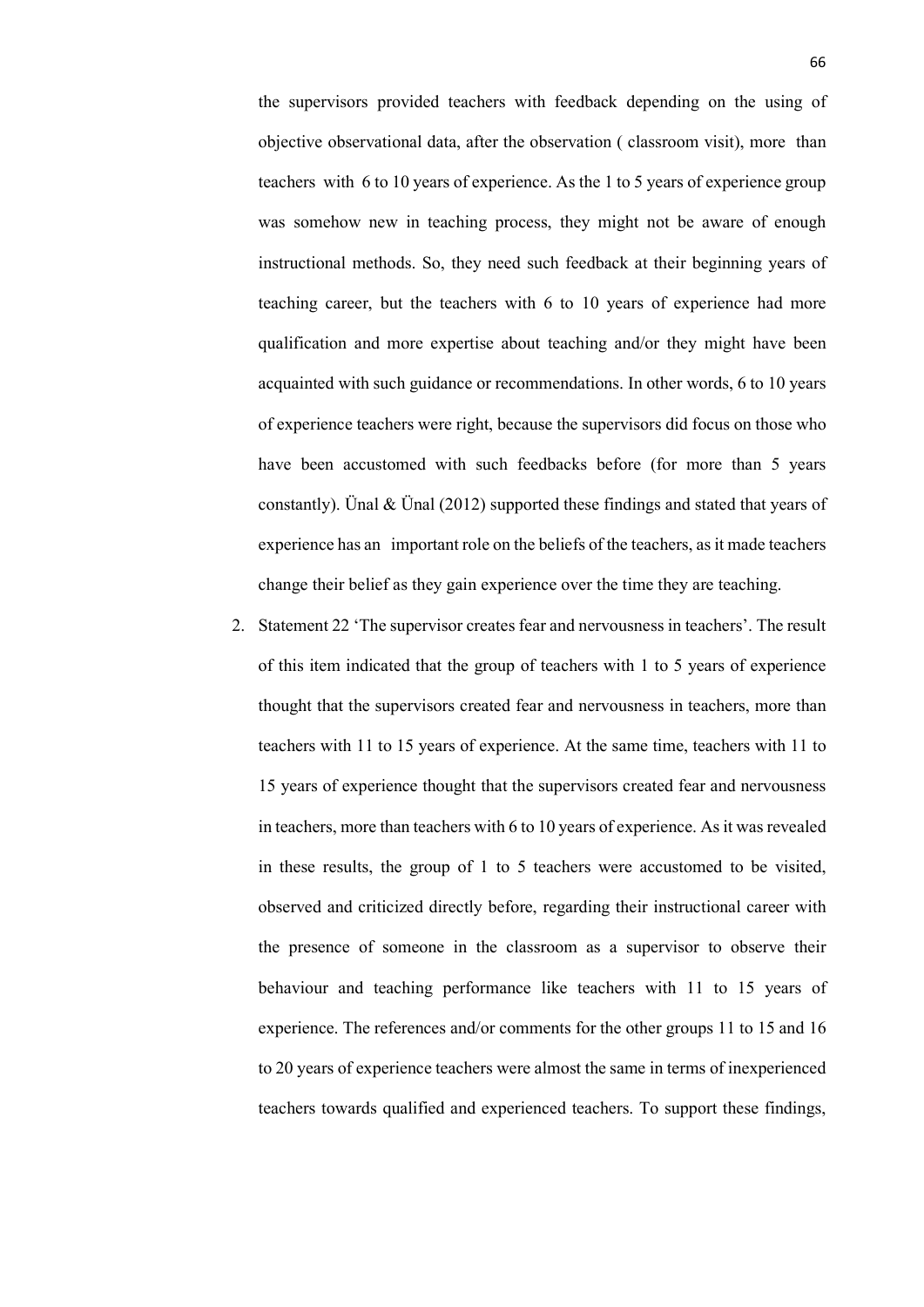Ünal and Ünal (2012) stated that, in instructional management, when teachers became more experienced their behaviour became more controlling and they did not feel fear and nervousness in teaching.

- 3. Statement 24 'The supervisors I have met so far have guiding skills'. The result indicated that teachers with 16 to 20 years of experience thought that the supervisors they had met until then had guiding skills more than teachers with 6 to 10 years of experience. Likewise, teachers with 6 to 10 years of experience thought that the supervisors had been met until then had guiding skills more than teachers with 11 to 15 years of experience. Furthermore, teachers with 11 to 15 years of experience thought that the supervisors they had met so far, had guiding skills more than the teachers of 1 to 5 years of experience. According to these results, the group of 16 to 20 years of experience teachers might believe so, because they knew the efficiency of supervision process, with their great experiences dealing with the challenges they faced in teaching process and / or might have got a great satisfaction with their job experience, whereas the group 6 to 10 years of experience might not have got such beliefs with their little of experience. Longwood University (2013) supported this findings and stated that "the very youngest and very oldest teachers had the highest levels of satisfaction as did the least and most experienced teachers" (p.7). The same idea might be true with the other groups as Kalule & Bouchamma (2013) supported the findings and stated that "the older the teacher, the more closely they were associated with the professional development activities proposed by their supervisor" (p.100).
- 4. Statement 29 'Supervisors' authority stems from teachers' confidence'. According to the results, teachers with 6 to 10 years of experience thought that the supervisors' authority stemmed from teachers' confidence more than the teachers with 11 to 15 years of experience. Moreover, the teachers of 11to 15 years of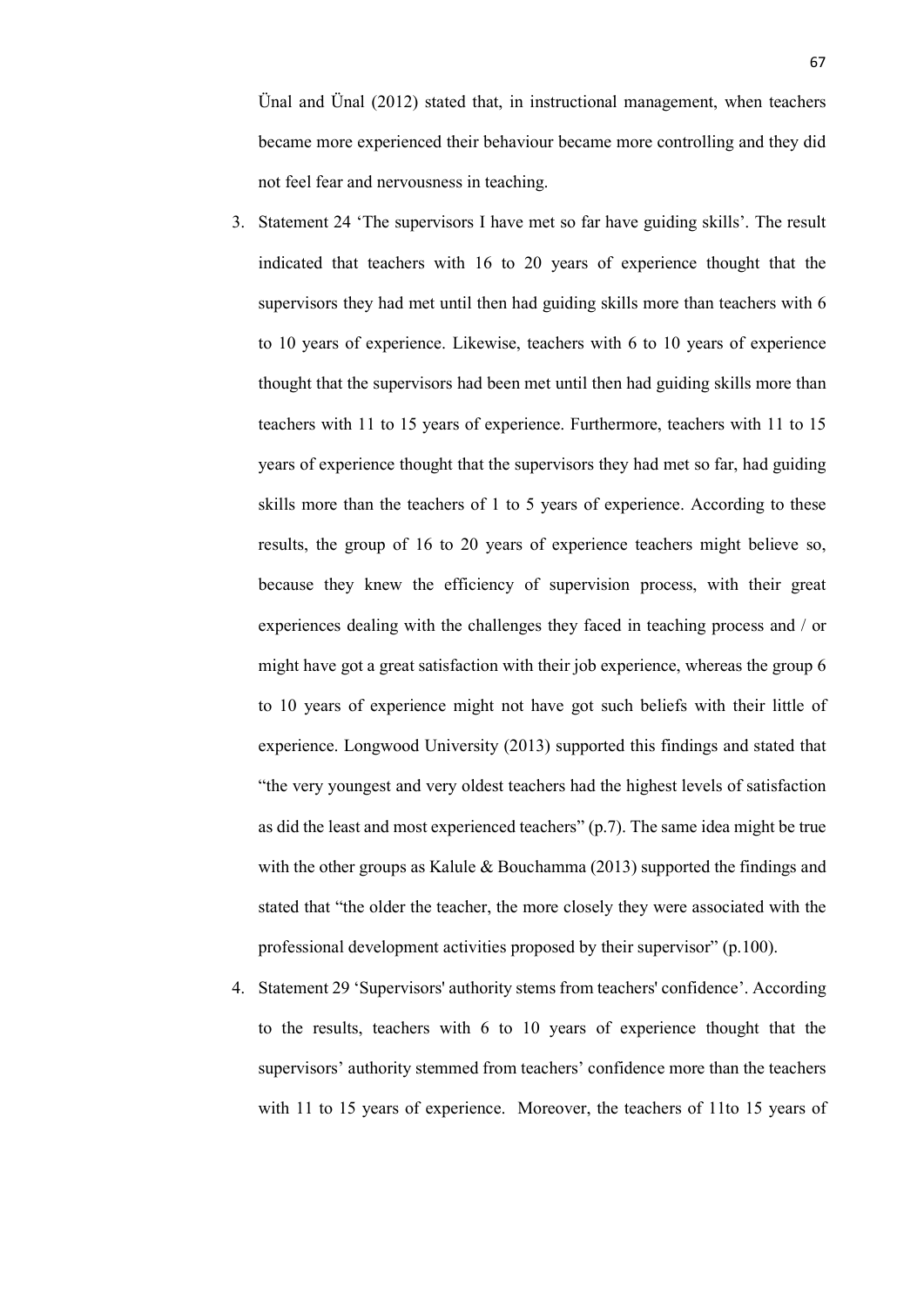experience, also thought that the supervisors' authority stemmed from teachers' confidence more than 1 to 5 years of experience. This is because, less experienced teachers need more support or feedback in front of supervisors and trusted more on supervisors. On the other hand, the 11 to15 years of experienced teachers stated that supervisors' authority stemmed from teachers' confidence more than 1 to 5 group. That is because, the very novice teachers did not familiarize with enough reliable knowledge regarding instructional methodology. Moreover, the supervisors treated them very formally and applied the recommendations of MOE regardless differentiation between them. In other words, the 1 to 5 years of experience teachers (inexperienced teachers) did not associate well with supervision process, but for 11 to 15 years of experience teachers as they were more experienced and qualified, they had different point of views and understandings concerning supervision. This way of thinking and cooperation would affect teachers' views and tend to be more positive towards supervision. To support these findings, Glanz (1994), Bennet (1995) and Bulach (1997) found that when the teachers' way of thinking is respected by the supervisor and cooperated with teachers', the teachers' views of supervision process tended to alter positively.

5. Statement 46 'The supervisor is interested in teachers' qualifications more than experience'. The results indicated that teachers of 1 to 5 years of experience thought that the supervisors were interested in teachers' certifications more than their experience more than teachers of 6 to 10 years of experience. At the same time, teachers of 6 to 10 years of experience believed that the supervisors were interested in teachers' qualifications more than their experience more than teachers with 11 to 15 years of experience. At the same time, teachers with 11 to 15 years of experience thought that the supervisors were interested in teachers'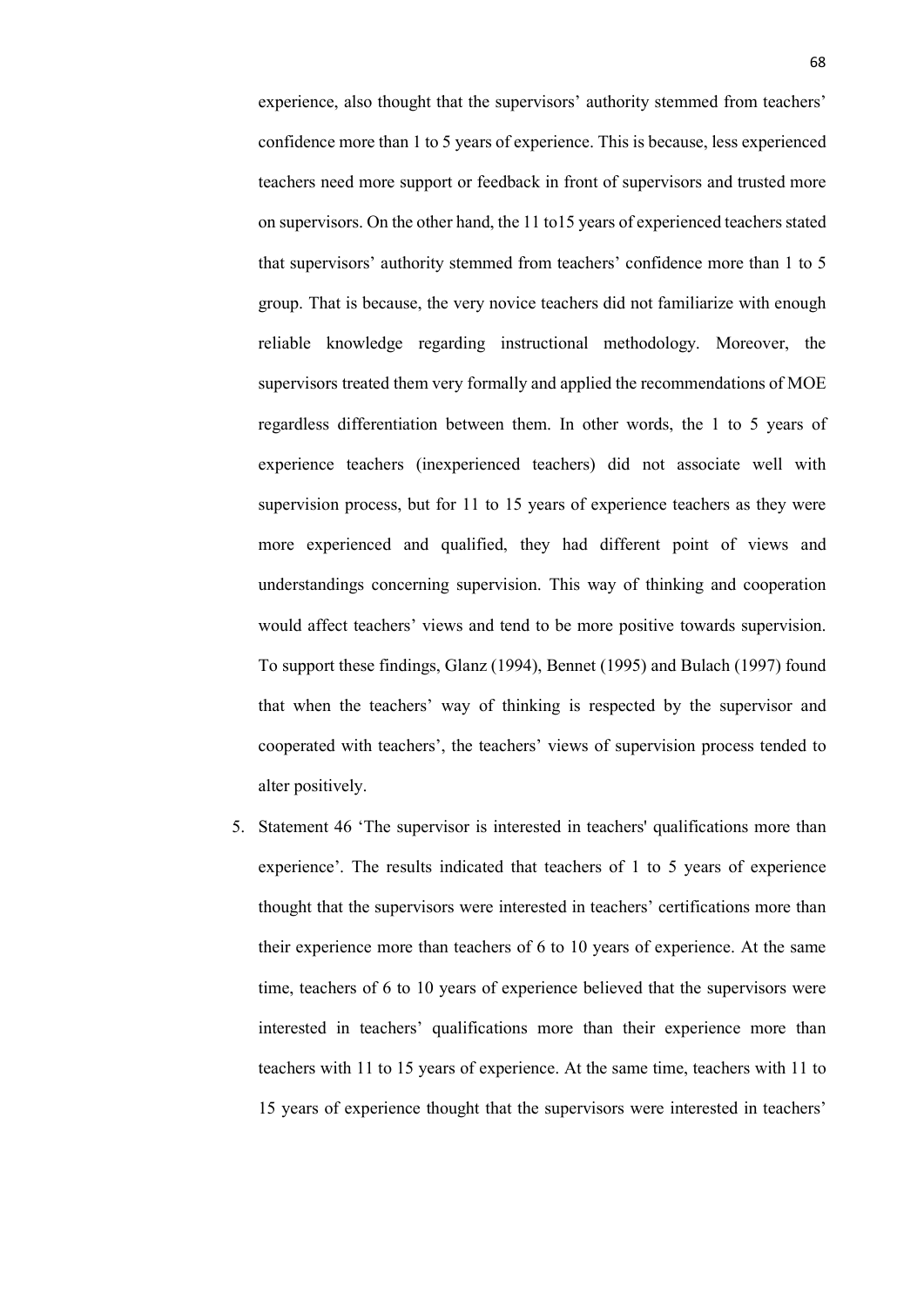qualifications more than their experience more than teachers 16 to 20 years of experience. As the results indicated, teachers of 1 to 5 years of experience, are somehow new and got insufficient information in teaching (novice teachers). Their less and/or limited experience, limited their instructional achievements. The supervisors thought that the higher certification holders are the more experienced teachers. They might also believe that the experience resulted from constant practicing and permanency in teaching, thus the more qualified teachers got more expertise and information about their career. In this way, the 1 to 5 years of experience teachers, thought that the supervisors were interested in teachers' certifications more than their experience. Based on these findings and discussions, it can be said that the other groups, regarding the current significant difference (item) is the same because the more qualified teachers studied more instructional methods. Fasasi (2011) supported this and stated that "perception of supervisory roles tends to be different between experienced and less experienced teachers" (p.135).

#### **Educational Implications**

The researcher believed that the study was very important to enhance the process of learning through its findings, since the aim of educational supervision is to improve instructional process and contribute to the teachers' development to improve student learning and educate them scientifically. Moreover, the operational instructional supervision is an important tool in achieving that primary goal of the schools. Thus, the researcher believed that it provides a deeper understanding of the Kurdish EFL teachers towards the role of educational supervision in Kurdistan. Moreover, the results, can help the ELS to identify and evaluate their role to develop more positive attitudes towards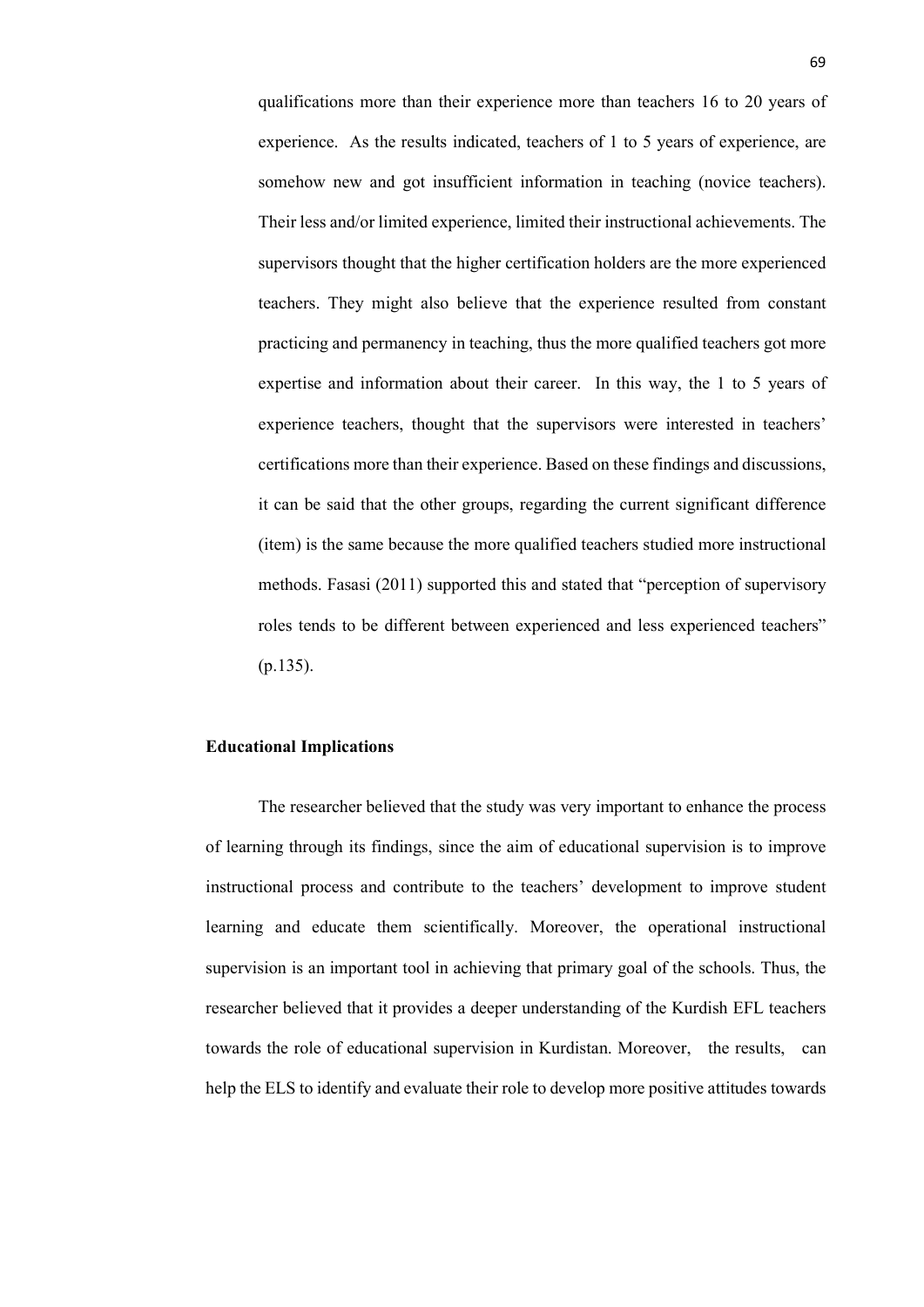EFL teachers in the process of education in KRG. With the knowledge gained from this study, the MOE can guide the supervisory sector to have innovative and different attitudes towards supervision in the content area. Finally, through the information gained from this work, the process of education can also be guided in KRG to cultivate learning in the future with new collaborative model of supervision.

In terms of 'notion of supervision', the teachers should be familiarized with the practice and understand that they are provided with adequate support by the educational supervision to encourage them to develop their own ways and means for using their own capabilities that will create a culture of collaboration or community of practice in the process of education.

In terms of 'relationship with teachers', there have to be a powerful interpersonal relations involved between the educational supervisors and the teachers to support the process of instruction. Moreover, they should be a friend, consultant, advisor and a coworker as team members in a team to provide the best possible programs to the learners because the supervision process deals with engaging teachers in educational discourses aiming at improving instruction and helping learners (boys and girls) with improving teaching.

In terms of 'supervision practice; pre–observation, during–observation and postobservation conferences', the supervisors have to be very collaborative with the teachers and must create a strong dynamic relationship to be trusting friends. Furthermore, the supervisors must arrange their school visits systematically, and examine the existing reality with the whole performance done in the classroom during the teaching process. Consequently, this creates great opportunities to identify and explore the limitations as well as the positive aspects of the teaching performance. Finally, with the feedback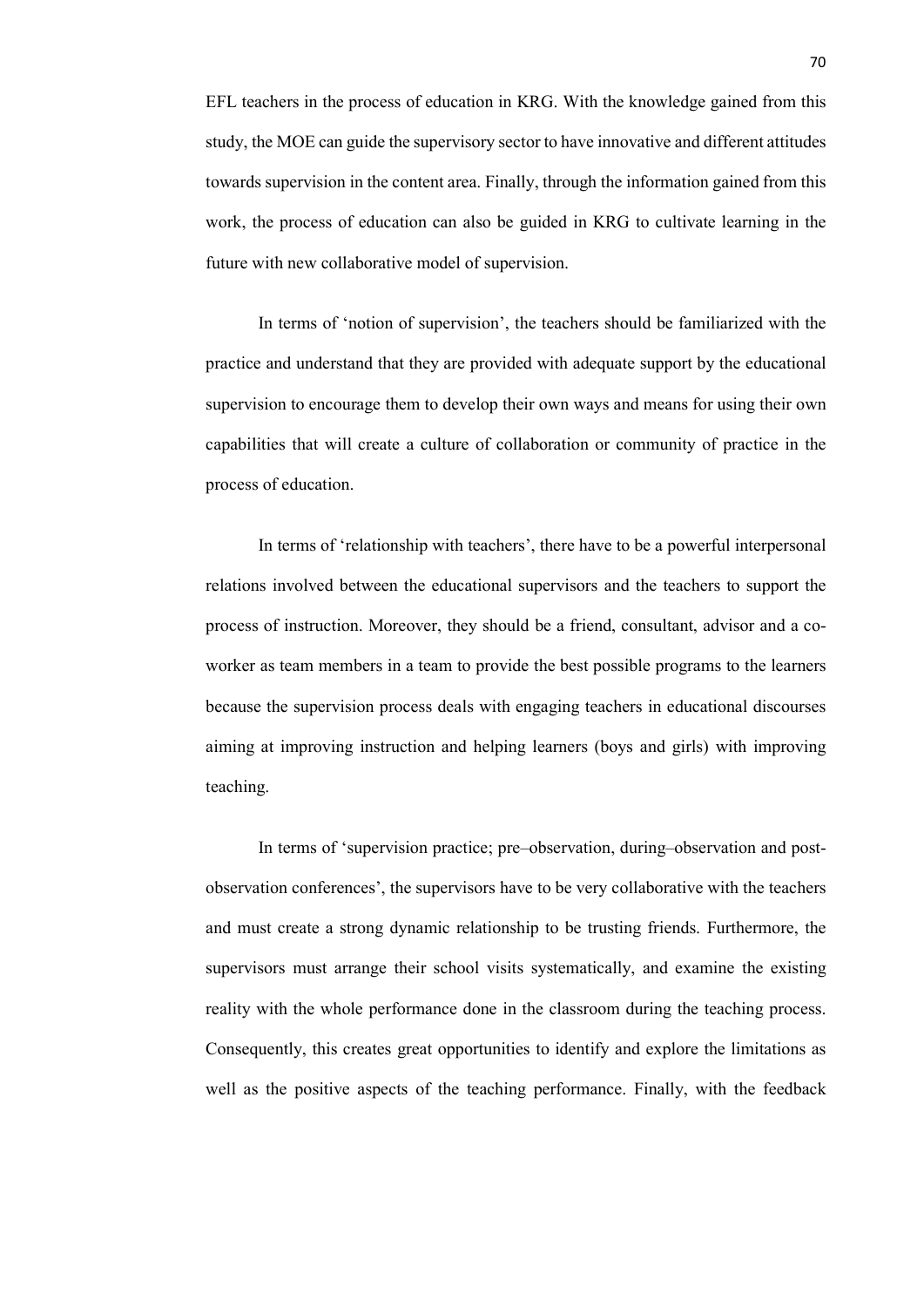provided by the educational supervisors, the observed teachers are encouraged to think more critically and grow professionally in their career.

In terms of 'professional growth and development', the supervisors have to help the teachers with their career in providing educational materials to practice and improve teachers' teaching skills. Furthermore, for the sake of bridging the gaps, overcoming instructional problems, and using modern teaching utilities, the supervisors must help teachers to identify their strengths and weaknesses through the activities that are aimed to improve instructional process.

In terms of 'curriculum: teaching and learning', under the guidance of the MOE the supervisors should provide teachers with necessary teaching resources for teaching any curriculum and recent assessment techniques to develop English language curricula in cooperation with teachers. They also have to train teachers from time to time to use modern teaching techniques and give teachers the chances to discuss ways of solving any problems with the curriculum through focusing on specific teaching methods to develop students' thinking and communication skills as well.

In terms of 'evaluation and feedback', the supervisors must act collaboratively with teachers as problem solvers and decision makers, which will provide opportunities for supervisors to observe and evaluate their instructional intervention in action and provide more constructive feedback to teachers. This will result in professional development. Because supervision and evaluation are unseparated actions; they go side by side and affect one another to improve quality of teaching and learning. .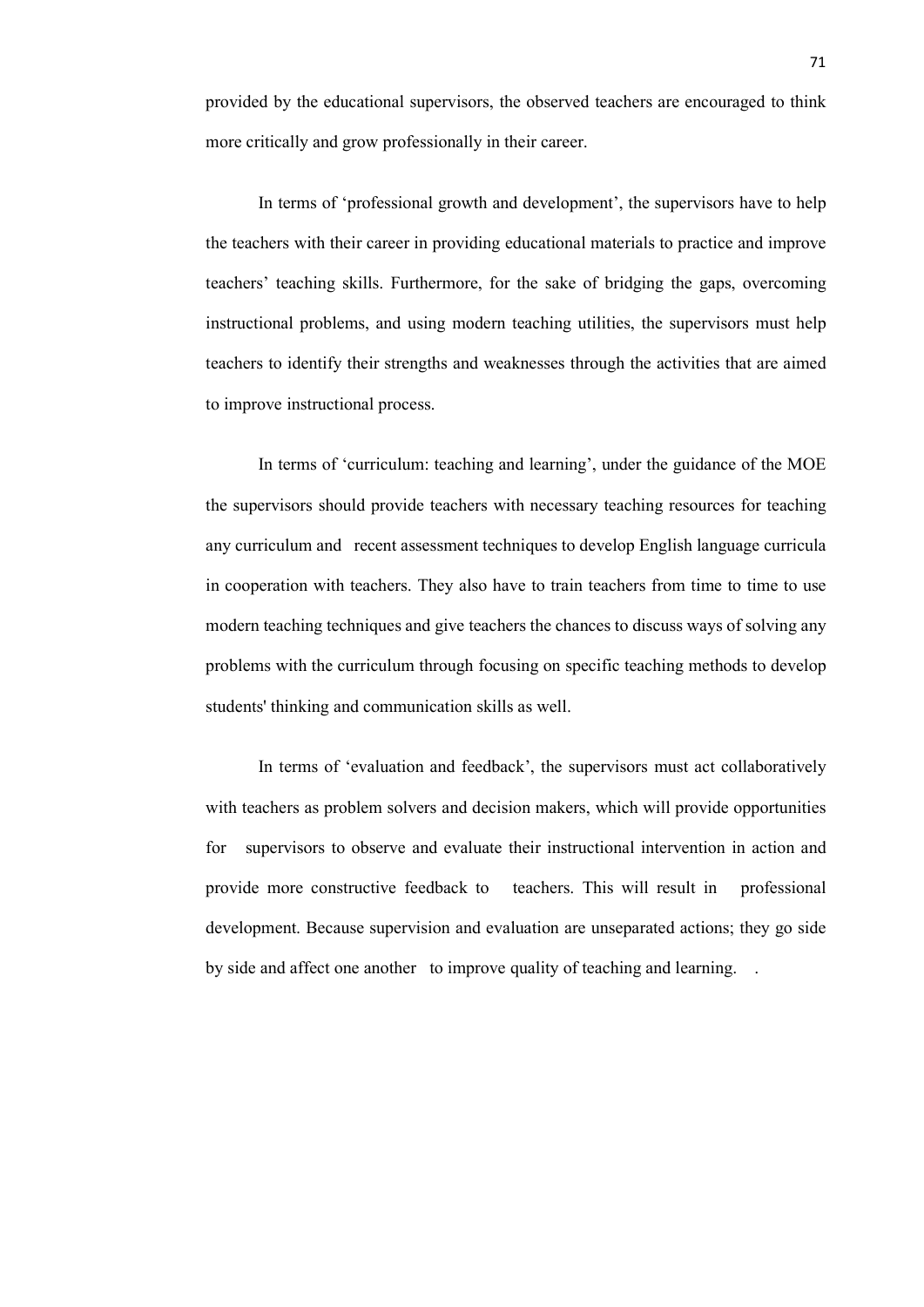#### **Recommendations**

Based on the above conclusions, the following recommendations can be made:

- Educational supervision should be well-planned, scheduled and frequently practiced. Sufficient time should be allotted for supervision by the MOE in KRG through taking benefit from the experience of the educational professionals in the process of education.
- Under the guidance of the MOE, the supervisors should offer training courses to teachers from time to time to use modern teaching and assessment techniques to improve quality of instruction and develop English language curricula in cooperation with teachers.
- The study recommends the MOE, (through the main bureau of supervision), to organize regular workshops, seminars and conferences in order to update the educational supervision process concentrating more on innovative instructional supervision approaches.
- Kurdish EFL supervisors have to be more cooperative with teachers by providing them necessary teaching resources for teaching any curriculum.
- For the sake of better awareness of the process of education, as well as suggesting problem solving practices, each supervisor is to be responsible for a small number of schools (1 to 5). Besides he/she has to supervise the teachers of his/her on specialty.
- Through taking benefit from the developed countries in the field of education, the MOE has to think about a new mechanism for training supervisors like (sending them abroad), to acquaint supervisors with various recent models, principles and techniques of supervision.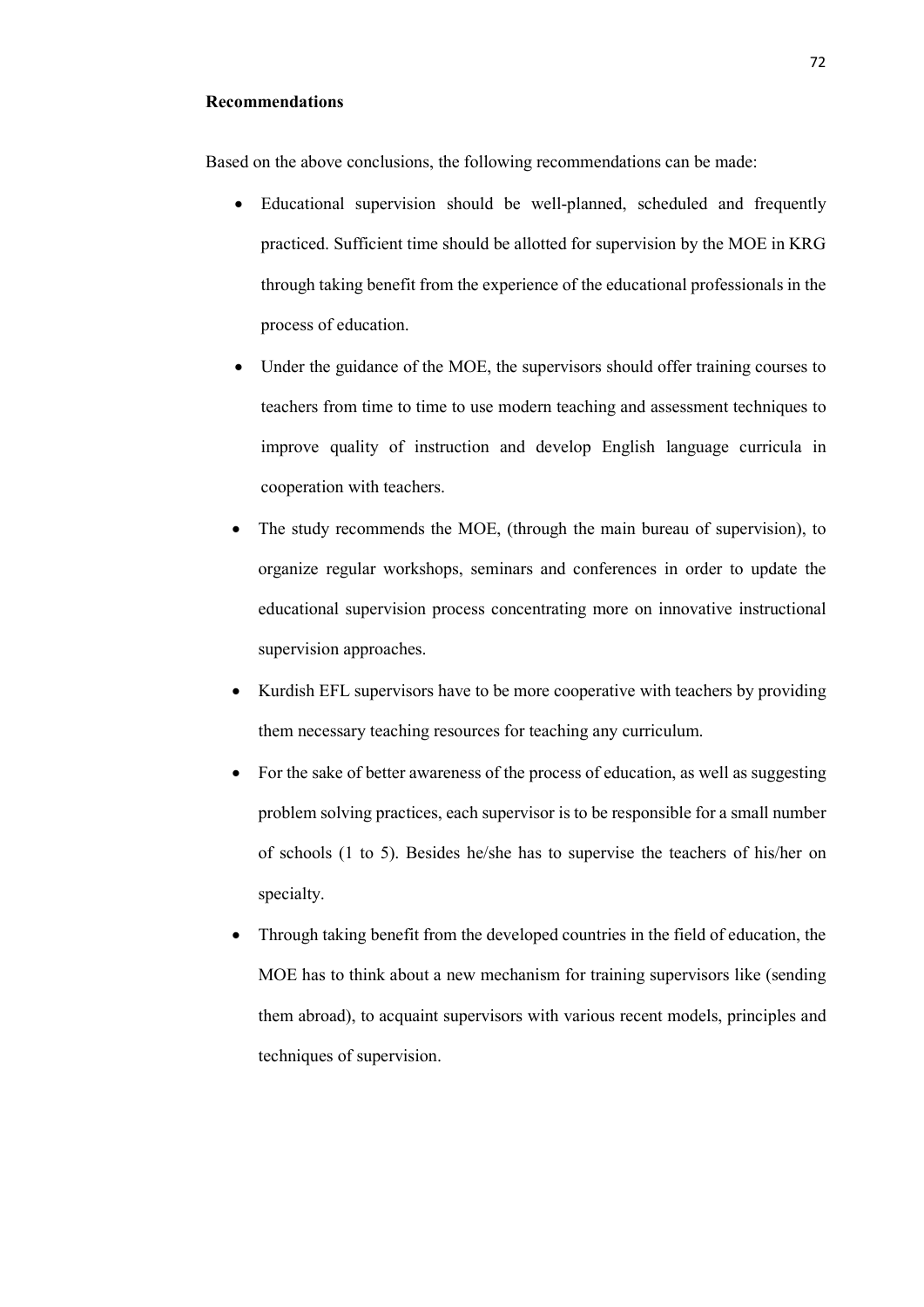- Kurdish ELSs have to pay the teachers more than two supervisory visits during an academic year since the time spent by supervisors with teachers is short and not enough for the process of evaluation.
- Kurdish ELSs have to change their inspection practices; they need to be more friendly and collaborative with teachers. instead of focussing on hunting teachers' faults and shortcomings,
- It is recommended that the MOE should increase the number of workshops and seminars for supervisors. These seminars and workshops would help supervisors keep abreast with recent supervisory trends like having plans for school visits and meeting sessions before observation and giving scientific and objective feedback after classroom observations.
- The supervisors should be cooperative with teachers and give them chances to discuss ways of solving any problems with the curriculum and focusing more on specific teaching methods in order to make them feel autonomous in their career.
- The supervisors should avoid autocratic and bureaucratic behaviour and conduct modern supervisory practices in a democratic sense to obtain teachers' confidence.

#### **Recommendations for Further Research**

In the light of the findings/ results and the limitation of the study, several recommendations can be given for further research studies. The researcher conducted this study in Raniyah City and used 320 EFL teachers as participants of the study. Other researchers, can replicate this study in other cities in KRG with more participant teachers, so as to investigate their attitudes towards supervisors in different contexts in order to improve educational practices. The researcher did not use supervisors as participants in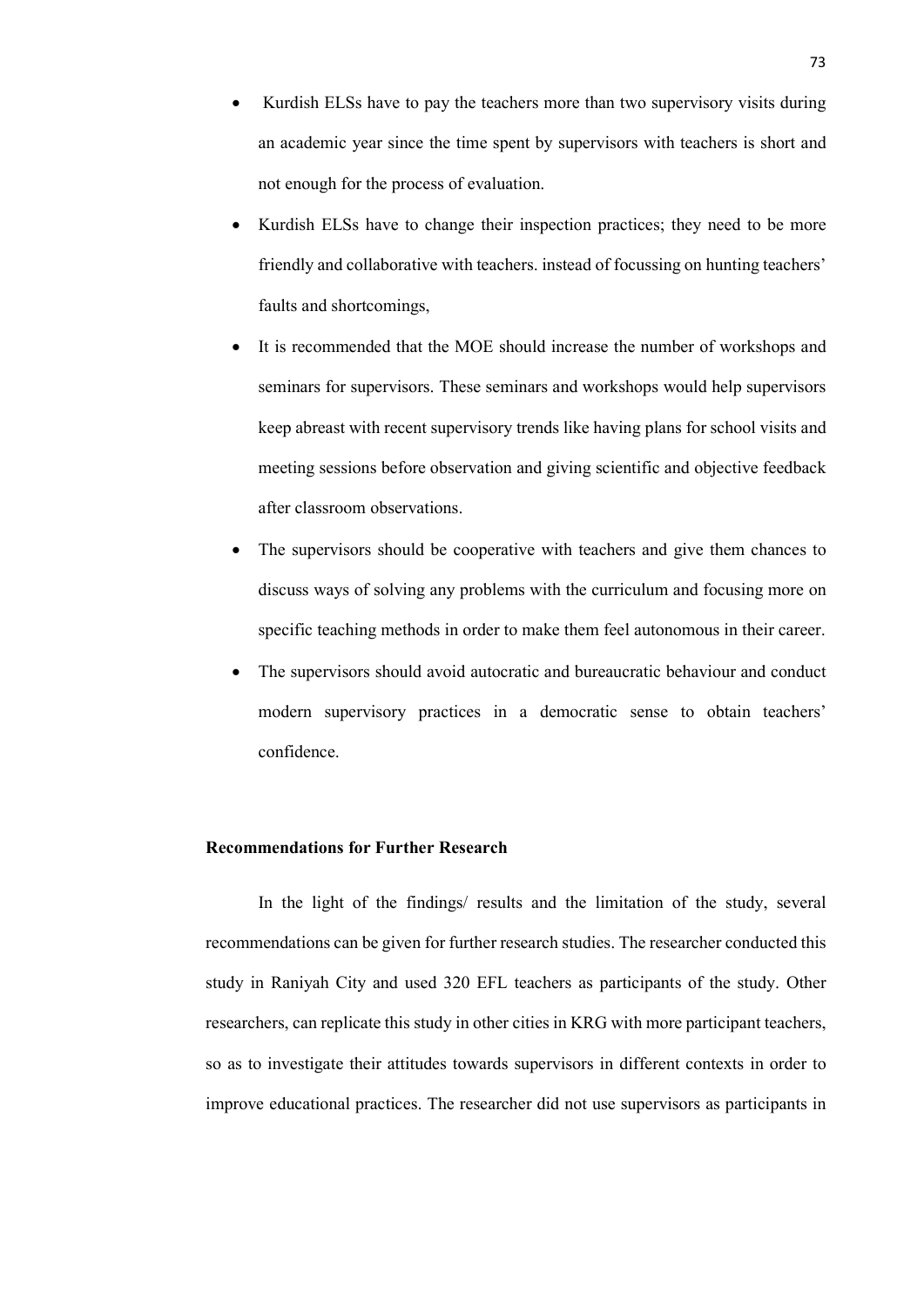the study, so more research can be conducted to scrutinize supervisors' attitude towards the supervision process. Furthermore, no principals (school managers) were included in the study, therefore, further research can be conducted to examine principals' perceptions towards supervisors. Furthermore, this study was quantitative, since only survey method was used to collect data from the participants. But in future studies, both quantitative and qualitative methods can be used.

THE END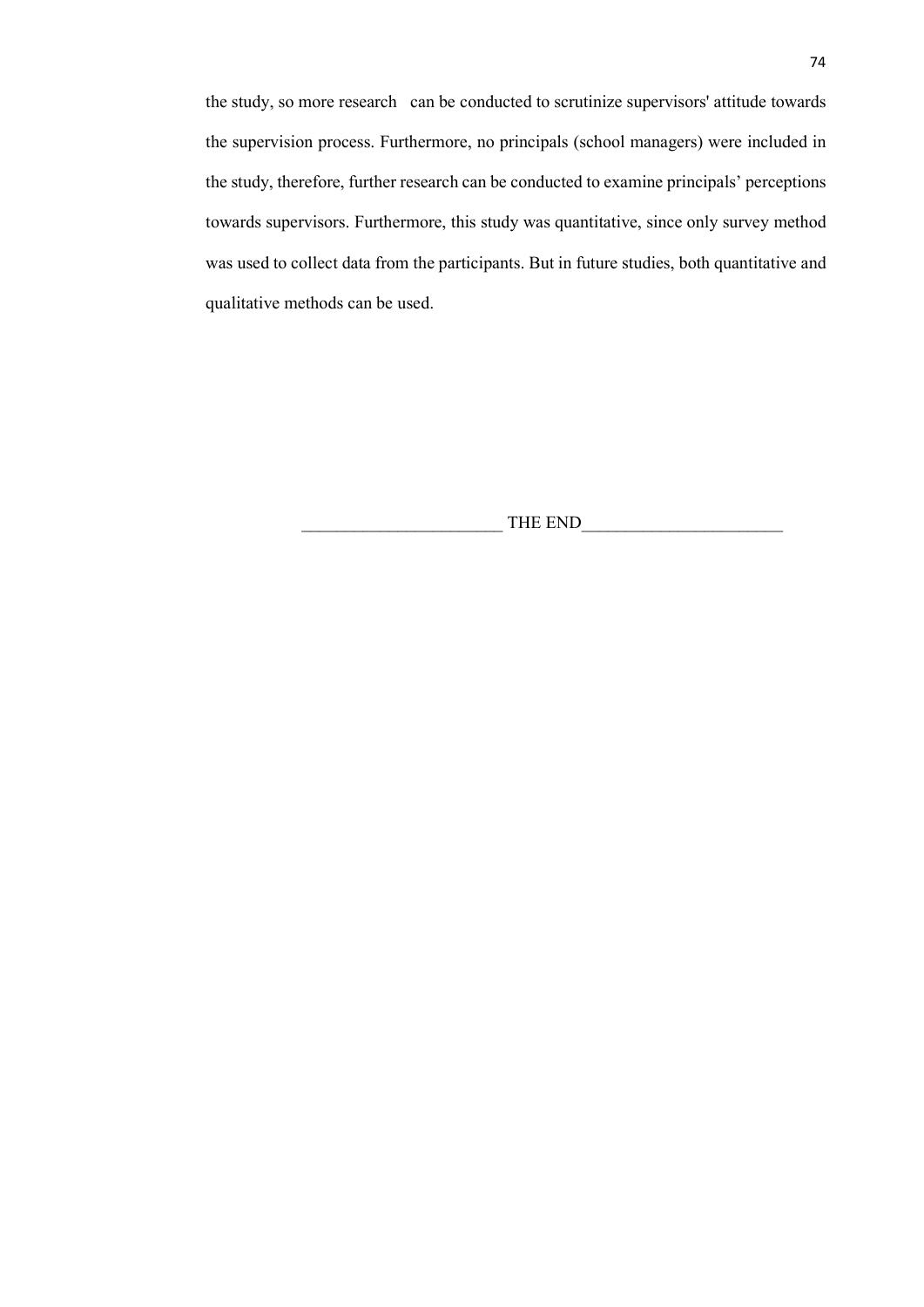References

- Abdullah, M., Uli, J., & Parasuraman, B. (2009, Jun 13). Job satisfaction among secondary school teachers. *Jurnal Kemanusiaan bil*, 11-18.
- Abu Naba'h, A., Al-Shara'h, N., Y., N., & Khattab, M. (2009). English language supervisors: teachers' perspectives. *Dirasat, Educational Science, 36*(1), 226-239.
- Alabdulkareem, R. (2014 , March). Differentiated supervision model: a way of improving school leadership in Saudi Arabia. *US-China Education Review B, ISSN 2161- 6248, 4*(3),186-192.
- Al-Nazer, M., & Mohammad, G. H.-R. (2013, December). Supervising practices of education supervisors and theirrelationship with the attitudes of high basic stage teachers towards theprofession in thecapital Amman governorate from their point of view. *International Journal of Humanities and Social Science, 3*(20), 223-243.
- Archibong, F. I. (2004, June ). Instructional supervision in the administration of secondary education a panancea for quality assurance. *European Scientific Journal, 8*(13), 61-71.
- Aseltine, J. M., Faryniarz, J. O., & Rigazio-DiGilio., a. A. (2006). *Supervision for learning : a performance-based approach to teacher development.* Alexandria: ASCD.

Badiali, B. J. (1998). Teaching of supervision . *Firth, GR and Pajak, EF (eds)*, 1-40.

- Bennett, D. D. (1995). *The role of content knowledge in instructional supervision.* Detroit.
- Bulach, C. (1997). *Mistakes Educational Leaders Make.Document, (ED 404737).* Retrieved from ERIC. : http://eric.ed.gov/?id=ED404737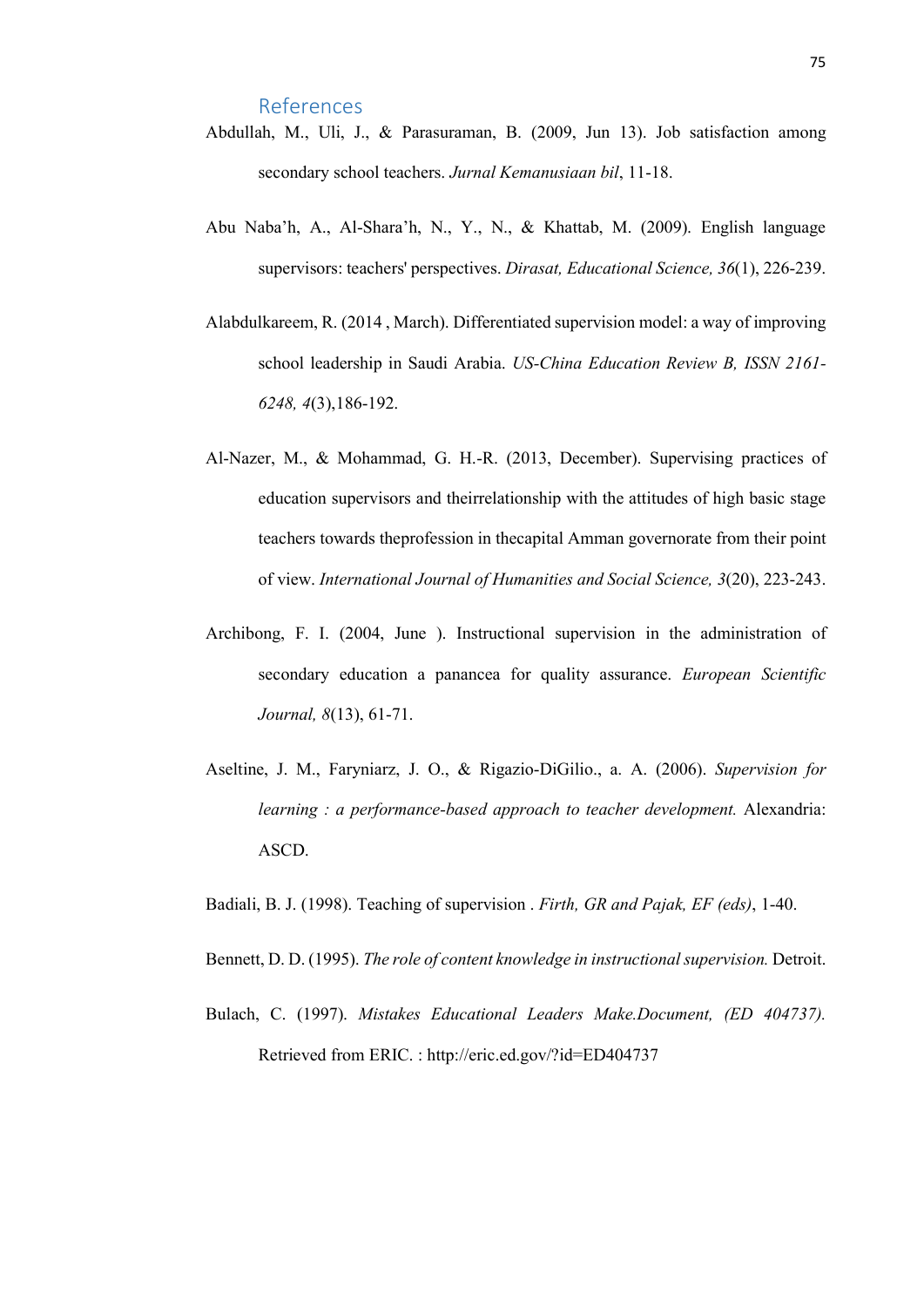- Chen, C. W.-Y., & Cheng, Y.-s. (2013, May). The supervisory process of EFL teachers: a case study. *The electronic Journal for English as a second language, 17*(1), 1- 21.
- Commonwealth of learnining . (2000). *Curriculum development.* Southern Africa: ministry of education.
- Dougiamas, M. (1998). *A Journey into Constructivism.* Retrieved from http://dougiamas.com/writing/constructivism.html
- Duzer, V. V. (1969, February). Supervision of high school departments of English. *Statement, 4*(2), 9-20.
- EWAG. (2010). *A vision for the teaching profession.* New Zealand Goverment: Minister ofEducation.
- Fasasi, Y. A. (2011, July 1). Teachers'perception of supervisory roles in primary schools in Osun state of Nigeria primary schools in Osun state of Nigeria. *Academic Research International, 1*(1),135-140.
- Fraenkel, J. R., Wallen, N. E., & Hyun, H. H. (2012). *How to design and evaluate research in education.* New York: The McGraw-Hill Companies.
- Franseth, J. (1965). *supervision in rural schools; A Report on beliefs and practices.* Washington. D.C: U.S. Government Printing Office.

Gebhard, J. (1984). Models of supervision: Choices. *TESOL Quarterly*, 501-514.

Gebhard, J. G. (1990). The supervision of second and foreign language teachers. *ERIC Digest, ERIC Clearinghouse on Language and Linguistics (EDO-FL-90– 06)Washington, DC*.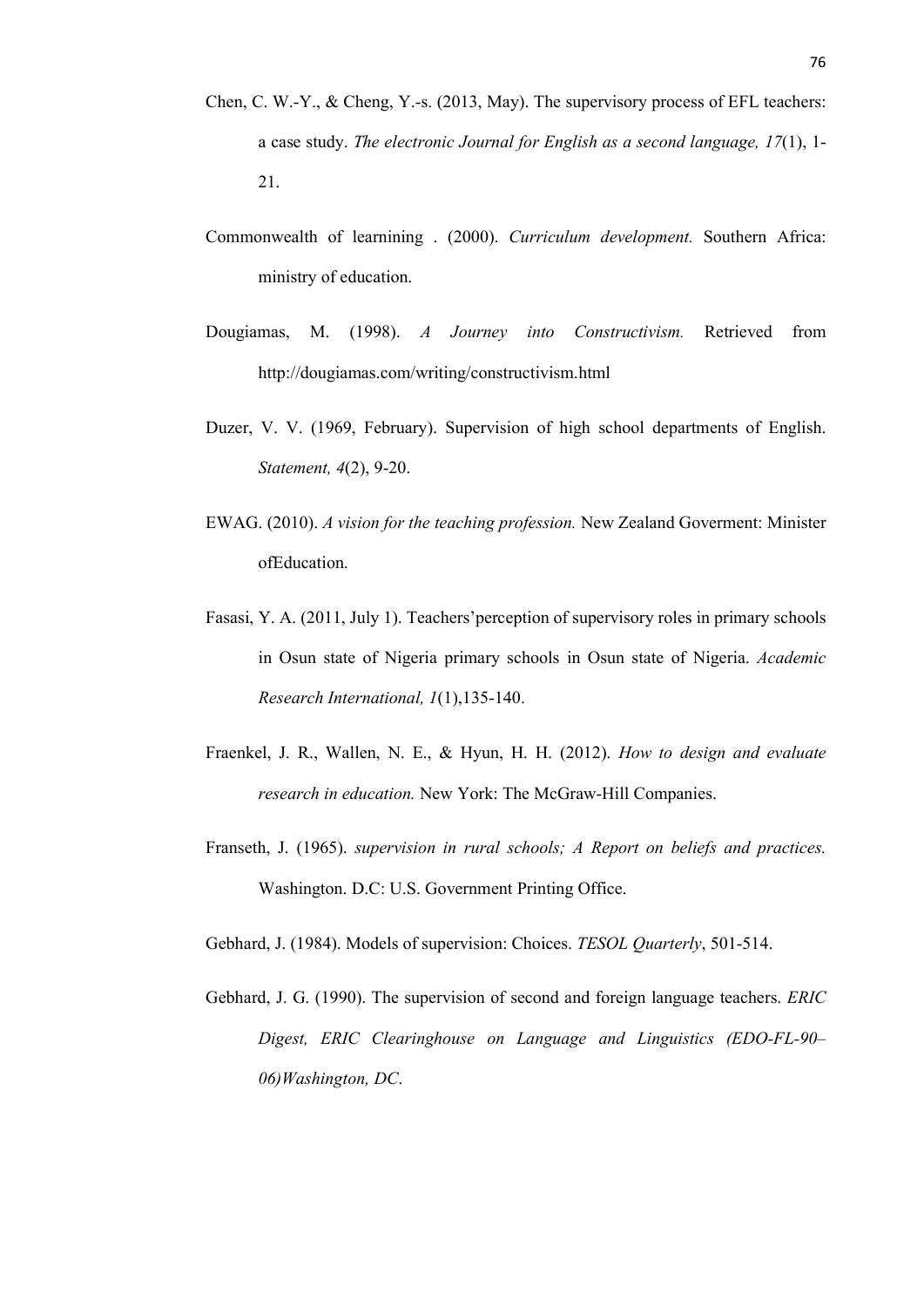- Ghapanchi, Z., & Baradaran, M. (n.d.). English language teachers' Perceptions of educational supervision in relation to their professional development: A case study of Iran. *The 1st. Conference on Language Learning & Teaching: An Interdisciplinary Approach (LLT-IA)*, 1-21. Retrieved from http://confbank.um.ac.ir/modules/conf\_display/conferences/llt/11.pdf
- Glanz, J. (1994, March). *History of educational supervision: proposalsand prospects.* Chicago: Dissertation Abstract International, (ED 36918-78).
- Glanz, J. (1997). *Supervision:don't discount the value of themodern.* Chicago: ERIC.
- Govinda, R., & Tapan, S. (1999). *Quality education through school-based supervision and support: The case of GSS primary schools in Bangladesh.* Paris : UNESCO.
- HCPS. (2011). *Teacher evaluation handbook:Empowering Effective Teachers.* HillsBorough : HillsBorough country PS.
- Hişmanoğlu, M., & Hişmanoğlu, S. (2010). English language teachers' perceptions of educational supervision in relationto their professional development: A case study of the Northern Cyprus. *Novitas-ROYAL (Research on Youth and Language), 4*(1), 16-34.
- Huber, S., Ebner , M., & Schön, S. (2012, April). *A Development of a taxonomy for the use of tablet in schools.* Graz: Institute for Information Systems and Computer Media.
- James, M., Richard, H., & M., M. (2000). *Constructivism in theory and practice: toward a better understanding.* Wilmington: The University of North Carolina at Wilmington.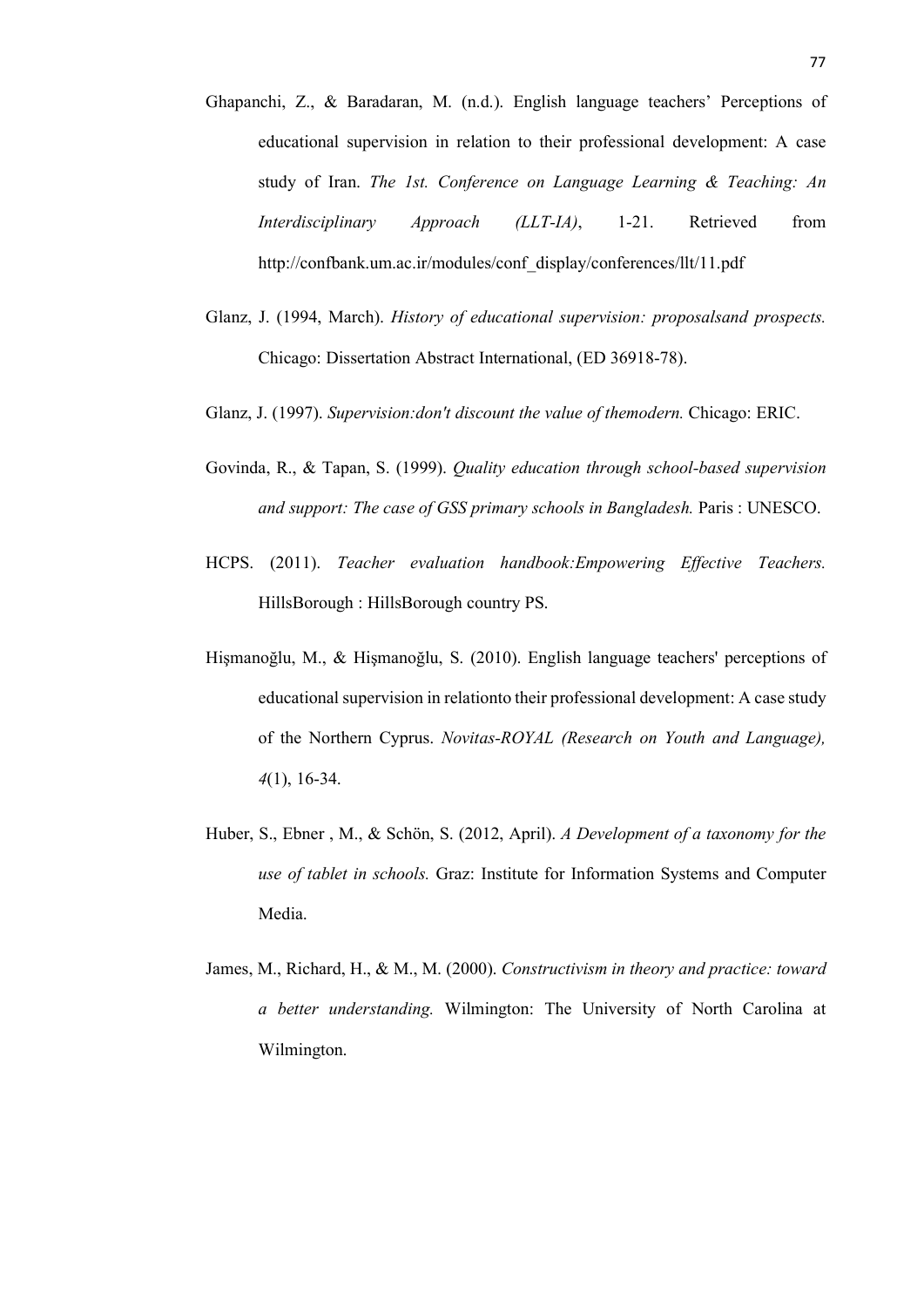- Jared, N. B. (2011). *Influence of head teachers' general and instructional supervisory practices on teachers' work performance in secondary schools in Entebbe municipality, Wakiso district, Uganda.* Kampala: Bugema University.
- Kalule, L., & Bouchamma, Y. ( 2013). Teacher supervision practices: What do teachers think? *ISEA , 40*(3), 90-105.
- Kayaoglu, M. (2012, Octobar). Dictating or facilitating : The supervisory process. *Australian journal of teacher education*, 103-117.
- Kelehear, Z. (2010). Instructional supervision as dialogue: utilizing the conversation of art to promote the art of communication. *Current Issues in Education Vol. 13 No. 2 , 13*(2), 1-25.
- Khalid, T. (2010). *Administration and educational supervision.* Erbil: MOE Kurdistan.
- Khwaja, I; Hussain, Fida ; Siddiqa , Ishrat; Amna , Noor. (2014, jan. 28). Module III:Curriculum development assessment and evaluation. Islamabad, islamabad, Pakistan: National academy of higher education(NAHE).
- Kutsyuruba, B. (2003). *Instructional supervision: perceptions of Canadian and Ukrainian beginning high-school teachers.* saskatoon: Benjamin Kutsyuruba.
- *Longwood University*. (2013, february 27). Retrieved from The Rotunda: http://www.therotundaonline.com/opinion/this-is-a-man-s-world-a-woman-slife/article\_5ed50126-80ea-11e2-bd44-0019bb30f31a.html
- Man, E. Y. (1996). Reflections of a new teacher -peer supervision in teacher development. *New Horizons in Education*(37), 1-15.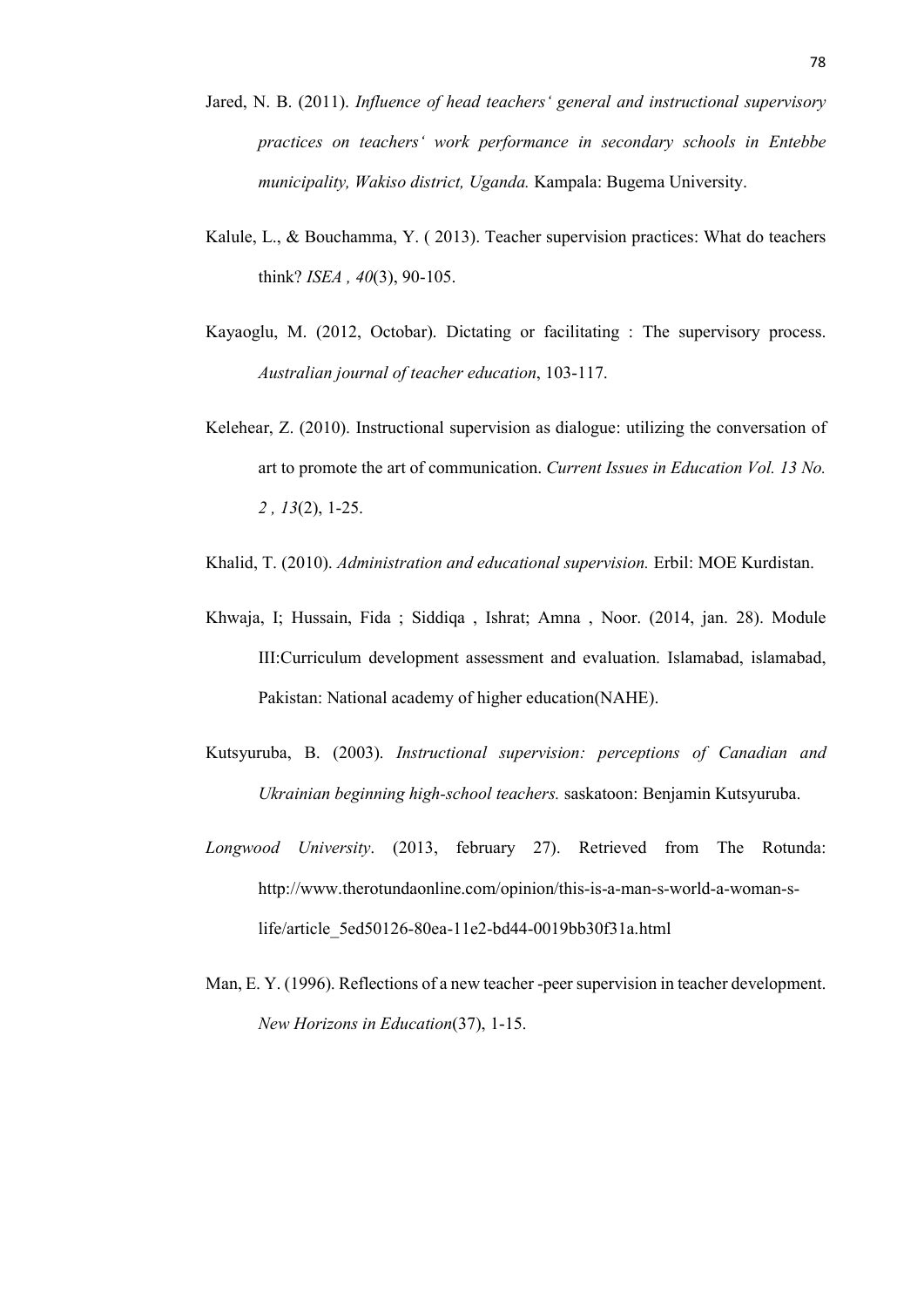- Memduhoğlu, H. B. (2012, Winter ). The issue of education supervision in Turkey in the views of teachers, administrators, supervisors and lecturers. *Educational Sciences: Theory & Practice, 12*(1), 149-156.
- Mpofu, L. C. (2007). *Perception of classroom supervision by secondary school teaching in the Harar region.* Tshwane: Tshwane University of Technology.
- Mulkeen, A., Chapman, D., DeJaeghere, J., & Leu, E. (2007). *Recruiting, retaining, and retraining secondary school teachers and principals in Sub-Saharan Africa (No. 99).* woshington, D.C.: World Bank Publications.
- N., R., & Nyandusi, C. (2010). *The context of development in Kenya.* Eldoret: Moi University.
- Nadeem, M., Rana, M. S., Lone, A., Maqbool, S., Naz, K., & Ali, A. (2011, Octobar ). Teacher's competencies and factors affecting the performance of female teachers in Bahawalpur (Southern Punjab) Pakistan. *International Journal of Business and Social Science , 2*(19), 217-222.
- NIE. (2009). *TE21,A teacher education model for the 21 century.* Singapore: NIE.
- NOUN. (2014). *Supervision of Instruction in Education. 140, EDU 818 ...* School of Education .
- Nugget, B., & Ronald ., G. (2014, April 27). *How to hevelop a curriculum*. Retrieved from Wiki How to do anything: http://www.wikihow.com/Develop-
- Okafor, P. (n.d.). *Leadership in Instructional Supervision.* Retrieved November 11, 2014, from http://patrickokafor.com/files/ClinicalSupervision.pdf
- Okeafor, K. R., & Poole, M. G. (1992). . (1992). Instructional supervision and the avoidance process. *Journal of Curriculum and Supervision, 7*(4), 372-392.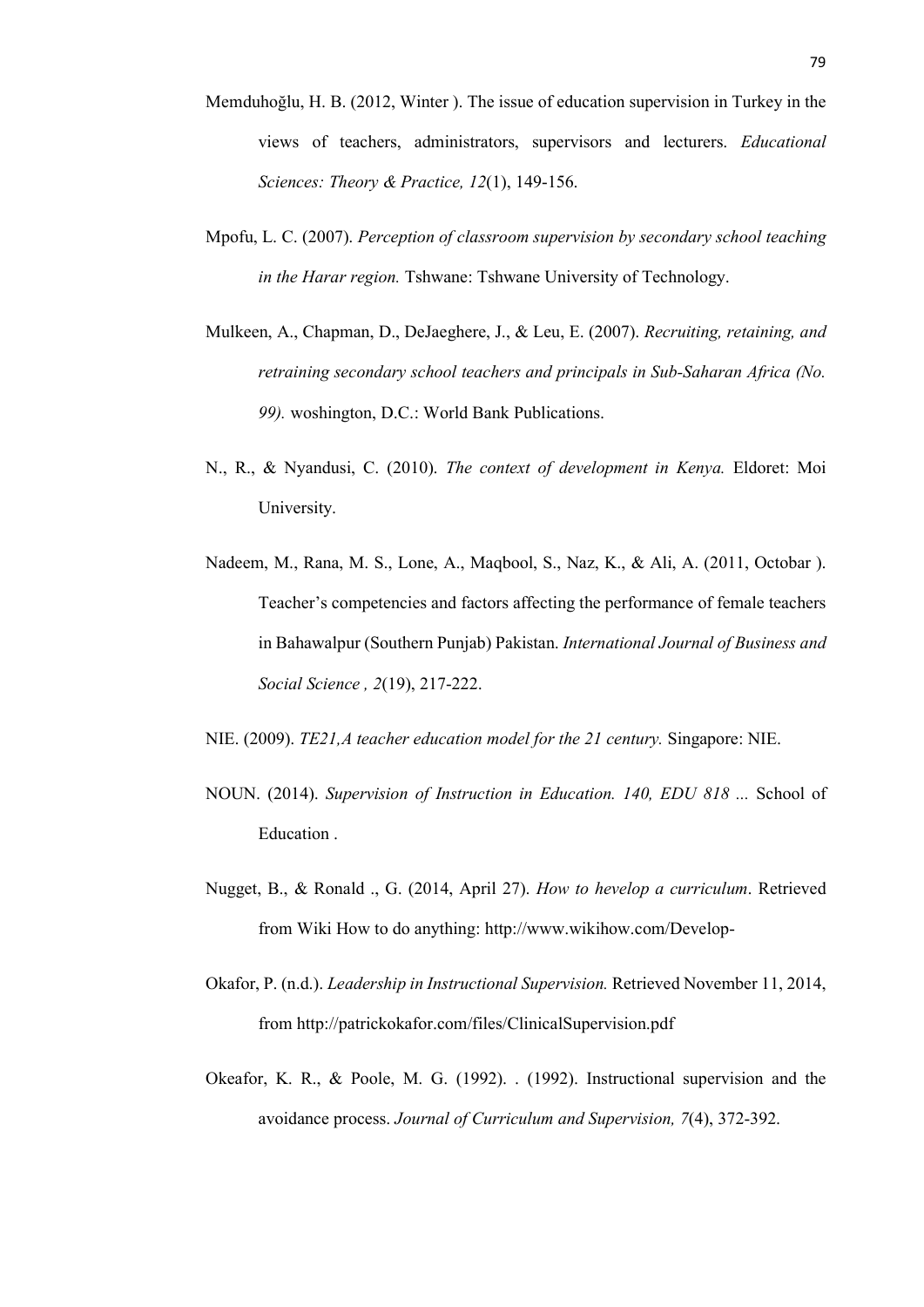- Panigrahi, M. R. (2012, July-Sept.). Implementation of instructional supervision in secondary school: approaches, praspects and problems. *STAR journal, 1*(3), 59- 67.
- Panigrahi, M. R. (2012, July-Sep ). Implementation of instructional supervision in secondary school: approaches, praspects and problems. *Science, Technology and Arts Research Journal, 1*(3), 59-67.
- Pavan, B. N. (1983). *Clinical supervision: does It make a difference?* Philadelphia: ERIC.
- Qadir, H. A. (2014, Sept. 25). The use of motivational strategies by Iraqi Kurdish EFL teachers. Nicosia, NEU Library, TRNC. Retrieved from http://library.neu.edu.tr/cgi-bin/koha/opacsearch.pl?op=do\_search&kohafield=any&serverid=-

1&field\_value=Hazhar&relation=%40attr+4%3D1+%40attr+5%3D100

- Rahmani, R., Hssani, M. T., & Parhoodeh, K. (2014). EFL teachers" attitudes towards being supervised in an EFL context. *Journal of language teaching and research*, 348-359.
- Rhiannon, J. (2014, June 6). *iPad in education*. Retrieved from Apple com.: https://www.apple.com/education/ipad/teach-with-ipad/classroom/secret-garden/
- Rouse, M. (2011, February). *Search mobile computing*. Retrieved from TechTarget: http://searchmobilecomputing.techtarget.com/definition/iPad
- Rutrough, J. E. (1967, December). The Supervisor's Role. *Educational Leadership*, 249- 255.

Sergiovanni, T. J. (1982). *Supervision of Teaching.* Alexandria, Va.: ASCD.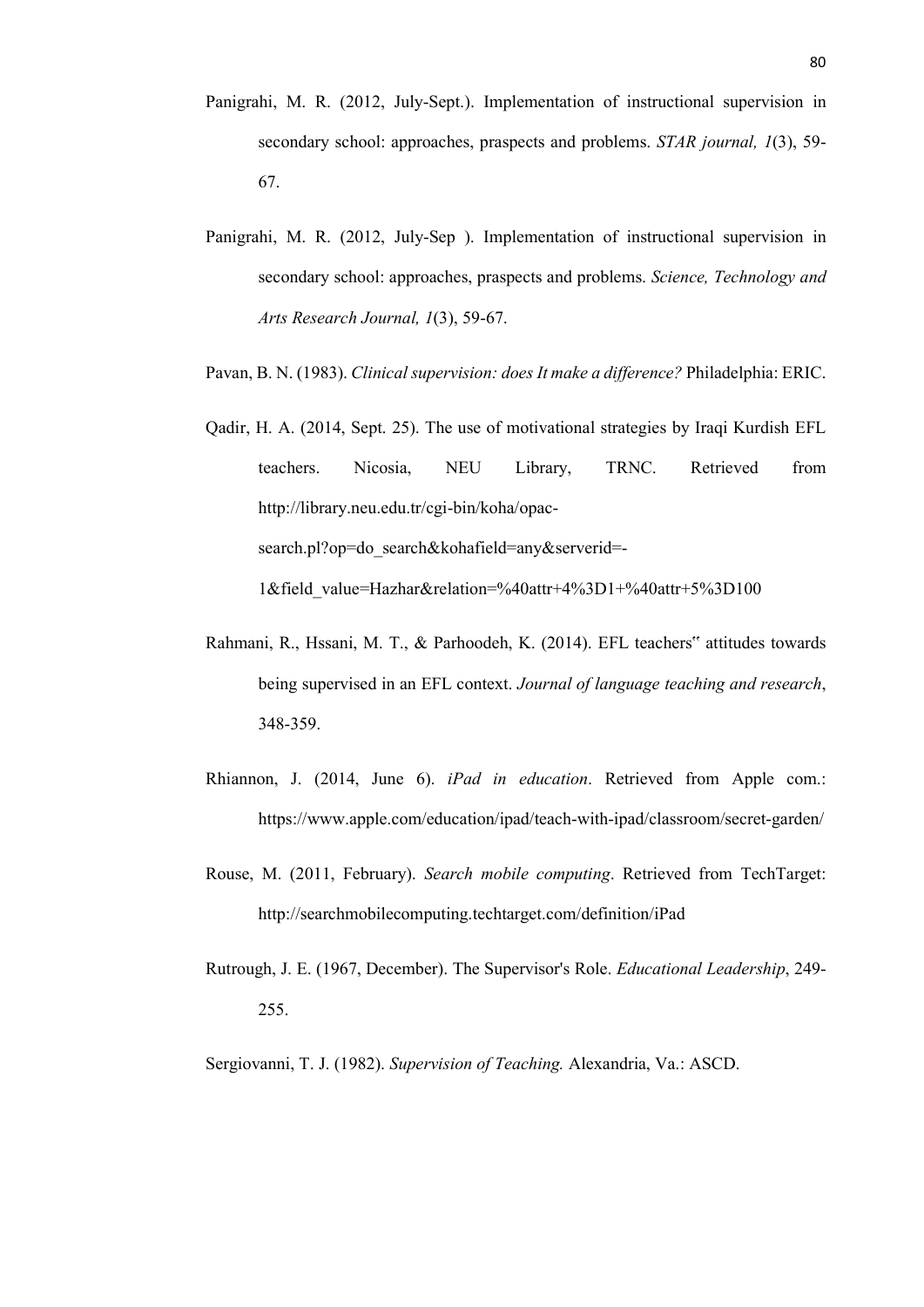- Sharma, S., Yusoff, M., & Kannan, S. (2011). Instructional supervision in three Asian countries-What do teachers & principals say? *IPEDR ,* (13), 32-39.
- Sule, M. (2013, Jun). The influence of the principal's supervisory demonstration Strategy on teachers' job performance in nigeria secondary school. *IOSR Journal Of Humanities And Social Science, 11*(1), 39-44.
- Sullivan, S., & Glanz, J. (2009). *Supervision that improves teaching strategies and techniques,.* (3rd.ed.). California: Carwin Press, Inc.
- Titanji, P., & Yuoh, N. (2000). Supervision of Instruction in cameroon:Are pedagogic Inspectors doing their work? *ISEA, 38*(2), 20-41.

Training, D. o. (2011). *smart classrooms.* Queensland government.

- Tshabalala, T. (2014). Teachers' Perceptions towards Classroom Instructional Supervision: A Case Study of Nkayi District in Zimbabwe. *International J. Soc. Sci. & Education, 4*(1), 25-32.
- Turkan, S. (2013). Teacher representations of English as a foreign language: Case study of twoteachers in Turkey. *Turkish online journal of qualitative inquiry, January , 4*(1), 1-19.
- Ünal, Z., & Ünal, A. (2012, July). The impact of years of teaching experience on the classroom management approaches of elementary shool teachers. *International Journal of Instruction , 5*(2), 41-60.
- VIEIRA, F. (2000). The role of instructional supervision in the development oflanguage pedagogy'. *Mélanges* (25), 31-40.
- Vitti, N. P. (2013-2014). *Mentoring and induction for novice teachers.* Jacksonville: DCPS.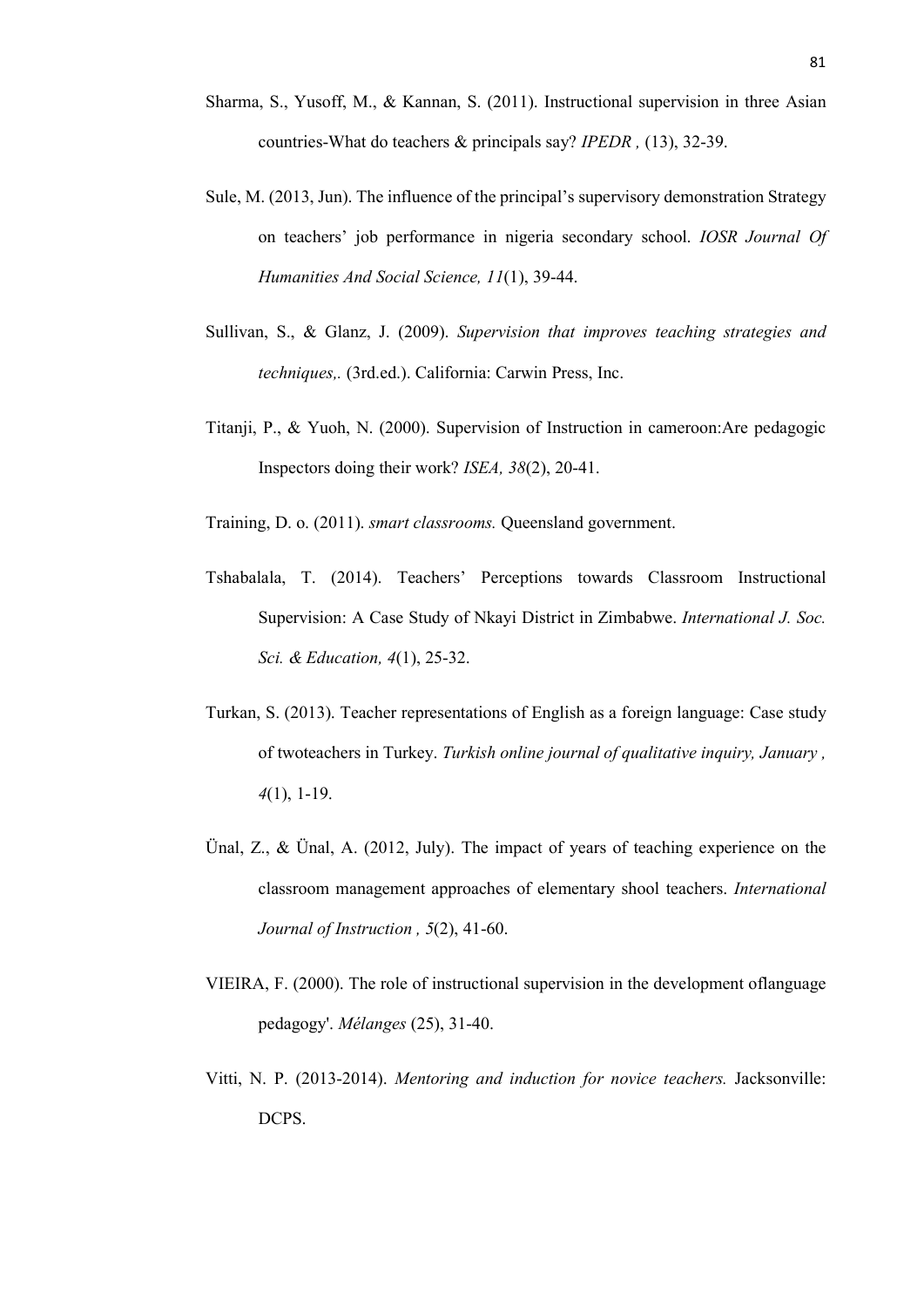- Wang, L., & Zhang, D. ( 2012). Characteristics of anxiety among primary and middle school teachers: A content-based approach to state anxiety. *SciRes, 4*(1), 26-31.
- Williams, J., & Greene, S. (2010). *Job satisfaction and occupational stress among primary school teachers and school principals in Ireland.* Ireland: Department of Health and Children /ESRI-TCD.
- Winton, P. J., McCollum, J. A., & Catlett, C. (1997). *Reforming personnel preparation in early intervention: issues, models, and practical strategies.* Washington, DC.: Paul H. BROOKES.
- Wood, T. D. (2012). Teacher perceptions of gender-based differences among elementary schoolteachers. *International Electronic Journal of Elementary Education, 2012, 4*(2), 317-345.
- Yavuz, M. (n.d.). Effectiveness of supervisions conducted by primary education supervisorsaccording to school principals' evaluations. *The Journal of Educational Research*, 371-379.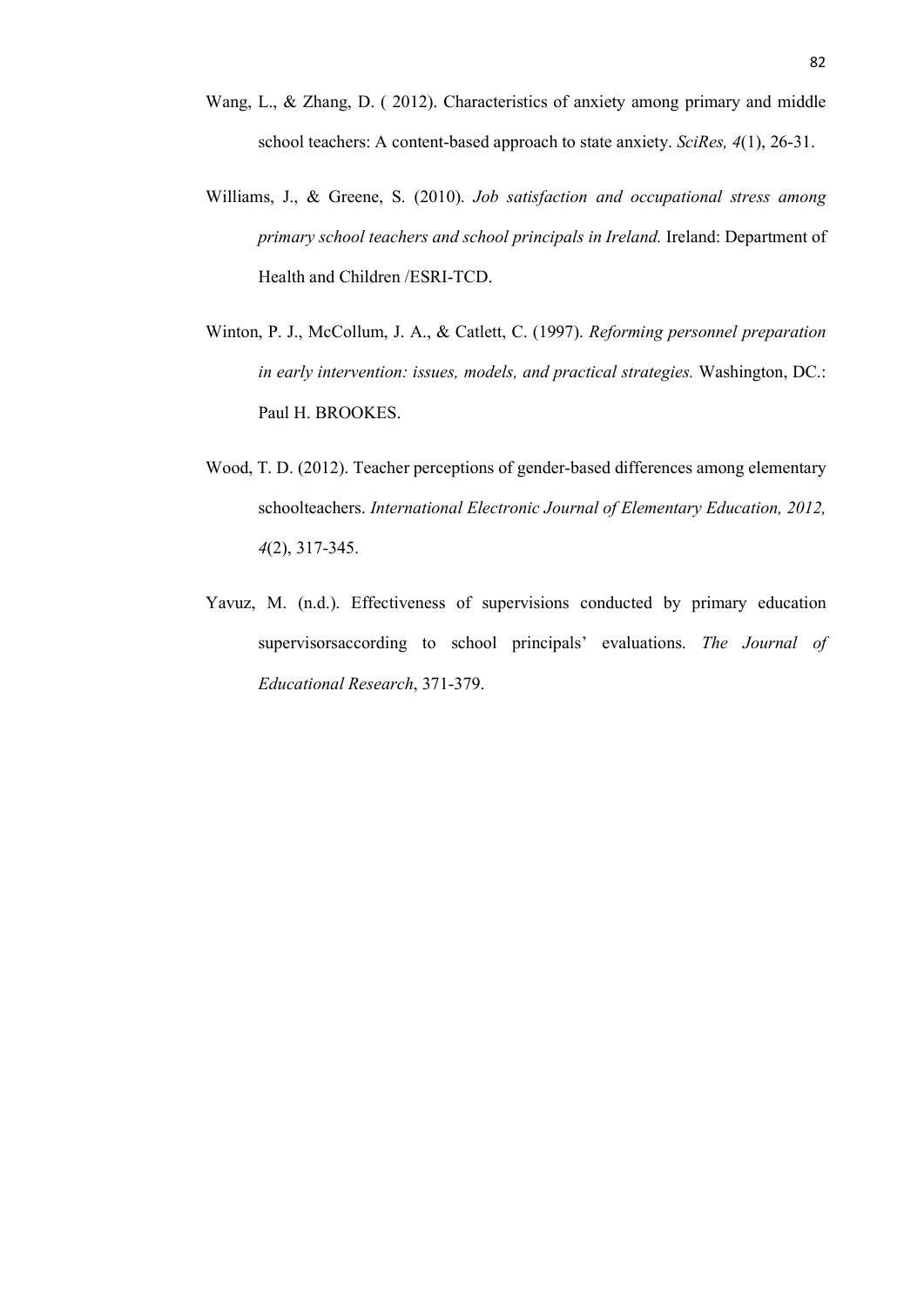**APPENDICES**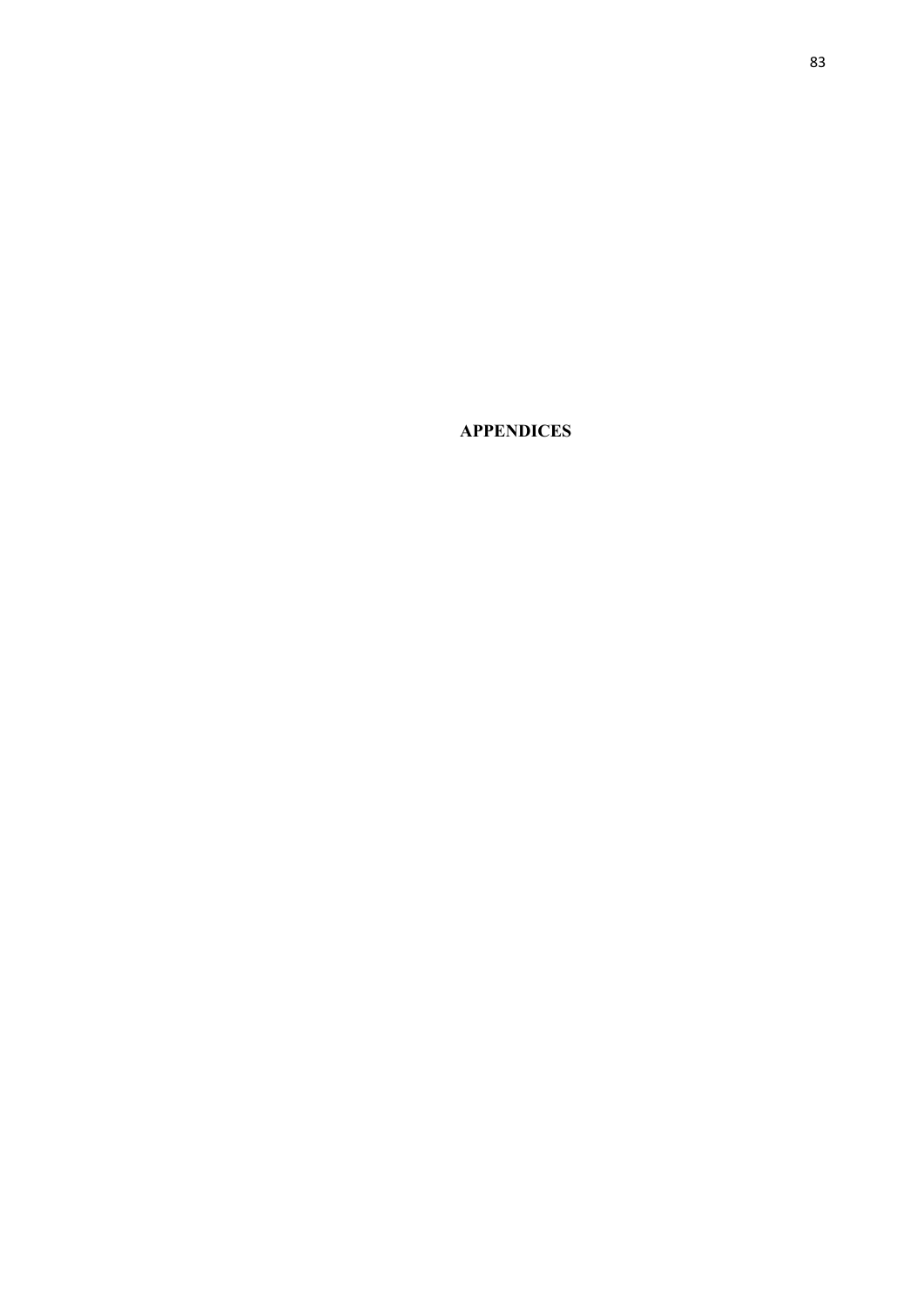### **Appendix A**

### **Teachers' Questionnaire**

#### **Dear teacher,**

The researcher is interested in exploring Kurdish EFL teachers' attitude towards supervision. Please kindly spare a few minutes of your time to fill out this questionnaire. Your responses to this questionnaire will be treated with utmost confidence and will be used for academic research purposes and will also help to improve the role of supervisors in the process of EFL teaching and learning in Kurdistan. Please read each item carefully and *circle* or *tick* the letter that best applies to you. *You do not have to write your name.*

### *Thanks for your kind cooperation, it is appreciated*

*Abubakir M. Mahmood MA student, Department Of English Language Teaching Near East University, Nicosia. Email Address: Abubakirmuh@gmail.com*

*The questionnaire consists of two parts:*

## **Part 1:**

Would you please answer the following short questions?

| 1. I teach at: $\Box$ basic-school $\Box$ high-school                                 |  |                                                                 |  |
|---------------------------------------------------------------------------------------|--|-----------------------------------------------------------------|--|
| 2. Gender: $\Box$ male $\Box$ female                                                  |  |                                                                 |  |
| 3. Certification: $\Box$ Diploma $\Box$ Bachelor $\Box$ MA $\Box$ PhD                 |  |                                                                 |  |
| 4. I have been teaching English for: $\Box$ 1-5 $\Box$ 6-10 $\Box$ 11-15 $\Box$ 16-20 |  |                                                                 |  |
|                                                                                       |  | $\square$ 21-25 $\square$ 26-30 $\square$ 31-35 $\square$ 36-40 |  |

## **Part 2: General statements**

**Directions:** Please read each of the statements below. Decide to what extent you agree or disagree with each statement. Circle the letter that best matches your choice for each statement. *Go with your first judgment and do not spend too much time on any one statement*. **PLEASE** *ANSWER EVERY QUESTION.*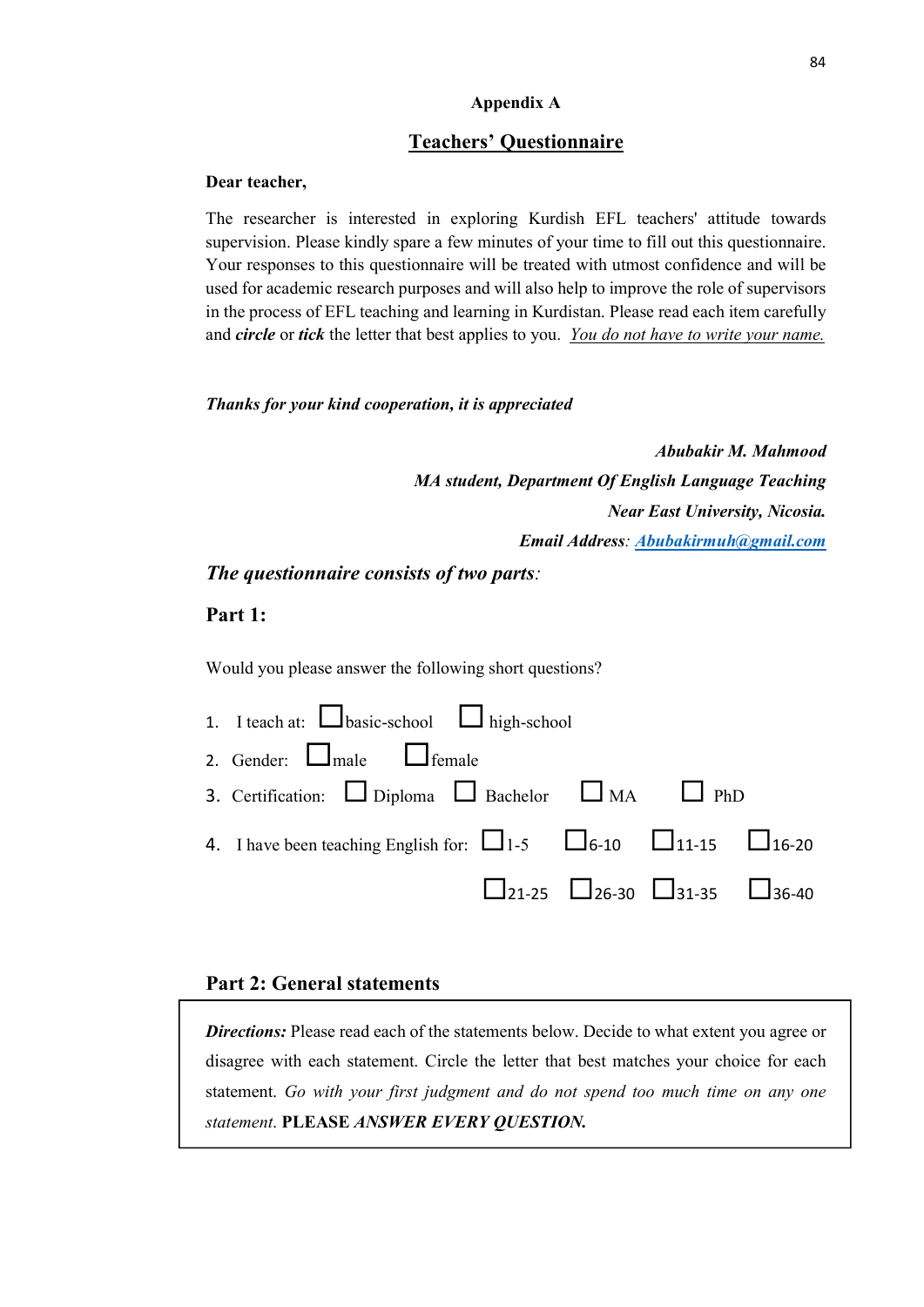1. *Responses*: A = Always O = Often ST = Sometimes **S**=Seldom **N**=Never

|    | <b>Statements</b>                                                                                                                                                    |              |              |           |              |       |
|----|----------------------------------------------------------------------------------------------------------------------------------------------------------------------|--------------|--------------|-----------|--------------|-------|
|    |                                                                                                                                                                      | Always       | Often        | Sometimes | Seldom       | Never |
|    | 1. The supervisor helps teachers to improve their teaching<br>skills and practice.                                                                                   | A O          |              | ST        | S            | N     |
| 2. | The supervisor helps teachers to overcome instructional<br>problems.                                                                                                 | $\mathbf{A}$ | $\bf{O}$     | <b>ST</b> | S            | N     |
| 3. | The supervisor provides educational materials and assists $\mathbf{A}$ <b>O</b><br>teachers in their courses.                                                        |              |              | <b>ST</b> | S            | N     |
| 4. | The supervisor helps teachers to discover their<br>shortcomings.                                                                                                     | $\mathbf{A}$ | $\mathbf{O}$ | <b>ST</b> | S            | N     |
|    | 5. The supervisor inspects more than supervises.                                                                                                                     | $\mathbf{A}$ | $\mathbf{O}$ | <b>ST</b> | S            | N     |
| 6. | The supervisor aims to control teachers, rather than<br>improvement.                                                                                                 | $\mathbf{A}$ | $\mathbf 0$  | <b>ST</b> | S            | N     |
| 7. | The supervisor increases teachers' motivation and<br>morale.                                                                                                         | $\mathbf{A}$ | $\mathbf 0$  | <b>ST</b> | S            | N     |
| 8. | The supervisor plans to develop teachers' teaching<br>abilities.                                                                                                     | A O          |              | <b>ST</b> | S            | N     |
|    | 9. The supervisor is creative in his work.                                                                                                                           | A O          |              | ST        | S            | N     |
|    | 10. The supervisor makes contribution to teachers'<br>professional growth.                                                                                           | $\mathbf{A}$ | $\mathbf 0$  | <b>ST</b> | S            | N     |
|    | 11. Before the observation (classroom visit), teachers have a<br>meeting session with the supervisor to state their<br>personal concerns, expectations and problems. | A O          |              | <b>ST</b> | S            | N     |
|    | 12. Before the observation (classroom visit), teachers discuss<br>the characteristics of the classes and the lessons with the<br>supervisor.                         | $A$ O        |              | ST S      |              | N     |
|    | 13. Before the observation (classroom visit), the supervisor<br>decides everything on his own.                                                                       | A O          |              | <b>ST</b> | <sub>S</sub> | N     |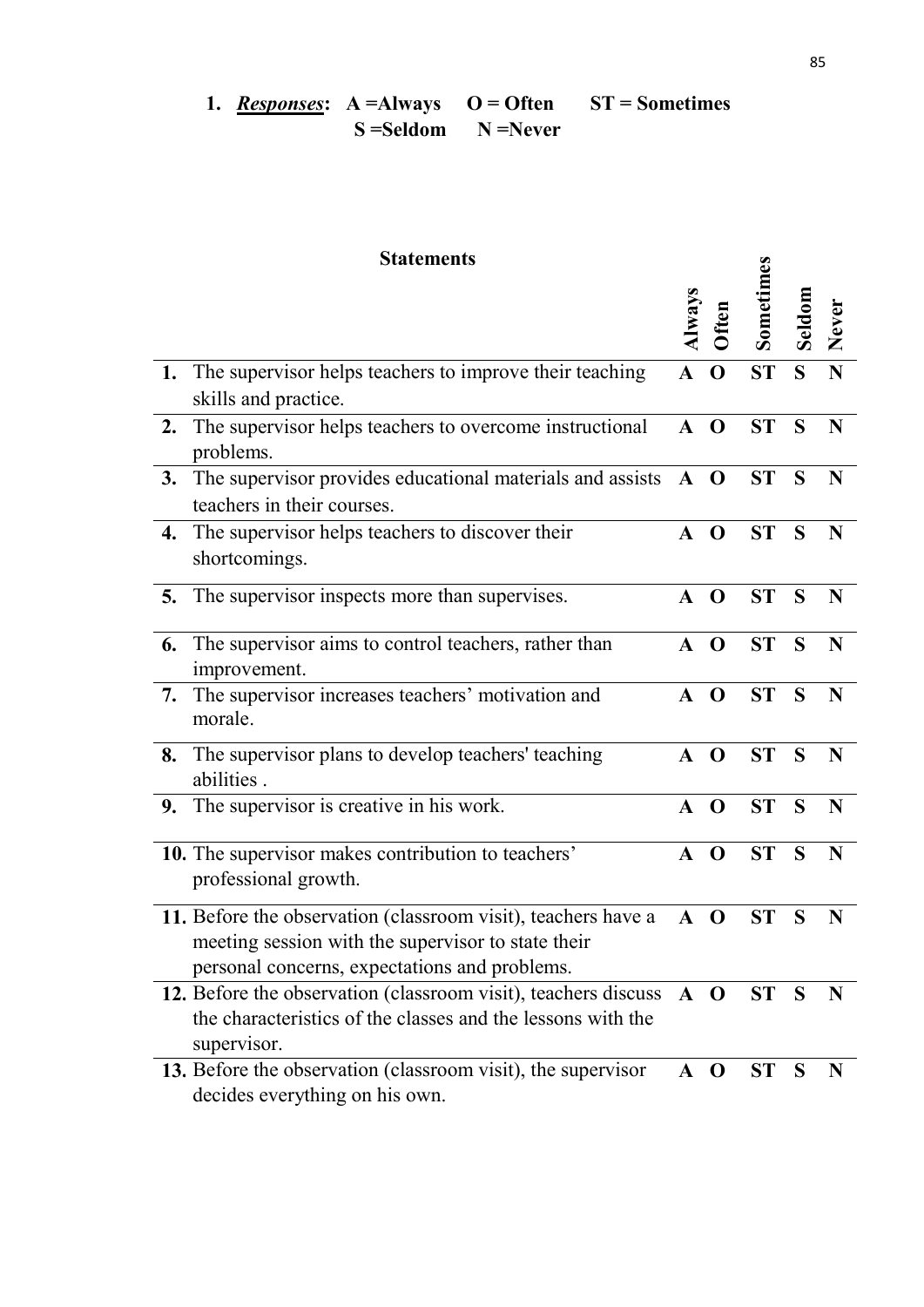## **Statements**

| <b>Statements</b> |                                                                                                                                                  |                  |              |           |       |       |
|-------------------|--------------------------------------------------------------------------------------------------------------------------------------------------|------------------|--------------|-----------|-------|-------|
|                   |                                                                                                                                                  | $\mathbf{A}$ way |              | Sometimes | eddom | Never |
|                   | 14. During the observation (classroom visit), teachers feel<br>tense because of the existence of a person who is<br>observing (evaluating) them. |                  | $\mathbf 0$  | <b>ST</b> | S     | N     |
|                   | 15. During the observation (classroom visit), the supervisor<br>takes some notes which makes teachers nervous                                    | $\mathbf{A}$     | $\mathbf 0$  | <b>ST</b> | S     | N     |
|                   | 16. During the observation (classroom visit), the supervisor<br>takes some notes which makes teachers feel<br>embarrassed.                       | $\mathbf{A}$     | $\bf{O}$     | <b>ST</b> | S     | N     |
|                   | 17. After the observation (classroom visit), the supervisor<br>provides teachers with feedback using objective<br>observational data.            | $\mathbf{A}$     | $\mathbf 0$  | <b>ST</b> | S     | N     |
|                   | 18. After the observation (classroom visit), teachers get a<br>written report of their evaluation.                                               | $\mathbf{A}$     | $\mathbf 0$  | <b>ST</b> | S     | N     |
|                   | 19. The supervisor relies on scientific and objective criteria.                                                                                  | $\mathbf{A}$     | $\mathbf 0$  | <b>ST</b> | S     | N     |
|                   | 20. The supervisor evaluates and measures classroom<br>activities objectively.                                                                   | $\mathbf{A}$     | $\Omega$     | <b>ST</b> | S     | N     |
|                   | 21. The supervisor defines the problems and helps in their<br>solution.                                                                          | $\mathbf{A}$     | $\Omega$     | <b>ST</b> | S     | N     |
|                   | 22. The supervisor creates fear and nervousness in teachers.                                                                                     | $\mathbf{A}$     | $\Omega$     | <b>ST</b> | S     | N     |
|                   | 23. The supervisor focuses mostly on the teachers rather than<br>students.                                                                       | $\mathbf{A}$     | $\bf{O}$     | ST        | S     | N     |
|                   | 24. The supervisors I have met so far have guiding skills.                                                                                       | $A$ O            |              | ST S      |       | N     |
|                   | 25. The supervisors I have met so far know English well.                                                                                         | ${\bf A}$        | $\mathbf{O}$ | ST        | S     | N     |
|                   | 26. The supervisors I have met so far are like a judge.                                                                                          | A O              |              | ST        | S     | N     |
|                   | 27. The supervisors I have met so far have at least BA<br>degree.                                                                                | A O              |              | ST        | S     | N     |
|                   | 28. The supervision is more or less "looking for errors".                                                                                        | $\mathbf{A}$     | $\bf{O}$     | ST        | S     | N     |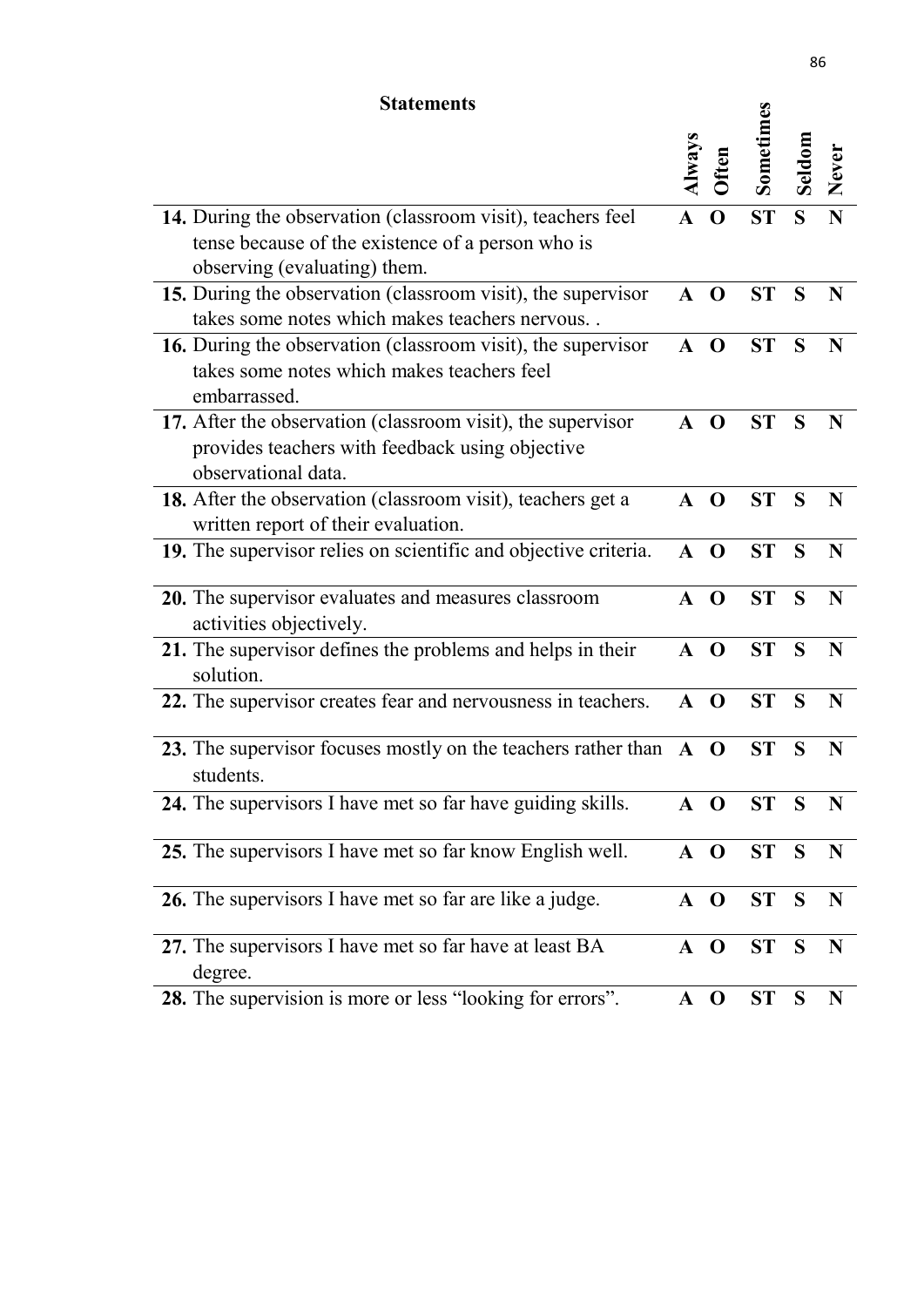## 2. **Responses:** SA =Strongly Agree A = Agree N = Neutral

# **D =Disagree SD =Strongly Disagree**

| <b>Statements</b>                                                                                        |           | gree         | Neutral | Disagre | Disagre<br>Strongl |
|----------------------------------------------------------------------------------------------------------|-----------|--------------|---------|---------|--------------------|
| 29. Supervisors' authority stems from teachers' confidence.                                              | <b>SA</b> | $\mathbf A$  | N       | D       | <b>SD</b>          |
| 30. The supervisor provides the teachers with recent<br>assessment techniques.                           | SA.       | $A \nN$      |         | D       | <b>SD</b>          |
| 31. The supervisor provides teachers with necessary teaching<br>resources for teaching any curriculum.   | SA A N    |              |         | D       | <b>SD</b>          |
| 32. The supervisor distinguishes between the males and<br>females during classroom supervision.          | SA        | A N          |         | D       | <b>SD</b>          |
| 33. Personal relationships contribute a lot to improve<br>teachers' evaluation report.                   | SA -      | A N          |         | D       | <b>SD</b>          |
| 34. The supervisor suggests remedial work to remedy the<br>low level of students' achievement.           | SA.       | A N          |         | D       | <b>SD</b>          |
| 35. Teachers are convinced of what the supervisor says<br>about the ideal teaching methods.              | SA -      | A N          |         | D       | <b>SD</b>          |
| 36. The supervisor imposes his own method of teaching<br>upon teachers.                                  | SA.       | A N          |         | D       | <b>SD</b>          |
| 37. The supervisor has more interest in the teachers' strength<br>of character in the class.             | <b>SA</b> | A N          |         | D       | <b>SD</b>          |
| 38. The supervisor is more interested in the daily plans than<br>with students' achievements.            | SA -      | A N          |         | D       | <b>SD</b>          |
| 39. The supervisor is mostly for paperwork formalities and<br>regulations.                               | <b>SA</b> | A N          |         | D       | <b>SD</b>          |
| 40. Teachers' performance improves after the supervisors'<br>visit.                                      | <b>SA</b> | $A \nN$      |         | D       | <b>SD</b>          |
| 41. The supervisor develops English language curricula in<br>cooperation with teachers.                  | <b>SA</b> | $\mathbf{A}$ | N       | D       | <b>SD</b>          |
| 42. The supervisor focuses on a specific teaching method in<br>teaching English for the secondary stage. | SA A N D  |              |         |         | <b>SD</b>          |
| 43. The supervisor trains the teachers to use modern teaching<br>techniques.                             | SA A N D  |              |         |         | <b>SD</b>          |
| 44. The supervisor lets the teachers discuss ways of solving<br>any problems with the curriculum.        | SA A N D  |              |         |         | <b>SD</b>          |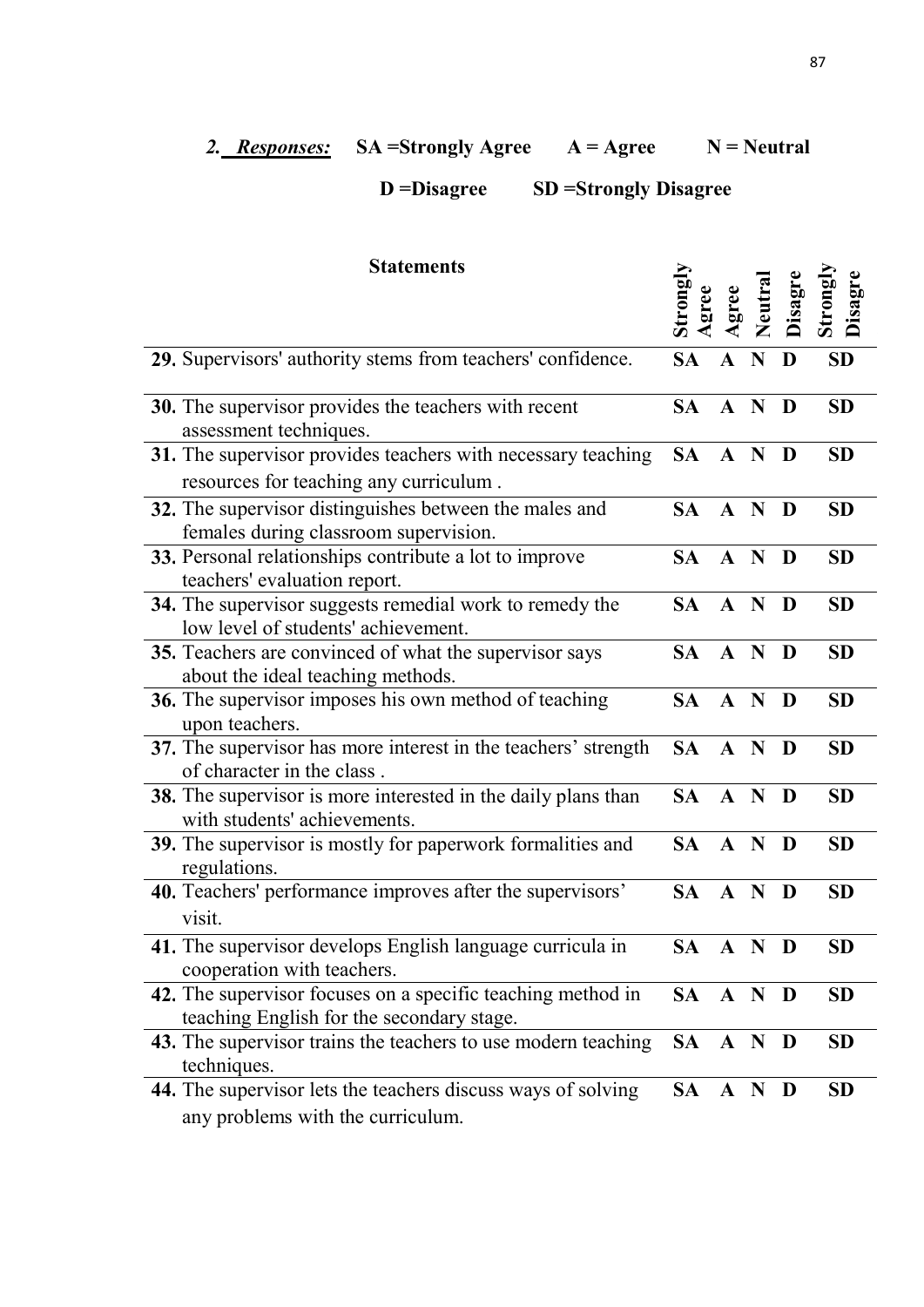| <b>Statements</b>                                            |           |             | isag | Disag     |
|--------------------------------------------------------------|-----------|-------------|------|-----------|
| 45. Female teachers hold different viewpoints from their     | <b>SA</b> | A           |      | <b>SD</b> |
| male counterparts towards supervisors.                       |           |             |      |           |
| 46. The supervisor is interested in teachers' qualifications | <b>SA</b> |             |      | <b>SD</b> |
| more than experience.                                        |           |             |      |           |
| 47. The time spent by supervisors with teachers is short and | <b>SA</b> | $\mathbf A$ |      | <b>SD</b> |
| not enough for evaluation.                                   |           |             |      |           |
| 48. The supervisor studies the plans prepared by teachers    |           |             |      | <b>SD</b> |
| carefully.                                                   |           |             |      |           |

*Thanks for your kind participation, it is appreciated.*